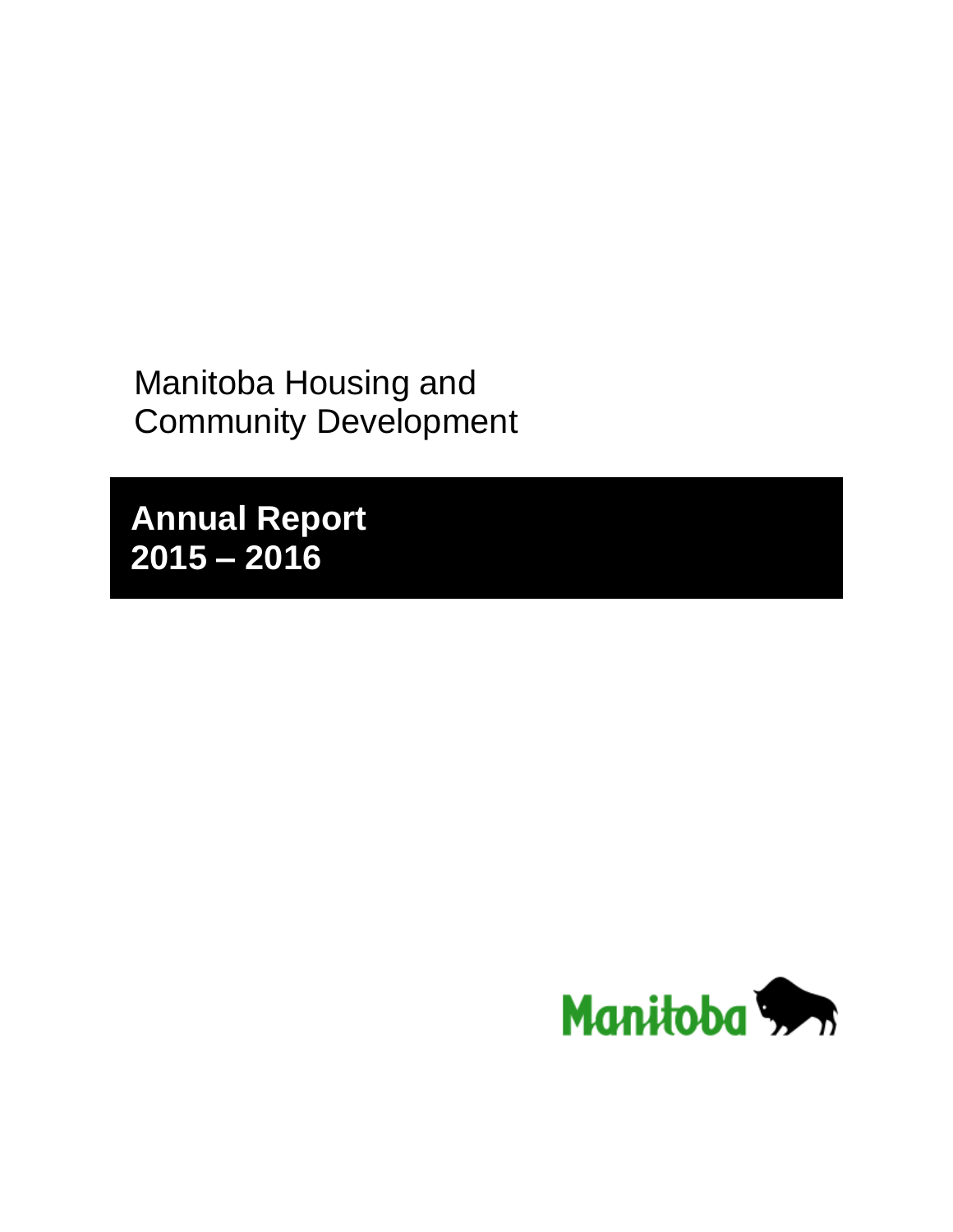The Manitoba Housing and Renewal Corporation General Inquiries: 2<sup>nd</sup> Floor-352 Donald Street Winnipeg, MB R3B 2H8 Phone: 204-945-4663 Manitoba Toll Free: 1-800-661-4663 Fax: 204-945-2013 Email: housing@gov.mb.ca This publication is available at: http://www.gov.mb.ca/finance/publications/annual.html **This publication is available in alternate format upon request.** For alternate format requests, please contact Accessibility Coordinator, Liz Jonasson at 204-945-4755.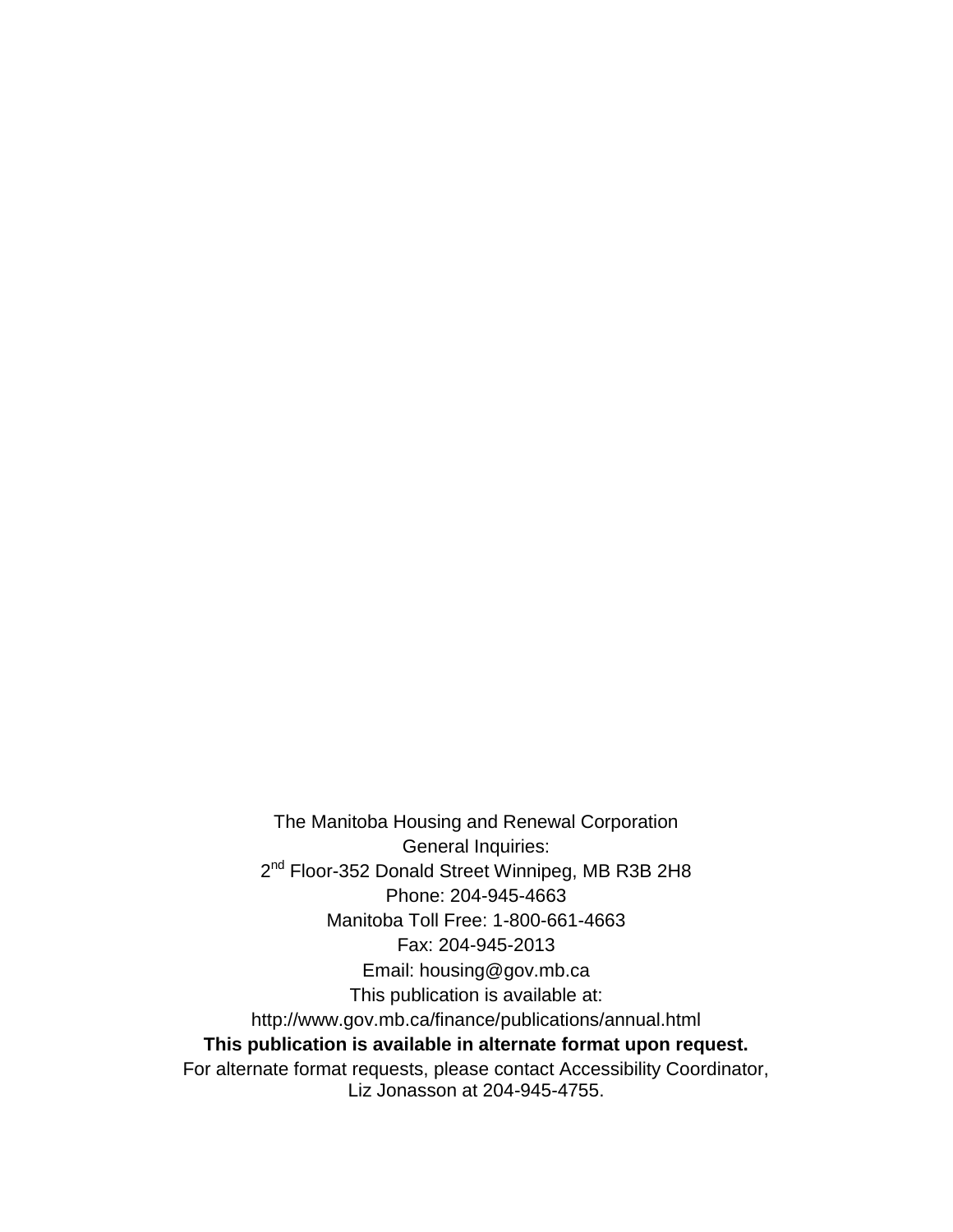

#### **MINISTER OF FAMILIES**

Room 357 Legislative Building Winnipeg, Manitoba, CANADA R3C 0V8

September 2016

Her Honour the Honourable Janice Filmon, C.M., O.M. Lieutenant Governor of Manitoba Room 235, Legislative Building Winnipeg, Manitoba R3C 0V8

May It Please Your Honour:

I have the pleasure of presenting the Annual Report of the Department of Housing and Community Development for the Province of Manitoba for the year 2015/16.

Respectfully submitted,

**"Original Signed By Scott Fielding"**

Scott Fielding

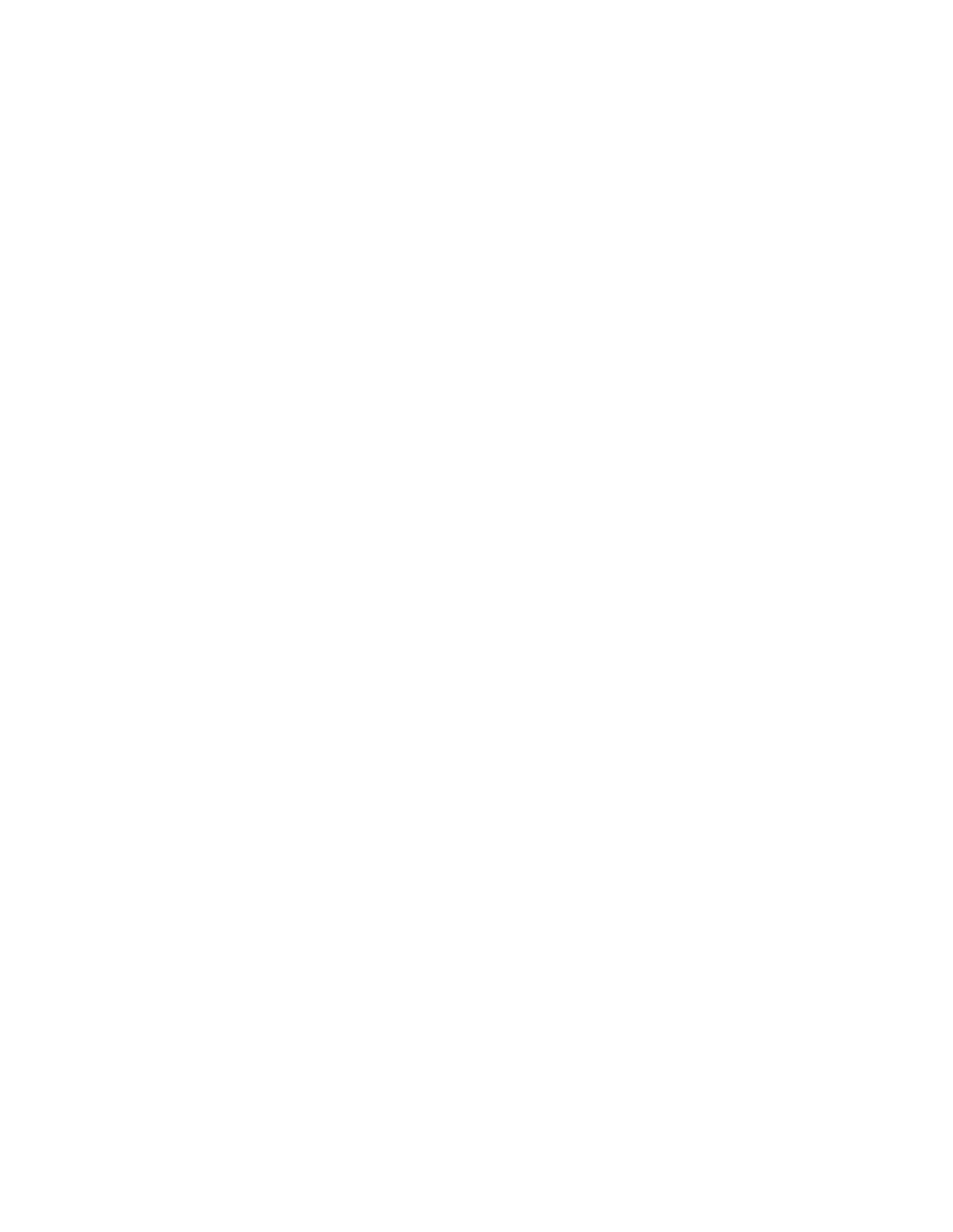

#### **MINISTRE DES FAMILLES**

Bureau 357 Palais législatif Winnipeg (Manitoba) CANADA R3C 0V8

Septembre 2016

L'honorable Janice Filmon, C.M., O.M. Lieutenante-gouverneure du Manitoba Palais législatif, bureau 235 Winnipeg (Manitoba) R3C 0V8

Madame Lieutenante-gouverneure,

J'ai le privilège de vous présenter le rapport annuel du ministère du Logement et du Développement communautaire de la Province du Manitoba pour l'exercice 2015-2016.

Le tout respectueusement soumis.

**"Original singé par Scott Fielding"**

Scott Fielding

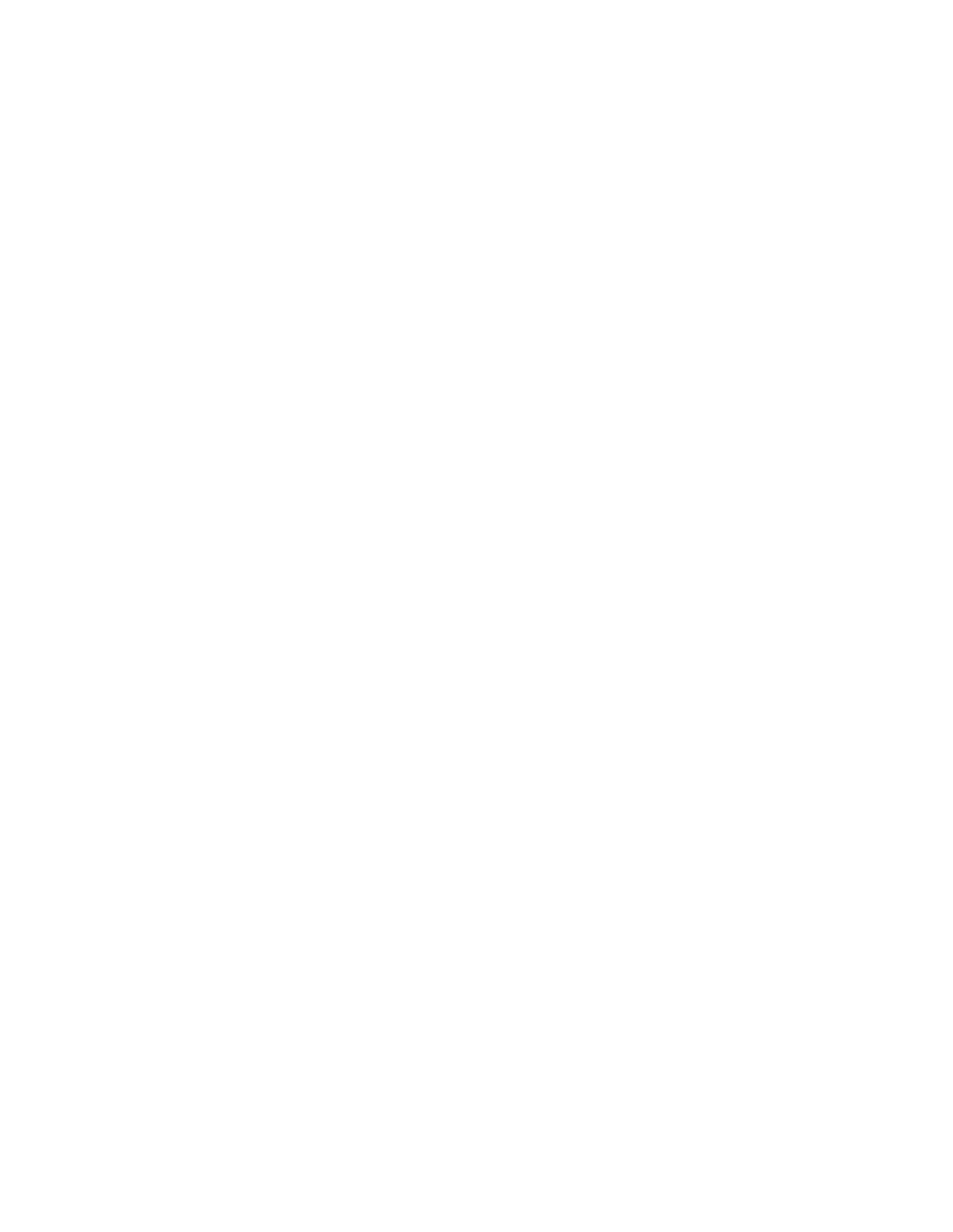

Deputy Minister of Sport, Culture and Heritage Legislative Building, Winnipeg, Manitoba, Canada, R3C 0V8 www.manitoba.ca

September, 2016

Honourable Scott Fielding Minister of Families

Minister:

I have the honour of presenting to you the Annual Report for the Department of Housing and Community Development for the fiscal year ending March 31, 2016.

During 2015/16 the Department worked with its partners on a range of initiatives, with the purpose of enabling positive growth in communities by providing quality housing and supporting locally-identified priorities for development. The Department's 2015/16 activity highlights and new initiatives are shared in the Preface section of this report.

It is my pleasure to thank the Department's employees for their commitment and dedication in making these achievements possible.

Respectfully Submitted,

**"Original Signed By Mala Sachdeva"** 

Mala Sachdeva Deputy Minister Housing and Community Development (September 2015 – May 2016) Sport, Culture and Heritage (May 2016 – present)

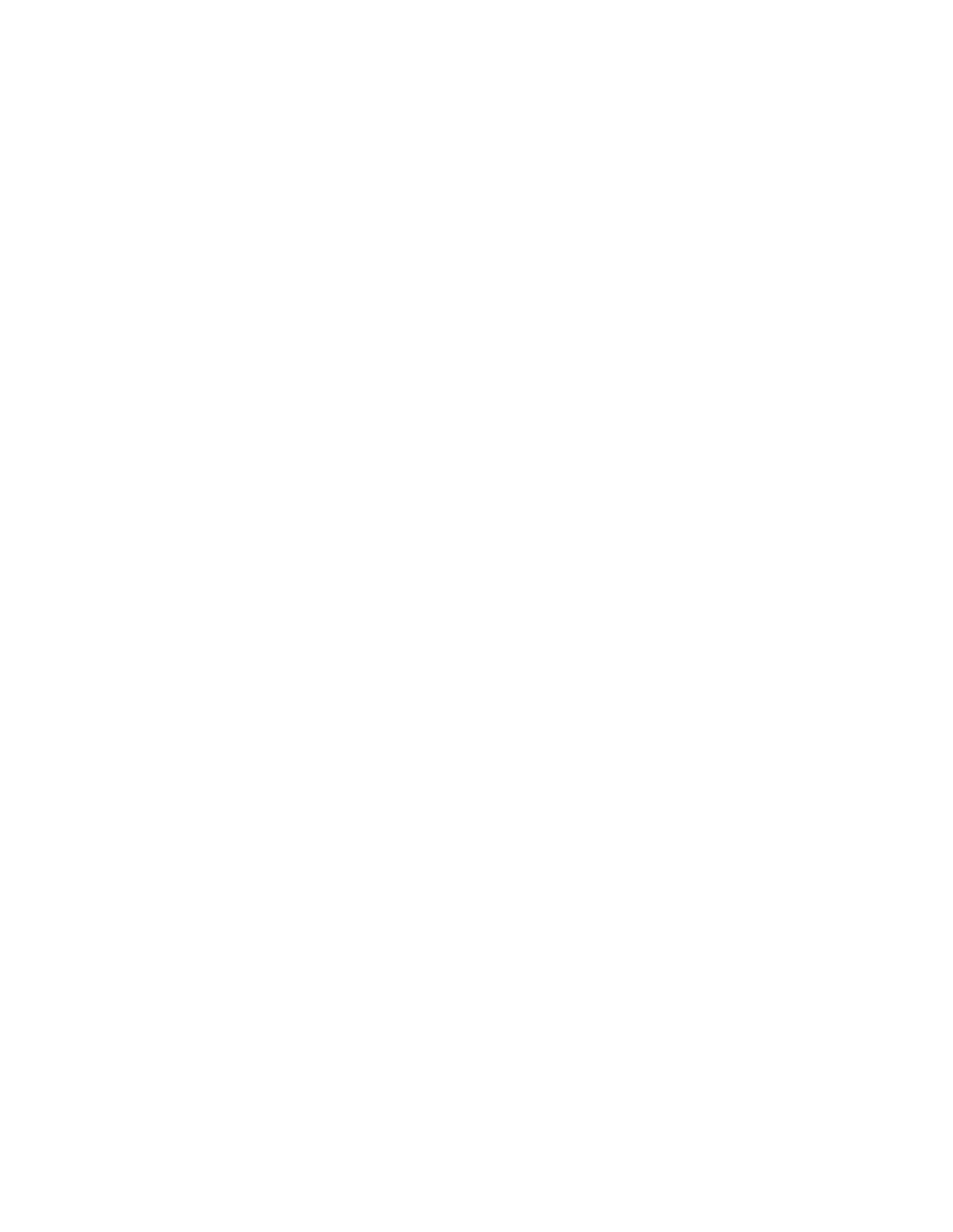

Sous-ministre du Sport, de la Culture et du Patrimoine Palais législatif, Winnipeg (Manitoba) Canada R3C 0V8 www.manitoba.ca

Septembre 2016

Monsieur Scott Fielding Ministre des Familles

Monsieur le Ministre,

J'ai l'honneur de vous présenter le rapport annuel du ministère du Logement et du Développement communautaire pour l'exercice terminé le 31 mars 2016.

En 2015-2016, le ministère a travaillé avec ses partenaires sur différentes initiatives dans le but de favoriser la croissance positive dans les collectivités en offrant des logements de qualité et en appuyant les priorités de développement repérées à l'échelle locale. Les nouvelles initiatives et les points saillants des activités du ministère lors de l'exercice de 2015-2016 sont présentés dans la préface du présent rapport.

C'est avec plaisir que je remercie les employés du ministère de leur engagement et de leur dévouement, qui ont permis ces réussites importantes.

Le tout respectueusement soumis.

#### **"Original singé par Mala Sachdeva"**

Mala Sachdeva Sous-ministre Logement et Développement communautaire (septembre 2015 à mai 2016) Sport, Culture et Patrimoine (mai 2016 à aujourd'hui)

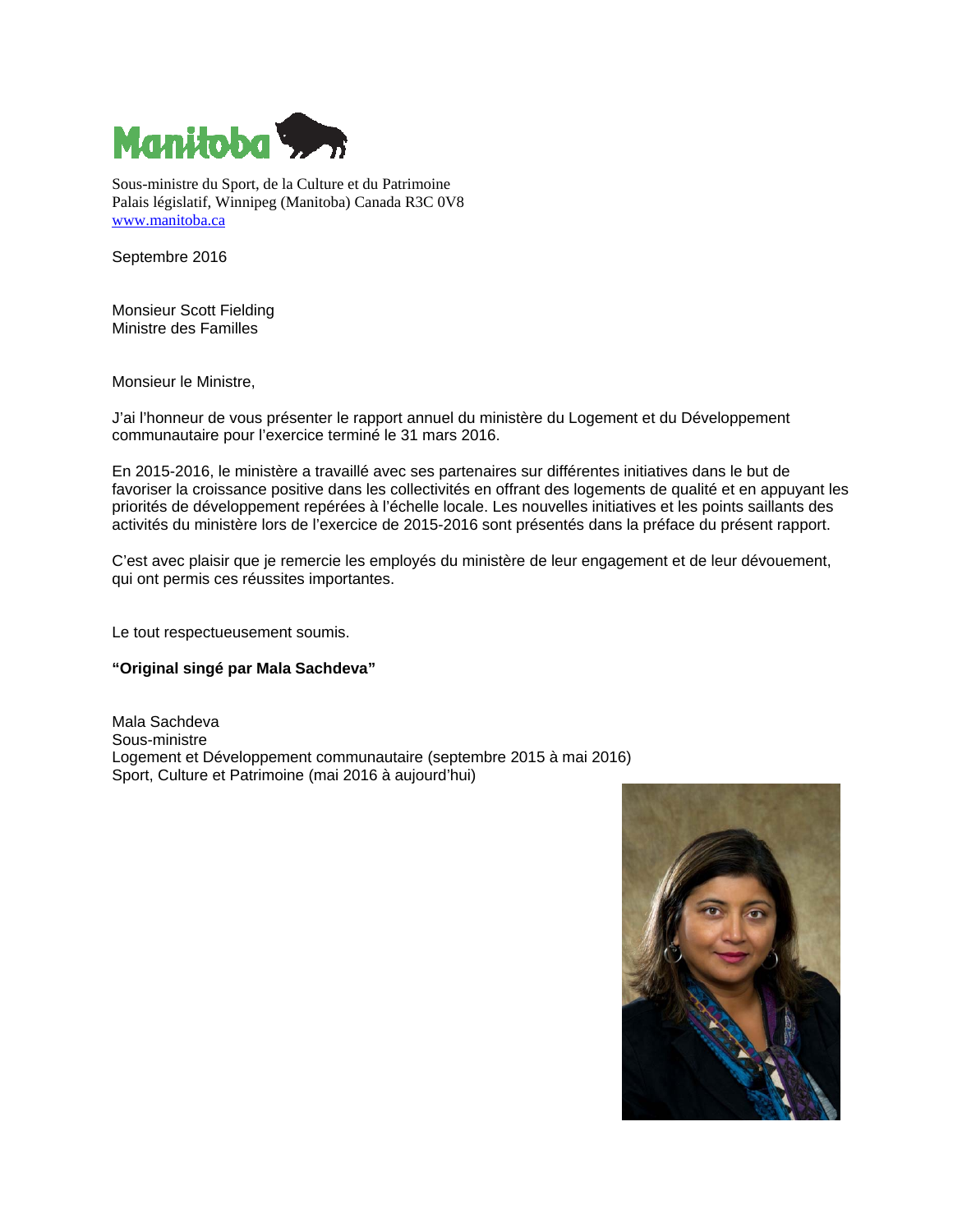# **Table of Contents**

| <b>Minister's Letter of Transmittal</b>                                                                                              | 1                    |
|--------------------------------------------------------------------------------------------------------------------------------------|----------------------|
| <b>Deputy Minister's Letter of Transmittal</b>                                                                                       | 5                    |
| <b>Preface</b>                                                                                                                       | 10                   |
| Introduction                                                                                                                         | 10                   |
| <b>Report Structure</b>                                                                                                              | 10                   |
| Vision, Mission, Guiding Principles and Goals                                                                                        | 10                   |
| Overview                                                                                                                             | 11                   |
| Organization Chart as at March 31, 2016                                                                                              | 13                   |
| <b>Highlights and New Initiatives</b>                                                                                                | 14                   |
| <b>Préface</b>                                                                                                                       | 16                   |
| Introduction<br>Structure du Rapport<br>Vision, Mission, Principes Directeurs et Objectifs                                           | 16<br>16<br>16<br>18 |
| Aperçu<br>Organigramme du ministère du Logement et du Développement communautaire<br><b>Faits Saillants et Nouvelles Initiatives</b> | 20<br>21             |
| <b>Administration</b>                                                                                                                | 23                   |
| Minister's Salary                                                                                                                    | 23                   |
| <b>Executive Support</b>                                                                                                             | 23                   |
| <b>Support Services</b>                                                                                                              | 24                   |
| The Manitoba Housing and Renewal Corporation                                                                                         | 25                   |
| Social Housing Management                                                                                                            | 27                   |
| Asset Management                                                                                                                     | 32                   |
| <b>Northern Housing Operations</b>                                                                                                   | 34                   |
| <b>Land Development</b>                                                                                                              | 35                   |
| <b>Housing Delivery</b>                                                                                                              | 37                   |
| <b>Community Development and Strategic Initiatives Division</b>                                                                      | 39                   |
| <b>Community and Cooperative Development</b>                                                                                         | 40                   |
| <b>Strategic Initiatives</b>                                                                                                         | 47                   |
| <b>Community Relations</b>                                                                                                           | 49                   |
| <b>Corporate Services Division</b>                                                                                                   | 51                   |
| <b>Financial Services</b>                                                                                                            | 51                   |
| <b>Information Technology Services</b>                                                                                               | 52                   |
| Corporate Compliance and Risk Management                                                                                             | 53                   |

Title Page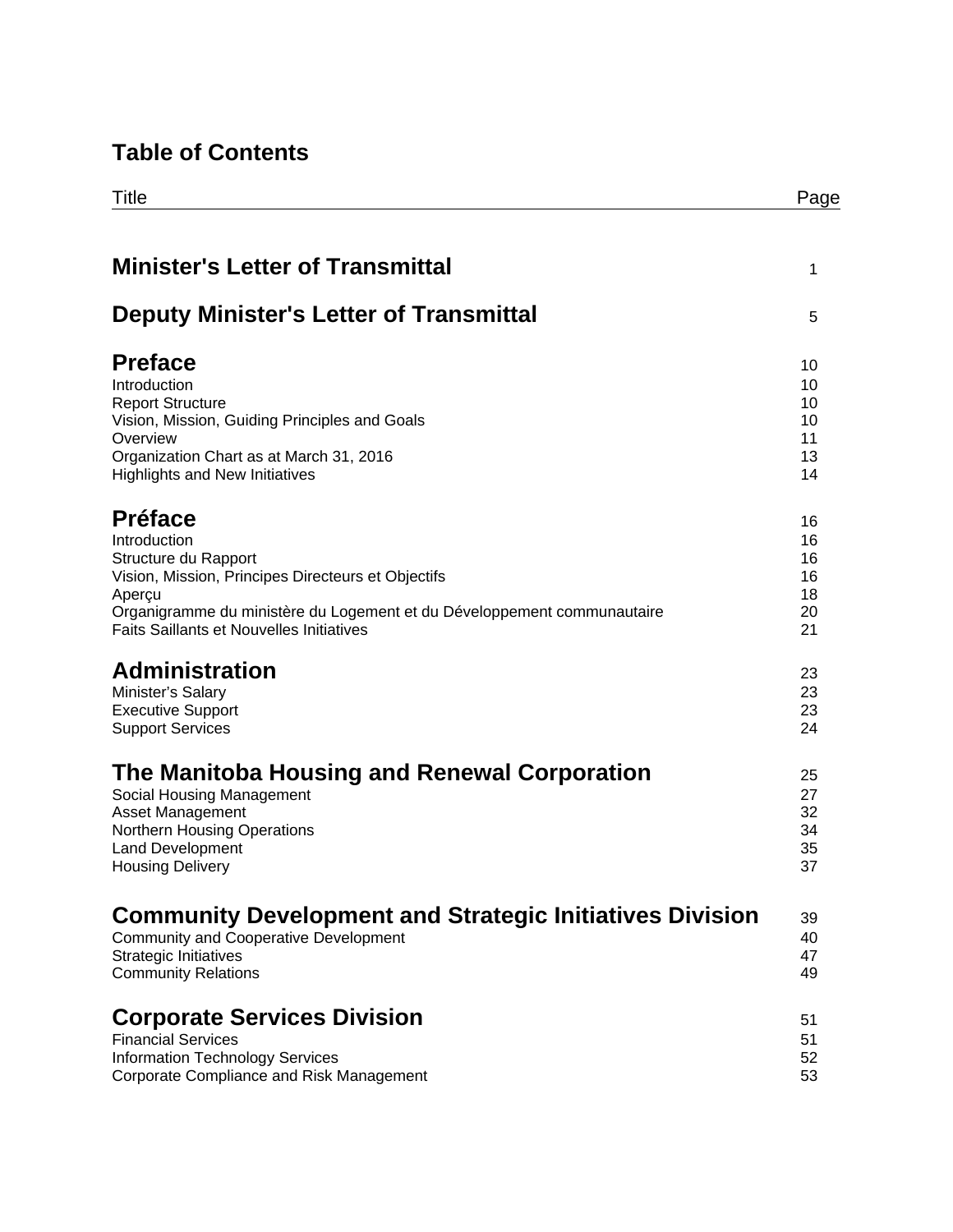| <b>Costs Related to Capital Assets</b> |  |
|----------------------------------------|--|
|----------------------------------------|--|

| Five-Year Expenditure and Staffing Summary Table | 56 |
|--------------------------------------------------|----|
| <b>Reconciliation Statement</b>                  |    |
| <b>Expenditure Summary Tables</b>                | 58 |

# **Appendices**

| Appendix 1 Sustainable Development                                             | 62. |
|--------------------------------------------------------------------------------|-----|
| Appendix 2 Cooperative Housing Strategy                                        | 64  |
| Appendix 3 Performance Indicators                                              | 67  |
| Appendix 4 The Public Interest Disclosure (Whistleblower Protection) Act       | 77  |
| Appendix 5 The Manitoba Housing and Renewal Corporation - Financial Statements | 78  |
|                                                                                |     |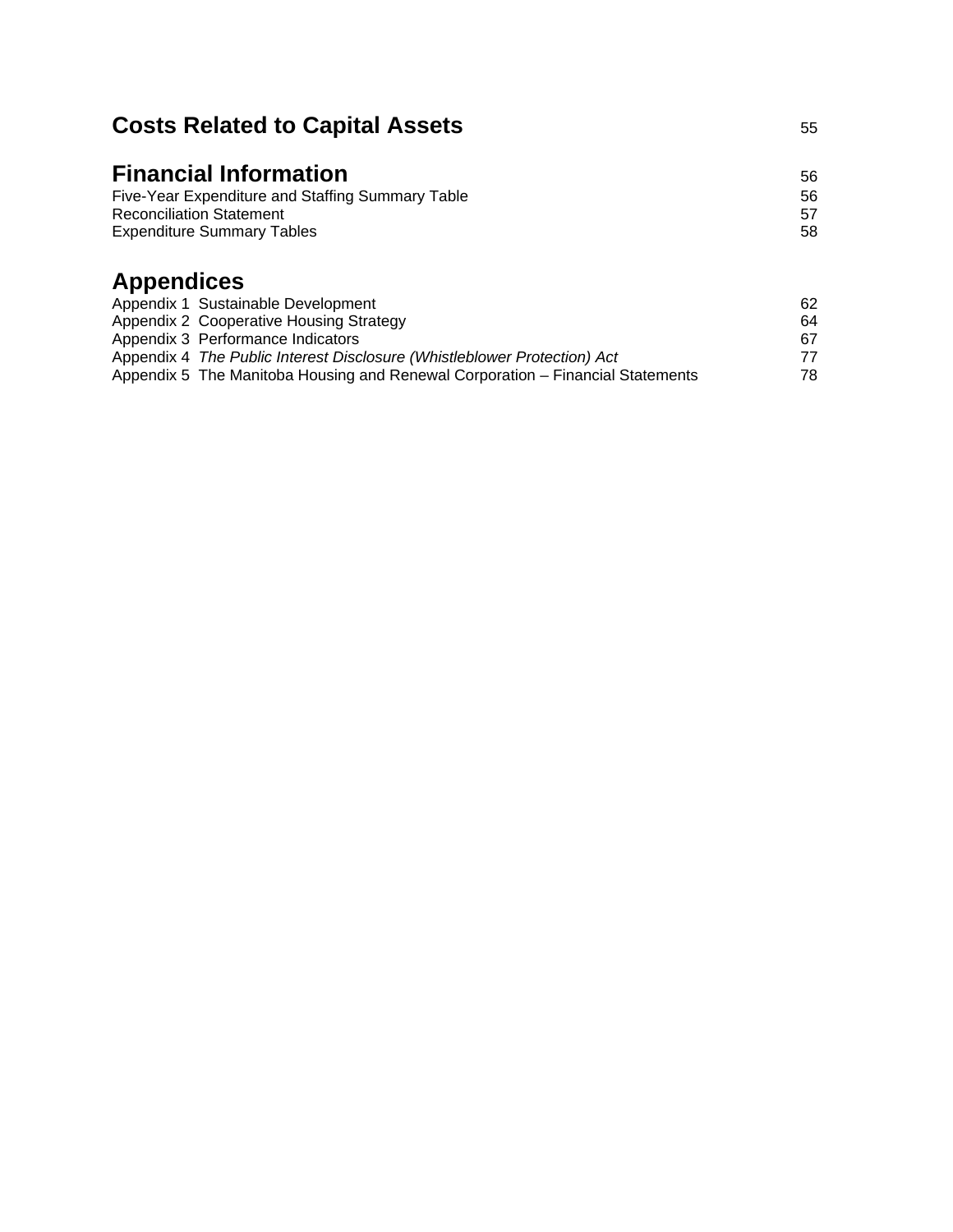# **PREFACE**

# INTRODUCTION

The Department of Housing and Community Development was established by Order in Council No.  $348/2009$  on November 3,  $2009<sup>1</sup>$ .

# REPORT STRUCTURE

The Annual Report is organized in accordance with the Department of Housing and Community Development appropriation structure as set out in the Estimates of Expenditures of the Province of Manitoba for the fiscal year ending March 31, 2016. The report includes information at the Main-Appropriation and Sub-Appropriation levels related to the Department's objectives, actual results, financial performance and variances. A five-year adjusted historical table of staffing and expenditures is provided. In addition, expenditure and revenue variance explanations are provided.

# VISION, MISSION, GUIDING PRINCIPLES AND GOALS

The Department of Housing and Community Development has operated under the strategic direction set forth in its *Strategy and Policy Framework 2011*. This document established a Vision, Mission and Guiding Principles for the Department and the overall goals that direct the Department's activities.

**VISION:** Strong, healthy and sustainable communities where individuals and families thrive.

**MISSION:** In partnership with Manitobans, the Department supports the positive growth of communities across the Province by providing quality housing and supporting community development.

The Department is responsible for a comprehensive range of housing and community development services and financial assistance programs. Some are delivered directly by the Department, while others are provided in partnership with a variety of private non-profit and community-based organizations. By working together with community partners, the Department builds communities and revitalizes neighbourhoods while engaging residents in the process.

Through the activities of the Crown Corporation The Manitoba Housing and Renewal Corporation (MHRC), the Department strives to enhance the quality of life of Manitobans by providing access to safe and affordable housing in communities across Manitoba, particularly for those of low and moderate income or those with specialized needs. It is also the role of MHRC to ensure an adequate supply of housing, maintain and improve the condition of the existing housing stock, and stimulate and influence the activities of the housing market to the benefit of Manitobans.

 $\overline{1}$ <sup>1</sup> The Department of Housing and Community Development was disestablished on May 3, 2016 by Order in Council No. 190/2016. By the same Order in Council:

<sup>-</sup> the duties and functions of the former Department of Housing and Community Development that relate to Housing were transferred to the Department of Families; and

the duties and functions that relate to Cooperative Development were transferred to the Department of Growth, Enterprise and Trade; and

the duties and functions that relate to Community Development were transferred to the Department of Indigenous and Municipal Relations.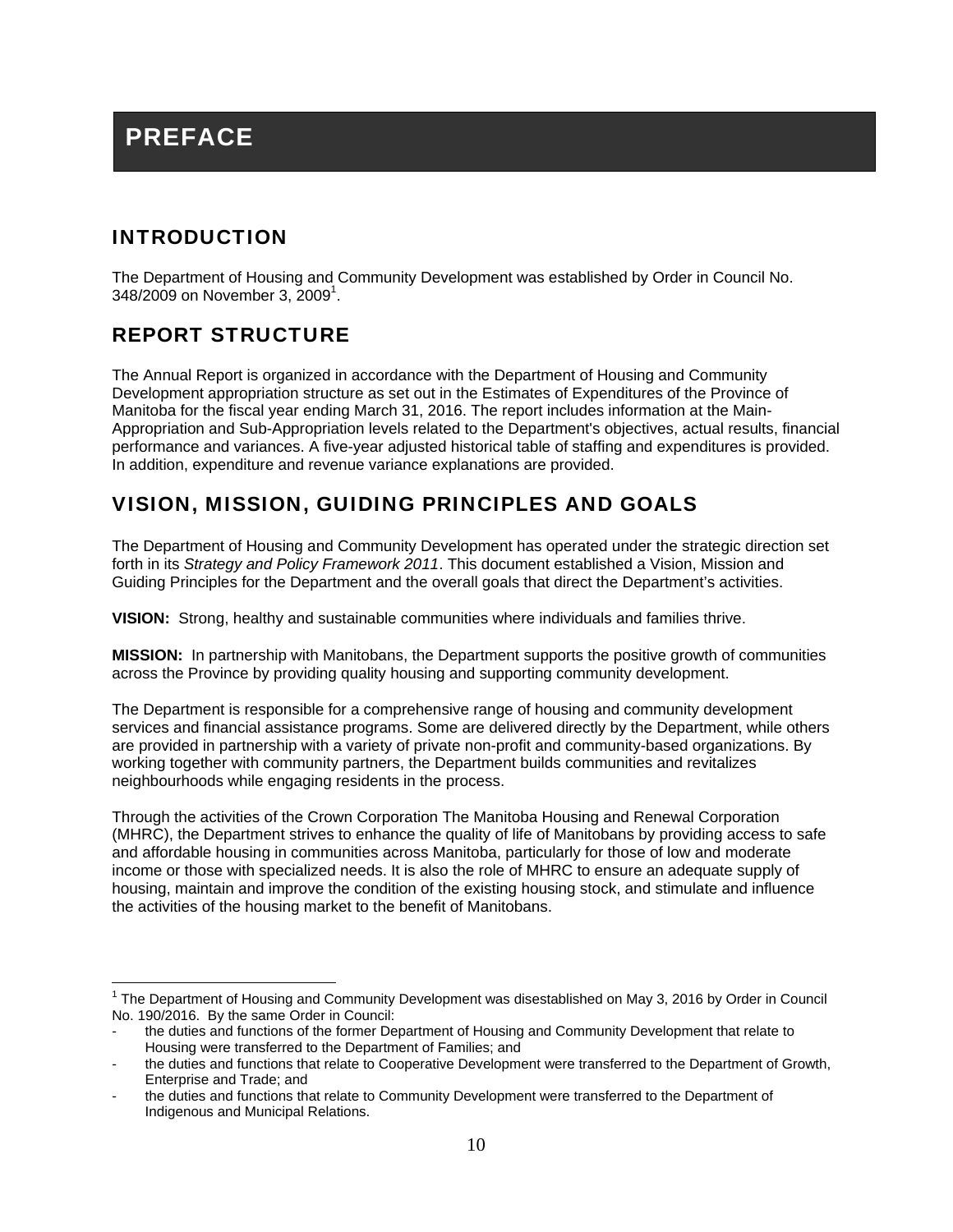## **Guiding Principles**

- **Housing and community development issues are interrelated with health, education and social and economic well-being.** Housing and Community Development works with other provincial departments and agencies to develop and deliver appropriate policies and programs.
- **Investment is maximized through efficient and effective use of resources.** Housing and Community Development makes the most of its resources by coordinating housing and community development programs and services with other public policy areas.
- **Increase independence and self-reliance of people and their communities.** Provincial housing and community development initiatives help local people meet local needs and support the development of individual and community capacity.
- **Partnerships strengthen the housing environment and our communities.** Governments, community groups, Aboriginal organizations, the private sector and all citizens must work together to build communities and support the housing market to function effectively.
- **Housing and healthy communities are a shared responsibility.** Individuals, communities, the private and non-profit sectors and all levels of government are responsible for good housing outcomes and healthy communities.
- **Housing and community development activities strive to promote social inclusion.** Citizens are encouraged to help address local issues that affect their lives. The Department supports their efforts to increase economic and social independence, personal accountability, individual choice and the equitable development of Manitoba communities. Housing and Community Development activities promote well-being and human dignity, provide local employment, develop local skills and knowledge, and encourage local ownership and decision-making, whenever possible.
- **Strong communities have a range of housing options and community development activities that foster economic, social and environmental goals.** A variety of tools are needed to respond successfully to the changing circumstances of residents and communities.

### **Goals**

- Promote and support community development
- Build greater community capacity
- Sustain existing social and affordable housing stock
- Address affordability and increase supply of quality affordable housing
- Enhance client opportunities and services
- Build capacity of Housing and Community Development

# **OVERVIEW**

The Department of Housing and Community Development consists of the Crown Corporation, The Manitoba Housing and Renewal Corporation (MHRC), and two distinct program delivery and support service divisions: Community Development and Strategic Initiatives, and Corporate Services.

MHRC owns all provincial housing assets and is responsible for the delivery of social and affordable rental housing programs; renovation and repair programs; homeownership programs; and enabling provision of emergency shelter services. MHRC is an approved lender under *The National Housing Act*. MHRC also manages and develops land held in its land inventory.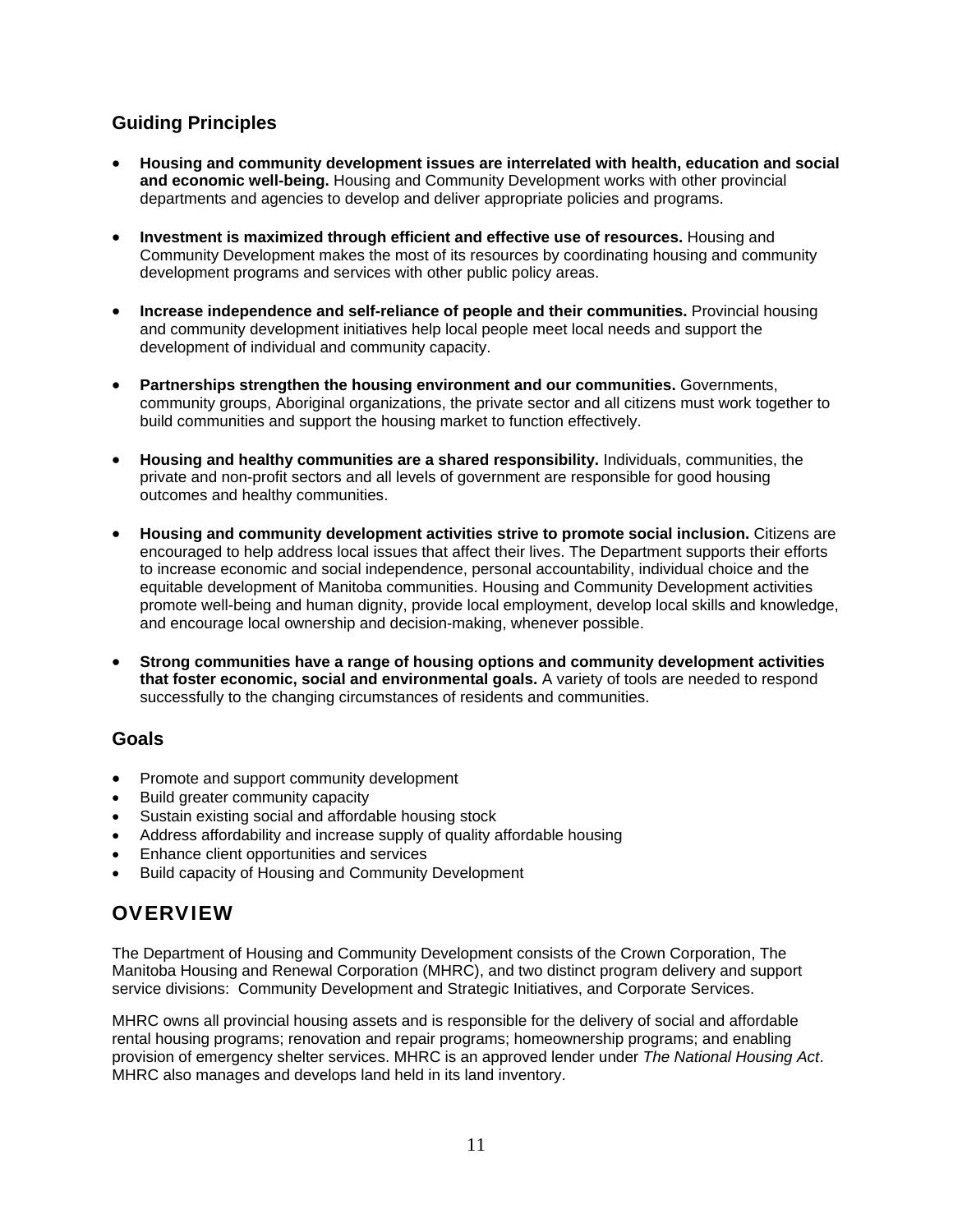MHRC's program and service delivery is accomplished primarily through its operating branch areas: Social Housing Management (which includes Property Services, Tenant and Agency Services, Security, and Portfolio Management), Asset Management, Northern Housing Operations and Housing Delivery and Land Development.

The Community Development and Strategic Initiatives Division includes the Community and Cooperative Development branch, which is responsible for delivering the Community Places Program, Neighbourhoods Alive!, and Cooperative Development Services. These programs assist communities in providing sustainable recreational, social and wellness benefits; support and strengthen local economic and community development; and maintain and encourage new cooperative development opportunities. The Division also includes two other branch areas, Strategic Initiatives and Community Relations, responsible for providing policy and program advice and a broad range of executive, managerial and operational supports to the Department and MHRC.

The Corporate Services Division comprises three branch areas: Financial Services, Information Technology Services, and Corporate Compliance and Risk Management. These provide comprehensive central support to the Department and MHRC, including direction and support for financial planning, financial reporting, financial evaluations and protection of corporate assets, information technology planning, training and development, legal support services, and risk management.

The Department's programs and services are budgeted under four main appropriations: Administration; Housing; Community Development; and Costs Related to Capital Assets.

### **The Statutory Responsibilities of the Minister of Housing and Community Development are as follows:**

 *The Community Renewal Act; The Co-operative Associations Loans and Loans Guarantee Act*; *The Cooperative Housing Strategy Act; The Cooperative Promotion Trust Act*;  *The Elderly and Infirm Persons' Housing Act (with respect to elderly persons' housing units as defined in the Act); The Housing and Renewal Corporation Act [except Clause 44(k) and The RentAid Regulation (MR. 148/2006)]; and The Income Tax Act [sections 7.13 to 7.16 and 10.6].* 

*The Community Renewal Act, The Cooperative Housing Strategy Act,* and *The Housing and Renewal Corporation Act* require the Minister responsible to report annually to the Legislature. These requirements for 2015/16 are met by this Annual Report.

*The Co-operative Associations Loans and Loans Guarantee Act* and *The Cooperative Promotion Trust Act* also require the Minister responsible to report annually to the Legislature. The Annual Reports for the Co-operative Loans and Loans Guarantee Board and Cooperative Promotion Board are produced separately from the Department of Housing and Community Development Annual Report. These Annual Reports include: a Board membership list, an overview of the respective legislation, activities of the Board, financial statements, and the Auditors' report. The Co-operative Loans and Loans Guarantee Board Annual Report 2015/16 and The Cooperative Promotion Board Annual Report 2015/16 are available online at http://www.gov.mb.ca/finance/publications/annual.html.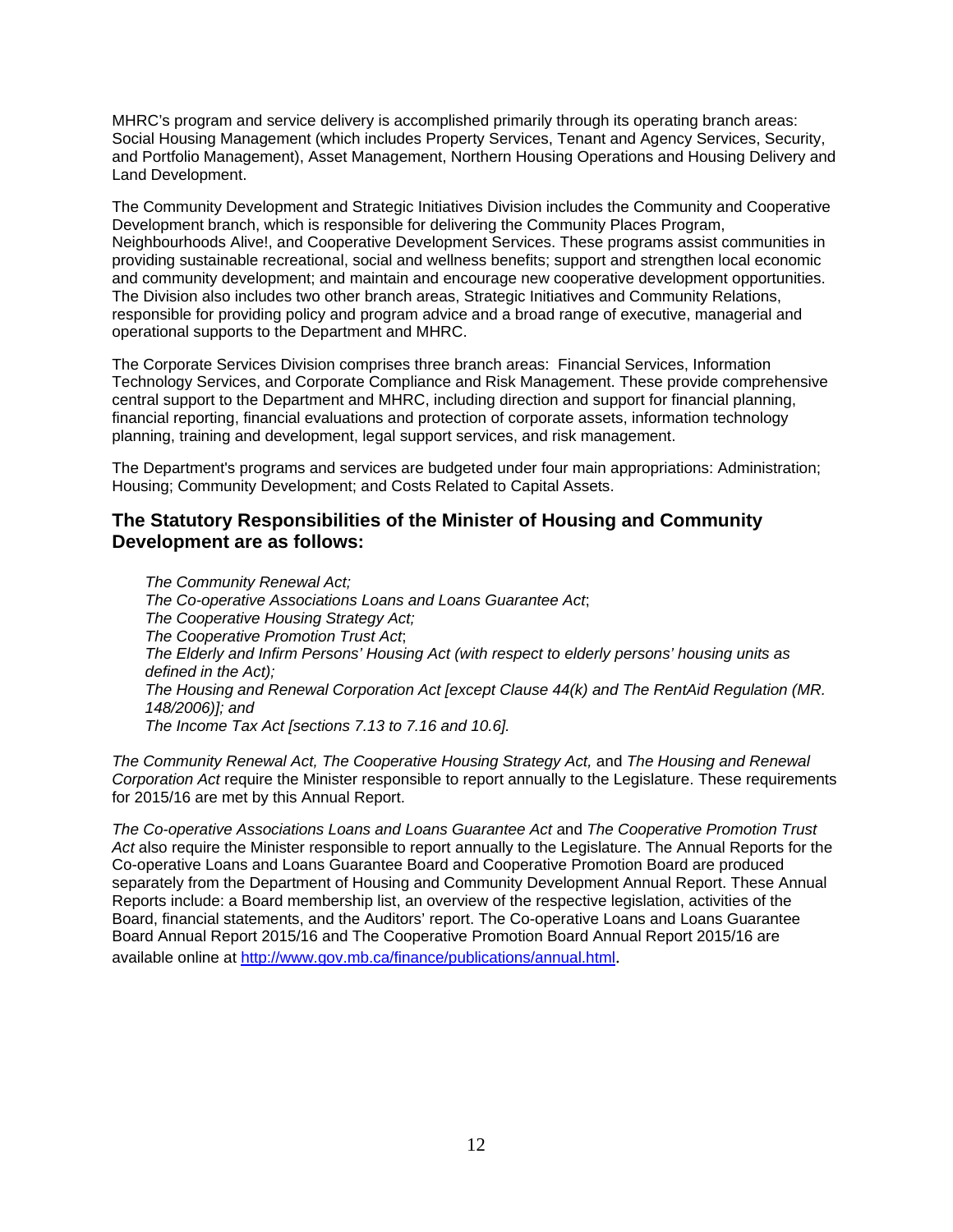## **DEPARTMENT OF HOUSING AND COMMUNITY DEVELOPMENT**

### **ORGANIZATION CHART**

*2015-2016, at March 31, 2016* 



 $\Box$  Responsibilities in the Department

Responsibilities in the Crown Corporation  $\Box$ 

Responsibilities in the Department and Crown Corporation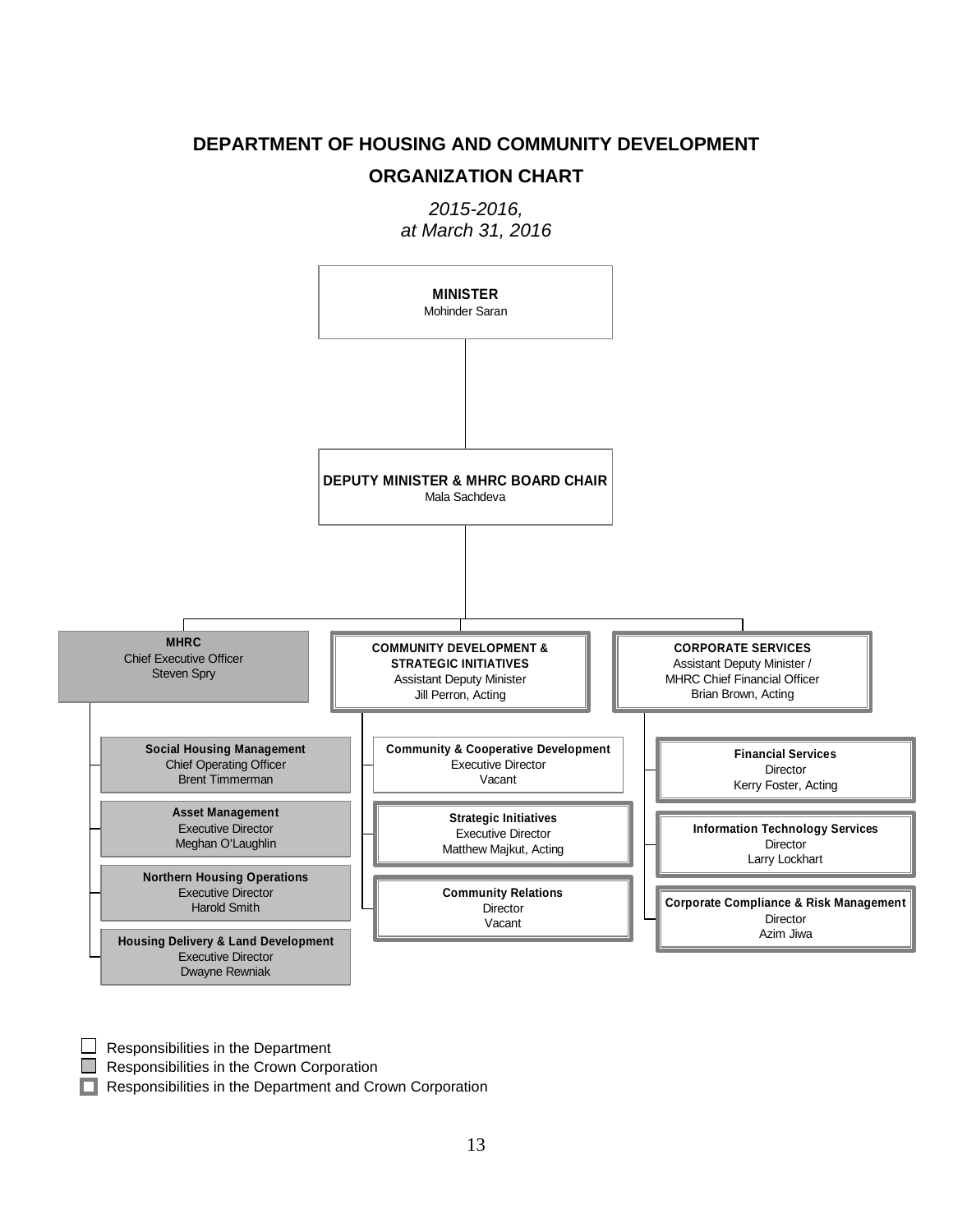# HIGHLIGHTS AND NEW INITIATIVES

The Department of Housing and Community Development made significant progress toward achieving its goals in 2015/16. Highlights and new initiatives are provided here. Additional accomplishments specific to branch areas are available in the respective sections of this report.

MHRC rose to the challenge of supporting the influx of Syrian refugees in Manitoba in 2015/16, working as part of a cross-department team to increase the availability of affordable housing and support the transition of Syrian and other refugees from temporary to permanent accommodations. MHRC secured two properties for temporary accommodations, and working together with settlement agencies, played a key role in coordinating temporary homes for refugees upon arrival. Furthermore, MHRC allocated rent subsidy assistance for up to 400 households to obtain permanent housing.

Substantial improvements to MHRC buildings continued in 2015/16, improving and preserving the quality, functionality and long-term viability of the provincially-owned housing stock. An investment of \$120.0 million in modernization and improvement projects illustrates MHRC's efforts to contribute to community revitalization and improve the environmental footprint through green and energy efficiency upgrades. Economic activity is generated by this capital spending, and an acceptable standard of living for tenants is maintained.

The conversion of the MHRC-owned building at 555 Ellice into a Social Housing Assisted Living (SHAL) facility neared completion in 2015/16, with tenanting expected to commence fall 2016. Comprising 118 units this project fills a service gap for low-income seniors who wish to live independently while receiving assisted living services such as meals and light housekeeping.

MHRC also made significant investments in new social and affordable housing delivery for low- to moderate-income households, primarily through partnerships with private and non-profit housing operators. This included the 2015/16 completion of Dial A Life Phase 3 which added 24 affordable housing units dedicated to Indigenous families with loved ones undergoing long-term medical treatment in Winnipeg. As well, the completion of West View Estates in Minnedosa provides additional new, affordable housing options in rural Manitoba.

Live Downtown, a partnership between the City of Winnipeg and the Manitoba Government, supports the goal of increasing and diversifying the population of downtown Winnipeg through leveraging private investment to increase the supply of affordable rental housing. Two Live Downtown projects proceeded in 2015/16 and a second call for proposals was announced. The selected projects represent approximately 99 units (11 affordable), and the redevelopment of one surface parking lot.

The Department's Neighbourhoods Alive! (NA!) program continued to support community-driven revitalization efforts. In 2015/16, the Department allocated over \$4.8 million to 182 projects through NA!. Local residents and other stakeholders plan and implement these projects, in response to locallyidentified priorities. Notably, NA! was recognized nationally as a finalist for the 2015 Institute of Public Administration Canada (IPAC) Award for Innovative Management.

The Department's Community Places Program (CPP) approved 216 grants totaling \$3.0 million in 2015/16, benefitting organizations across the province. Projects that received funding included recreational, childcare and cultural facilities as well as parks, playgrounds, museums, libraries, community resources centres and facilities for people with disabilities. Technical consultation services through the CPP were provided to assist proponents in the planning and development of facility projects.

The year 2015/16 marked the final year of the three-year CPP - North program. Through this allocation, 21 projects were approved for \$666,463 in grants which supported \$1.8 million in total project costs. These activities assist northern and remote communities build and upgrade recreational and wellness facilities.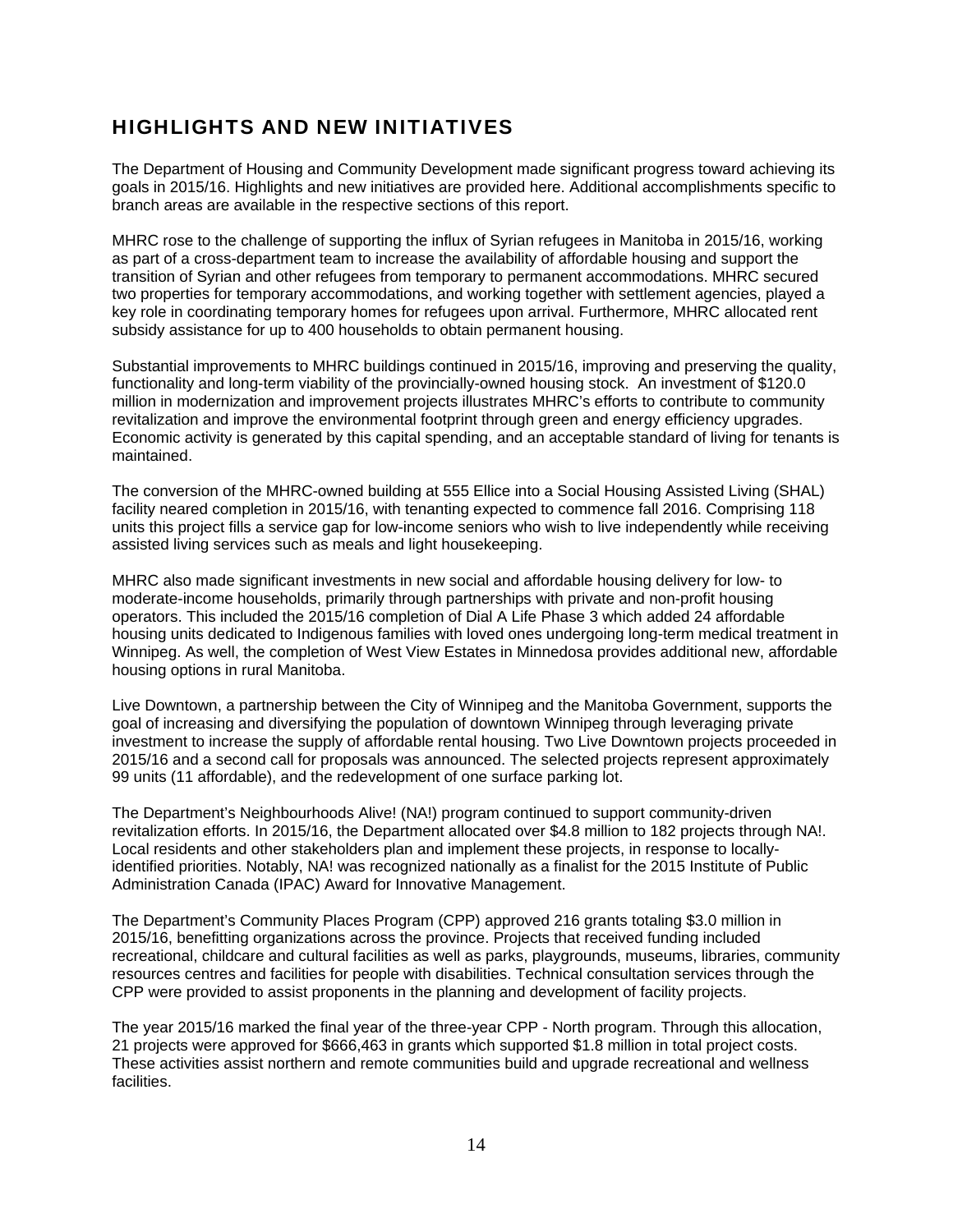The Department supported Manitoba's cooperative sector in 2015/16, providing \$200,000 in funding to initiatives such as the Chair in Cooperative Enterprises within the Faculty of Business and Economics at the University of Winnipeg, and a Youth Mobilizer project to engage young Manitobans in cooperative values, principles and practical work experience.

The Department continued working to improve its services and internal processes in 2015/16 by engaging in several key business transformation initiatives. This includes the upgrade of core business systems and establishing standard operating procedures for the Social Housing Rental Program that are aligned with client-focused policies. As well, Lean management continued as a key area of focus throughout the Department, capturing employee's ideas on how to refine day-to-day processes while ensuring excellence in customer service and program delivery.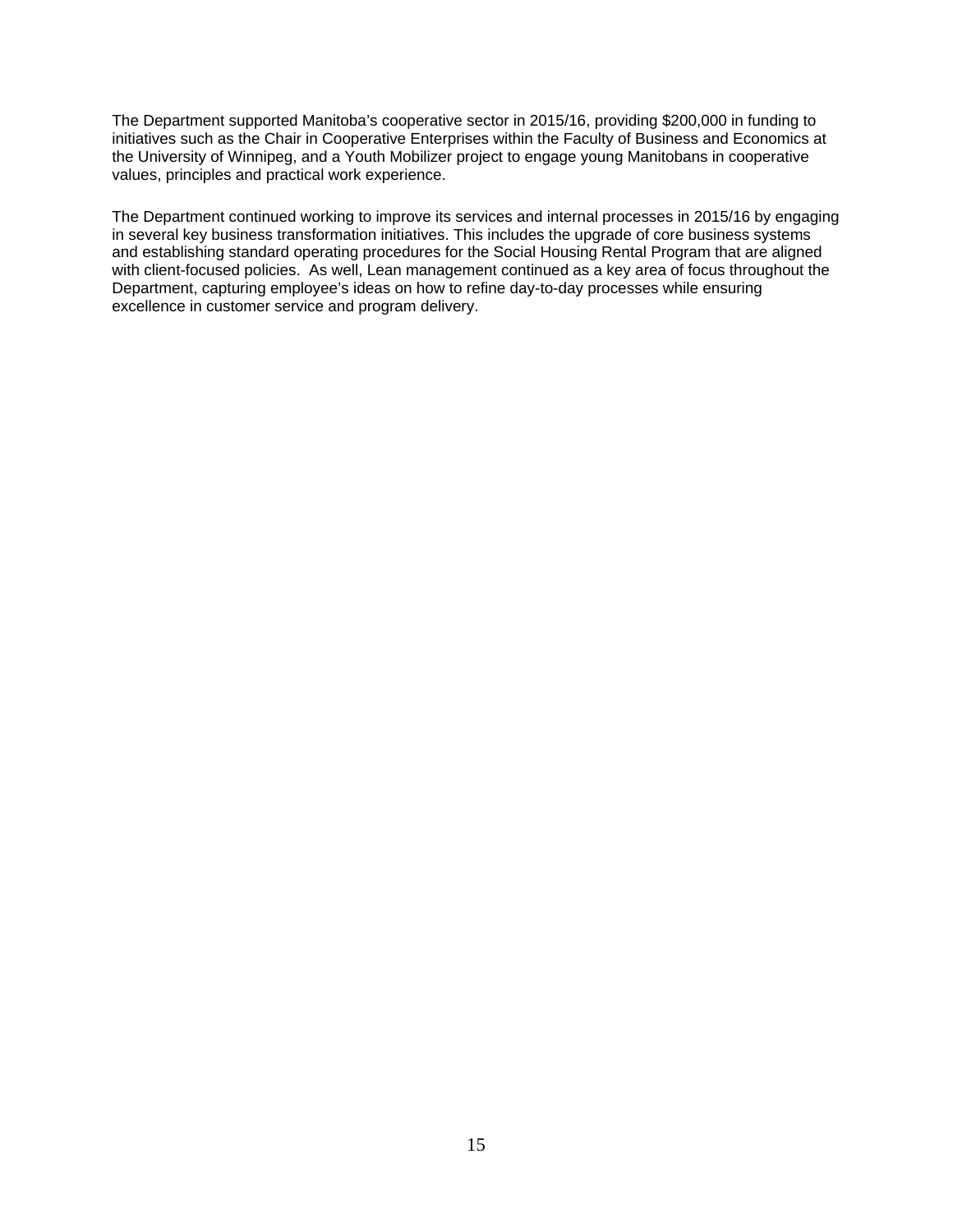# **PRÉFACE**

# INTRODUCTION

 $\overline{a}$ 

Le ministère du Logement et du Développement communautaire (le « Ministère ») a été établi en vertu du décret n° 348/2009 le 3 novembre 2009 $2$ .

# STRUCTURE DU RAPPORT

Le rapport annuel est présenté en conformité avec la structure des crédits établie dans le Budget des dépenses de la Province du Manitoba pour l'exercice se terminant le 31 mars 2016. Le rapport comprend des renseignements sur les affectations budgétaires principales et les affectations budgétaires de moindre importance du Ministère relativement à ses objectifs, ses résultats réels, son rendement et ses écarts financiers. Il comprend également un tableau historique rajusté sur cinq ans de la dotation en personnel et des dépenses du Ministère. De plus, des explications des écarts entre les recettes et les dépenses sont offertes.

# VISION, MISSION, PRINCIPES DIRECTEURS ET OBJECTIFS

Les activités du ministère du Logement et du Développement communautaire ont été guidées par l'orientation stratégique présentée dans le document *Strategy and Policy Framework 2011* (cadre stratégique 2011). Le document présentait les énoncés de vision et de mission, les principes directeurs du Ministère, ainsi que les objectifs d'ensemble qui orientaient ses activités.

**VISION :** Des collectivités fortes, saines et durables où les particuliers et les familles prospèrent.

**MISSION :** En partenariat avec les Manitobains, le Ministère soutient la croissance positive des collectivités dans l'ensemble de la province en offrant des logements de qualité et en appuyant le développement communautaire.

Le Ministère est responsable d'un large éventail de services de logement et de développement communautaire et de programmes d'aide financière. Certains services et programmes sont offerts directement par le Ministère, tandis que d'autres sont offerts en partenariat avec une variété d'organismes privés et communautaires sans but lucratif. En collaborant avec des partenaires communautaires, le Ministère renforce les collectivités et revitalise des quartiers, tout en engageant les résidents à participer au processus.

Par le biais des activités de la Société d'habitation et de rénovation du Manitoba (SHRM), une société d'État, le Ministère s'efforce de rehausser la qualité de vie de la population en offrant un accès à des

 $2$  Le ministère du Logement et du Développement communautaire a été aboli le 3 mai 2016 en vertu du décret n° 190/2016. Aux termes du même décret, les modifications suivantes ont été apportées:

<sup>-</sup> les responsabilités et les fonctions de l'ancien ministère du Logement et du Développement communautaire qui ont trait au logement ont été transférées au ministère des Familles;

les responsabilités et fonctions qui ont trait au développement des coopératives ont été transférées au ministère de la Croissance, de l'Entreprise et du Commerce;

les responsabilités et fonctions qui ont trait au développement communautaire ont été transférées au ministère des Relations avec les Autochtones et les municipalités.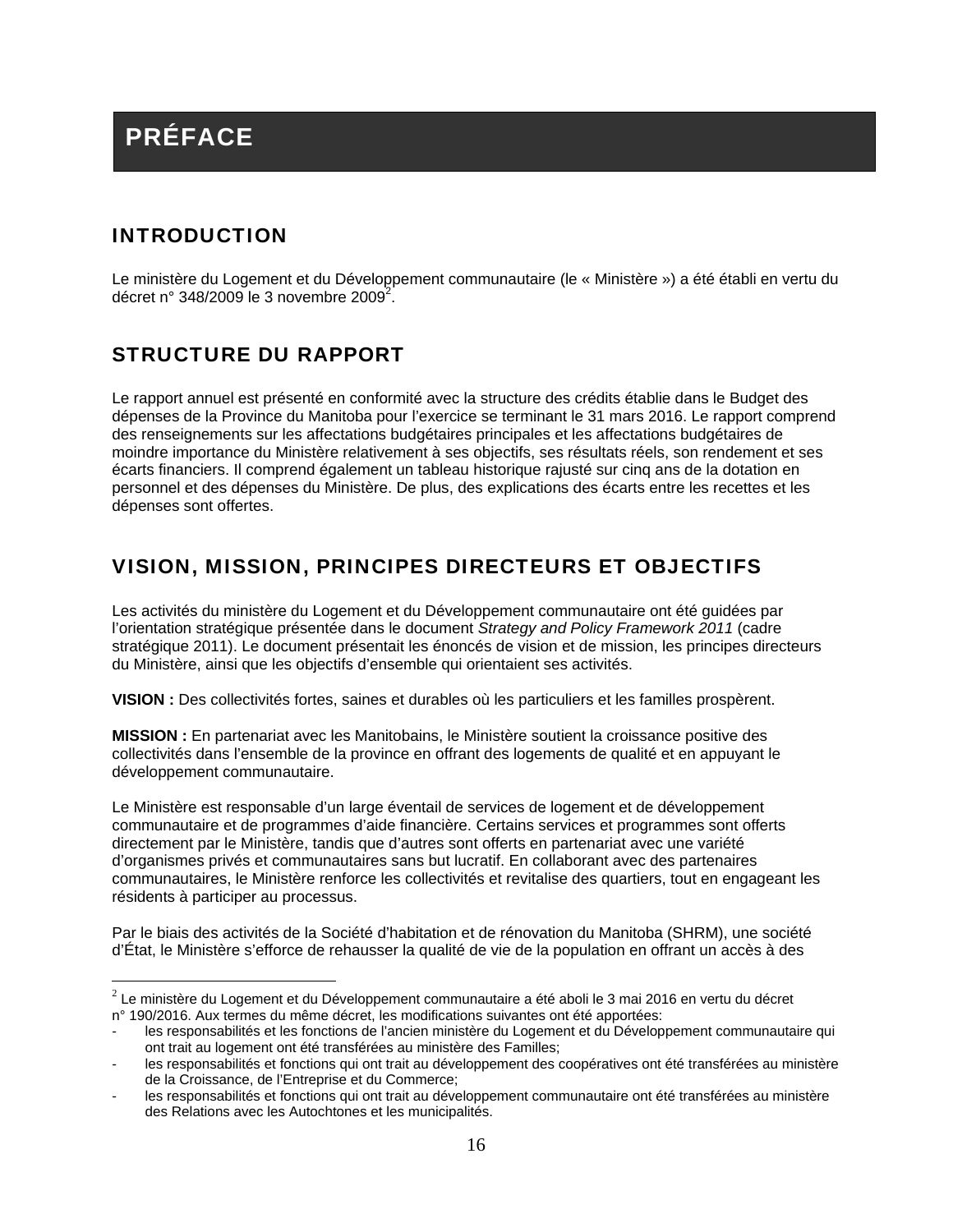logements sécuritaires et abordables dans les collectivités de l'ensemble de la province, en particulier pour les personnes dont le revenu est faible ou modeste ou qui ont des besoins particuliers. C'est également le rôle de la SHRM de maintenir un approvisionnement adéquat de logements, de faire durer et d'améliorer l'état des logements sociaux existants et de stimuler et d'influencer les activités du marché de l'habitation à l'avantage de l'ensemble des Manitobains.

### **Principes directeurs**

- **Les problèmes de logement et de développement communautaire sont étroitement liés à la santé, à l'éducation et au bien-être social et économique.** Le Ministère collabore avec les autres ministères et organismes du gouvernement provincial pour élaborer et mettre en œuvre des politiques et des programmes appropriés.
- **Les investissements sont maximisés grâce à l'utilisation efficiente et efficace des ressources.** Le Ministère tire le meilleur parti possible de ses ressources en coordonnant les programmes et les services de logement et de développement communautaire avec d'autres secteurs d'intérêt publics.
- **L'accroissement de l'indépendance et de l'autonomie des personnes et de leurs collectivités.** Les initiatives provinciales en matière de logement et de développement communautaire aident les collectivités locales à répondre aux besoins locaux et à soutenir le développement des capacités individuelles et communautaires.
- **Les partenariats renforcent les milieux d'habitation et nos collectivités.** Les gouvernements, les groupes communautaires, les organisations autochtones, le secteur privé et toute la population doivent collaborer pour bâtir des collectivités et soutenir le marché de l'habitation afin de fonctionner efficacement.
- **Le logement dans des collectivités saines est une responsabilité partagée.** Les particuliers, les collectivités, le secteur privé, les organismes sans but lucratif et tous les ordres de gouvernement sont responsables des résultats en matière de logement sain et de santé de la collectivité.
- **Les activités relatives au logement et au développement communautaire s'efforcent de promouvoir l'inclusion sociale.** On encourage les résidents à participer au traitement des questions locales qui touchent leur vie. Le Ministère soutient leurs efforts d'accroissement de l'autonomie économique et sociale, de la responsabilisation personnelle, du choix individuel et du développement équitable des collectivités manitobaines. Les activités du Ministère font la promotion du bien-être et de la dignité humaine, créent des emplois locaux, développent les compétences et les connaissances locales et encouragent, dans la mesure du possible, la propriété et la prise de décision locales.
- **Les collectivités fortes ont diverses options d'habitation et activités de développement communautaire qui favorisent la réalisation des buts économiques, sociaux et environnementaux.** Il est nécessaire d'utiliser une variété d'outils pour réagir avec succès à l'évolution des circonstances des résidents et des collectivités.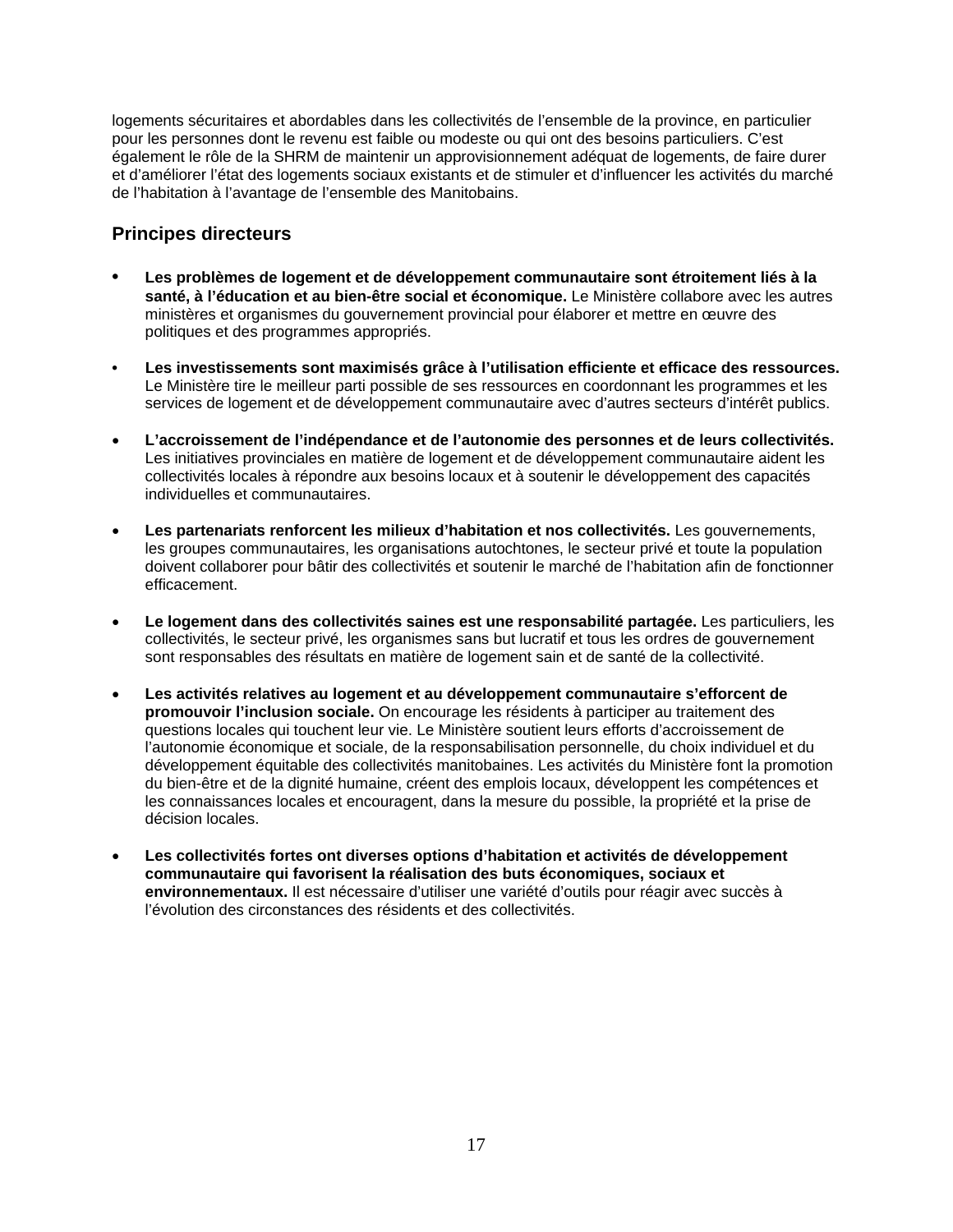## **Objectifs**

- Promouvoir et soutenir le développement communautaire.
- Développer les capacités communautaires.
- Préserver le parc existant de logements sociaux et abordables.
- Améliorer l'abordabilité et augmenter le nombre de logements abordables de qualité.
- Améliorer les possibilités et les services offerts aux clients.
- Renforcer les capacités de Logement et Développement communautaire Manitoba.

# APERÇU

Le ministère du Logement et du Développement communautaire regroupe une société d'État, la Société d'habitation et de rénovation du Manitoba (SHRM), et deux divisions distinctes de mise en œuvre de programmes et de services de soutien, la Division du développement communautaire et des initiatives stratégiques et la Division des services ministériels.

La SHRM est propriétaire de l'ensemble du parc provincial de logements et elle est responsable de l'offre de programmes de logements locatifs sociaux et abordables, de programmes de rénovation et de réparation et de programmes d'accession à la propriété. Elle est aussi responsable de la disposition habilitante pour les services aux refuges d'urgence. La SHRM est un prêteur autorisé en vertu de la *Loi nationale de l'habitation* et elle gère et aménage ses fonds de terre en réserve.

La SHRM offre ses programmes et ses services principalement par le biais de ses directions opérationnelles : Gestion des logements sociaux (qui comprend les Services aux immeubles, les Services aux locataires et agences, les Services de sécurité, et les Services de gestion de portefeuille), Gestion des actifs, Activités relatives au logement dans le Nord, Aménagement des terrains et Prestation des programmes de logement.

La Division du développement communautaire et des initiatives stratégiques comprend la Direction du développement coopératif et communautaire, qui est responsable de la mise en œuvre du programme Place aux communautés, de l'initiative Quartiers vivants et de la Section du développement des coopératives. Ces programmes aident les collectivités en leur offrant des avantages durables en matière de loisirs, de mieux-être et de vie sociale, soutiennent et renforcent le développement économique et communautaire local, et soutiennent et favorisent les nouvelles possibilités de développement coopératif. La Division comprend aussi deux autres directions, Initiatives stratégiques et Relations communautaires, qui sont responsables d'offrir au Ministère et à la SHRM des conseils d'orientation stratégiques et de programmation, ainsi qu'un large éventail de mesures de soutien opérationnel, de soutien à la haute direction et de soutien de la gestion.

La Division des services ministériels comprend trois directions : Services financiers, Technologies de l'information et Conformité et gestion des risques. Les directions offrent un soutien central complet au Ministère et à la SHRM, y compris une orientation et un soutien à la planification financière, à la communication de l'information financière, aux évaluations financières et à la protection des actifs du Ministère, à la planification des technologies de l'information, à la formation et au perfectionnement professionnel, aux services de soutien juridique et à la gestion des risques.

Le budget des programmes et des services du Ministère comprend quatre postes budgétaires principaux : administration, logement, développement communautaire et coûts liés aux immobilisations.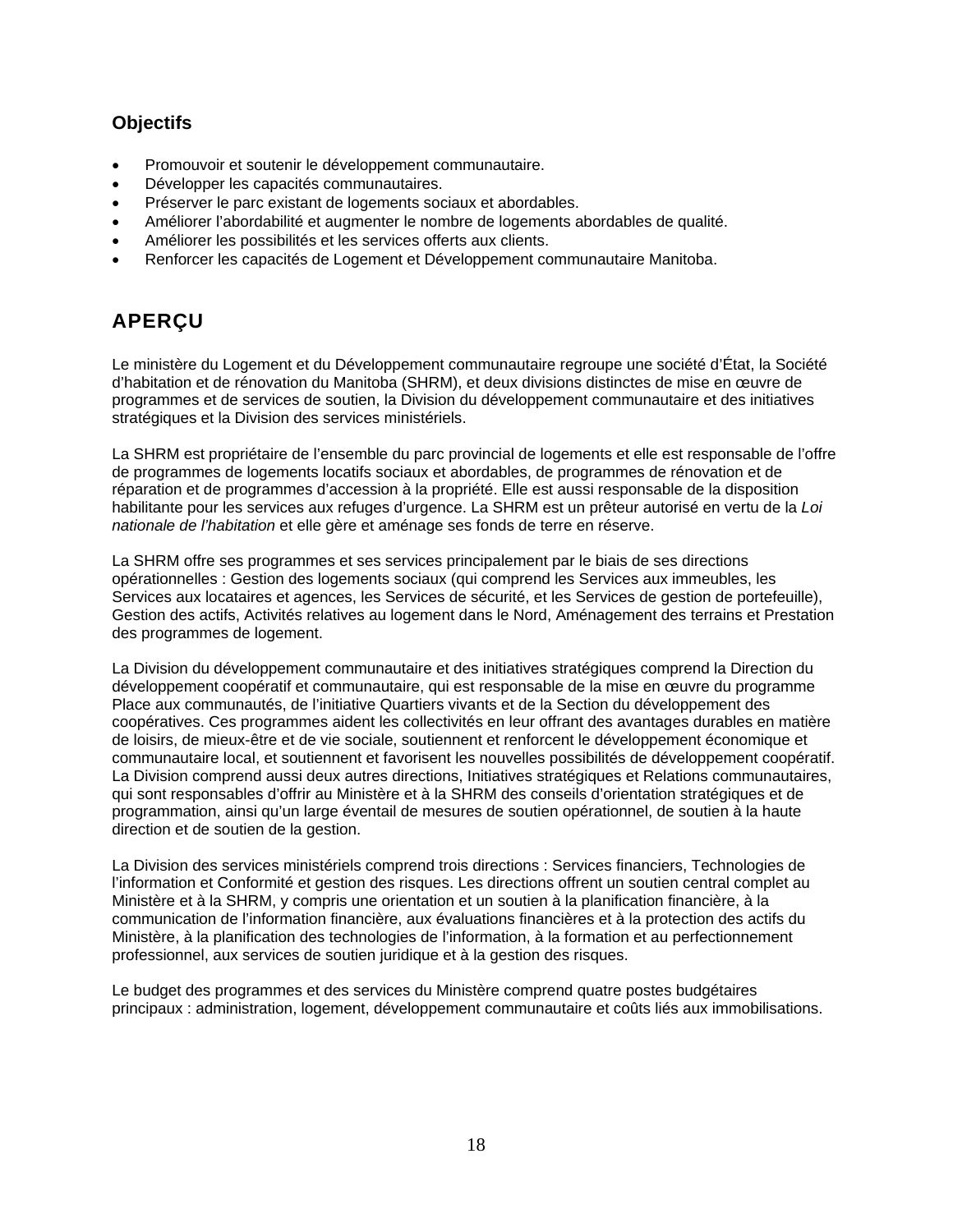### **Les responsabilités législatives du ministre du Logement et du Développement communautaire visent les lois suivantes :**

*Loi sur la revalorisation des collectivités*; *Loi sur les prêts et la garantie de prêts aux coopératives*; *Loi sur la stratégie en matière d'habitation coopérative*; *Loi sur le fonds en fiducie de promotion de la coopération*; *Loi sur le logement des infirmes et des personnes âgées* (en ce qui concerne les logements pour personnes âgées, tels que définis dans la *Loi*); *Loi sur la Société d'habitation et de rénovation* (à l'exception du paragraphe 44(k) et du *Règlement sur les prestations de logement du Manitoba* (RM 148/2006)); *Loi de l'impôt sur le revenu* (paragraphes 7.13 à 7.16 et 10.6).

La *Loi sur la revalorisation des collectivités*, la *Loi sur la stratégie en matière d'habitation coopérative* et la *Loi sur la Société d'habitation et de rénovation* exigent que le ministre responsable soumette un rapport annuel à l'Assemblée législative. Pour l'exercice 2015-2016, ces exigences sont satisfaites par le présent rapport annuel.

La Loi sur les prêts et la garantie de prêts aux coopératives et la Loi sur le fonds en fiducie de promotion *de la coopération* exigent également que le ministre soumette un rapport annuel à l'Assemblée législative. Les rapports annuels du Conseil des prêts et la garantie de prêts aux coopératives et du Conseil de promotion de la coopération sont produit séparément du rapport annuel du ministère du Logement et du Développement communautaire. Ces rapports annuels comprennent une liste des membres du Conseil, un aperçu des mesures législatives, une description des activités du Conseil, des états financiers et le rapport d'un auditeur indépendant. Le rapport de l'exercice 2015-2016 du Conseil des prêts et la garantie de prêts aux coopératives et du Conseil de promotion de la coopération sont offert en ligne sur le site http://www.gov.mb.ca/finance/publications/annual.html.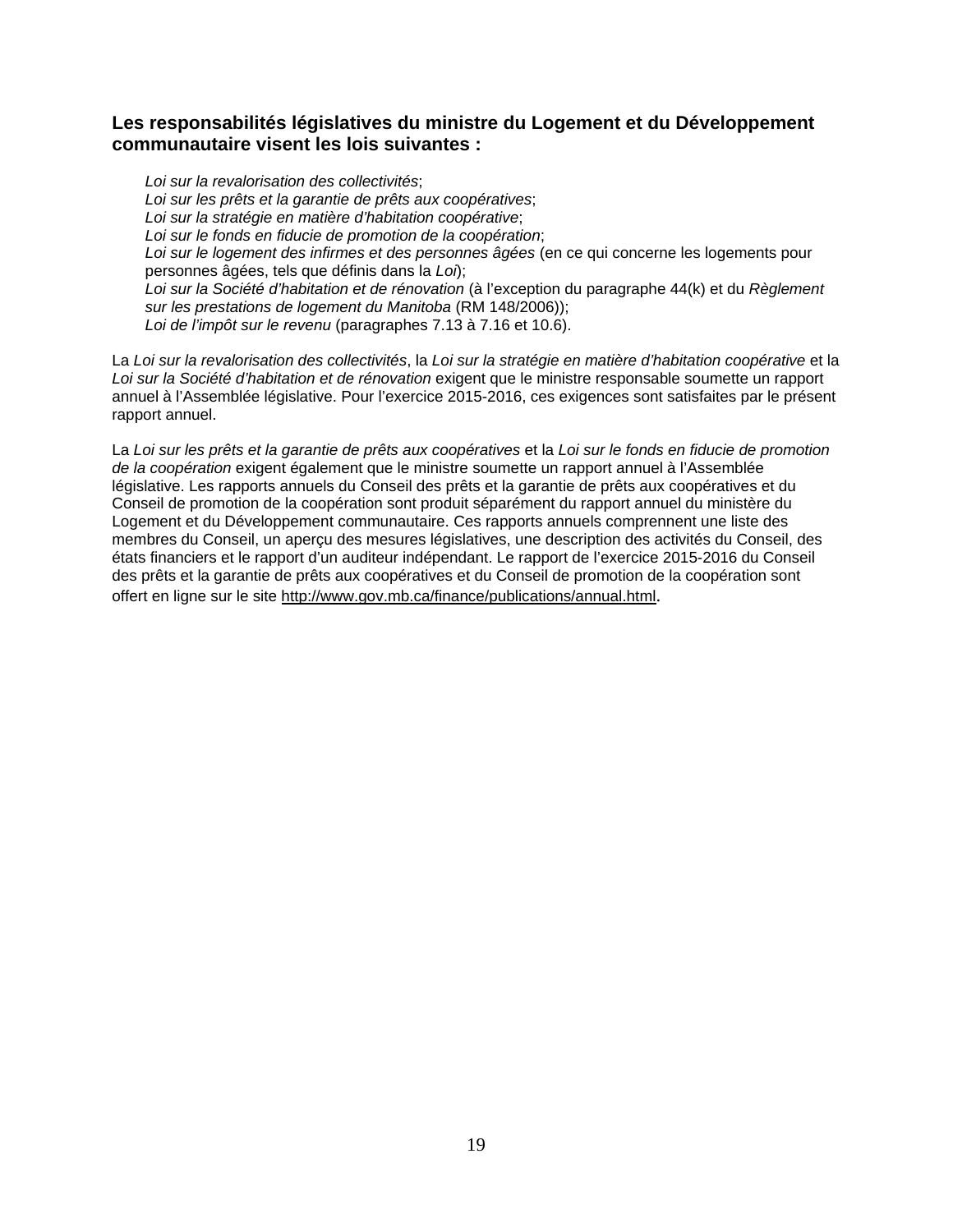# **ORGANIGRAMME DU MINISTÈRE DU LOGEMENT ET DU DÉVELOPPEMENT COMMUNAUTAIRE**

*EN 2015-2016 (AU 31 MARS 2016)* 



**Responsabilités au sein du Ministère** 

Responsabilités au sein de la société d'État

Responsabilités au sein du Ministère et de la société d'État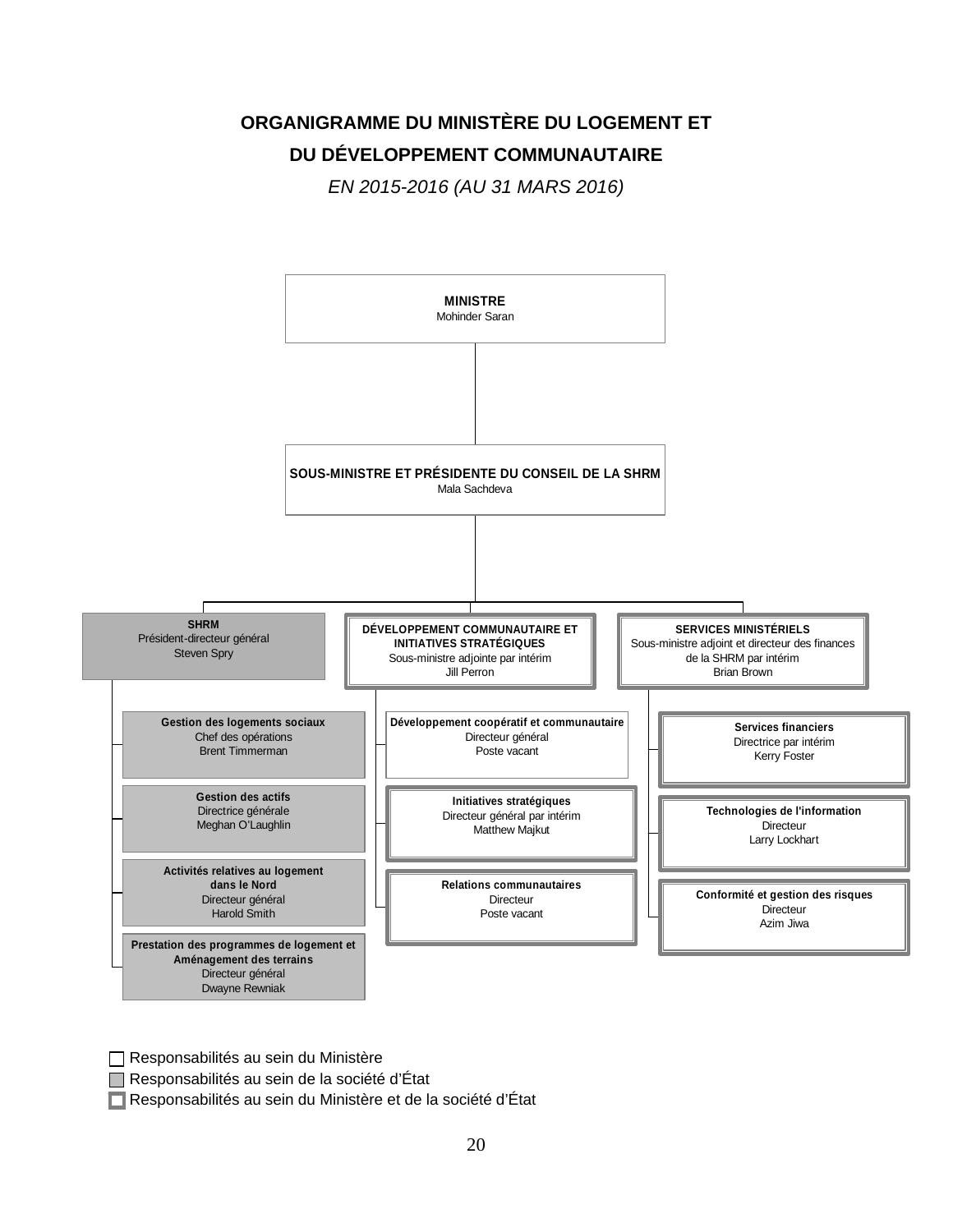# FAITS SAILLANTS ET NOUVELLES INITIATIVES

Le ministère du Logement et du Développement communautaire (le « Ministère ») a fait des progrès importants dans la poursuite de ses objectifs en 2015-2016. La présente section du rapport annuel présente les faits saillants et les nouvelles initiatives de ses activités. Des réalisations supplémentaires particulières aux diverses directions sont présentées dans des sections particulières du rapport.

La Société d'habitation et de rénovation du Manitoba (SHRM) a relevé le défi de soutenir l'afflux de réfugiés syriens au Manitoba en 2015-2016 en travaillant au sein d'une équipe interministérielle à accroître la disponibilité de logements abordables et à soutenir la transition des réfugiés syriens et autres d'un logement temporaire vers un logement permanent. La SHRM a mis la main sur deux propriétés pour offrir des logements temporaires et, en collaborant avec des organismes d'aide à l'établissement, elle a joué un rôle clé dans la coordination des logements temporaires pour les réfugiés au moment de leur arrivée au Manitoba. De plus, la SHRM a offert des subventions au logement à près de 400 ménages pour leur permettre d'obtenir des logements permanents.

L'amélioration importante des immeubles de la SHRM s'est poursuivie en 2015-2016 en vue de rehausser et de conserver la qualité, la fonctionnalité et la viabilité à long terme du parc de logements dont le gouvernement est propriétaire. Un investissement de 120 millions de dollars (M\$) dans des projets de modernisation et d'amélioration illustre les efforts de la SHRM pour contribuer à la revitalisation des collectivités et réduire l'empreinte écologique par le biais d'améliorations « vertes » et éconergétiques. Ces dépenses en capital génèrent une activité économique et permettent de maintenir un niveau de vie acceptable pour les locataires.

La conversion de l'immeuble situé au 555 de l'avenue Ellice, une propriété de la SHRM, en résidence assistée contenant des logements sociaux a été presque terminée en 2015-2016 et on s'attend à commencer à y recevoir des locataires à l'automne 2016. Visant 118 logements, le projet comble un écart de service pour les personnes âgées à faible revenu qui souhaitent vivre de manière indépendante tout en bénéficiant de services d'aide à la vie autonome tels que la préparation des repas et les travaux ménagers légers.

La SHRM a aussi fait des investissements importants dans l'offre de nouveaux logements sociaux et abordables pour les ménages à faible et moyen revenu, principalement par le biais de partenariats avec des exploitants de logements du secteur privé et du secteur non lucratif. Une des activités visait le parachèvement en 2015-2016 de la troisième phase du complexe résidentiel Dial-A-Life qui a ajouté 24 logements pour les familles autochtones dont les êtres chers reçoivent des traitements médicaux à long terme à Winnipeg. De plus, le parachèvement du projet West View Estates à Minnedosa offre de nouvelles options supplémentaires en matière de logement abordable dans une région rurale du Manitoba.

Le programme Live Downtown, un partenariat de la Ville de Winnipeg et du gouvernement manitobain, soutient l'objectif d'accroître et de diversifier la population du centre-ville de Winnipeg en misant sur les investissements privés pour augmenter l'offre de logements locatifs abordables. Deux projets du programme ont été mis en œuvre en 2015-2016 et on a annoncé un deuxième appel de propositions. Les projets sélectionnés représentent environ 99 logements, dont onze sont des logements abordables, et le réaménagement d'un parc de stationnement en surface.

L'initiative Quartiers vivants du Ministère a continué de soutenir les efforts de revitalisation communautaires. En 2015-2016, le Ministère a alloué plus de 4,8 M\$ à 182 projets dans le cadre de l'initiative. Ce sont les résidents locaux et d'autres parties intéressées qui planifient et mettrent en œuvre ces projets pour donner suite aux priorités définies localement. L'initiative Quartiers vivants a notamment été reconnue sur le plan national en devenant finaliste du Prix IAPC pour gestion innovatrice de 2015 de l'Institut d'administration publique du Canada.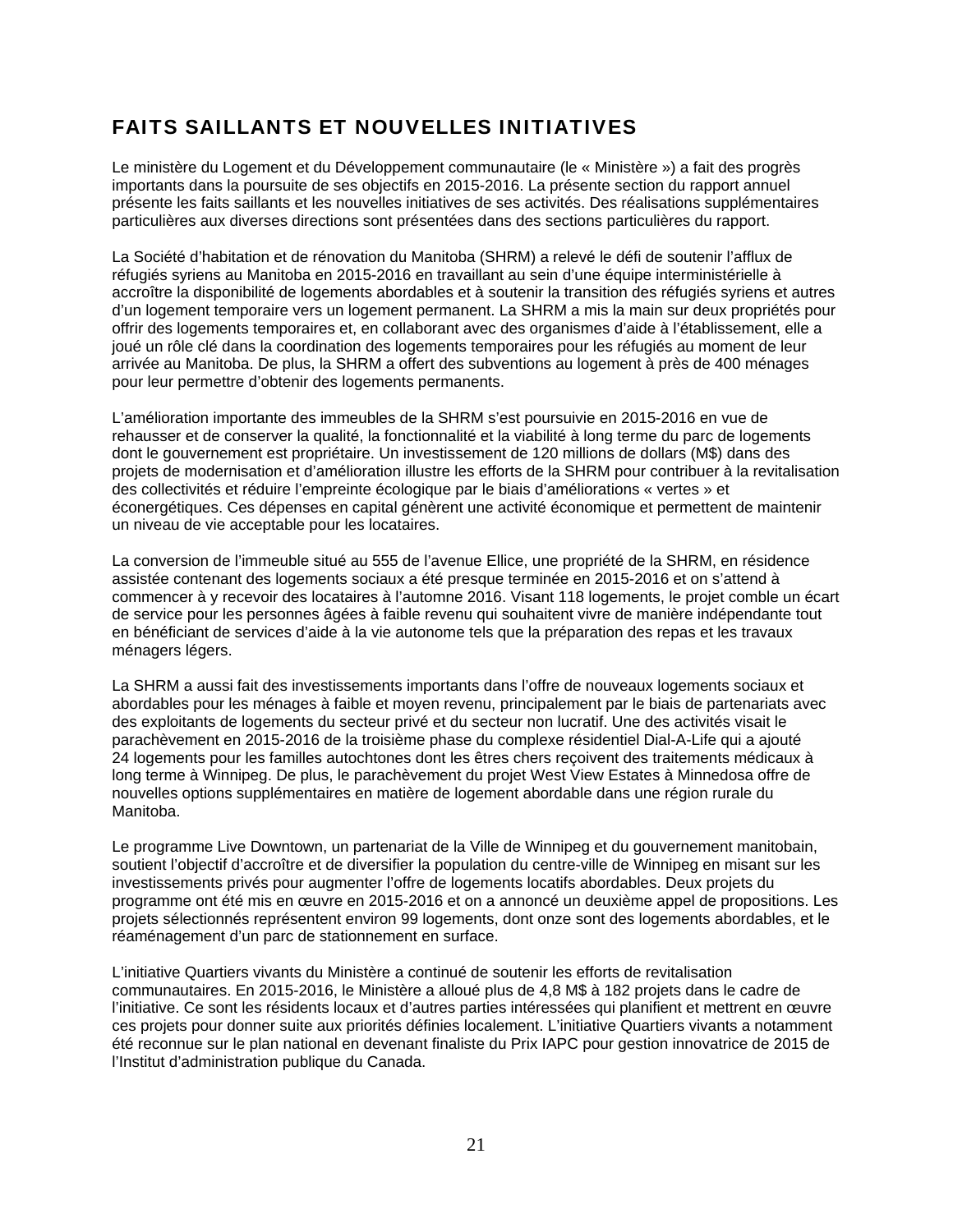Le programme Place aux communautés du Ministère a approuvé 216 subventions en 2015-2016 pour accorder un financement de 3 M\$ à divers organismes de toutes les régions de la province. Les projets qui ont bénéficié d'un financement comprennent des installations de loisirs, des garderies et des installations culturelles, ainsi que des parcs, des terrains de jeux, des musées, des bibliothèques, des centres de ressources communautaires et des installations pour personnes handicapées. Le programme a également offert des services de consultation technique qui ont aidé les promoteurs à planifier et à élaborer leurs projets d'installations.

L'exercice 2015-2016 a marqué la dernière année du programme triennal Place aux communautés – Nord. Dans le cadre du programme, 21 projets approuvés ont reçu des subventions de 666 463 \$ qui ont soutenu un montant total de 1,8 M\$ en coûts. Ces projets ont aidé les collectivités nordiques et éloignées à construire et à améliorer des installations de loisirs et de mieux-être.

Le Ministère a soutenu le secteur des coopératives au Manitoba pendant l'exercice 2015-2016 en accordant 200 000 \$ pour financer des initiatives telles que la chaire en entreprises coopératives de la faculté de commerce et d'économie de l'Université de Winnipeg et un projet Youth Mobilizer (mobilisation des jeunes) qui vise à former des jeunes Manitobains aux valeurs et aux principes de la coopération et à leur offrir une expérience de travail pratique.

Le Ministère a poursuivi l'amélioration de ses services et de ses processus internes en 2015-2016 en mettant en œuvre plusieurs initiatives clés de transformation opérationnelle. Ces dernières comprenaient la mise à niveau des systèmes administratifs principaux et l'établissement de procédures opérationnelles normalisées pour le Programme de location de logements sociaux qui soient harmonisées avec les politiques axées sur la clientèle. De plus, la gestion allégée est demeurée un secteur d'intervention privilégié au sein du Ministère, où on a recueilli les idées des employés sur le perfectionnement des processus quotidiens tout en assurant l'excellence du service à la clientèle et de la mise en œuvre des programmes.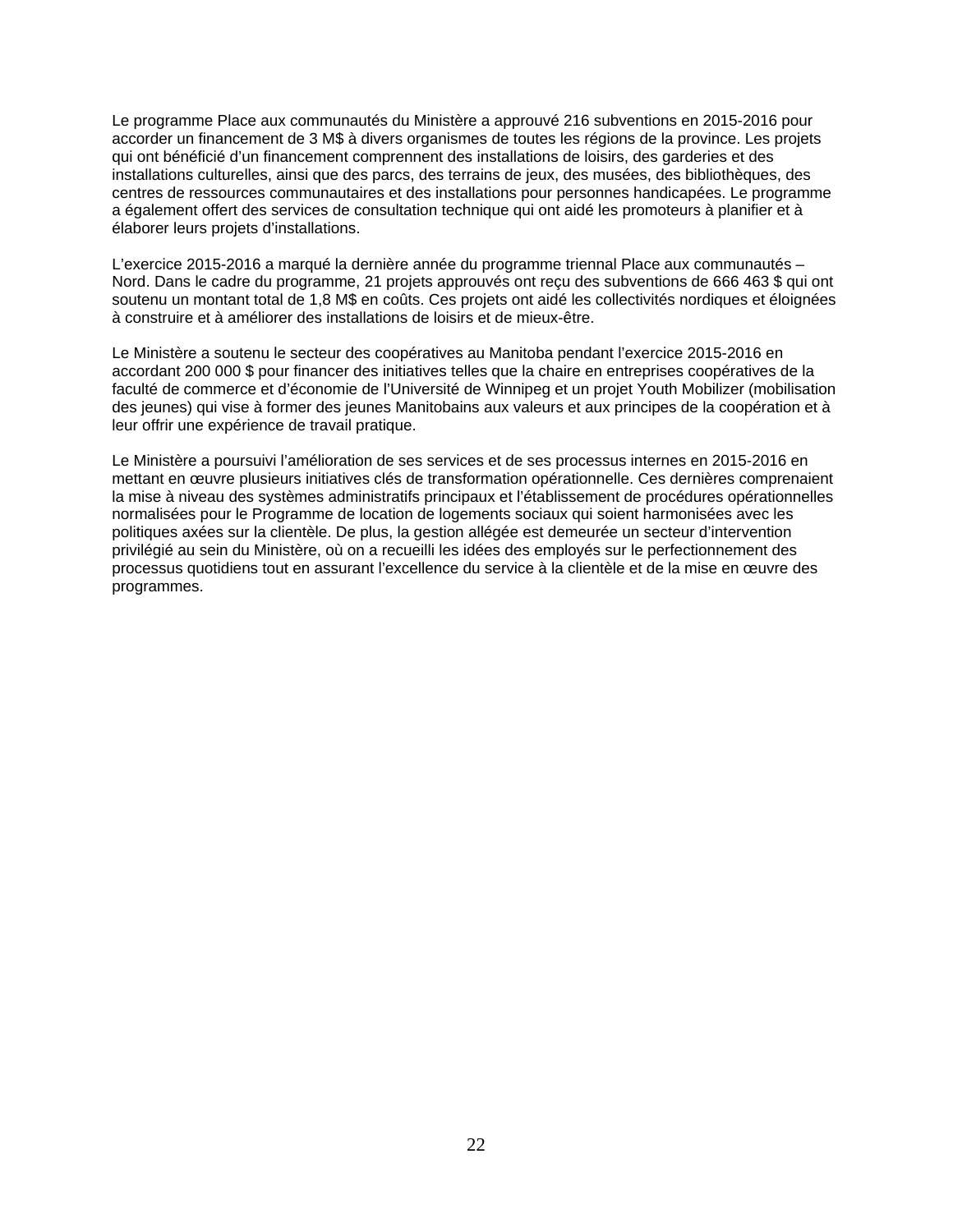# **ADMINISTRATION**

Provides for the executive management, planning, support and control of departmental policies and programs, including The Manitoba Housing and Renewal Corporation.

# MINISTER'S SALARY

### **Objectives**

To provide overall policy direction and central support services for the Department.

### **Responsibilities**

- Provides leadership for meeting departmental goals and objectives.
- Provides overall policy direction to the Department pertaining to program and financial matters.
- Provides for the executive management, planning, support and administration of departmental policies and programs.

#### **30-1A Minister's Salary**

| <b>Expenditures by</b><br><b>Sub-Appropriation</b> | <b>Actual</b><br>2015/16<br>\$000 | <b>FTE</b> | <b>Estimate</b><br>2015/16<br>\$000 | Variance<br>Over/(Under) | Expl.<br>No. |
|----------------------------------------------------|-----------------------------------|------------|-------------------------------------|--------------------------|--------------|
| <b>Total Salaries and Employee Benefits</b>        | 36                                | 1.00       | 37                                  | (1)                      |              |

# EXECUTIVE SUPPORT

Executive Support includes the offices of the Minister and the Deputy Minister.

### **Objectives**

- To advise the Minister on all policy and program matters related to the Department, including The Manitoba Housing and Renewal Corporation.
- To manage the activities of the Department, including The Manitoba Housing and Renewal Corporation.

### **Responsibilities**

- Interprets and implements government policy through the delivery of programs.
- Ensures effective and efficient management of programs.
- Safeguards the public interest through implementation of legislation and regulations.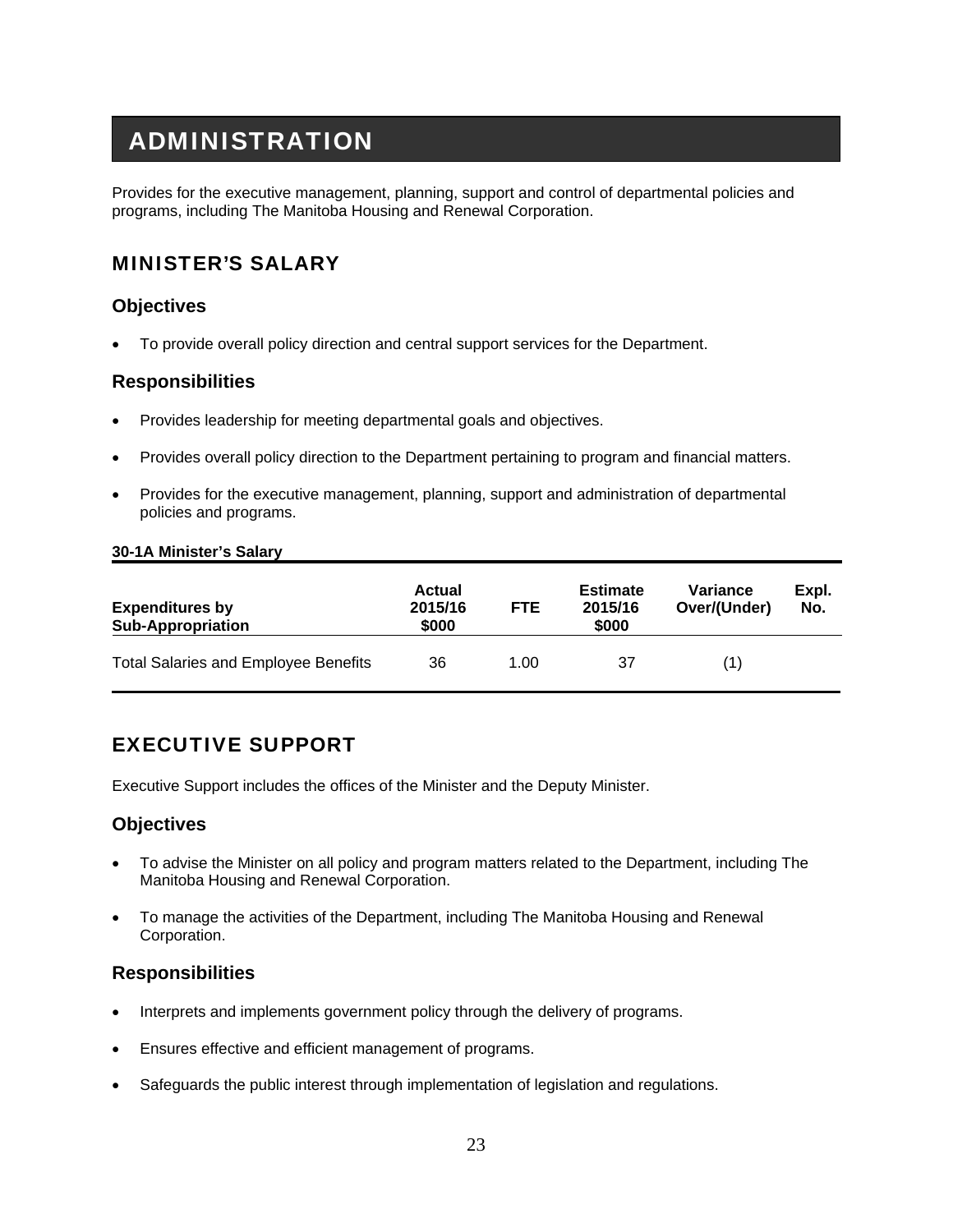- Ensures effective development and management of human resources.
- Provides leadership and advice to the Minister on policy development and resolution of policy issues.

| <b>Expenditures by</b><br><b>Sub-Appropriation</b> | <b>Actual</b><br>2015/16<br>\$000 | <b>FTE</b> | <b>Estimate</b><br>2015/16<br>\$000 | Variance<br>Over/(Under) | Expl.<br>No. |
|----------------------------------------------------|-----------------------------------|------------|-------------------------------------|--------------------------|--------------|
| Total Salaries and Employee Benefits *             | 944                               | 9.00       | 785                                 | 159                      |              |
| <b>Total Other Expenditures</b>                    | 82                                |            | 80                                  | 2                        |              |

#### **30-1B Executive Support**

 The 2015/16 Estimate reflects amounts as displayed in the printed Main Estimates on behalf of the Department of Housing and Community Development as well as an allocation from Enabling Appropriations required for retirement payouts - \$112.

1. The over expenditure in Executive Support Salaries reflects unbudgeted retirement payouts that occurred during 2015/16.

# SUPPORT SERVICES

#### **Objectives**

- To provide policy direction for the activities of the Department, including The Manitoba Housing and Renewal Corporation.
- To provide a broad range of operational and administrative support services to the operating divisions.

### **Responsibilities**

- Provides direction on financial and administrative policies and operational procedures and practices to divisional staff.
- Provides project management supports for the planning and implementation of integrated initiatives across the Department.

| <b>30-1C Support Services</b>                      |                            |            |                                     |                          |              |
|----------------------------------------------------|----------------------------|------------|-------------------------------------|--------------------------|--------------|
| <b>Expenditures by</b><br><b>Sub-Appropriation</b> | Actual<br>2015/16<br>\$000 | <b>FTE</b> | <b>Estimate</b><br>2015/16<br>\$000 | Variance<br>Over/(Under) | Expl.<br>No. |
| <b>Total Salaries and Employee Benefits</b>        | 567                        | 8.00       | 719                                 | (152)                    | 1.           |
| <b>Total Other Expenditures</b>                    | 33                         |            | 53                                  | (20)                     | 2.           |

1. The under expenditure in Support Services Salaries reflects position vacancies.

2. The under expenditure in Support Services Other Expenditures reflects staffing vacancies that reduced costs.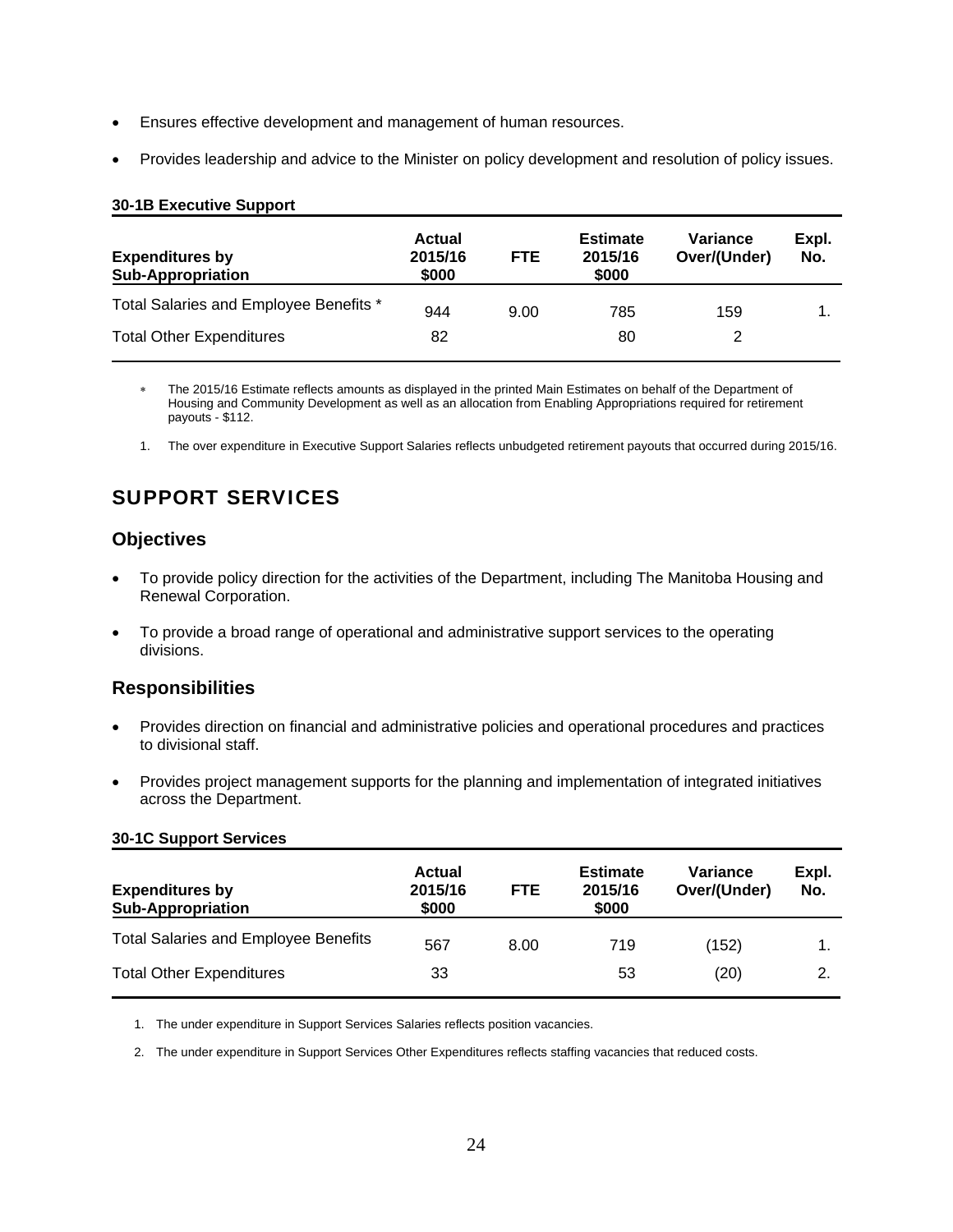# THE MANITOBA HOUSING AND RENEWAL CORPORATION

The Manitoba Housing and Renewal Corporation is a Crown Corporation created by statute (*The Housing and Renewal Corporation Act*) in 1967, under which the legal name of the corporation is The Manitoba Housing and Renewal Corporation (MHRC). The Corporation operates under the business name of Manitoba Housing.

MHRC is mandated under *The Housing and Renewal Corporation Act* and is governed by a Board of Directors appointed by the Lieutenant Governor in Council, with policy direction provided by government. The Deputy Minister of Housing and Community Development serves as Chair of the Board of Directors. The Board meets at least quarterly to fulfill the legal and financial obligations of MHRC and to consider and approve specific policy-related items. During 2015/16, the Board met thirteen (13) times.

*The Housing and Renewal Corporation Act* provides MHRC with a mandate to:

- a) enhance the affordability of, and accessibility to, adequate housing for Manitobans, particularly to those persons of low- to moderate-incomes or those with specialized needs;
- b) maintain and improve the condition of existing housing stock;
- c) ensure that there is an adequate supply of housing stock in Manitoba; and
- d) stimulate the activities of the housing market to the benefit of Manitobans as a whole.

In fulfilling its mandate, MHRC has the capacity to engage in many activities including: constructing and developing new and affordable housing; rehabilitating existing housing in areas of need; acquiring, disposing of and repurposing land and/or buildings; making grants and loans; managing finances, including the investment and borrowing of funds and the provision of loan guarantees; creating and overseeing the operations of local housing authorities; and entering into intergovernmental agreements for renewal schemes and renewal projects for which provision is made under *The National Housing Act*.

MHRC's corporate structure is divided into branches based on functional areas. The operations branch areas are as follows:

- Social Housing Management;
- Asset Management;
- Northern Housing Operations;
- Housing Delivery and Land Development.

Manitoba Housing provides housing assistance to approximately 35,100 households through various programs.

Within the housing portfolio, Manitoba Housing owns approximately 18,200 housing units (and 10 emergency shelters for victims of violence), of which 14,200 units are directly managed by the Corporation. The remaining 4,000 units that are owned by MHRC are managed by non-profit/cooperative sponsor groups or property management agencies.

Manitoba Housing also provides subsidy and support to private, non-profit and cooperative housing operators who own and manage a further 16,900 units, enabling families and individuals to meet their housing needs in communities across the province (including over 4,300 persons in personal care home or specialized program beds).

MHRC manages and develops land held in its land inventory. In 2015/16, MHRC held approximately 761 acres in its land inventory, of which 632 acres are located in the Winnipeg Census Metropolitan Area and 129 acres are in rural Manitoba.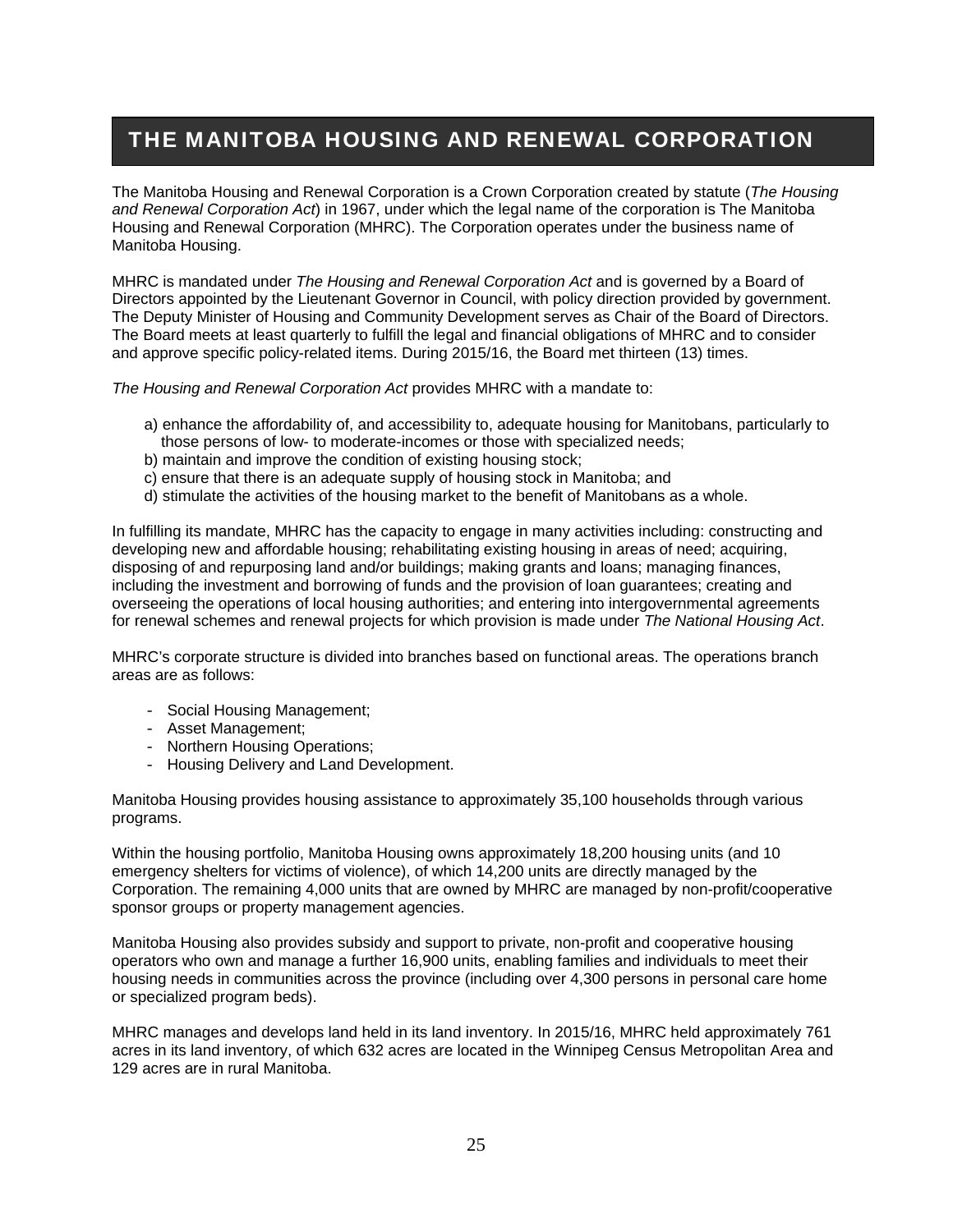#### **30-2 Manitoba Housing and Renewal Corporation**

| <b>Expenditures by</b><br><b>Sub-Appropriation</b>                  | Actual<br>2015/16<br>\$000 | <b>FTE</b> | <b>Estimate</b><br>2015/16<br>\$000 | Variance<br>Over/(Under) | Expl. No. |
|---------------------------------------------------------------------|----------------------------|------------|-------------------------------------|--------------------------|-----------|
| <b>Transfer Payments to MHRC</b>                                    | 77.490                     |            | 77,371                              | 119                      | 1.        |
| Portable Housing Benefit and<br><b>Emergency Shelter Assistance</b> | 3,484                      |            | 3,603                               | (119)                    |           |
| <b>Total MHRC</b>                                                   | 80,974                     |            | 80,974                              | ۰                        |           |

1. The actual results in support of these operations are found in the MHRC Statement of Operations of the MHRC Financial Statements (see Appendix 5).

A complete overview of the activities of MHRC is outlined in the narrative segments of its operational and support/services branches, following this section.

#### **Long-Term Strategy**

The Department's strategic direction is set forth in *Strong Communities: An Action Plan*, comprising a vision, mission, guiding principles, and long-term goals. Its role is to promote community development and create opportunities for people to engage in activities that promote well-being and social inclusion where they live. The Department's community development approach encourages community collaboration and local decision-making. Housing is integral to developing strong communities, and the Department strives to safeguard an adequate supply of safe and affordable housing across Manitoba, particularly for those of low and moderate income or those with specialized needs.

Housing is central to the lives of individuals and families and the Department works in partnership with other provincial departments, other levels of government and numerous partners in the community to provide access to a range of affordable housing options with appropriate supports for individuals who face multiple barriers to accessing housing. This includes collaboration with community partners in developing responses to homelessness. It is also the Department's role to sustain and improve the condition of existing social housing and stimulate and influence the activities of the housing market to the benefit of Manitobans as a whole.

In addition to working toward the long-term goals of *Strong Communities: An Action Plan*, the Department aligns its activities to support other key Government policy direction strongly related to housing, such as the Aging in Place / Advancing Continuing Care Blueprint Implementation Plan and Manitoba's Poverty Reduction Strategy.

#### **Aging in Place / Advancing Continuing Care Blueprint Implementation Plan**

**Manitoba Health's Advancing Continuing Care Blueprint Implementation Plan** promotes communitybased housing with supports for seniors so they can remain in their own communities and 'age in place'. The strategy focuses on affordable options with supports as alternatives to early and inappropriate placement in a personal care home.

**The Advancing Continuing Care Blueprint Implementation Plan** includes three community support models:

 *Supports to Seniors in Group Living*: Housing with enhanced services that promote personal health and independence. This model is developed in congregate settings such as apartment buildings for seniors.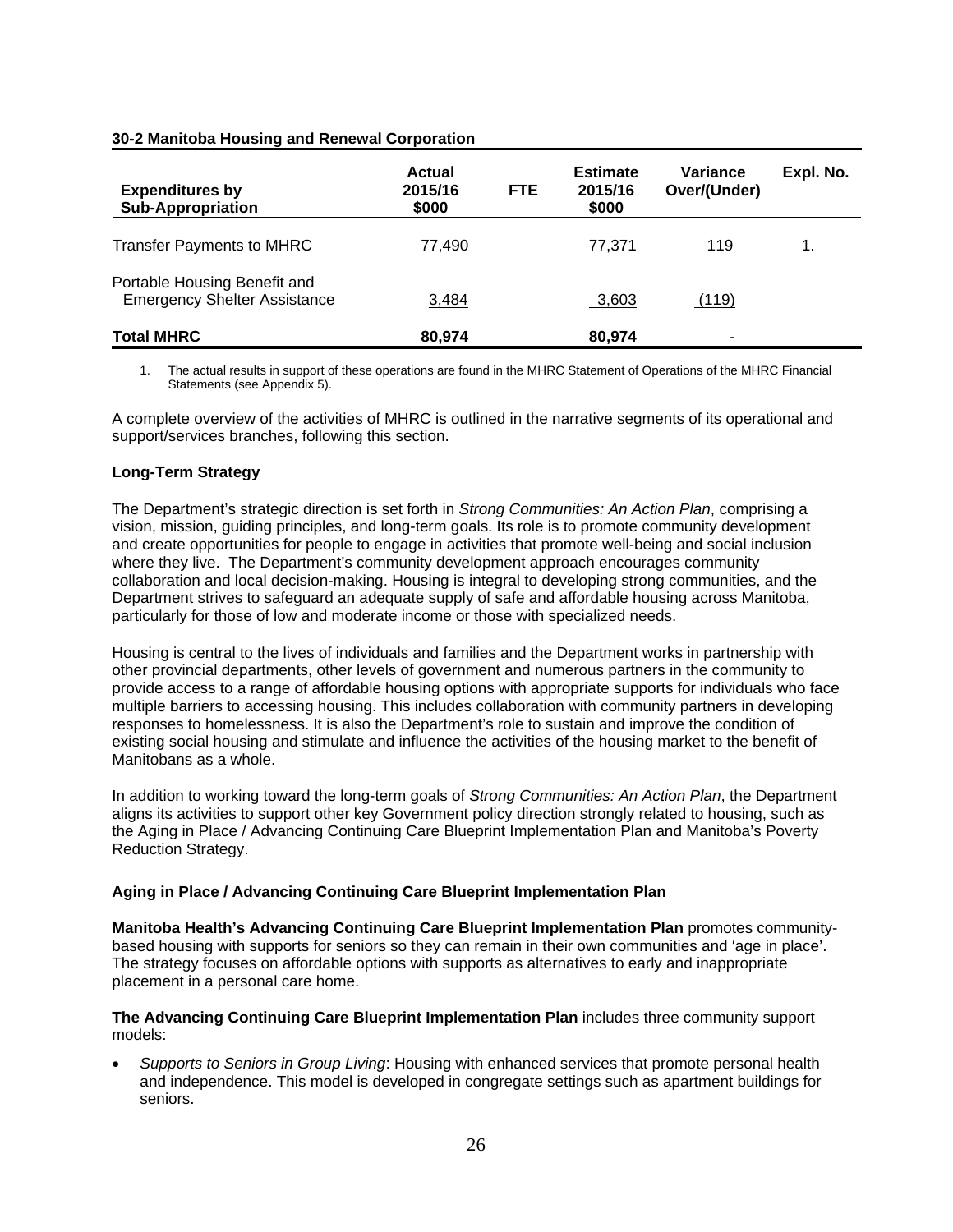- *Supportive Housing:* Housing with personal support services and homemaking in congregate residential settings. This model is primarily for frail and/or cognitively impaired elderly people who can no longer manage in their own home.
- *Specialized Supports*: Models of community specialized services for individuals with exceptional health challenges and complex care situations.

MHRC aligns with the Aging in Place Strategy by providing 61 direct-managed social housing units in Dauphin, Neepawa, The Pas and Winnipeg, in addition to 104 units within the sponsor-managed portfolio, for supportive housing. MHRC provided funding to housing projects in Oakbank (completed) and in Riverton (under construction in 2015/16) with a supportive housing component. In collaboration with regional health authorities, MHRC assists Supports to Seniors in Group Living programs in 20 buildings that are owned and directly managed by MHRC, through providing office space, storage and use of common areas for activities.

#### **Manitoba's Poverty Reduction and Social Inclusion Strategy**

All Aboard: Manitoba's Poverty Reduction and Social Inclusion Strategy was launched in May 2009 as a means for the Government to move forward in a focused, strategic manner on poverty reduction. The strategy is structured around four pillars: Safe, affordable housing in supportive communities; Education, jobs and income support; Strong, healthy families; and Accessible, coordinated services. Housing activity is an integral component to supporting this strategy.

Housing and Community Development supports this strategy by:

- Aligning the Department's activities with cross-departmental initiatives, such as those that relate to the social determinants of health;
- Participating in cross-departmental collaboration to reduce poverty and increase social inclusion; and
- Addressing housing affordability, increasing and maintaining the supply of affordable housing, and providing housing options for target groups including those in poverty.

Housing and Community Development supports activities that increase economic independence, build social networks, and encourage participation in community life.

# SOCIAL HOUSING MANAGEMENT

### **Objectives**

 To provide safe, affordable, quality housing for low- to moderate-income Manitobans and support community organizations and activities that provide the same service.

### **Responsibilities**

- Delivers the Social and Affordable Housing Rental Programs.
- Manages approximately 14,200 units of social housing including ten emergency crisis shelters for victims of domestic violence.
- Provides subsidy and support to approximately 20,900 housing units operated by cooperatives, nonprofit, Urban Native and sponsored organizations.
- Fosters tenant engagement through tenant associations and advisory committees, tenant community and resource centres, and tenant forums; Tenant Services Coordinators support successful tenancies and sustainable social housing programs.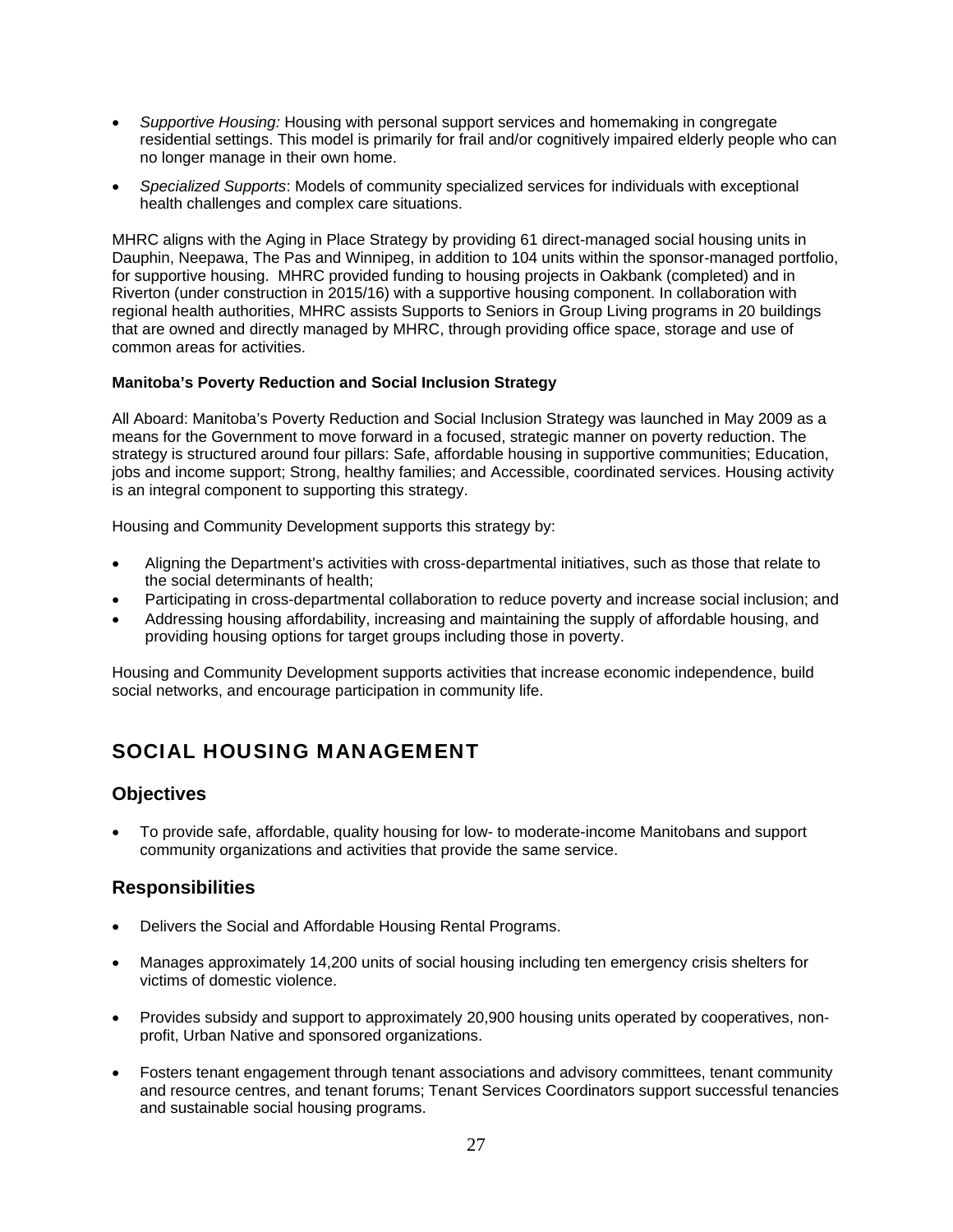- Provides funding for emergency shelters and homelessness programs.
- In accordance with *The Elderly and Infirm Persons' Housing Act*, administers renewal licenses for all elderly housing projects to ensure they continue to meet the eligibility criteria for licensing under the Act.

### **Activities/Highlights in 2015/16**

The branch areas of Social Housing Management are: Property Services; Tenant and Agency Services; Security; and Portfolio Management. In 2015/16, the Social Housing Management branch areas undertook the following activities:

#### **Property Services**

The core activity of Property Services is to deliver the Social and Affordable Housing Rental Programs within the province's direct-managed housing portfolio. The Property Services branch is divided into six regions in Manitoba<sup>3</sup>; each is responsible for leasing, maintenance and tenant services in the region. The branch also works with tenants who require additional support to achieve successful tenancies.

In 2015/16, Property Services continued its work with tenants, contractors and the Asset Management branch of MHRC to revitalize properties across the province. Property Services continued to deliver the Social Housing Rental Program through core property management activities while focusing on improvements to customer service and the experience of both tenants and the broader community. Property Services staff responded to over 86,500 requests for maintenance and tenant-related issues in 2015/16.

Manitoba Housing's direct-managed property 555 Ellice Avenue has been converted to a Social Housing Assisted Living (SHAL) program to allow low-income seniors to live independently and help prevent premature placement into Personal Care Homes. In 2015/16 this project was in its final construction stages, with tenanting expected in fall of 2016. Services include meals, recreational programming, housekeeping, and laundry.

In response to the 2015 launch of the Manitoba Social Enterprise Strategy, MHRC developed the Social Enterprise Initiative, encouraging social enterprise contractors to participate in procurement opportunities. The value of social enterprise procurement for 2015/16 was \$6.6 million. These procurement opportunities supported more than 250 individuals who face significant barriers to employment. Those involved received skills training in trades such as carpentry, painting and plumbing. These skills help to improve future employment prospects of the participants, who have also demonstrated increased confidence and improved social outcomes in a variety of areas.

To better serve those accessing Social and Affordable Housing Rental Programs, Property Services and Portfolio Management engaged in opportunities to review and improve internal operational processes and streamline business practices in 2015/16. Frontline staff were actively involved in the exercises, resulting in several improvements. For example, a revised standard operating procedure was created for processing rent supplement applications within Portfolio Management, resulting in improved total cycle time for applications to the program.

Social Housing Management is committed to ensuring Manitoba Housing has client-focused policies and procedures that create consistency and clarity for applicants, tenants and staff and support equitable and efficient delivery of the Social Housing Rental Program. Manitoba Housing is developing a modern and

 $\overline{a}$ 3 Northern Housing Operations delivers Property Services in the Northern Region. In total, there are seven Property Services regions in Manitoba.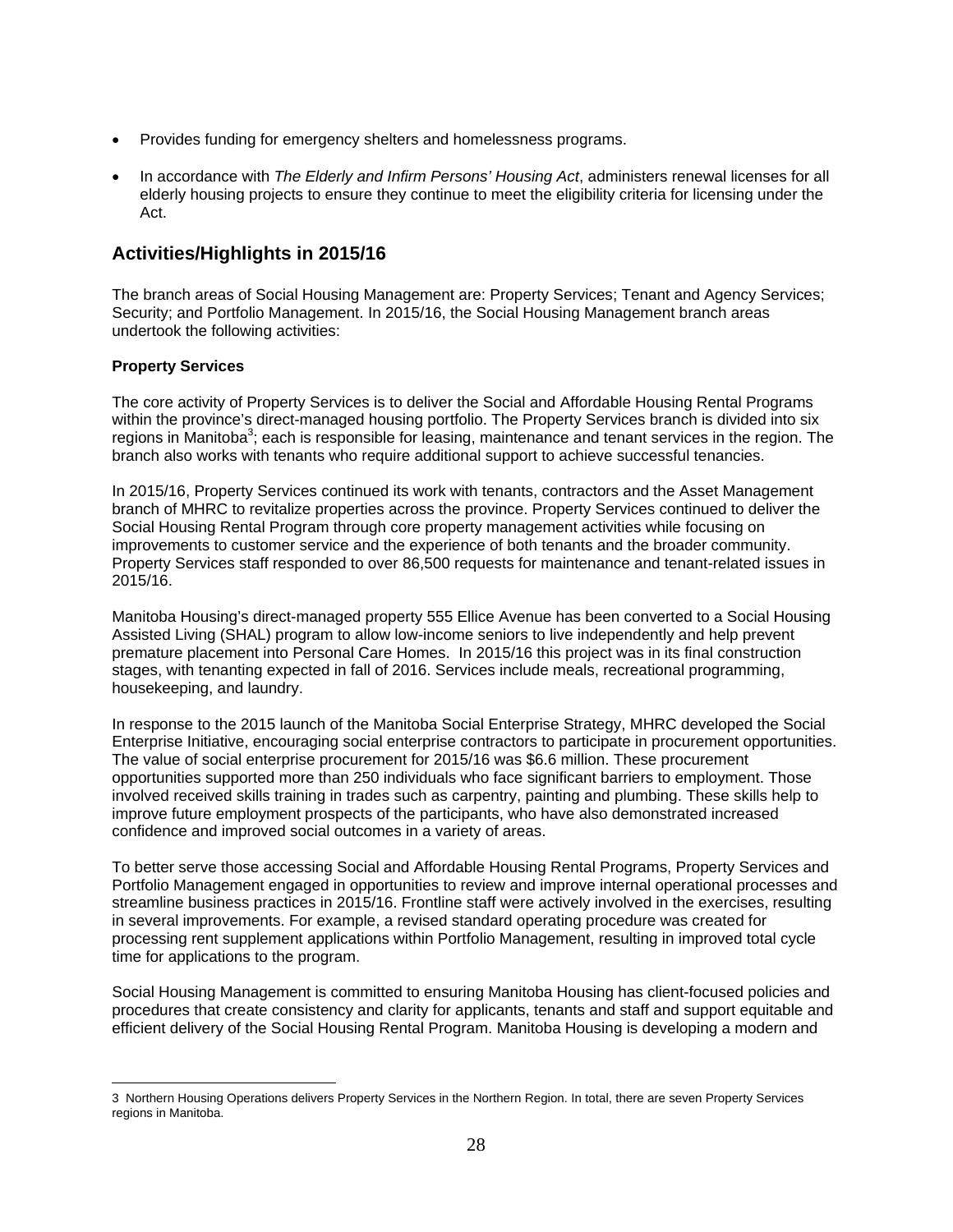sustainable information technology system to support these client-focused policies and procedures and improve service delivery.

#### **Tenant and Agency Services**

The Tenant and Agency Services branch fosters healthy communities, sustainable social housing programs and stable, successful tenancies through tenant engagement, outreach and specialized services to individuals and families based upon their housing needs.

Tenant and Agency Services works with tenant groups, resource centres and other social service organizations to promote successful tenancies. The branch also works with 42 community based programs to provide referral assistance and case management support for vulnerable individuals to access social housing. In 2015/16, the branch provided funding and capacity development to 22 tenant groups and 11 resource centres. The tenant groups promote community engagement and social activities amongst tenants and the resource centres provide support services and personal development programs that promote independence and successful tenancies.

The Food Services Program provides tenants with healthy meals at a reasonable price. Food Services operates seven days a week and prepares approximately 600 meals daily. Meals are low cost for tenants as the service is partially subsidized by MHRC and regional health authorities. In 2015/16, the program offered meal programs at 16 locations in Winnipeg and two in Brandon.

Tenant and Agency Services worked with 23 agencies that provide homelessness programming and also supported ongoing initiatives to provide housing opportunities and services for individuals who are, or are at risk of becoming, homeless. Financial and program support was provided in the following areas:

- Emergency Homeless Shelters (funding and capacity development)
- Outreach (Homeless Outreach Mentors, Project Breakaway)
- Housing with Services (Portable Housing Benefit, Community Wellness Initiative, The Bell Hotel, Community Housing with Supports, Project Northern Doorway, and Resource Assistance for Youth's Emergency Shelter and Transition Program)
- Housing First rent subsidies and building services
- End Homelessness Winnipeg (a newly established organization created to address the complex issue of homelessness in Winnipeg through a collaborative, multi-sectoral approach)

#### *Portable Housing Benefit*

The Portable Housing Benefit (PHB) helps to address homelessness by providing a rent supplement of up to \$200 per month, combined with housing supports, to maintain stable tenancies for low-income Manitobans with a mental health disability receiving Employment Income Assistance (EIA). Recipients must be experiencing an unstable housing situation that is interfering with their progress in recovery and/or positive participation in community life. This rent supplement is portable, as it is attached to the individual rather than to a housing unit. The PHB is delivered by mental health community partners, who are funded to provide these supports. The following table provides program information for the past three years:

| <b>Fiscal</b> | Number of<br><b>Recipients</b> | Average<br><b>Monthly</b> | <b>Expenditures (\$000)</b> |                            |       |              |
|---------------|--------------------------------|---------------------------|-----------------------------|----------------------------|-------|--------------|
| Year          | as at<br>March 31              | <b>Benefit Paid</b>       | <b>Benefits</b>             | Housing<br><b>Supports</b> | Other | <b>Total</b> |
| 2013/14       | 573                            | 187                       | 1,115                       | 605                        |       | 1,720        |
| 2014/15       | 586                            | 188                       | 1.170                       | 605                        | 0     | 1,775        |
| 2015/16       | 522                            | 189                       | 1,222                       | 605                        | 0     | 1,827        |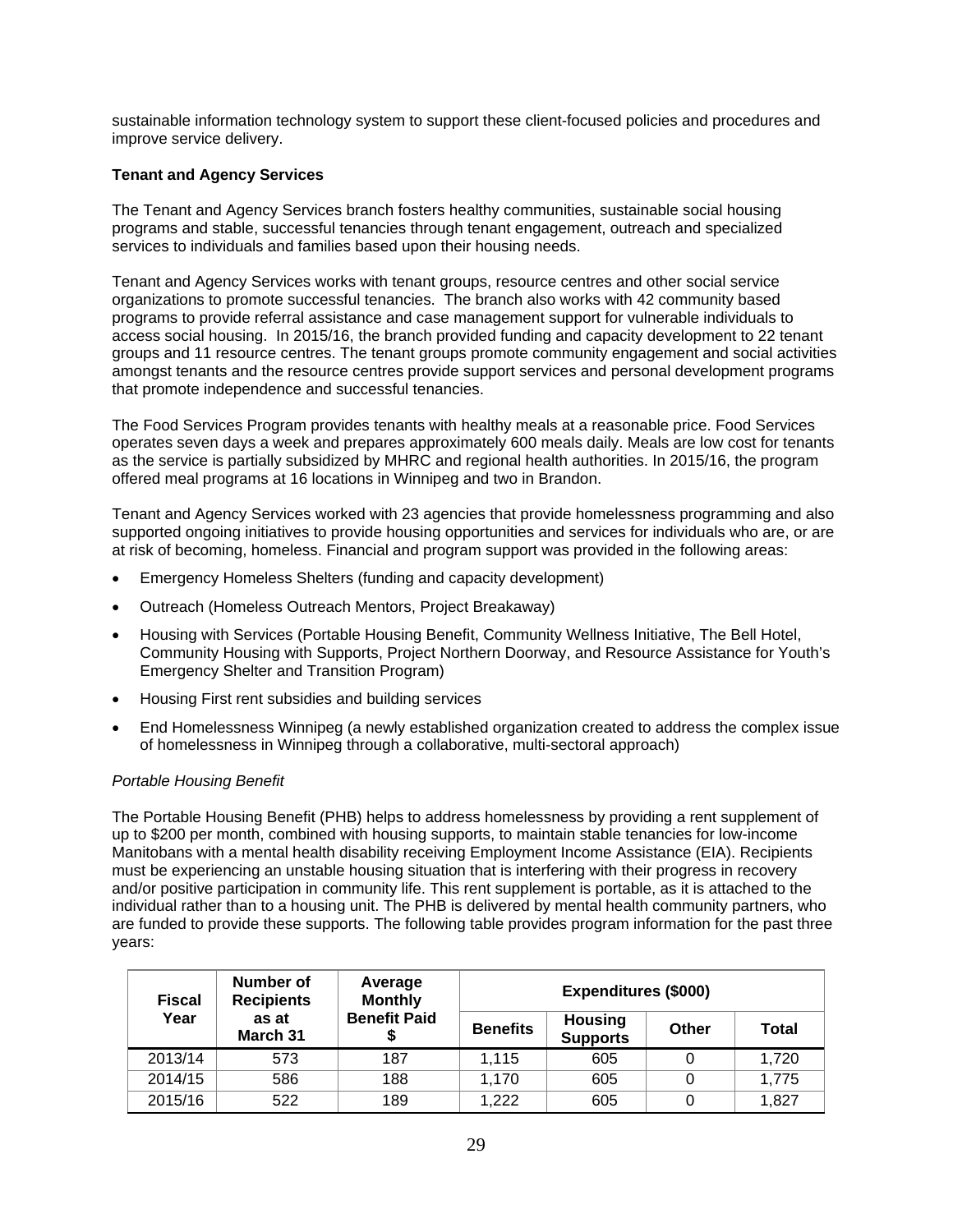#### **Security**

The Security and the Integrated Pest Management Group (IPMG) branches were combined in 2015/16. Security is responsible for the safety of staff, tenants, contractors, and visitors to MHRC's direct managed properties, and the protection of MHRC-owned assets. Security officers attended almost 16,000 calls for service within the fiscal year.

The branch operates the Housing Communications Centre (HCC) which serves as the primary contact for maintenance and security issues. In 2015/16 the branch continued to improve its call response times and handled more than 125,000 phone calls. Security offers an important support and touch-point for Manitoba Housing tenants that may not interact with Manitoba Housing staff in other ways. New security camera systems are in place within 28 MHRC properties; these can be live-monitored within the HCC and by Security Officers, allowing for better interaction when resolving security concerns.

Training continues to be provided to the branch's mobile security officers as a means to increase MHRC's capacity and responsiveness in resolving common maintenance calls. Their role provides opportunities for positive engagement between tenants and Manitoba Housing staff and work included the installation of a restricted key system, which is now in more than 40% of Manitoba Housing units. The use of community forces and security officers to complete the work (as opposed to contracting out the work) has reduced wait times for tenants and has been cost-effective.

The IPMG is responsible for pesticide treatments, quality control and developing new treatment methods to address bed bugs and other pests in the housing portfolio. Within 2015/16, the IPMG focused on refining techniques and improving processes in order to work towards a pest-free environment. The IPMG initiated improved tenant communication and engagement on bed bug issues, resulting in significant increase in tenants accepting treatments and a measurable decline in units with live bed bug activity.

#### **Portfolio Management**

Portfolio Management assists non-profit and cooperative housing organizations to achieve program objectives, build administrative and governance capacity, and comply with project operating agreements.

In 2015/16, Portfolio Management conducted 20 operational reviews with non-profit housing operators to ensure compliance with the project operating agreement (POA) they hold with government. Portfolio Management also undertook additional assessments to determine how tenants and non-profit housing providers are affected by the ongoing expiry of POAs. Evaluations are taking place with housing operators to determine what funding needs may be required upon expiry, in order to continue to provide assistance to low- to moderate-income households. The branch also hosted capacity building workshops with housing partners.

Portfolio Management continued its dual focus on building partnerships and ensuring compliance. All programs within the branch benefitted from a growing emphasis on improving internal processes, identifying and acting on opportunities to put the needs of customers first.

#### *Rent Supplement Programs*

Rent Supplement Programs are designed to assist low- to moderate-income family and senior households access affordable rental accommodations in the housing market. The Manitoba Government entered into agreements with private landlords, non-profit and cooperative housing projects to deliver both the Social and Affordable Rent Supplement Programs, so that eligible households are provided a rental benefit based upon their income.

There are different income eligibility requirements for each Rent Supplement Program. It is intended that a low-income household will transition from the Social to the Affordable Rent Supplement Program as its total household income (before taxes) increases. Ideally, when a household can afford private market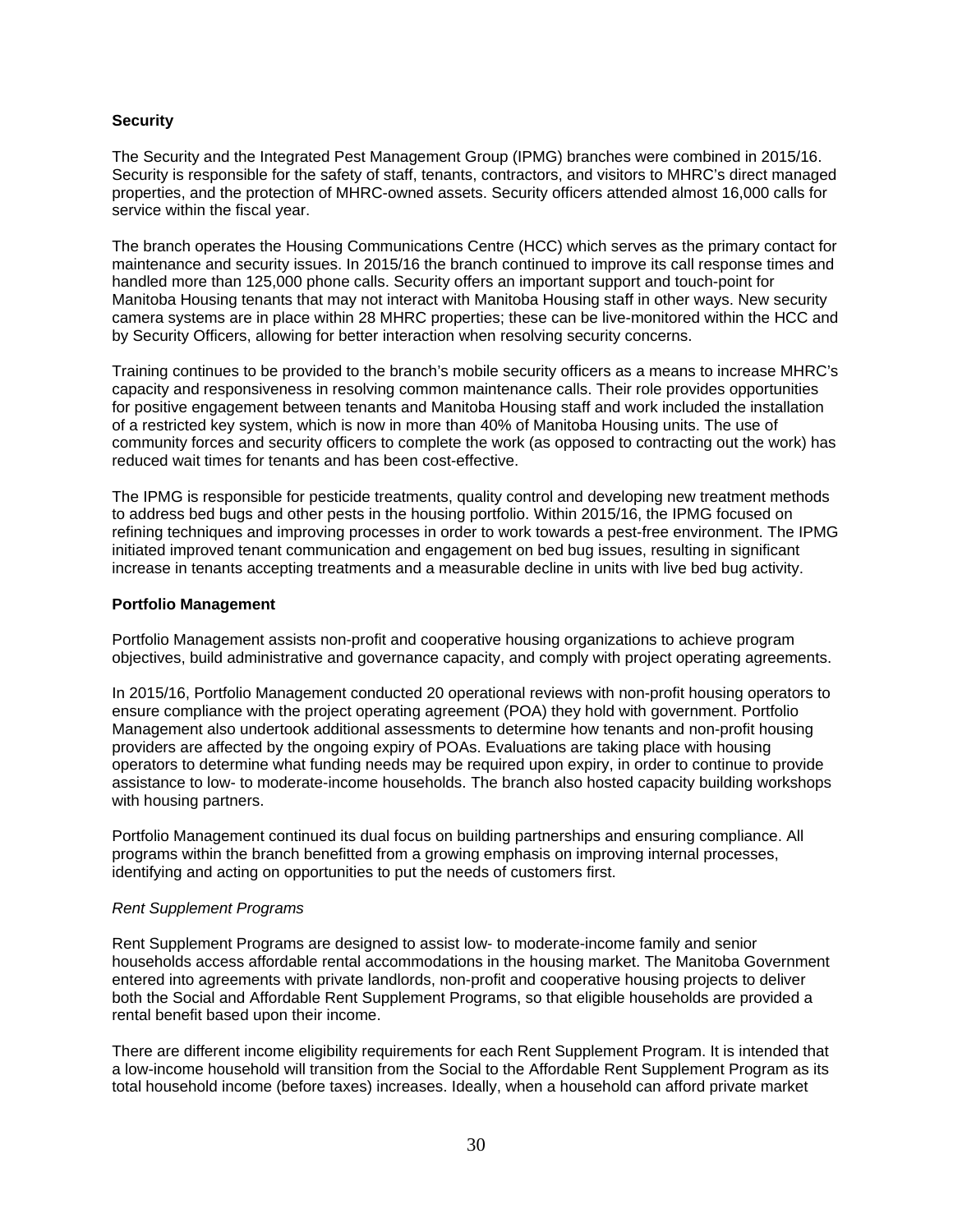rental/housing charges, they will transfer to the private market, freeing-up the housing unit for another low-income household.

The number of affordable rent supplements offered by Manitoba Housing increased substantially in 2015/16 with the completion of two construction projects with units designated for the Affordable Rent Supplement Program: Dugald Estates in Dugald and The Gardens on Tenth in Altona.

In 2015/16, the Rent Supplement Programs improved internal processes and reduced the amount of time it takes to process a rent supplement application, improving customer service and program delivery.

Manitoba Housing is working as part of the Manitoba Government's Refugee Resettlement Coordination committee to assist settlement agencies and support the transition of Syrian and other refugees to successful, safe and rewarding lives in Manitoba. In 2015/16, to support the settlement process, Manitoba Housing allocated rent subsidy assistance for up to 400 households to obtain permanent housing.

The following tables provide program information for the past three years:

|                       | <b>Social Rent Supplement Program</b>                           |                                                  |                                              |  |  |  |  |
|-----------------------|-----------------------------------------------------------------|--------------------------------------------------|----------------------------------------------|--|--|--|--|
| <b>Fiscal</b><br>Year | <b>Eligible Units</b><br><b>Subsidized</b><br>as at<br>March 31 | <b>Average Monthly</b><br><b>Supplement Paid</b> | <b>Expenditures</b><br><b>Total</b><br>\$000 |  |  |  |  |
| 2013/14               | 1,612                                                           | 329                                              | 6,182                                        |  |  |  |  |
| 2014/15               | 1,826                                                           | 330                                              | 7,217                                        |  |  |  |  |
| 2015/16               | 2,176                                                           | 350                                              | 8,533                                        |  |  |  |  |

| <b>Affordable Rent Supplement Program</b> |                                                                 |                                                  |                                              |  |  |  |
|-------------------------------------------|-----------------------------------------------------------------|--------------------------------------------------|----------------------------------------------|--|--|--|
| <b>Fiscal</b><br>Year                     | <b>Eligible Units</b><br><b>Subsidized</b><br>as at<br>March 31 | <b>Average Monthly</b><br><b>Supplement Paid</b> | <b>Expenditures</b><br><b>Total</b><br>\$000 |  |  |  |
| 2013/14                                   | 9                                                               | 291                                              | 31                                           |  |  |  |
| 2014/15                                   |                                                                 | 291                                              | 31                                           |  |  |  |
| 2015/16                                   | 52                                                              | 510                                              | 204                                          |  |  |  |

#### *Complementary Assistance Program*

Grant assistance to housing cooperatives is provided under the Complementary Assistance Program to lower housing charges for income-tested occupants. Applicants must meet income eligibility criteria, and cooperatives submit monthly statements to claim assistance on behalf of eligible clients.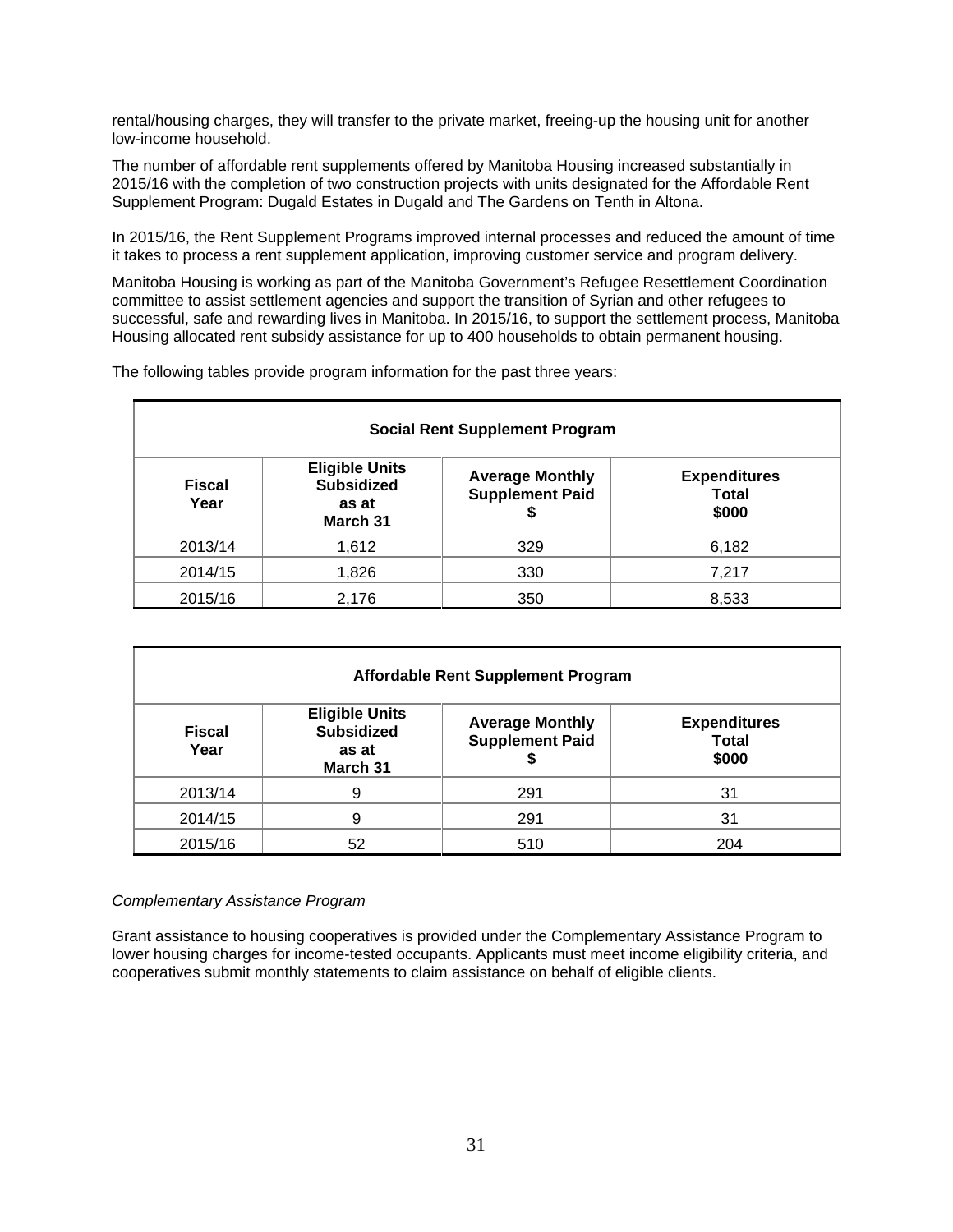While the program is closed to new applicants, assistance continues to be provided to cooperatives under previous commitments. In 2015/16, 29 households in six cooperatives were provided subsidies through the Complementary Assistance Program at a total cost of \$97,538. The following table provides program information for the past three years:

| <b>Fiscal</b><br>Year | No. of Co-ops at<br><b>Year End</b> | No. of Recipients at<br><b>Year End</b> | <b>Expenditures</b><br><b>Total</b><br>\$000 |
|-----------------------|-------------------------------------|-----------------------------------------|----------------------------------------------|
| 2013/14               |                                     | 32                                      | 94                                           |
| 2014/15               |                                     | 32                                      | 89                                           |
| 2015/16               |                                     | 29                                      | 98                                           |

*School Tax Assistance for Tenants 55 Plus* 

The School Tax Assistance for Tenants 55 Plus program provides an annual grant of up to \$175 to lowincome tenants aged 55 years or older, to offset the school tax portion of rental costs. The grant is payable once a year. Applications submitted during 2015 relate to rents paid during the 2014 calendar year. This program is provided for financially by MHRC but was delivered by the Department of Family Services, Provincial Services, on behalf of the Department of Finance (program expenditures are recovered from the Department of Finance).

Applicants must meet eligibility criteria. Tenants aged 55 years or older whose net income is less than \$23,800 and who rented their principal residence in the private rental market during the previous calendar year are generally eligible. Pensioners who were eligible but did not receive their rebate during previous years can apply for benefits retroactively for up to four years. Tenants living in non-profit housing for the elderly or in projects licensed under *The Elderly and Infirm Persons' Housing Act* do not qualify for benefits under this program, as rents in these units do not include school tax costs.

In 2015/16, 977 benefit payments were issued (including retroactive/partial year benefits) representing an expenditure of \$99,708. The following table provides program information for the past three years:

| <b>Fiscal</b><br>Year | Total<br><b>Applications</b><br><b>Received</b> | <b>Total No</b><br>οf<br><b>Recipients</b> | <b>Average Annual</b><br><b>Benefit Paid</b> | <b>Expenditures</b><br>Total*<br>\$000 |
|-----------------------|-------------------------------------------------|--------------------------------------------|----------------------------------------------|----------------------------------------|
| 2013/14               | 1,635                                           | 1,496                                      | 91                                           | 145                                    |
| 2014/15               | 1.015                                           | 927                                        | 89                                           | 92                                     |
| 2015/16               | 1.116                                           | 977                                        | 94                                           | 100                                    |

\* Includes multiple rebates for retroactive benefits and applications received in the previous fiscal year and paid in the current fiscal year.

# ASSET MANAGEMENT

### **Objective**

• To deliver best value and consistent quality projects in the building of new housing, and in the upgrades and revitalization of the existing social housing stock.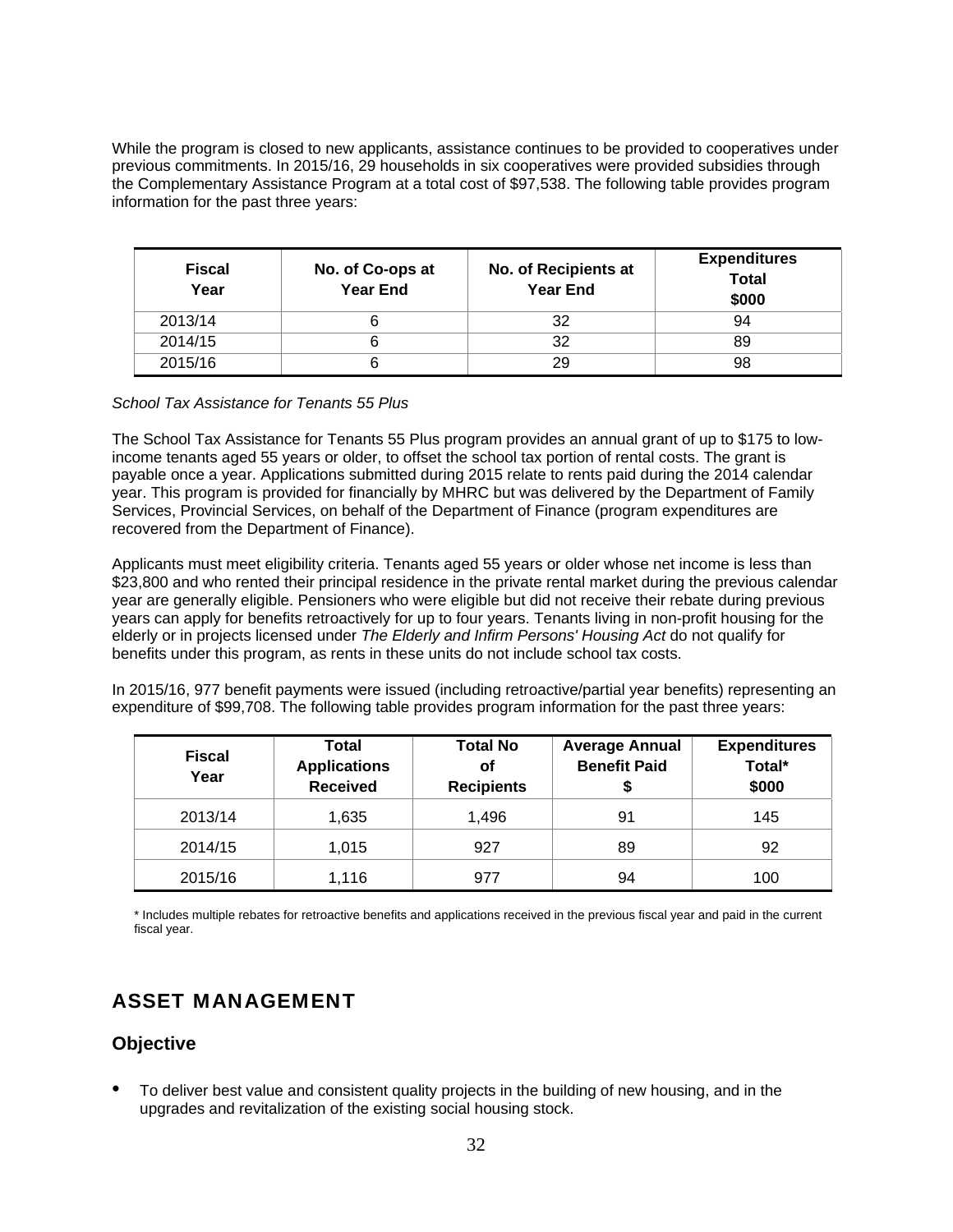## **Responsibilities**

- Provides project management and professional services in the delivery of major capital initiatives.
- Invests in the renovation of the social housing portfolio to improve and upgrade the condition of social housing and contribute to community revitalization.

## **Activities/Highlights in 2015/16**

Asset Management is committed to improving the quality of the social housing portfolio and contributing to community revitalization efforts. In 2015/16, Asset Management continued to deliver on one of the largest capital commitments in the history of the social housing program in Manitoba. Asset Management identified four areas of need and developed programs to address them: deep refresh, exterior retrofit, interior refresh, and common area programs improved the quality of life for tenants, preserved and enhanced the buildings, created employment and contributed to community revitalization.

For some tenants, these investments are the first major upgrades to their homes in many years. These programs are vital for ensuring continued delivery of social housing programs for low-income Manitobans. Investment in this portfolio also provides a significant stimulus to Manitoba's renovation industry, which is a driver of economic activity. By partnering with non-profit community organizations that provide training opportunities for low-income individuals, MHRC is also assisting community members to develop skills and contribute to the revitalization of social housing.

In 2015/16, just over \$120 million in capital was disbursed for the Modernization and Improvement Program delivered by Asset Management. Deep refresh projects included complete interior refresh of new flooring, paint, cabinets, plumbing and electrical upgrades to energy-efficient fixtures, appliances, mechanical and electrical upgrades, fire and life safety upgrades, exterior envelope/insulation upgrades and site improvements. In 2015/16, there were a total of 14 deep refresh projects underway in Brandon, Carman, McCreary, The Pas, Beausejour and Winnipeg, affecting 672 units.

The Modernization and Improvement Program includes site improvements; exterior retrofits such as roofs, windows, siding; crawlspace, basement, and attic upgrades; refurbishment of interior units and common spaces; mechanical and electrical system upgrades; and fire and life safety equipment upgrades including elevator and fire protection systems. The 2015/16 Modernization and Improvement Program expenditures of \$120 million are provided by community in the table on the next page.

Asset Management allocated \$3.2 million to unit renovations and improvements completed between tenant occupancies in 2015/16. This work was undertaken by the Property Services branch using a combination of general contractors and social enterprise.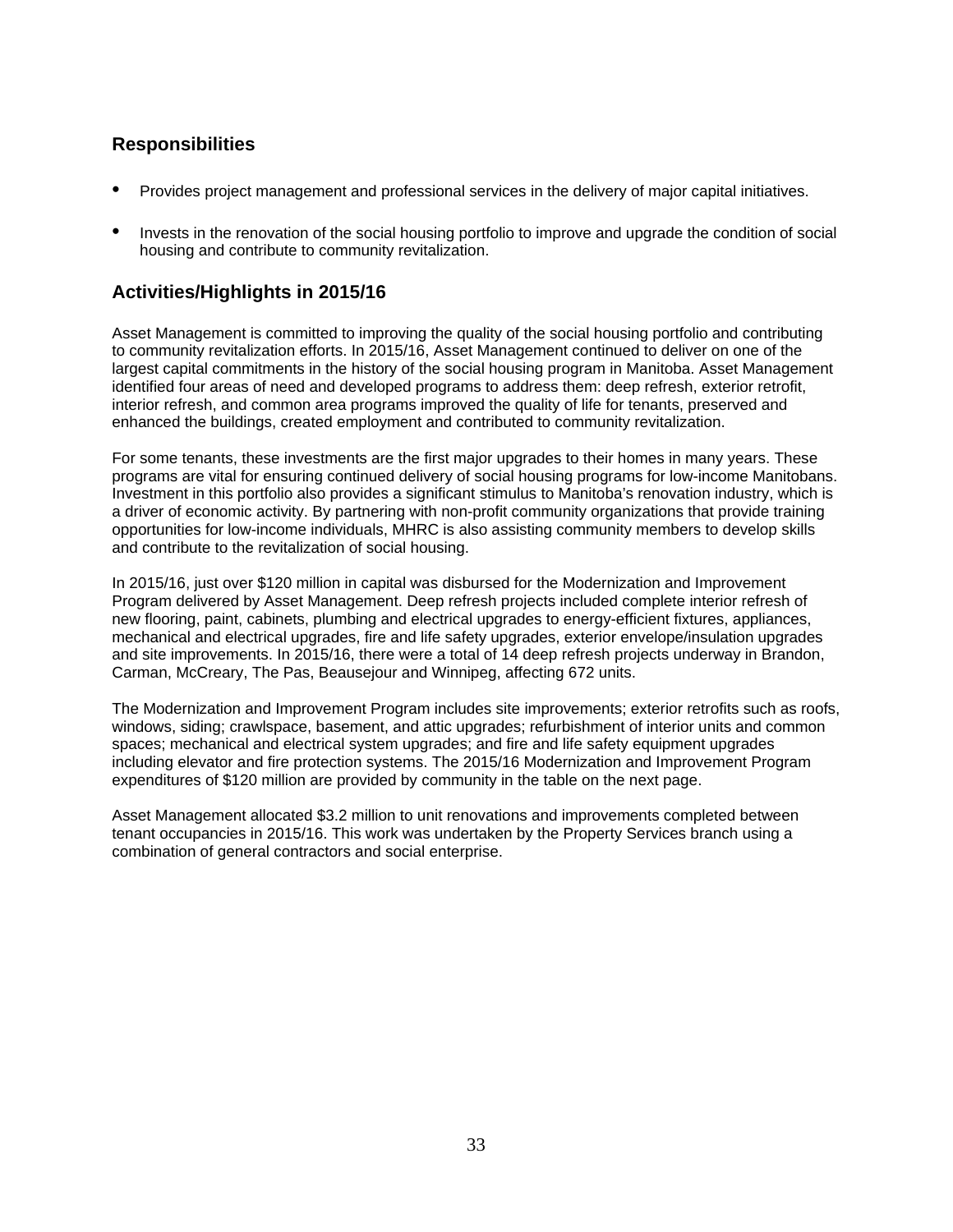| <b>COMMUNITY</b>    | <b>ACTUAL \$</b>     | <b>COMMUNITY</b>           | <b>ACTUAL \$</b>    | <b>COMMUNITY</b>             | <b>ACTUAL \$</b>        | <b>COMMUNITY</b>              | <b>ACTUAL \$</b> |
|---------------------|----------------------|----------------------------|---------------------|------------------------------|-------------------------|-------------------------------|------------------|
| Alonsa              | 79,476.42 Dauphin    |                            | 926,638.66 Mallard  |                              | 652,439.53 Sprague      |                               | 18,151.85        |
| Altona              |                      | 612,877.51 Dawson Bay      |                     | 44,593.64 McCreary           |                         | 63,730.69 St. George          | 2,801,247.00     |
| Amaranth            |                      | 44,715.30 Duck Bay         |                     | 947,063.29 Minnedosa         |                         | 267,984.38 St. Laurent        | 80,349.02        |
| Arborg              | 501,529.60 Elkhorn   |                            |                     | 37,163.36 Moose Lake         | 1,850,834.72 St. Lazare |                               | 171,026.25       |
| Ashern              |                      | 48,914.30 Emerson          | 103,036.34 Morden   |                              |                         | 573,966.77 St. Pierre Jolys   | 44,460.00        |
| <b>Bacon Ridge</b>  | 195,261.68 Erickson  |                            | 88,296.00 Morris    |                              | 342,360.07 Starbuck     |                               | 120,040.23       |
| <b>Barrows</b>      | 242,642.40 Ethelbert |                            |                     | 39,962.00 Nelson House       |                         | 1,161,255.25 Ste. Rose du Lac | 97,396.26        |
| Beausejour          |                      | 239,042.99 Fisher Branch   |                     | 26,873.60 Niverville         |                         | 4,994.87 Steinbach            | 320,742.64       |
| Benito              | 61,292.92 Flin Flon  |                            | 3,351,876.75 Novra  |                              |                         | 51,656.80 Swan River          | 1,857,173.60     |
| <b>Berens River</b> | 87,522.45 Garson     |                            |                     | 857,236.91 Oak Point         | 29,877.74 Teulon        |                               | 113,221.68       |
| <b>Big Eddy</b>     |                      | 12,714.00 Gilbert Plains   |                     | 51,168.00 Plum Coulee        | 539,817.10 The Pas      |                               | 3,641,245.64     |
| <b>Birch River</b>  | 66,040.00 Gimli      |                            | 341,718.88 Plumas   |                              |                         | 278,206.24 Thompson           | 447,153.25       |
| <b>Birds Hill</b>   |                      | 192,604.42 Gladstone       | 79,045.90 Portage   |                              |                         | 2,587,645.18 Umpherville      | 33,571.20        |
| <b>Birtle</b>       |                      | 10,221.12 Grunthal         | 102,469.04 Richer   |                              | 31,085.60 Vassar        |                               | 110,926.80       |
| <b>Boissevain</b>   | 64,420.72 Gunton     |                            | 35,880.00 Riverton  |                              | 40,487.20 Virden        |                               | 74,167.76        |
| Bowsman             |                      | 316,332.12 Ile des Chenes  | 128,205.01 Roblin   |                              | 342,158.48 Vita         |                               | 20,643.18        |
| <b>Brandon</b>      |                      | 6,198,234.19 La Broquerie  |                     | 75,400.00 Rock Ridge         |                         | 430,381.24 Wawanesa           | 51,792.00        |
| <b>Brochet</b>      |                      | 1,580,405.89 Lac du Bonnet | 487,045.40 Rorketon |                              |                         | 33,001.28 Westbourne          | 28,388.26        |
| Carman              | 808,389.48 Langruth  |                            | 13,475.70 Russell   |                              | 1,353,088.86 Winkler    |                               | 119,102.16       |
| Churchill           |                      | 3,684,420.45 Leaf Rapids   |                     | 24,576.47 Sandy Lake         |                         | 22,672.00 Winnipeg            | 71,568,176.46    |
| Clearwater          | 44,470.40 Letellier  |                            | 35,719.84 Selkirk   |                              |                         | 1,048,295.43 Winnipeg Beach   | 107,260.40       |
| Cormorant           | 1,055,416.22 Lorette |                            | 164,966.96 Souris   |                              |                         | 487,023.52 Woodridge          | 25,480.00        |
| Cranberry Portage   | 958,066.45 Mafeking  |                            |                     | 312,395.20 South Indian Lake |                         | 553,468.57 Young's Point      | 213,101.20       |
| <b>Cross Lake</b>   | 19,968.00            |                            |                     |                              |                         |                               |                  |
|                     |                      |                            |                     |                              |                         | <b>TOTAL M&amp;I</b>          | 120,211,034      |

#### 2015/16 Modernization and Improvements Expenditures by Community

# NORTHERN HOUSING OPERATIONS

### **Objectives**

- To coordinate the management of existing social housing, and to increase the quantity of new, affordable housing in northern Manitoba.
- To consolidate reporting responsibility for all northern housing activity for MHRC into a single, northern management structure.
- To enhance the role of community-based organizations in the management of housing and in the delivery of other MHRC programs.
- To support and encourage community-driven revitalization efforts in designated northern neighbourhoods, including housing and physical improvements; employment and training; education and recreation; and safety and crime prevention through the Neighbourhoods Alive! program.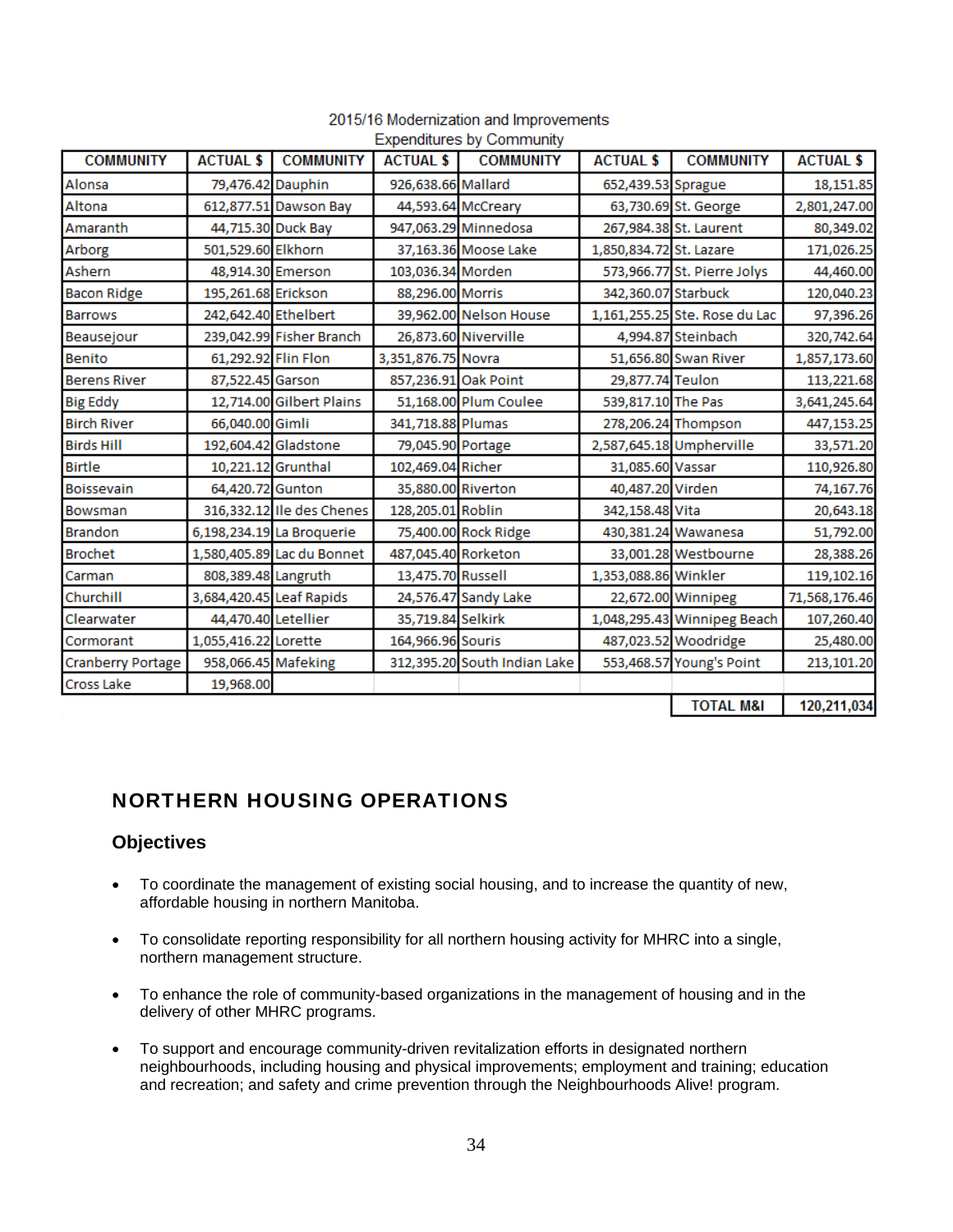To deliver the programs, services and supports of Housing and Community Development to Manitoba's northern communities in a manner that respects the cultural, geographic and economic diversity of the region.

# **Responsibilities**

 The delivery and administration of the Social and Affordable Housing Rental Programs pertaining to the northern direct-managed portfolio; capital planning; and Housing Delivery programming in northern Manitoba, including repair and renovation programs.

# **Activities/Highlights in 2015/16**

Northern Housing Operations delivers the Social and Affordable Housing Rental Program through MHRC's direct managed portfolio in the Northern Region.

In 2015/16, Northern Housing Operations continued the renovation and rehabilitation of the northern housing portfolio which included 44 full unit refreshes, the majority in small northern communities and primarily single-detached family units. Northern Housing Operations also completed the renovation of an existing 30 unit senior's building in The Pas, adding a new 15 unit wing. In Flin Flon, a significant renovation of the Aspen Grove property began (40 family units). A 24 unit family housing development is under construction in Thompson with anticipated completion in fall, 2016.

Northern Housing Operations continues to work with local and community organizations in housing development initiatives. The joint partnership with the Frontier Collegiate Institute's Northern Technical Centre (NTC) in Cranberry Portage, and the Apprenticeship branch of Jobs and the Economy has grown from a one-time commitment to build two ready-to-move (RTM) units in 2014, to a new, 4-year agreement. In 2015/16, students of the NTC built two new units. They also recently completed a large addition to an existing home in Moose Lake, and are planning for two new RTMs. A second agreement with the NTC has been signed, providing further opportunities to train students while renovating existing northern housing owned by MHRC. The program participants have benefitted from thousands of handson learning hours which apply toward their apprenticeship designation, as well as skill development in work-related areas such as first aid, safe handling of hazardous materials and résumé building.

Northern Housing Operations supports the Tenant Homeownership Stream of the Rural Homeownership Program, where Manitoba Housing tenants with low to moderate incomes are provided an opportunity to purchase their current rental home. To be eligible, tenants must qualify for a mortgage. The sale price of the home reflects fair value and MHRC provides financial and other forms of assistance for qualified households. As at March 31, 2016, a cumulative total of 13 properties were sold through the Tenant Homeownership Stream of the program, two of which were sold in 2015/16.

# LAND DEVELOPMENT

# **Objectives**

 To provide a land management framework to guide the actions of MHRC's land holdings and major land development projects in the Province.

# **Responsibilities**

 The acquisition, use and disposition of land for housing development and ensuring that all land development projects are consistent with the housing development priorities of the Manitoba Government.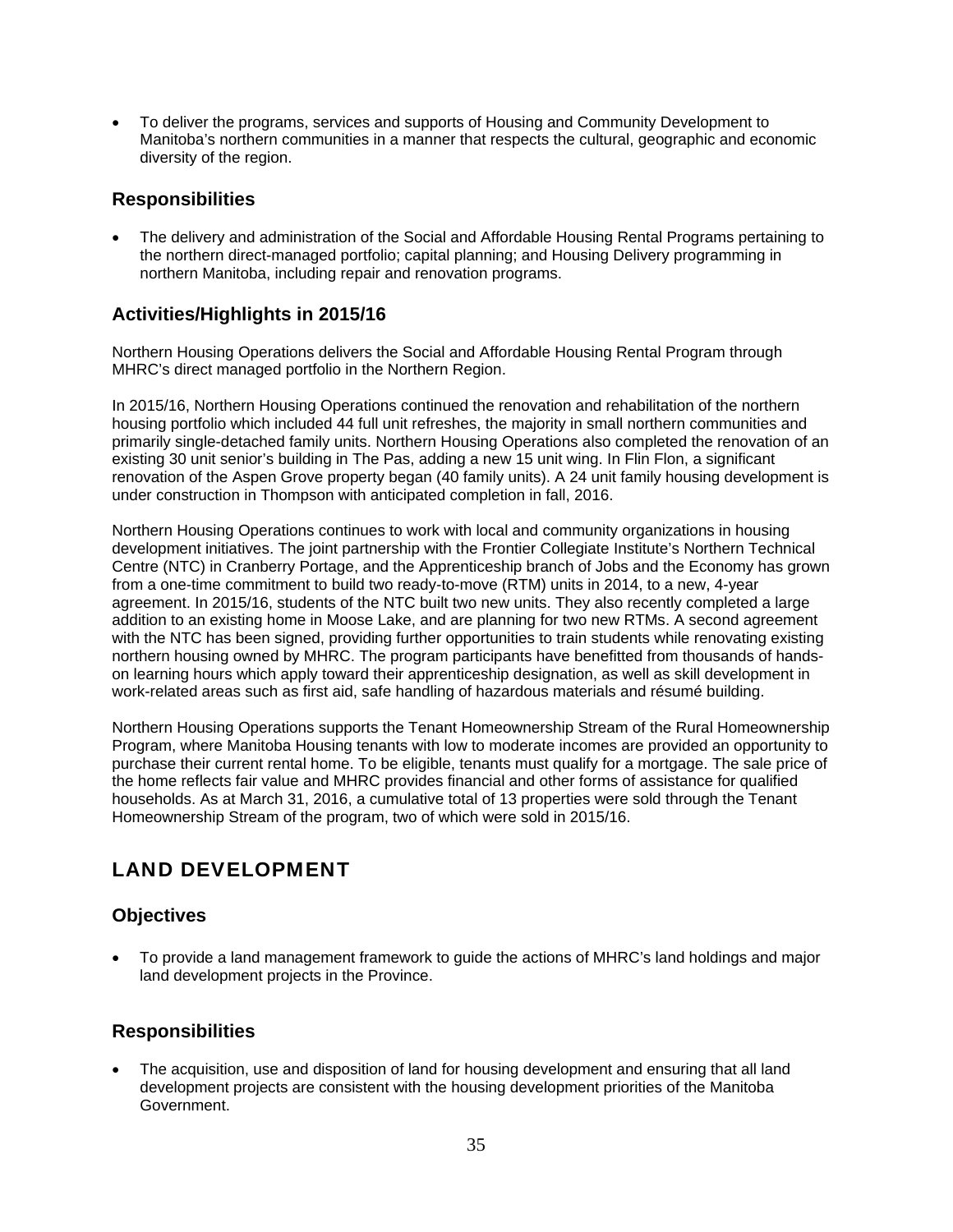- Delivers the Vacant Rural Homeownership Stream of the Rural Homeownership Program.
- The Land Development portfolio encompassing MHRC's existing land holdings and all major land development projects, including the development of the Bridgwater Neighbourhood, a 1,400 acre land parcel in southwest Winnipeg.

# **Activities/Highlights in 2015/16**

A primary activity of Land Development is the ongoing, multi-year development of the Bridgwater Neighbourhood in Winnipeg. It features preserved natural open space, mature forest and lakes, over thirty kilometers of dedicated park trails, and several kilometers of sidewalks, and children's play areas. Architectural guidelines ensure a variety of house designs throughout the neighbourhood and recessed garages prevent garage-dominated streets. This creates a more neighbourhood-friendly streetscape.

Bridgwater Forest is fully serviced and will consist of 1,113 single-family homes and 600 multi-family dwellings upon completion; it is expected to be fully occupied by 2017. MHRC is proceeding with the development of two additional residential neighbourhoods, Bridgwater Lakes and Bridgwater Trails, and a Town Centre called Bridgwater Centre.

Bridgwater Lakes will contain 1,194 single-family homes, with approximately 50 per cent of the lots being engineered to allow for visitable housing (i.e. no step front entry, wide doorways and hallways and a wheelchair accessible bathroom on the main floor). The neighbourhood will build on the architectural guidelines established for Bridgwater Forest, to ensure a variety of housing types and traditional architectural sensibilities. At March 31, 2016, 867 lots had sold in the neighbourhood, and all 1,194 single-family lots are fully serviced.

Bridgwater Trails will contain approximately 1,200 single family lots and over 1,000 units of multi-family housing. In 2015/16, servicing of phase three was completed and the servicing for phases four and five was underway.

Bridgwater Centre will include a mix of residential, commercial and other business uses in a dense urban environment. MHRC has sold 19 of the 31 land parcels in Bridgwater Centre. Construction has begun on the low density multi-family parcels. The first commercial project, Red River Co-op, opened in spring 2015; a second commercial project, Save on Foods, is slated to open late 2016. Bridgwater Centre will also promote walkability through connecting pathways and green space.

The Manitoba Government committed to supporting the construction of new market rental housing units to be developed on MHRC-owned suburban land in Winnipeg. In January 2016, MHRC released a request for proposals for the purchase and development of five multi-family sites on this land. The sites would be developed with the condition that they remain rental housing for a minimum of 10 years. Also, a minimum of 20 per cent of the new units must be affordable rental housing, meaning the rents will be set at or below the applicable affordable rental rate. Land Development anticipates awarding the successful proponents in fall 2016.

Proceeds from land sales in suburban developments are deposited into the Housing Development and Rehabilitation Fund (HDRF) and reinvested in areas of need within the same municipality as they are earned. In fiscal year 2015/16, \$9.0 million in Bridgwater proceeds were deposited into HDRF.

Land Development also delivers the Rural Homeownership Program. The sale price of each home is based on an assessment of the fair value of the home as determined by MHRC. This program provides financial assistance for low- to moderate-income families to purchase single and semi-detached homes in selected rural communities at fair market value. As at March 31, 2016, a cumulative total of 54 properties were sold under the Vacant Rural Homeownership Stream, eight of which were sold in 2015/16. In total,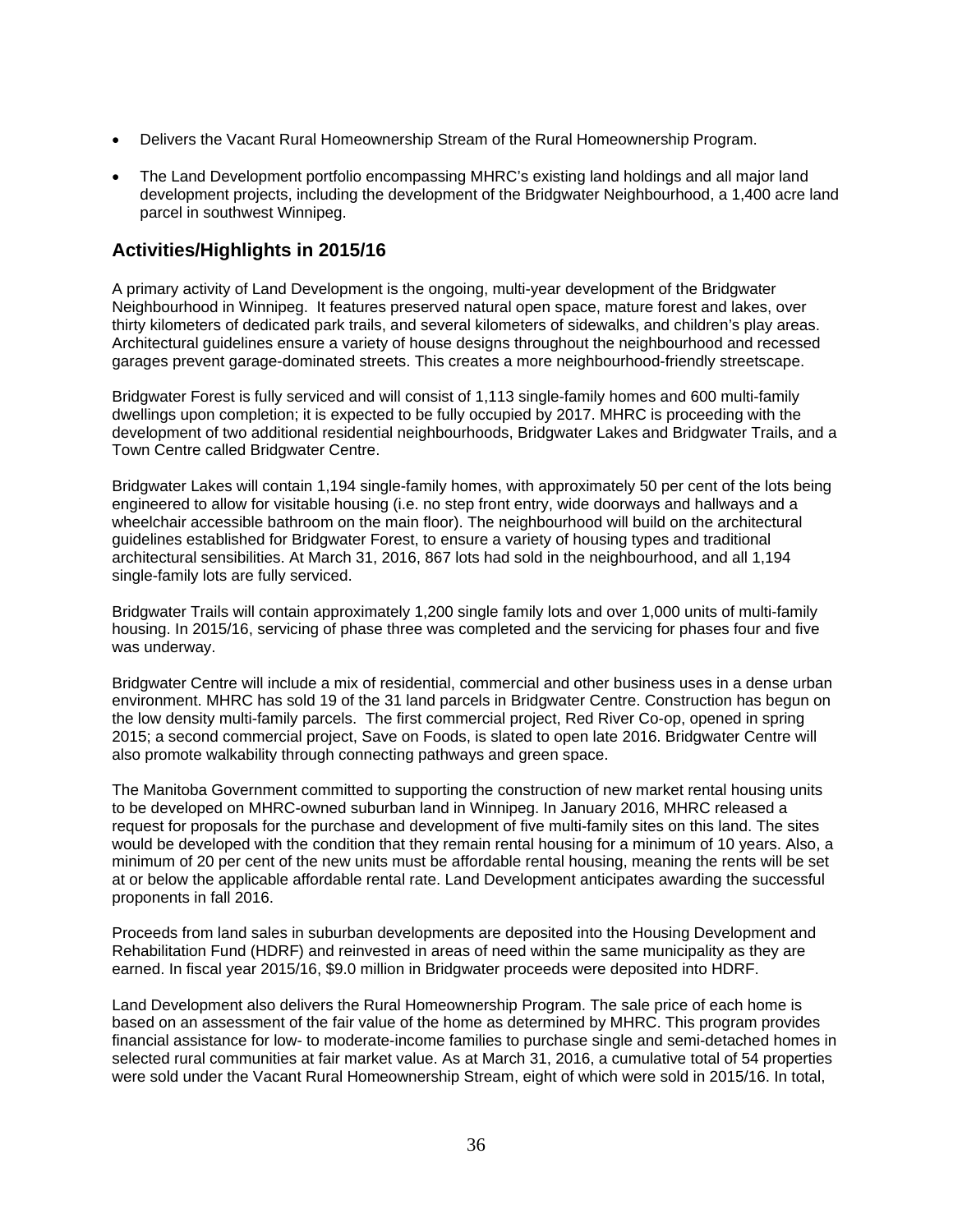67 properties have been sold under the Tenant and Vacant Rural Homeownership Streams of the program.

# HOUSING DELIVERY

### **Objectives**

 To deliver projects, programs and initiatives for MHRC related to increasing the supply of affordable and social housing and to sustaining Manitoba's existing housing stock.

# **Responsibilities**

- Delivers and administers housing programs that target the creation of additional rental and cooperative housing in Manitoba.
- Delivers and administers housing programs that target the repair and renovation of Manitoba's existing housing stock.
- Delivers and administers housing programs that target the creation of homeownership opportunities in Manitoba.
- Delivers and administers other complementary housing programs/initiatives that support Housing Delivery's objectives.

# **Activities/Highlights in 2015/16**

### **New Housing Supply**

Housing Delivery continued to advance the development of new rental and cooperative housing through partnerships with private, non-profit and cooperative housing providers. In 2015/16, construction was completed on 55 social and 53 affordable housing units for a total of 108 new units throughout the province (27 in Winnipeg and 81 in rural and northern regions). An additional 188 new units were initiated in 2015/16, including 83 in Winnipeg and 105 in rural and northern regions. Among the projects that began construction in 2015/16 were those selected through a Request for Proposals (February 2014) for the development of affordable seniors housing in Winnipeg, Russell, Dominion City, and Steinbach.

Housing Delivery also released two Requests for Expressions of Interest in 2015/16 for new rental housing supply representing 185 potential units, one targeting housing for vulnerable Manitobans and the other targeting the development of new family housing.

Housing Delivery continued to deliver the Secondary Suites Program in 2015/16. This program was launched in June 2010 to help increase the supply of quality, affordable housing in Manitoba. As at March 31, 2016, \$1.3 million has been committed to assist in the construction of 41 secondary suites throughout the province, of which 21 are in Winnipeg and 20 are in rural and northern regions.

Administration of the Rental Housing Construction Tax Credit, a financial incentive offered to private and non-profit housing developers (including non-profit cooperatives) constructing new rental housing, continued in 2015/16. Four tax credit certificates valued at \$1.2 million were issued in 2015/16, leveraging 118 new housing units of which a minimum of 13 are affordable housing units. Since the tax credit became available in 2013/14, Housing Delivery has processed applications representing 370 affordable units and approximately \$6.8 million in potential tax credit dollars.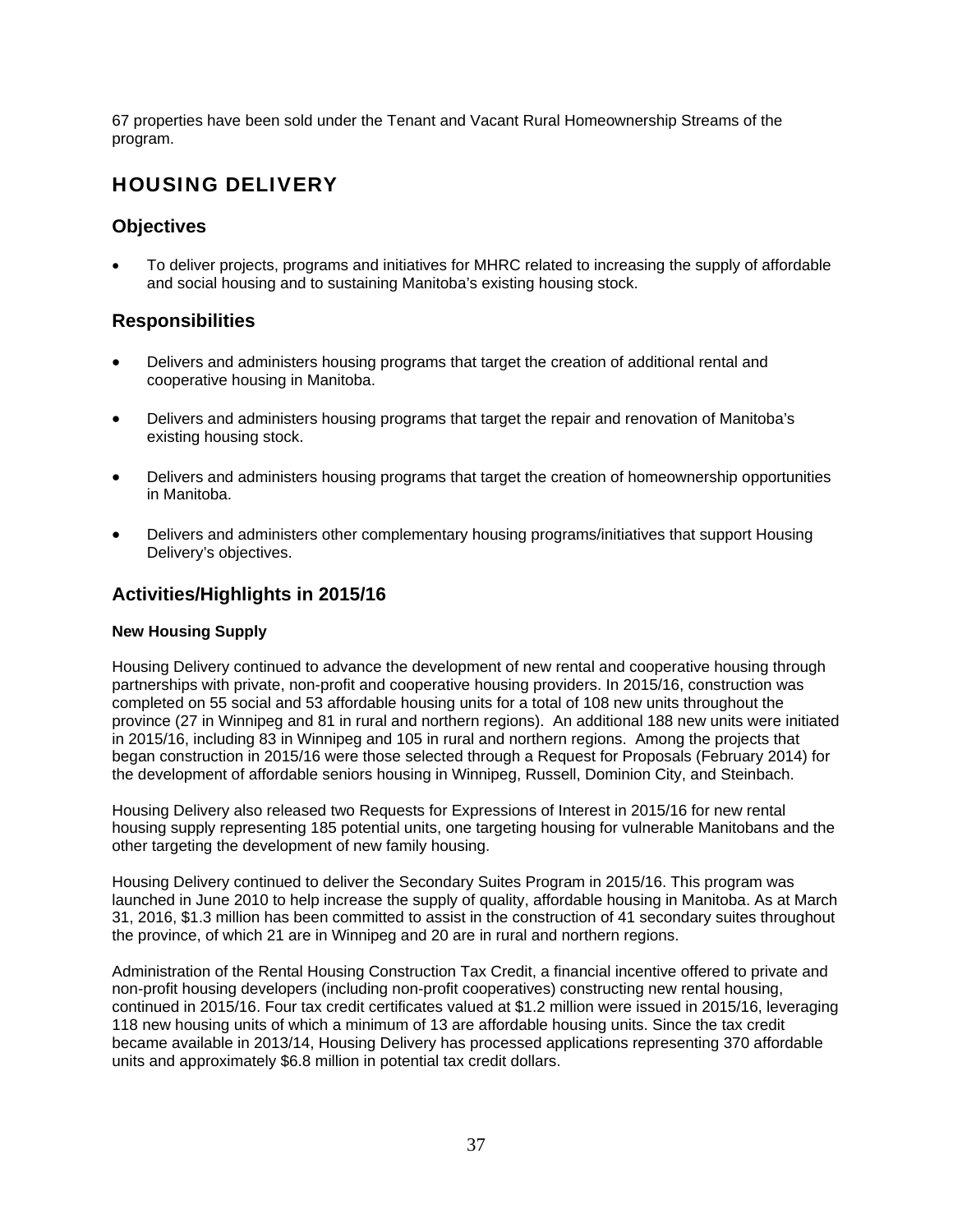### **Repair/Renovation and Homeowner Program Delivery**

In 2015/16, Housing Delivery continued to deliver its suite of repair and renovation programs for homeowners and landlords including the Manitoba Emergency Repair Program for Homeowners, the Homeowner Renovation Assistance Program, the Rental Housing Improvement Program, the Residential Adaptations for Disabilities Program, and the Shelter Enhancement Program.

Housing Delivery launched the Rooming House Assistance Program in 2015/16. The program provides financial assistance to private owners of rooming houses to repair or rehabilitate their property. Four rooming house properties were selected through a call for applications. In total, approximately \$800,000 in financial assistance was committed to improve 45 bed units through this call for applications.

During 2015/16, the total budget committed for repair and renovation programming was \$4.9 million. The table below provides details on funding commitments by program type:

| <b>Program</b>                | <b>Total</b><br>Funding (\$) | <b>Units</b> |
|-------------------------------|------------------------------|--------------|
| <b>Emergency Programming</b>  | 235,000                      | 54           |
| <b>Disability Programming</b> | 800,000                      | 58           |
| Homeowner Programming         | 2,589,018                    | 165          |
| <b>Rental Programming</b>     | 1,175,982                    | 62           |
| Shelter Enhancement Program   | 100,000                      | 43           |
| Total                         | \$4,900,000                  | 382          |

### **Repair and Renovation Program Funding Commitments 2015/16**

### **Investment in Affordable Housing (IAH) Agreement**

In July 2011, Manitoba signed the Investment in Affordable Housing (IAH) agreement with the Government of Canada for the years 2011-2014. In 2014/15, the governments of Canada and Manitoba announced a five year extension to the IAH agreement. The joint investment provides an additional \$103.5 million to support affordable and social housing programming. Over the course of this agreement, the two levels of government will each contribute \$51.75 million in funding to improve the living conditions of households in need through access to affordable housing that is sound, suitable, and sustainable.

Two full years of the delivery under the IAH agreement extension have been completed with project commitments totaling \$35.4 million in housing assistance for nearly 2,300 households. IAH funding is designated for new housing supply and repair/renovation programs, as well as Rent Supplement assistance, and is being used to support many of the initiatives listed above.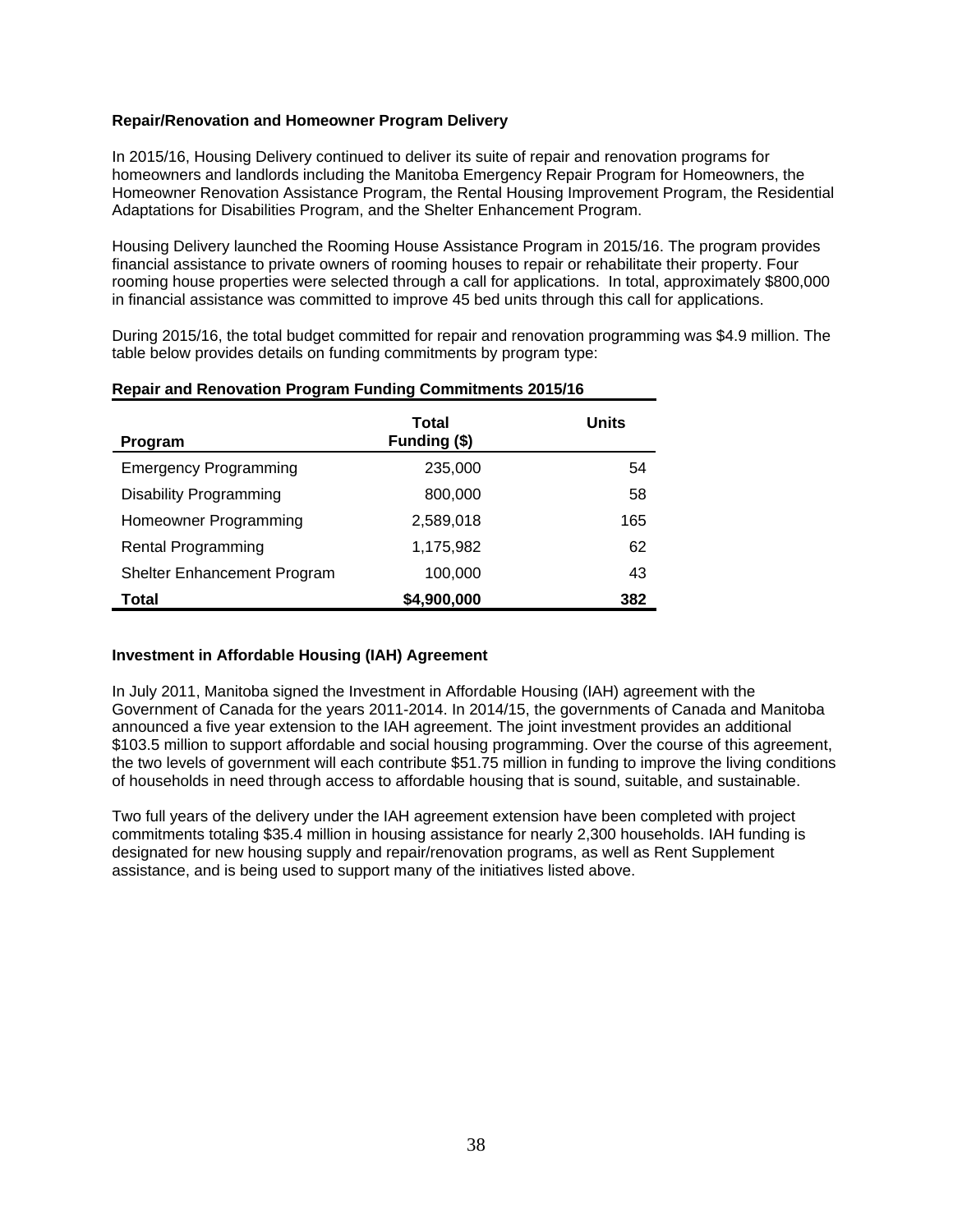# COMMUNITY DEVELOPMENT AND STRATEGIC INITIATIVES DIVISION

# **Divisional Goals**

- To coordinate and deliver programming that both assists communities to provide sustainable recreational, social, community and cooperative development opportunities as well as supporting neighbourhood revitalization efforts.
- To provide quality support for informed government decision-making related to housing and community development.
- To develop innovative public policy and programs, reliable and progressive research, evaluation and information management.
- To provide internal communications to staff and assist in providing support and direction for external communication to key stakeholders including tenants and community groups.

# **Divisional Responsibilities**

- Contributes to the general well-being of Manitoba communities by assisting non-profit organizations to undertake facility projects that provide long-term recreational and social benefits for the general community.
- Provides guidance and financial support to the voluntary sector.
- Coordinates and/or delivers programming under the Neighbourhoods Alive! initiative, a long-term, comprehensive, community-based approach to provide residents and other stakeholders with the tools they need to rebuild vulnerable urban neighbourhoods in Manitoba.
- Provides leadership within government to develop, implement and evaluate policies and programs to promote the growth of the cooperative sector in order to meet local economic development and service needs.
- Provides strategic policy support for the Department's plans and programs, increasing awareness of housing issues and research, and enhancing community capacity through collaboration with stakeholders.
- Provides internal and external communications on departmental goals and activities. Coordinates events and the production of material in support of departmental activities.

These responsibilities are accomplished through the Division's three Branches: Community and Cooperative Development; Strategic Initiatives; and Community Relations.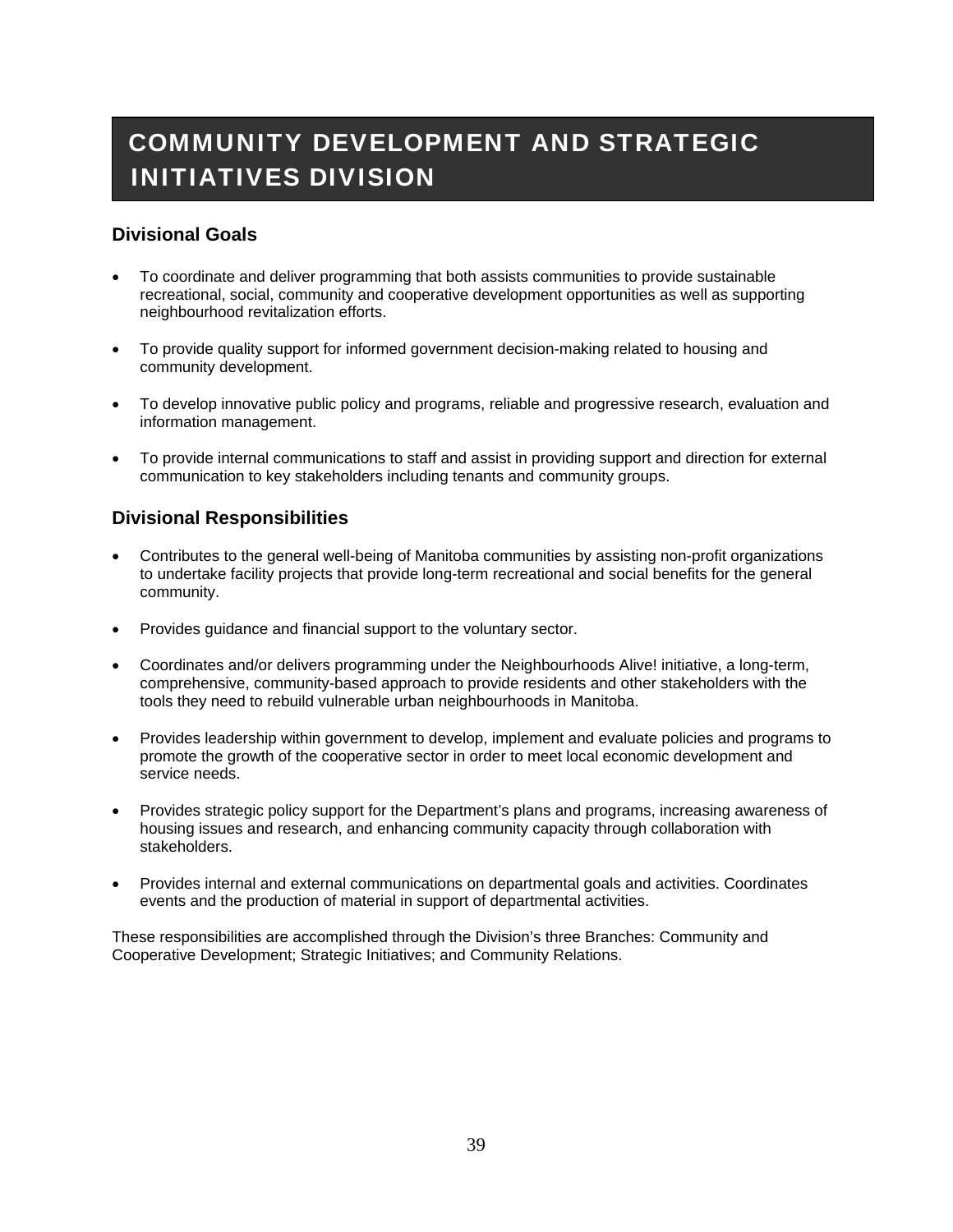# COMMUNITY AND COOPERATIVE DEVELOPMENT

The Community and Cooperative Development Branch coordinates and delivers programming that assists communities to provide sustainable recreational, social and cooperative development opportunities. This includes promoting and supporting cooperatives that assist communities to independently meet some of their social, economic and cultural needs through democratically controlled enterprises.

The branch also acts as a centralized source of departmental information, funding assistance for local initiatives and as a referral mechanism to support the non-profit and voluntary sectors. These objectives are accomplished through the branch's main programs:

- Community Assistance;
- Community Places Program;
- Neighbourhoods Alive! and
- Cooperative Development Services.

Additionally, the Community and Cooperative Development Branch supports the Department's overall program and policy development on issues relating to community and cooperative development.

# Community Assistance

### **Objectives**

To provide guidance and continued support to the voluntary sector.

### **Responsibilities**

- Assists non-profit community-based groups to enhance their communities by providing grant funding assistance for local initiatives.
- Provides financial support and strategic advice to the Manitoba Community Services Council.

### **Activities/Highlights in 2015/16**

In 2015/16 Community Assistance provided over \$1.7 million in funding to the Manitoba Community Services Council, whose mandate is to provide grant support to non-profit, volunteer recreation, community service, social service, and health-related organizations in Manitoba.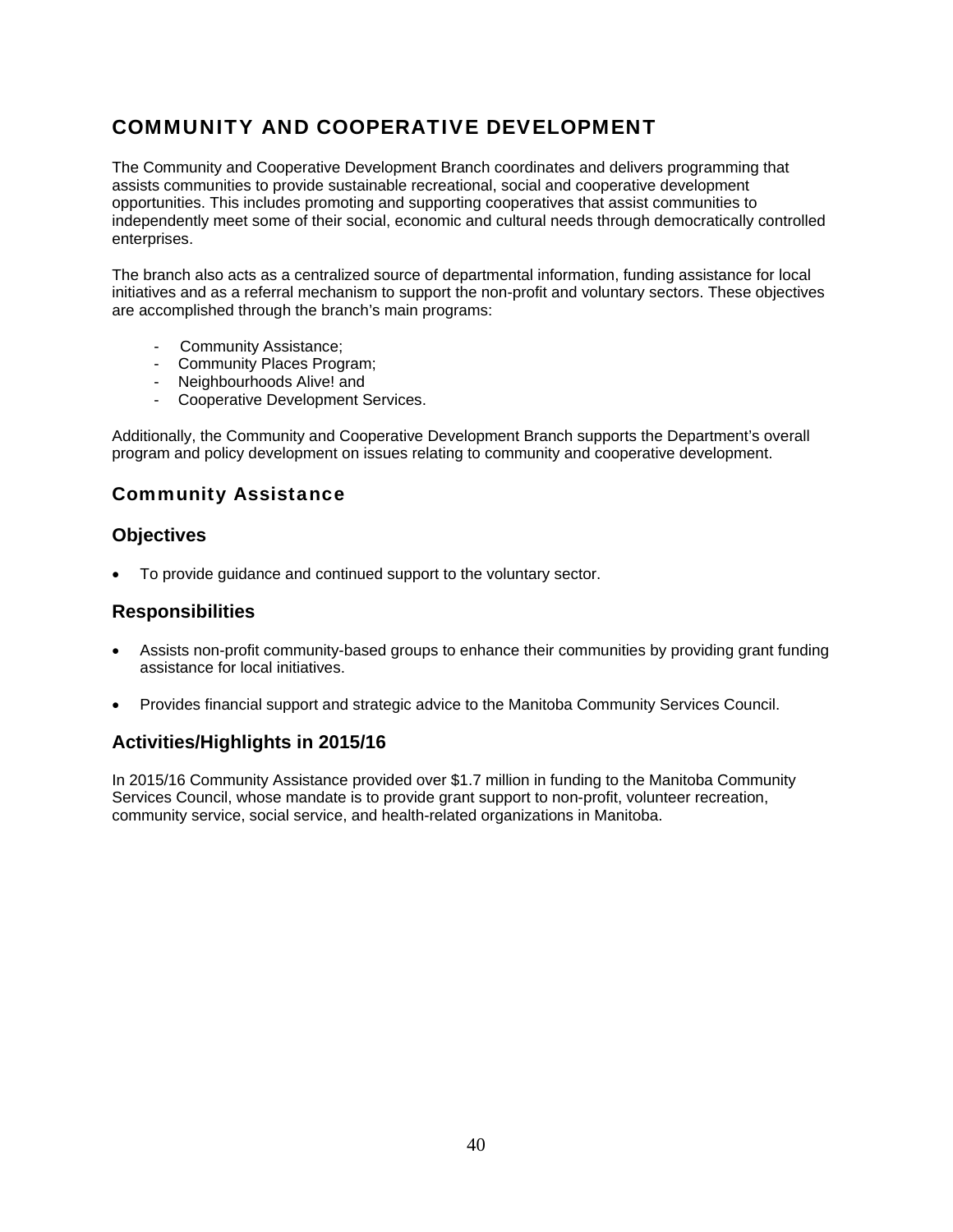### **30-3A Community Assistance**

| <b>Expenditures by</b><br><b>Sub-Appropriation</b>                                                          | <b>Actual</b><br>2015/16<br><b>FTE</b><br>\$000 |      | <b>Estimate</b><br>2015/16<br>\$000 | Variance<br>Over/(Under) | Expl.<br>No. |
|-------------------------------------------------------------------------------------------------------------|-------------------------------------------------|------|-------------------------------------|--------------------------|--------------|
| <b>Total Salaries and Employee Benefits</b>                                                                 | 565                                             | 8.00 | 604                                 | (39)                     |              |
| <b>Total Other Expenditures</b>                                                                             | 67                                              |      | 77                                  | (10)                     |              |
| <b>Total Grant Assistance</b>                                                                               | 1,704                                           |      | 1,704                               |                          |              |
| <b>Total Community Places Capital Grants</b>                                                                | 3,465                                           |      | 3,465                               |                          |              |
| Less: Recoverable from Urban and<br><b>Rural Economic Development Initiatives</b><br>Less: Recoverable from | (656)                                           |      | (1,500)                             | 844                      |              |
| <b>Building Manitoba Fund</b>                                                                               | (2,809)                                         |      | (1,965)                             | (844)                    |              |

# Community Places Program

### **Objectives**

 To contribute to the general well-being of Manitoba communities by helping local non-profit organizations to undertake facility projects that provide long-term recreational and social benefits.

### **Responsibilities**

- Provides capital grants and technical consultation services to assist organizations throughout Manitoba with projects involving the construction, upgrading, expansion and/or acquisition of sustainable facilities.
	- Community groups can apply to the program for a grant which will assist with construction costs including material, labour and equipment for up to 50 per cent of the first \$15,000 and up to onethird over that amount, to a maximum of \$50,000.
	- Projects that received funding in 2015/16 included recreational facilities, parks, libraries, cultural facilities, community resource centres and facilities for people with disabilities.

# **Activities/Highlights in 2015/16**

Fiscal year 2015/16 represented the Community Places Program's (CPP) 29<sup>th</sup> year of operation. In 2015/16, 216 applications were approved for grant assistance of \$3.0 million. The local contributions to approved projects totaled \$15.6 million. Technical consultation services were provided to assist community groups in the planning and development of facility projects. Consultations included: design advice, information on regulatory requirements, and assistance with the tendering and building trade contract process.

The three-year Community Places Program – North (CPPN) was completed. It assisted northern and remote communities build and upgrade recreational and wellness facilities. In 2015/16, 21 projects were approved for a total of \$666,463 in grants which leveraged \$1.8 million in total project costs.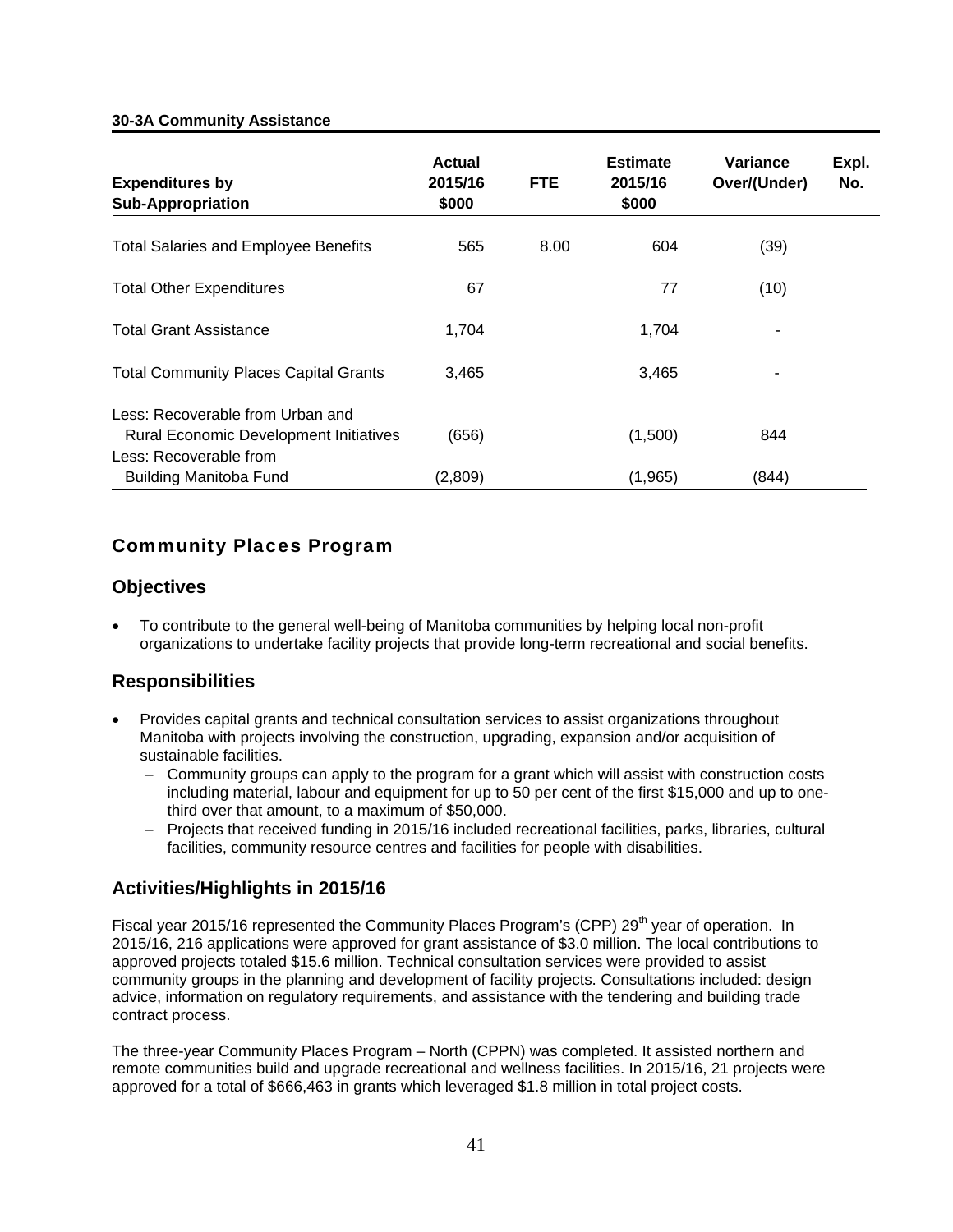In 2015/16, the CPP, along with the Department of Children and Youth Opportunities Regional Service partners, provided on-site consultations to over 400 clients, providing project planning advice to improve the quality, economy and sustainability of projects.

In addition to CPP on-site work, program staff organized and facilitated twelve workshops where over 250 volunteers and employees of non-profit organizations learned how to improve their project planning and grant applications.

CPP supports implementation of Manitoba's Green Building Policy (MGBP) and Manitoba's sustainable development goals by advising and guiding community organizations through the Green Building process and the provision of information on best practices in green building and design.

### Neighbourhoods Alive!

### **Objectives**

- To support the community-driven neighbourhood revitalization efforts of 13 designated vulnerable neighbourhoods in Winnipeg (West Broadway, Spence, William Whyte, Lord Selkirk Park, North Point Douglas, St. John's, Dufferin, Centennial, West Alexander, North Portage, Chalmers, Daniel McIntyre and St. Matthews), and seven designated urban centres in the province (Brandon, Thompson, Dauphin, Flin Flon, Portage la Prairie, Selkirk and The Pas) through an interdepartmental initiative.
- To support neighbourhood revitalization efforts in the selected urban and rural centres.
- To strengthen community capacity for social and economic development, including: employment and training; education and recreation; safety and crime prevention; and housing and physical improvements.

### **Responsibilities**

- Provides individuals and groups in the designated neighbourhoods with the tools they require to strengthen opportunities in their communities. NA! staff are responsible for the overall coordination of the initiative, including direct implementation of the following NA! programs:
	- *Neighbourhood Renewal Fund*: supports a broad range of community sponsored initiatives in the designated neighbourhoods, including projects that assist neighbourhood capacity building, stability, economic development and well-being.
	- *Community Initiatives*: supports projects that have a broad effect on Winnipeg's inner city or targeted specific groups across the inner city.
	- *Neighbourhood Development Assistance*: provides long-term core operating support for Neighbourhood Renewal Corporations that coordinate and implement community economic development within NA! designated neighbourhoods.
- Supports the *Community Youth Recreation* Program, which increases access to, or options for, youth recreation programming in seven designated communities outside Winnipeg. These projects were developed and are delivered by the Department of Children and Youth Opportunities, in partnership with community organizations and educational institutions.
- Five other NA! programs: *Neighbourhood Housing Assistance*, *Urban Arts Centres, Training Initiatives, Lighthouse, and School Resource Officers* were funded and delivered by: Housing and Community Development's Housing Delivery Branch; the Department of Tourism, Culture, Heritage, Sport and Consumer Protection; the Department of Jobs and the Economy; the Department of Children and Youth Opportunities; and the Department of Municipal Government, respectively.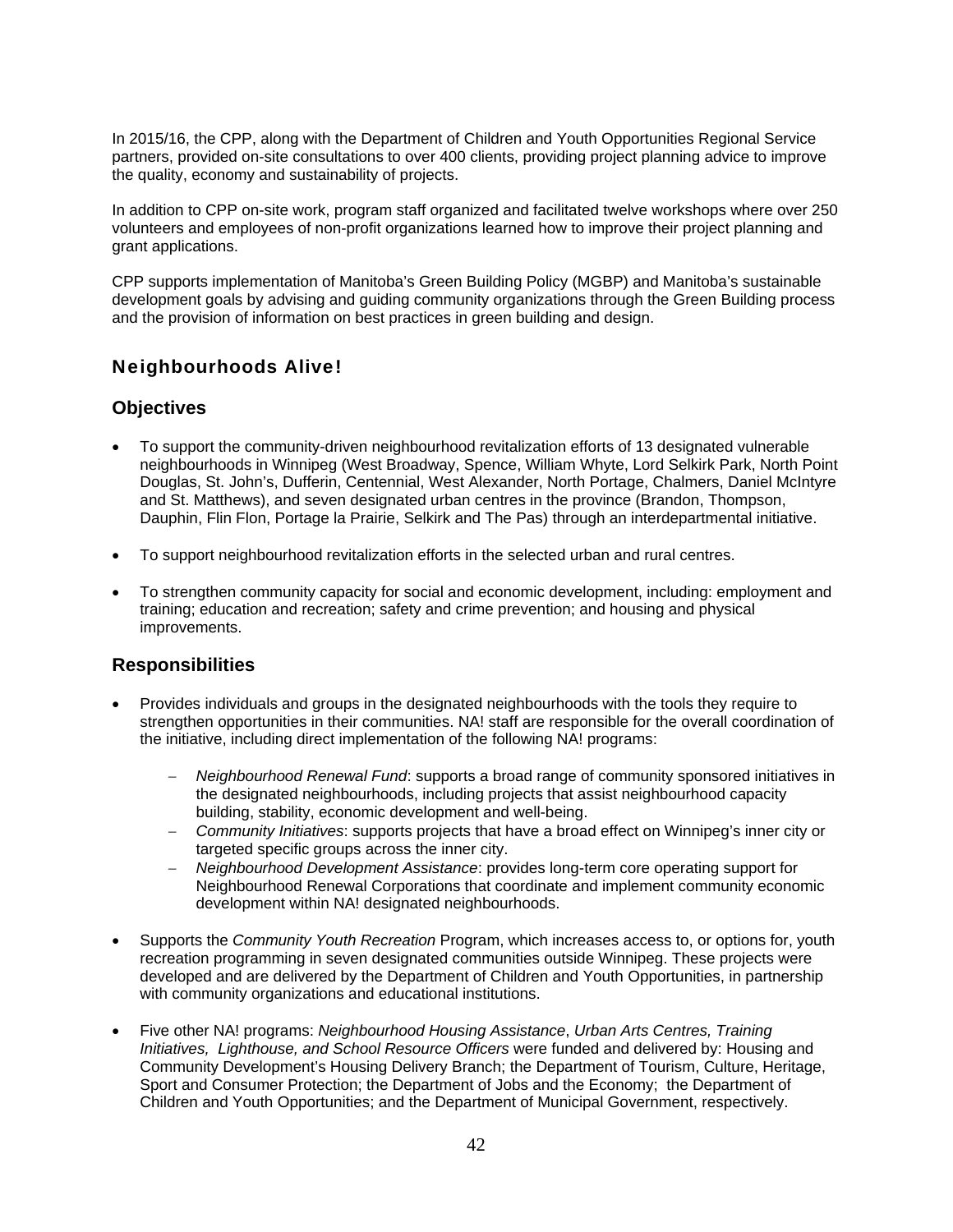### **Neighbourhood Housing Assistance Program Funding Winnipeg and Rural November 2000 to March 31, 2016**

| Neighbourhood/Community | <b>NHA Cumulative</b><br><b>Commitments since 2000</b> |
|-------------------------|--------------------------------------------------------|
| Lord Selkirk Park       | \$408,200                                              |
| Point Douglas           | \$1,178,831                                            |
| Spence                  | \$2,446,731                                            |
| West Broadway           | \$1,847,145                                            |
| William Whyte           | \$2,191,603                                            |
| Centennial              | \$528,139                                              |
| Daniel McIntyre         | \$699,403                                              |
| Dufferin                | \$298,200                                              |
| St. John's              | \$541,770                                              |
| St. Matthews            | \$686,297                                              |
| <b>West Alexander</b>   | \$230,585                                              |
| <b>Central Park</b>     | \$23,500                                               |
| Chalmers                | \$23,500                                               |
| <b>Brandon</b>          | \$3,266,007                                            |
| Thompson                | \$861,686                                              |
| Dauphin                 | \$145,500                                              |
| <b>Selkirk</b>          | \$204,712                                              |
| The Pas                 | \$231,254                                              |
| Flin Flon               | \$205,500                                              |
| Portage La Prairie      | \$245,500                                              |
| TOTAL                   | \$16,264,063                                           |

\* The program funding totals do not include program administration fees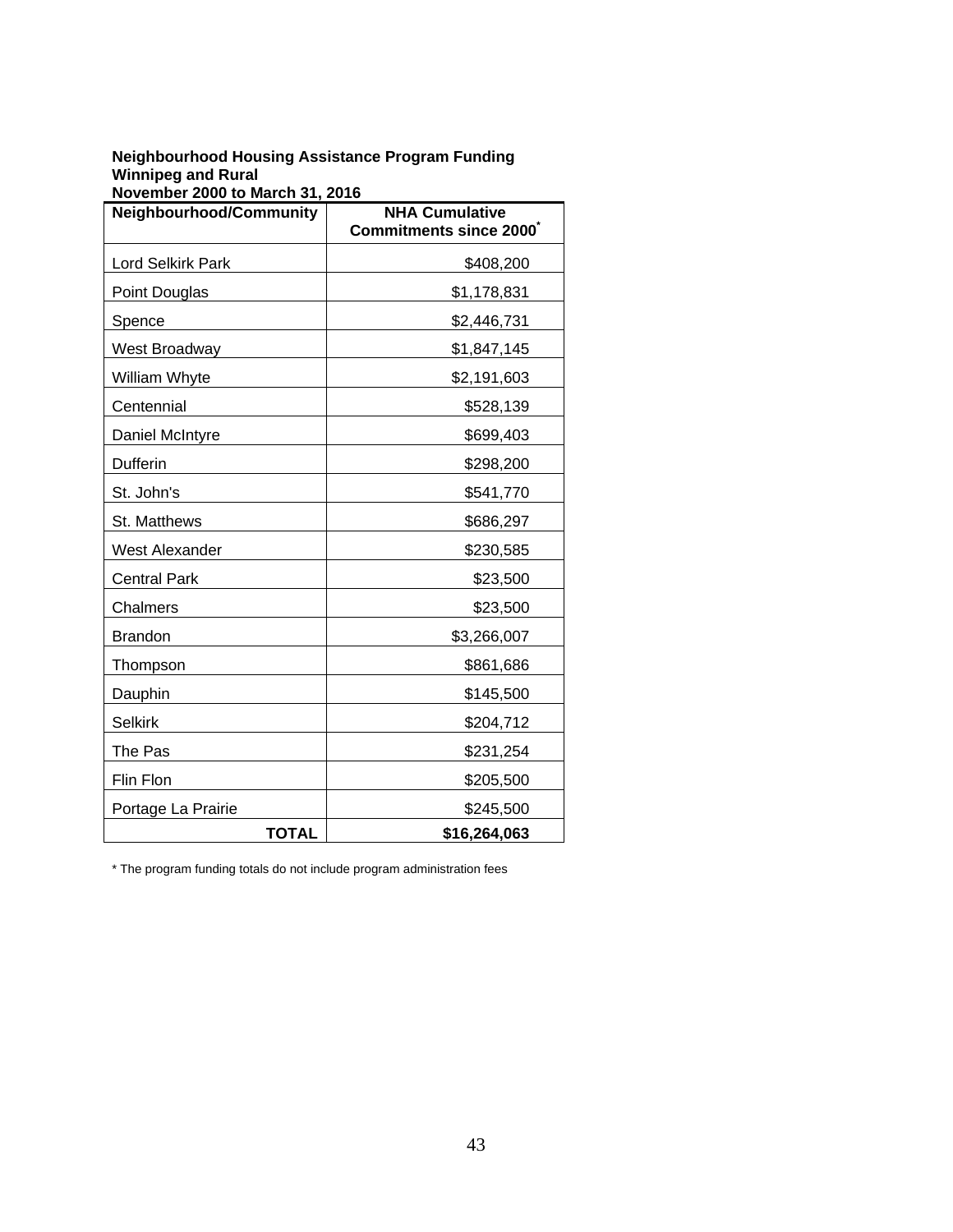### **30-3B Neighbourhoods Alive!**

| <b>Expenditures by</b><br><b>Sub-Appropriation</b>                                   | <b>Actual</b><br>2015/16<br>\$000 | <b>FTE</b> | <b>Estimate</b><br>2015/16<br>\$000 | Variance<br>Over/(Under) | Expl.<br>No. |
|--------------------------------------------------------------------------------------|-----------------------------------|------------|-------------------------------------|--------------------------|--------------|
| <b>Total Salaries and Employee Benefits</b>                                          | 572                               | 8.00       | 664                                 | (92)                     |              |
| <b>Total Other Expenditures</b>                                                      | 70                                |            | 121                                 | (51)                     |              |
| <b>Total Neighbourhood Support</b>                                                   | 4.902                             |            | 5,177                               | $(275)^*$                |              |
| Less: Recoverable from Urban and<br><b>Rural Economic Development</b><br>Initiatives | (2,442)                           |            | (2, 442)                            | ۰                        |              |

\* Neighbourhoods Alive! had budgeted for an expansion in 2015/16 which did not go forward.

# **Activities/Highlights in 2015/16**

The Neighbourhoods Alive! program supports and encourages community-driven revitalization. Local residents and other community stakeholders plan and implement community-based projects that respond to locally identified priorities. In 2015/16, the Department allocated \$4.8 million in total, with \$2.9 million to 164 projects under the Neighbourhood Renewal Fund and Community Initiatives. This funding provided continued support to 61 projects under Manitoba's Non Profit Organization (Reducing Red Tape) Strategy, and 103 new projects. Core funding support of \$1.9 million was provided to 13 Neighbourhood Renewal Corporations through Neighbourhood Development Assistance.

Neighborhoods Alive! also administered seven projects (\$1.0 million funding provided by Department of Children and Youth Opportunities) under Community Youth Recreation.

In 2015/16, Department staff provided support to proponents, community organizations, and Neighbourhood Renewal Corporations through face-to-face meetings and distance consultations to strengthen project planning and improve the quality and sustainability of projects.

In a continued effort to better serve those accessing the programs, an exercise examining the funding intake process was undertaken in 2015/16, determining efficiencies and ways to improve program delivery for community partners. Program staff are integrating the results of this exercise and improving internal processes.

Neighborhoods Alive! was recognized nationally as a finalist for the 2015 Institute of Public Administration Canada (IPAC) Award for Innovative Management. This recognition was provided to the NA! program as 'an acknowledgment of the new paradigm in community development for Manitoba it has represented since its inception in 2000'.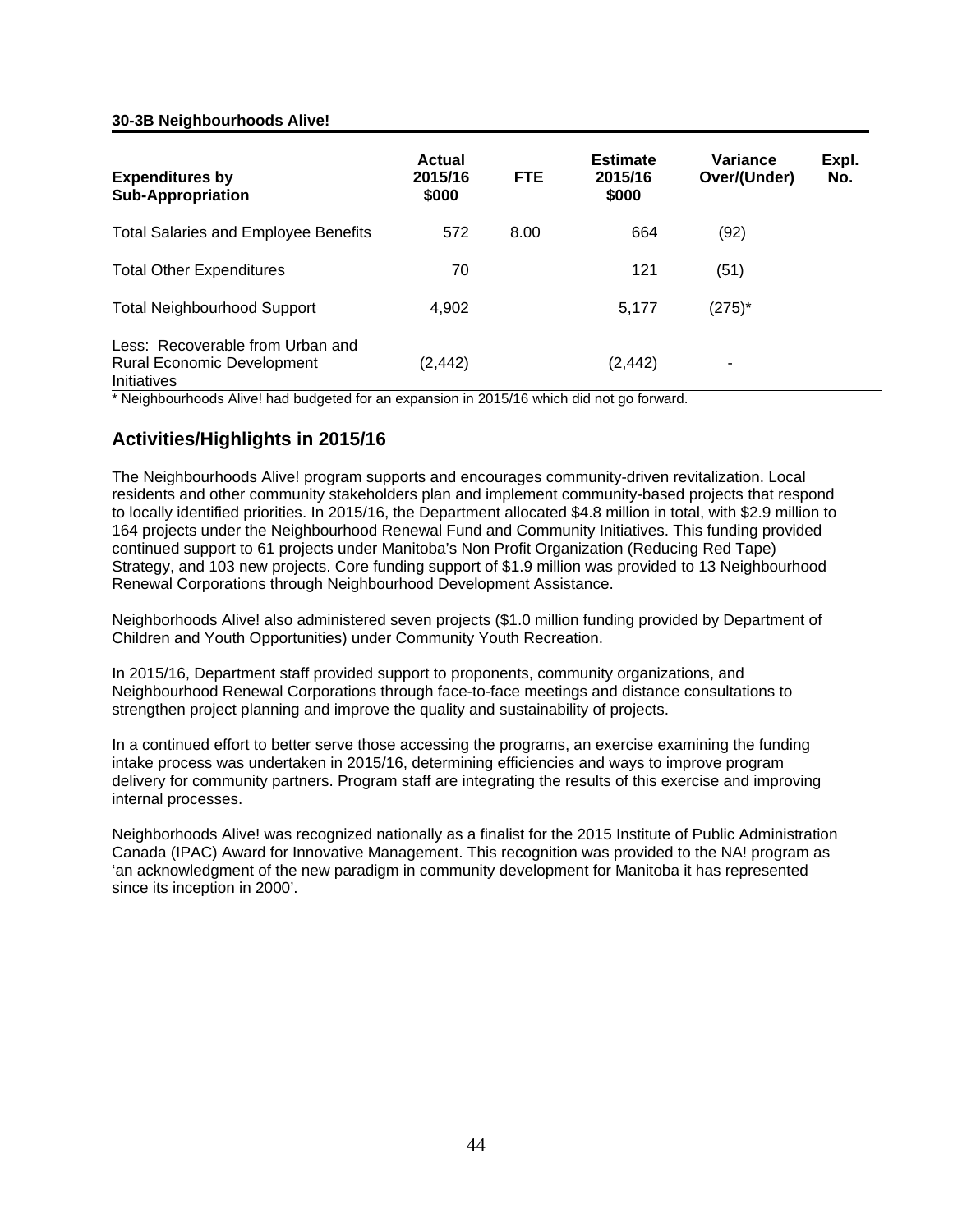# Cooperative Development Services

### **Objectives**

- To provide information, advisory services and assistance respecting the formation and operation of cooperatives in the province.
- To develop, implement and evaluate policies and programs that promote the sustainability of the cooperative model.
- To encourage the formation of new cooperatives.
- To maintain existing cooperatives.

### **Responsibilities**

- Provide information and advice on the incorporation of new and existing cooperatives.
- Assist emerging cooperatives in their development and facilitate linkages to other community economic development organizations.
- Assist cooperative organizations with regulation requirements.
- Enhance and develop cooperatives and the cooperative support sector by providing technical assistance, training, financing, grants, program supports and advice.
- Research prospective cooperative models and their relation and adaptation to the Manitoba environment.
- Provide support for The Co-operative Loans and Loans Guarantee Board, The Cooperative Promotion Board, and the Cooperative Community Strategy Steering Committee and working groups.
- Provide funding for the Cooperative Assistance Fund in support of environmentally sustainable initiatives, infrastructure and capital costs.

### **30-3C Cooperative Development Services**

| <b>Expenditures by</b><br><b>Sub-Appropriation</b>              | <b>Actual</b><br>2015/16<br>\$000 | <b>FTE</b> | <b>Estimate</b><br>2015/16<br>\$000 | Variance<br>Over/(Under) | Expl.<br>No. |
|-----------------------------------------------------------------|-----------------------------------|------------|-------------------------------------|--------------------------|--------------|
| <b>Total Salaries and Employee Benefits</b>                     | 273                               | 3.00       | 283                                 | (10)                     |              |
| <b>Total Other Expenditures</b><br>Less: Recoverable from Rural | 259                               |            | 304                                 | (45)                     |              |
| <b>Economic Development Initiatives</b>                         | (176)                             |            | (180)                               | 4                        |              |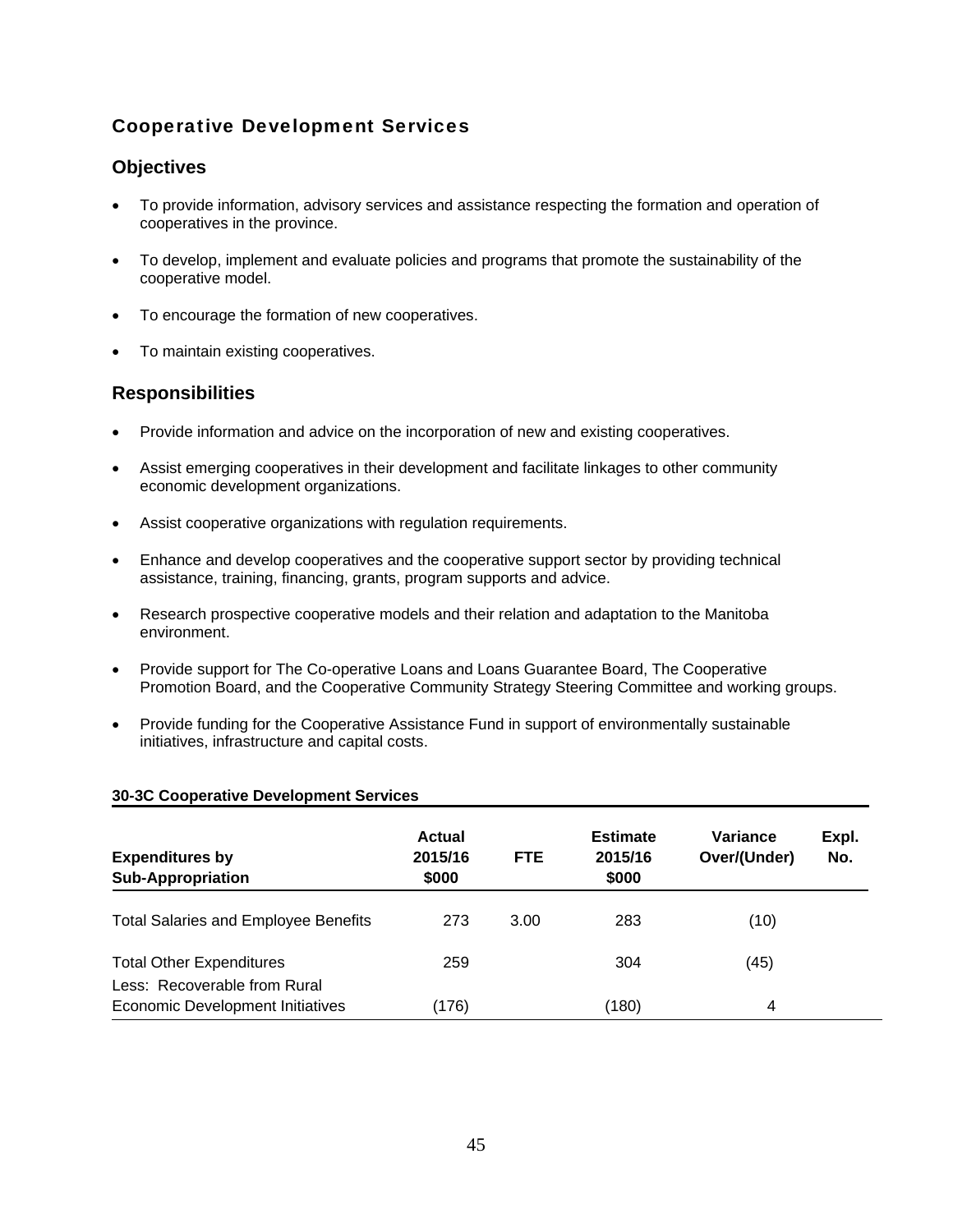# **Activities/Highlights in 2015/16**

In 2015/16, there were 11 new cooperatives incorporated.

Cooperative Development Services provides administrative support to The Cooperative Promotion Board and The Co-operative Loans and Loans Guarantee Board. These entities operate under separate boards of directors.

The Cooperative Promotion Board provides grants for enhancing youth interest in co-ops and encouraging co-op education among co-op board members and employees related to cooperative organizations; develops and promotes cooperative organizations; and promotes community development in rural Manitoba. Complete information can be obtained in the 2015/16 Annual Report of The Cooperative Promotion Board that is produced separate to the Housing and Community Development Annual Report.

The Co-operative Loans and Loans Guarantee Board provides loans and loan guarantees to cooperatives to ensure access to financial services necessary for their development. Complete information about its members, mandate, activities and financial responsibilities can be obtained in the 2015/16 Annual Report of The Cooperative Loans and Loans Guarantee Board that is also produced separate to the Housing and Community Development Annual Report.

The Cooperative Assistance Fund provided new and existing cooperatives with up to \$2,000 to assist with environmentally sustainable initiatives, infrastructure and capital costs. In 2015/16, 18 cooperatives were approved for grants.

Through a Memorandum of Understanding signed May 12, 2015 by the Manitoba Cooperative Association (MCA) and the Conseil de développement économique des municipalitiés bilingues du Manitoba (CDEM), the Province of Manitoba renewed their partnership and commitment to the Manitoba Cooperative Community Strategy (CCS), entering into the second five-year period of the strategy (Phase Two). Under the leadership of a steering committee, three working groups focus on developing and implementing action plans and securing commitments from other groups and organizations.

The Phase Two Strategic Plan was developed through stakeholder consultations. The overarching goals are:

- To build upon and to fully realize the benefits achieved during the first phase of the strategy.
- To engage the cooperative community more fully in all aspects of the strategy.
- To secure the resources (human and financial) required to sustain and grow the work.

In 2015/16, funding and support were provided for the Cooperative Community Strategy to undertake the following events, initiatives and projects:

- Funding for a Project Manager of the Cooperative Community Strategy continued. The Project Manager coordinated the activities of the Strategy Steering Committee and the three Strategy Working Groups.
- Funding was provided to support the Chair in Cooperative Enterprises, Faculty of Business and Economics, University of Winnipeg. The Chair helps to develop and deliver co-operative education to students and the general public and also serves as a liaison between the University, co-operative community and general public.
- Funding was also provided to a variety of projects aimed to enhance the knowledge of, and participation in, cooperatives in Manitoba. This included the Co-op Youth Initiatives Mobilizer Position that coordinated student co-op programs, and the Co-op 101 Audio Recordings project that promotes the co-op model through radio shows and podcasts.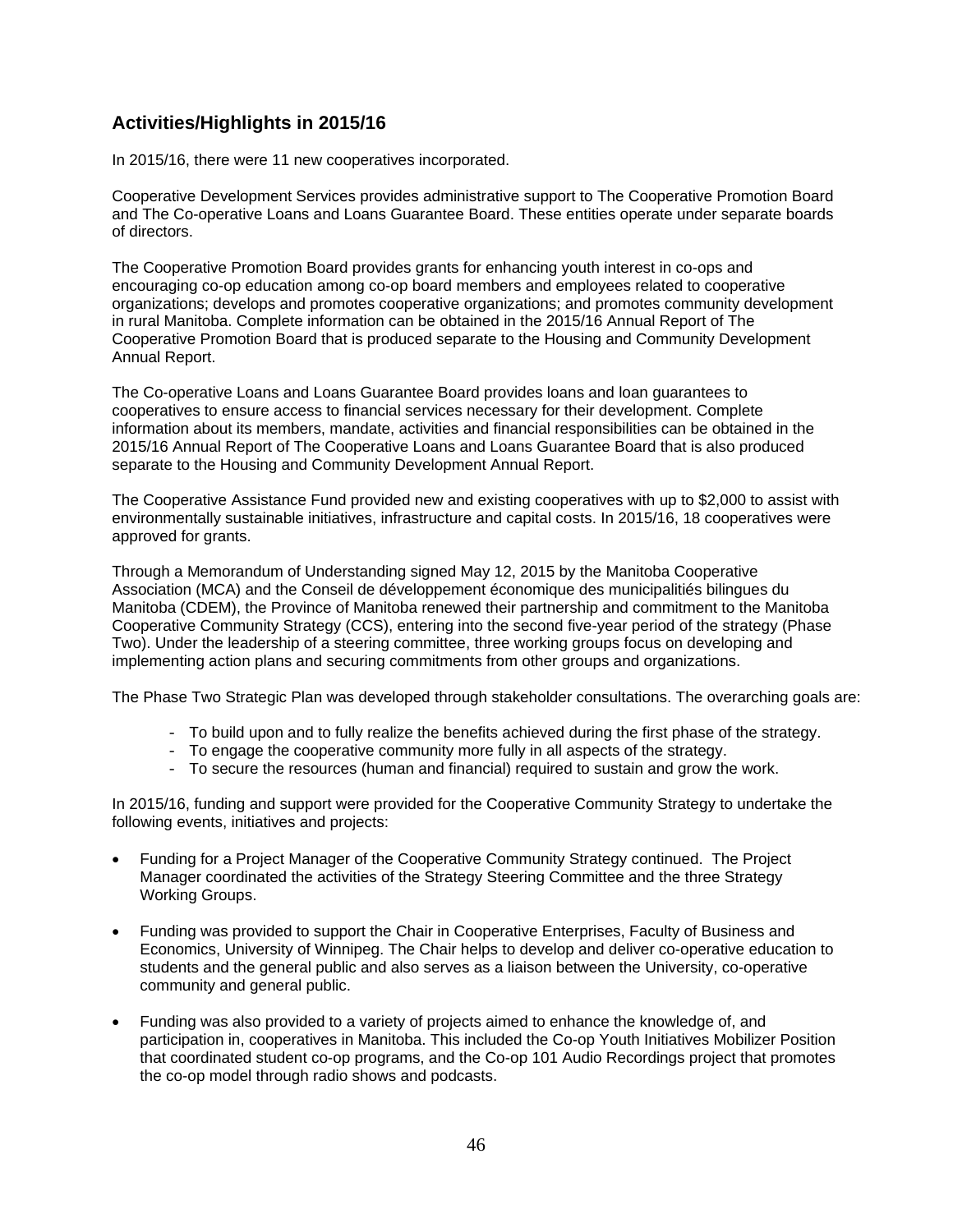# STRATEGIC INITIATIVES

### **Objectives**

- To design innovative housing policies and programs which are responsive to the housing needs of Manitobans.
- To coordinate and support planning and policy development in a manner consistent with the Department's long-term strategy.
- To develop knowledge and awareness of housing and community development trends, policies and practices.
- To enhance community capacity by collaborating with internal and external housing and community development stakeholders.

# **Responsibilities**

- Undertake the Department's strategic planning activities and provide ongoing corporate support to executive management.
- Conduct research, market analyses, forecasting and statistical services to support and inform strategic and operational decisions of the Department.
- Undertake performance reporting, business strategy development, governance and accountability processes.
- Monitor and evaluate programs and make recommendations to better meet the objectives of the Department.
- Develop policies and programs aligned with the Department's strategic framework, and support their implementation.
- Participate in federal-provincial-territorial (FPT) working groups responsible for the development of strategic initiatives, including affordable housing in urban centres, rural and remote non-market communities, and supportive housing.
- Coordinate the preparation of statistical data for federal reporting requirements between Canada and Manitoba.
- Participate in inter-governmental, -departmental and -sectoral discussions related to housing and community development issues.

# **Activities/Highlights in 2015/16**

In 2015/16, Strategic Initiatives provided lead support to the Rooming House Task Force which included the City of Winnipeg and key community stakeholders. Task Force members worked collaboratively to identify rooming house challenges that informed the development of the *Provincial Rooming House Action Plan*. The creation and launch of a Rooming House Workshop Series and the Rooming House Assistance Program stemmed from the Action Plan. Strategic Initiatives also represented the Province on the City of Winnipeg's Fort Richmond-University Heights Rental Housing Task Force.

In partnership with the Department of Municipal Government and the City of Winnipeg, Strategic Initiatives continued to work collaboratively on Live Downtown. The program was launched in December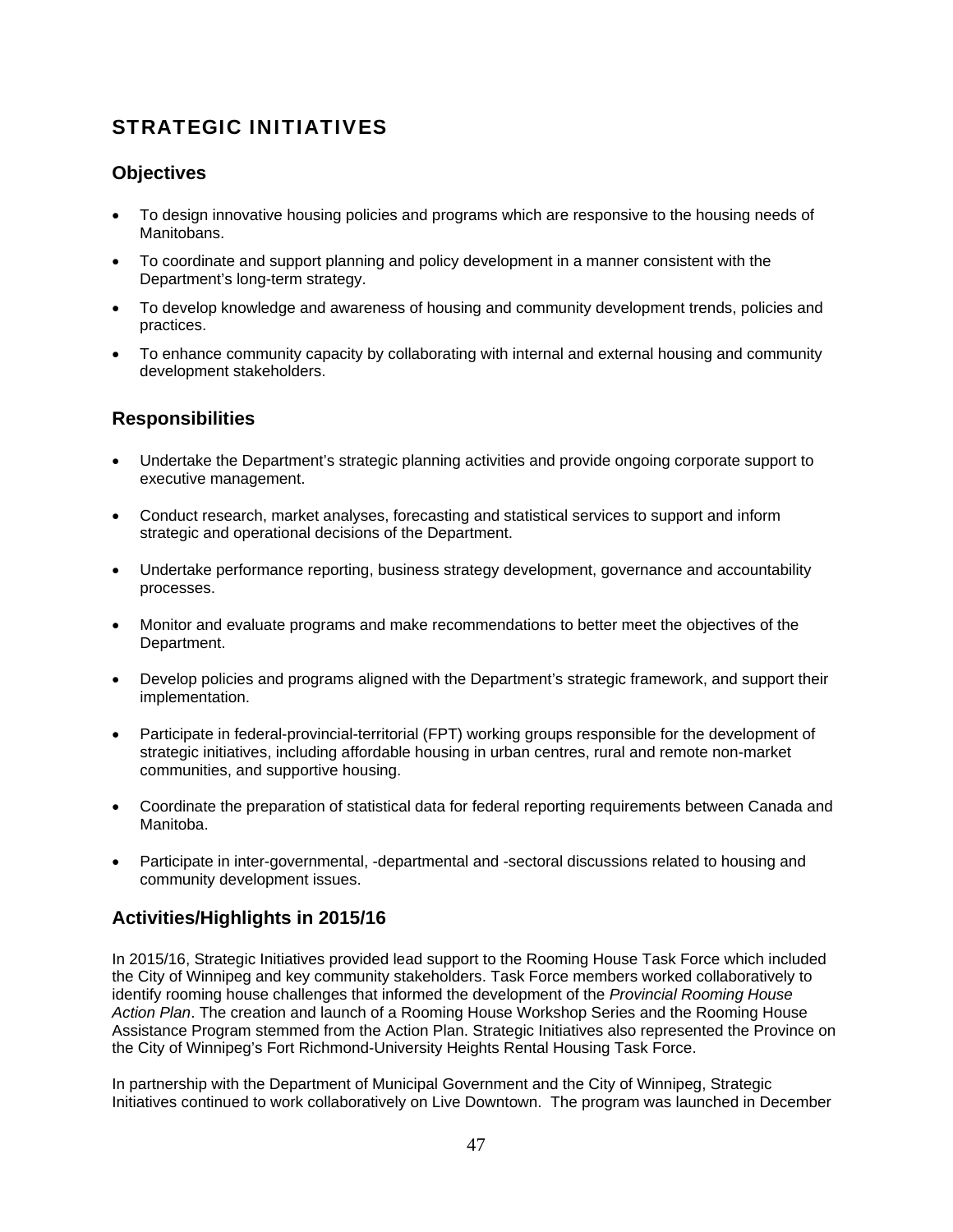2014 and is a progressive grant program to incent the construction of downtown rental housing. The objectives are to increase downtown density, facilitate use of surface parking lots, and increase the number of rental units for a broader range of income levels. Since its launch, two approved projects have proceeded. The second request for proposals was announced in January 2016; five proposals were received.

In 2015/16, Strategic Initiatives consulted with stakeholders to develop and coordinate the release of the *Cooperative Housing Strategy* for Manitoba, required by *The Cooperative Housing Strategy Act.* Further activity reporting for the Strategy can be found in Appendix 2.

The Strategic Initiatives and Property Services branches jointly modernized the Social Housing Rental Program to reduce barriers to program access and promote successful outcomes for Manitoba Housing Tenants. Phased implementation of the new policies commenced in 2015/16 and is focused on Manitoba Housing-owned buildings.

Strategic Initiatives continued its collaborative efforts with FPT colleagues to enhance the collective understanding of housing issues through the exchange of best practices and by exploring practical and emerging ways to help households meet their housing needs. Key areas of collaboration include identifying administrative flexibilities within existing FPT agreements and exploring emerging financial tools to support affordable housing development and regeneration. This collaboration has contributed to increased FPT engagement.

Strategic Initiatives supports various community partners and initiatives aimed at reducing homelessness throughout Manitoba. This includes supporting the newly formed End Homelessness Winnipeg as the coordinating entity to implement Winnipeg's long-term plan to end homelessness. Strategic Initiatives also supports the Winnipeg Plan to End Youth Homelessness, participating on the steering committee to guide the development of a plan that will reflect the unique issues faced by youth experiencing homelessness. In addition, Strategic Initiatives has non-voting representation on the five Homelessness Partnering Strategy Community Advisory Boards (Winnipeg, Brandon, Rural and Remote, Aboriginal, Thompson), facilitating communication and coordination of federal and provincial initiatives that address homelessness.

Strategic Initiatives facilitated the establishment of a partnership with Resource Assistance for Youth (RaY) to support the Emergency Shelter and Transition program (REST) that provides 15 Manitoba Housing units and supports to homeless youth. Strategic Initiatives has also partnered with RaY in the development of the Safe Suites and Residential Optional Occupancy Transitional Suites (ROOTS) pilots that provide alternates to hotel placements for youth in care of Child and Family Services. Safe Suites offer access to a 24-hour emergency shelter and the ROOTS program provides a safe, supportive, and developmentally appropriate longer-term housing.

Strategic Initiatives undertook market analyses of many communities throughout Manitoba, which supported decision-making with respect to the construction of new housing supply and the prioritization of major projects. In addition, to strengthen the policy and program development capacity of the Department, Strategic Initiatives engaged three research proponents in 2015/16 to perform studies on financing co-operatives, housing in the secondary market and housing best practices for vulnerable tenants.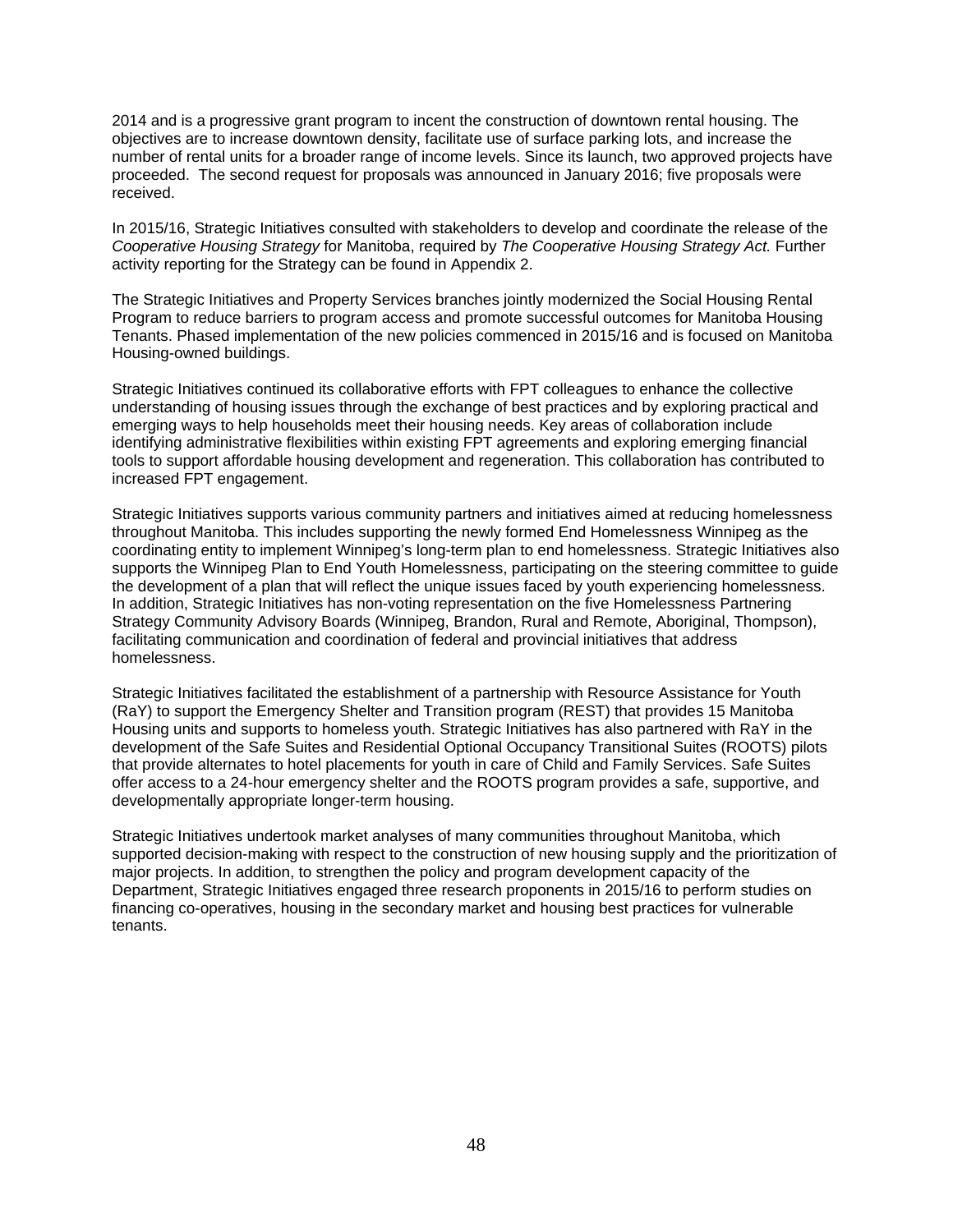# COMMUNITY RELATIONS

### **Objectives**

- To promote awareness and understanding of Department programs and initiatives.
- To build and continuously improve stakeholder and community relations.
- To promote, manage and administer the BUILDING*Foundations* Bursary Fund.
- To help achieve departmental goals and meet priorities by providing communications and community engagement advice and support, in addition to program development and implementation.
- To better serve clients and tenants through engagement and relationship building programs and activities.
- To raise awareness about the mandates of the Manitoba Government's French Language Services Secretariat and the Disabilities Issues Office and provide appropriate service to those organizations.
- To develop and deliver internal communications on programs and initiatives.

# **Responsibilities**

- Act as a liaison with the Disabilities Issues Office and work jointly to promote awareness about the needs and issues of the disability community.
- Facilitate French translation work with the French Language Services Secretariat to provide French communication in designated French language areas and to French speaking clients and stakeholders.
- Work in partnership with the Winnipeg Foundation to promote, sustain and grow the BUILDING*Foundations* Bursary Program and recognize achievements of the recipients at an annual celebration event.
- Continuously maintain and improve the Department's Internet site so that it can serve as a convenient source of information about programs and communities.
- Develop and coordinate community and stakeholder outreach programs and activities that increase understanding and dialogue in communities where Manitoba Housing is undertaking major initiatives and promoting good relationships with tenants, neighbours and stakeholders.
- Support and facilitate the development of information materials and activities to raise awareness and understanding of major initiatives.

# **Activities/Highlights in 2015/16**

In 2015/16, ongoing outreach activities helped support tenant, neighbourhood and community stakeholder engagement by providing program information directly to stakeholders, signage, coordinating newspaper advertisements and Manitoba Housing announcements, and posting information on the Manitoba Housing website.

Community Relations continued to work with the Disabilities Issues Office to better understand the needs of, and to provide better access and services to, the disability community by implementing "Active Offer" signs at public locations, providing training opportunities for staff related to the *Manitoba Policy on Access to Government Publications, Events, and Services* and formulating a preliminary strategy for implementing the Customer Service Standard of the Accessibility for Manitobans Act.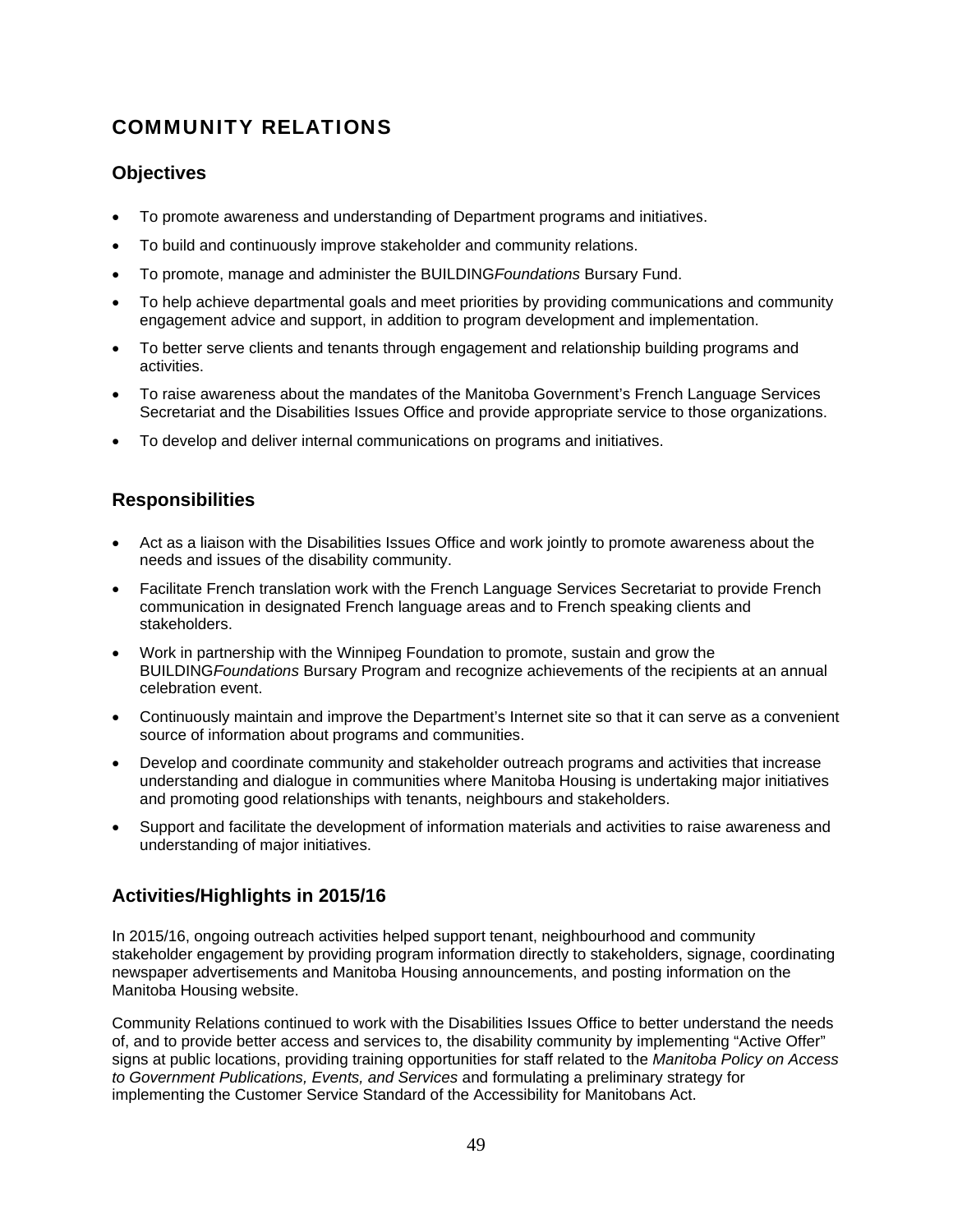The branch also coordinated the awarding of nine BUILDING*Foundations* bursaries to students associated with MHRC, and celebrated their achievement at an awards ceremony.

The branch continued to facilitate the Department's French translation services, to better serve French speaking clients and stakeholders, per the Manitoba Government's and the Department's goal of enhancing client opportunities and services. To better inform the Francophone community in general, more than 20,000 words including 10 web pages were translated and added to the Department's French language website.

Visitors to the Department's internet site increased by almost 10 per cent in 2015/16. The Community Relations branch continued to develop and organize this public site with enhanced navigation aids added to each page, as it is an important source of information about the Department's range of activities.

The Community Relations branch also continued to promote successful change management and employee engagement in the Department's Business Transformation Initiatives, leadership team meetings and other activities, through a variety of internal communications tools and products.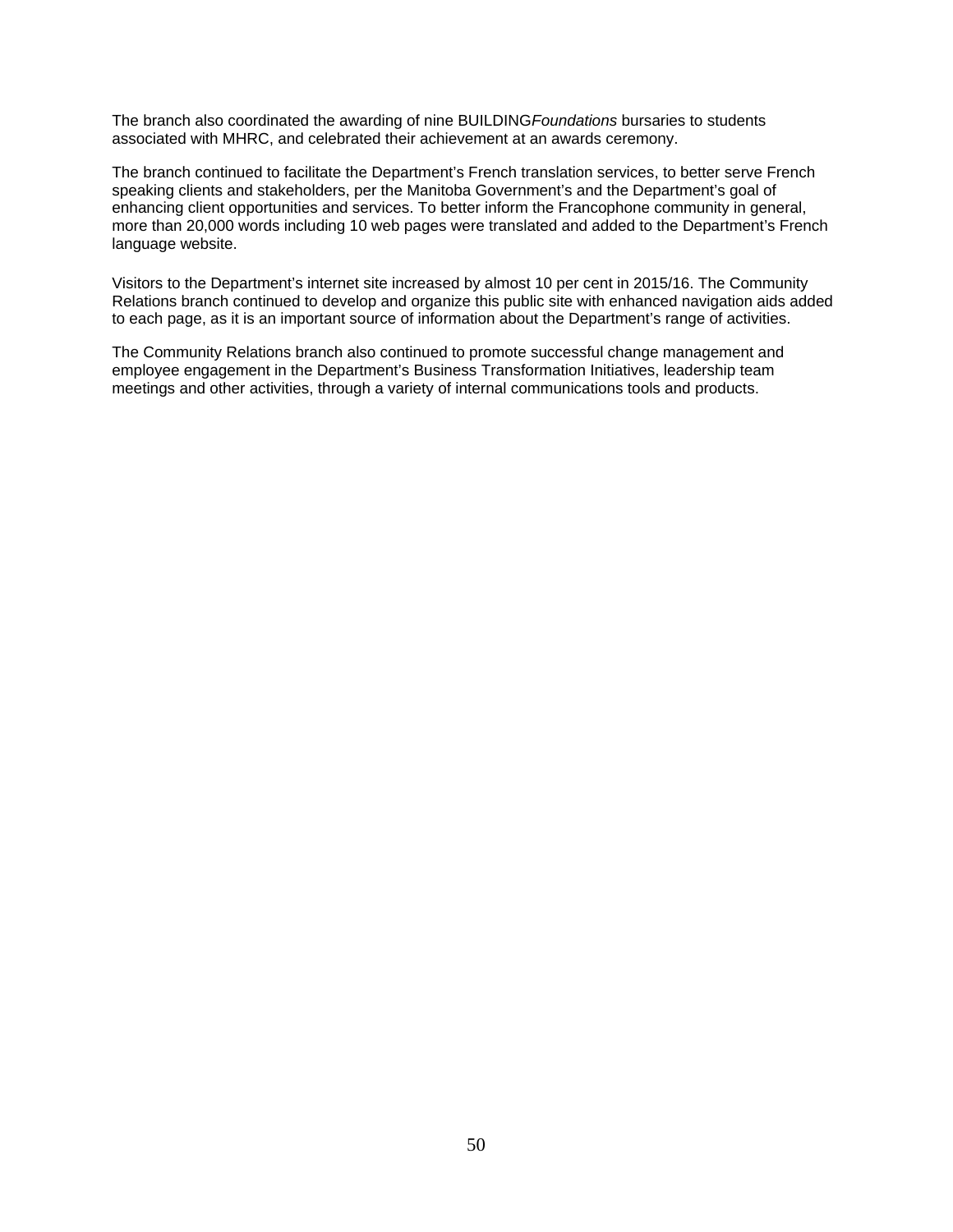# CORPORATE SERVICES DIVISION

# **Divisional Goal**

To provide leadership, coordination and support to the Department in the areas of: financial management and reporting, financial services, information technology services, legal services and risk management.

# **Divisional Responsibilities**

To provide expert advice and centralized services in the areas of: financial management, fiscal planning, financial analysis and financial reporting; comptrollership planning and review; information technology planning and support; financial and administrative standards and policies; corporate legal; and enterprise risk management. This is accomplished through the Division's three service lines: Financial Services; Information Technology Services; and Corporate Compliance and Risk Management.

# FINANCIAL SERVICES

### **Objectives**

- To ensure the corporate comptrollership function is appropriately maintained to meet the needs of the Department and MHRC for financial control, accountability, reporting and to safeguard and protect financial and physical assets.
- To provide comprehensive financial management, financial analysis and reporting, and financial services to MHRC operations and departmental branches, including direction and support in financial planning, financial evaluations and protection of corporate assets, reporting control policies, processes and procedures.

# **Responsibilities**

- Plans, organizes and evaluates corporate accounting and financial management activities including financial reporting, expenditure and revenue processing, appropriation control, and cost-shared reporting.
- Establishes and provides advice on corporate financial management policies, procedures and practices.
- Advises executive management on emerging financial and program management issues.
- Coordinates and supports the development of the corporate Estimates of Expenditures for the Department, including the MHRC.
- Coordinates, monitors and reports on the corporate entities of the Department and the MHRC, which include the direct and sponsor-managed portfolio owned by MHRC as well as the privately-owned and operated portfolio.
- Administers the loan and mortgage portfolio.
- Supports management through the provision of analytical, consultative and evaluative advice on new departmental and corporate programs, financial proposals and ongoing operations.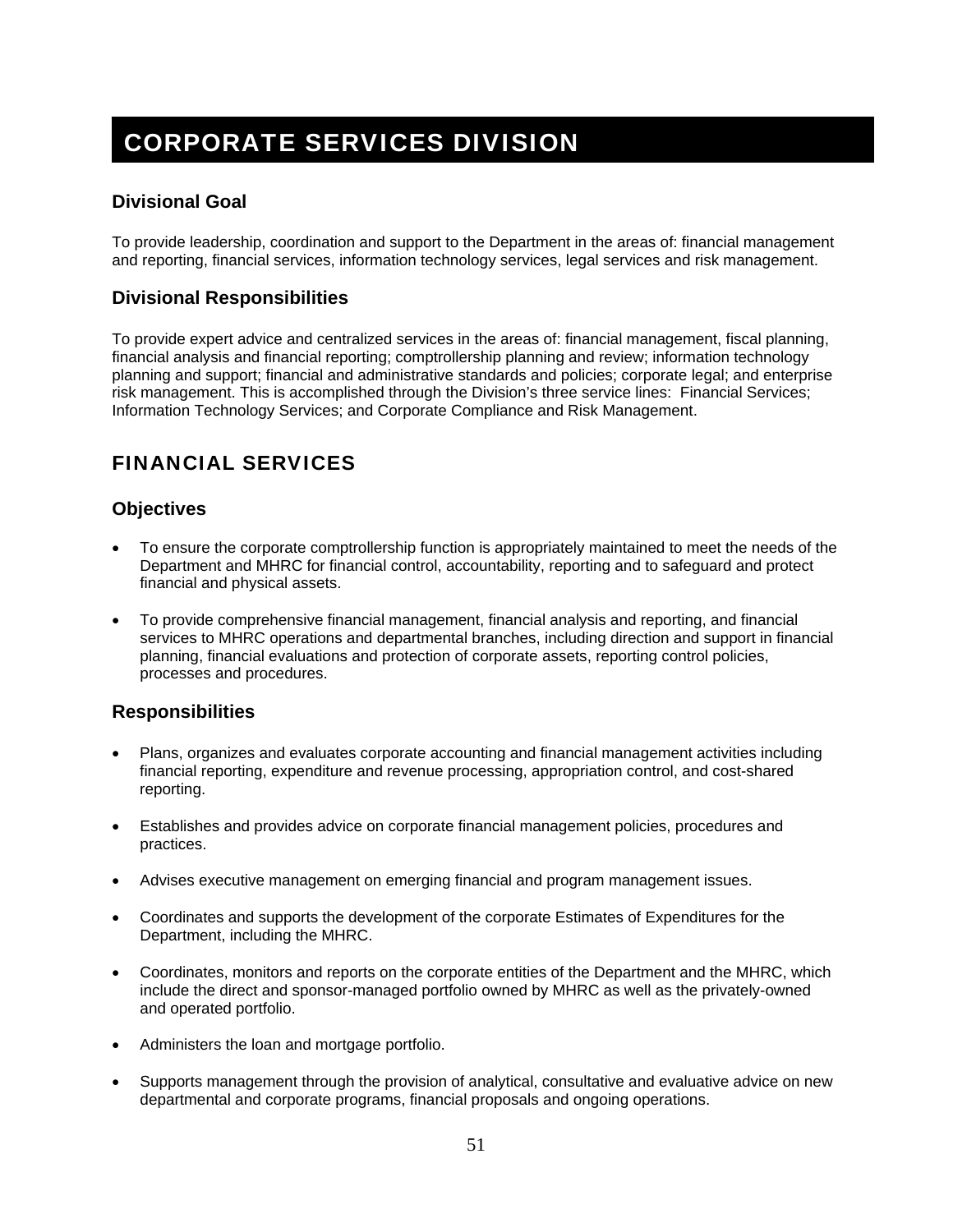# **Activities/Highlights in 2015/16**

In 2015/16, Financial Services prepared the departmental Estimates of Expenditure request, detailed budget, and various monthly, quarterly and annual financial reports with a primary focus on the complex and diverse Crown Corporation, MHRC.

In addition to the financial statements for MHRC, Financial Services prepared financial statements for the Cooperative Promotion Board and the Co-operative Loans and Loans Guarantee Board. The three statements were audited by the Office of the Auditor General and the Department received an unqualified audit opinion for each entity.

Financial Services provided analytical support for all program areas of the Department with respect to budgeting, financial reporting and management. The branch also continued to review, improve and streamline departmental financial and administrative procedures in order to enable more effective program delivery.

In 2015/16, Financial Services participated in the design of a modern and sustainable information technology system which MHRC is developing for the effective and efficient delivery of social housing programs for recipients and tenants. Financial Services made key contributions to ensure financial business requirements are met and corporate comptrollership function is maintained during the transition, implementation and on-going use of the new system.

Financial Services continued to expand the use of direct deposit and electronic payments, improved financial reporting and monitoring, and ensured control and accountability systems were in place while reducing costs within the branch.

# INFORMATION TECHNOLOGY SERVICES

# **Objectives**

- To provide information technology leadership, management and support to MHRC.
- To ensure effective delivery of the organization's programs and activities including business application supports.
- To promote and support planning, oversight, implementation and project management of all information technology within the organization.
- To facilitate employee training and development opportunities.

### **Responsibilities**

- Provides information technology planning, information systems analysis, project management services, implementation, oversight, ongoing support, training and technical expertise in the design, development and maintenance of computer systems in support of the organization's programs and services.
- Provides effective, efficient and appropriate approaches for the Department's organizational system, providing action plans and advice to achieve enhanced results.
- Empowers staff through training, skill and knowledge development opportunities.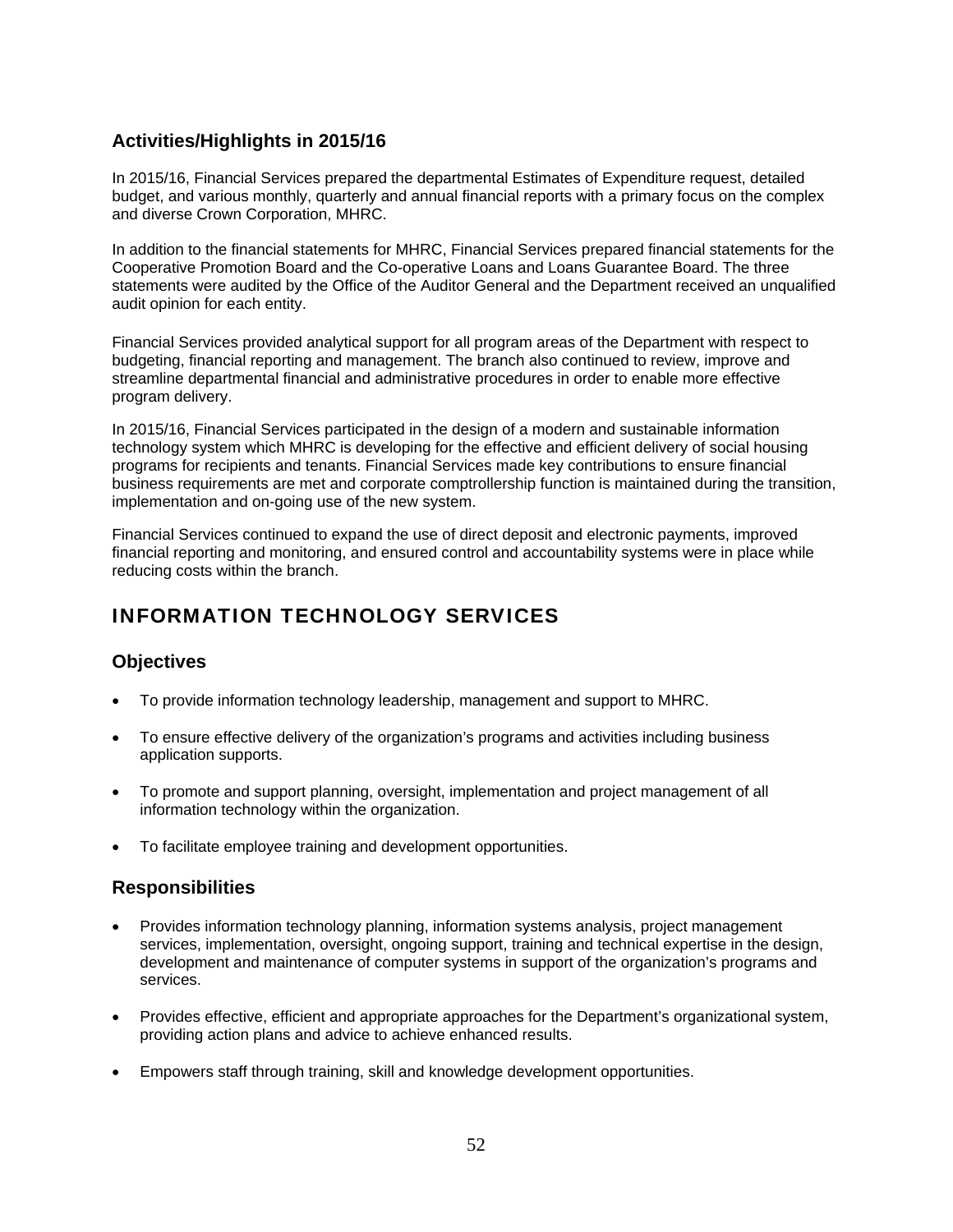# **Activities/Highlights in 2015/16**

In 2015/16, Information Technology Services (ITS) continued to maximize the potential of SharePoint by maintaining existing applications, and providing technology support and training for all corporate SharePoint environments. More than 100 in-house SharePoint training sessions were delivered to staff ranging from beginner to advanced levels.

MHRC is implementing a modern and sustainable information technology system to support clientfocused policies and procedures and enable effective and efficient delivery of social housing programs for program recipients. The new solution will replace two of MHRC's legacy systems used for tenant management and property maintenance. With implementation scheduled for late 2017/18, MHRC is positioned to significantly improve the technology that supports its core business process. In 2015/16, ITS continued to be a major contributor to business requirements, solution design, and transitional support for the project. ITS delivered a number of Information Portals and SharePoint solutions to address business requirements for major business transformation initiatives and process improvement initiatives undertaken by MHRC. These collaborative tools continue to be designed to both improve planning, tracking, reporting and to streamline the business processes between various branches.

The ITS branch's dedication to safety and security improvements included continued network support for the Security Branch in 2015/16. In cooperation with the Manitoba Government's Business Transformation and Technology, MHRC provides video surveillance, card access, intercom, and life safety equipment systems to improve the safety of clients and staff.

ITS continued to develop and deliver in-house training courses with an emphasis on Property Management, Project Management, Tenant Services, and Health and Safety training. The Branch collaborated with a number of outside agencies and private sector groups to ensure staff had access to a diverse portfolio of training opportunities. Our multi-purpose training room and computer lab continue to be widely utilized. More than 1,140 training opportunities were delivered throughout the Province in 2015/16.

# CORPORATE COMPLIANCE AND RISK MANAGEMENT

# **Objectives**

- To meet legal requirements and support services to MHRC, including the drafting of proposed legislation, regulations, Orders in Council, all real property related documents and other legal documents.
- To provide leadership and coordination of information management activities, including applications received under *The Freedom of Information and Protection of Privacy Act*.
- To support, coordinate and provide advice on an active enterprise risk management process in the organization.
- To work with individual business areas to promote and incorporate an active enterprise risk management culture.
- To manage business continuity planning and coordinate an MHRC-wide response to hazards.

### **Responsibilities**

 Manages all legal support services for MHRC. This includes: administering the legal component related to land holdings and land sub-division processes; developing and coordinating all legal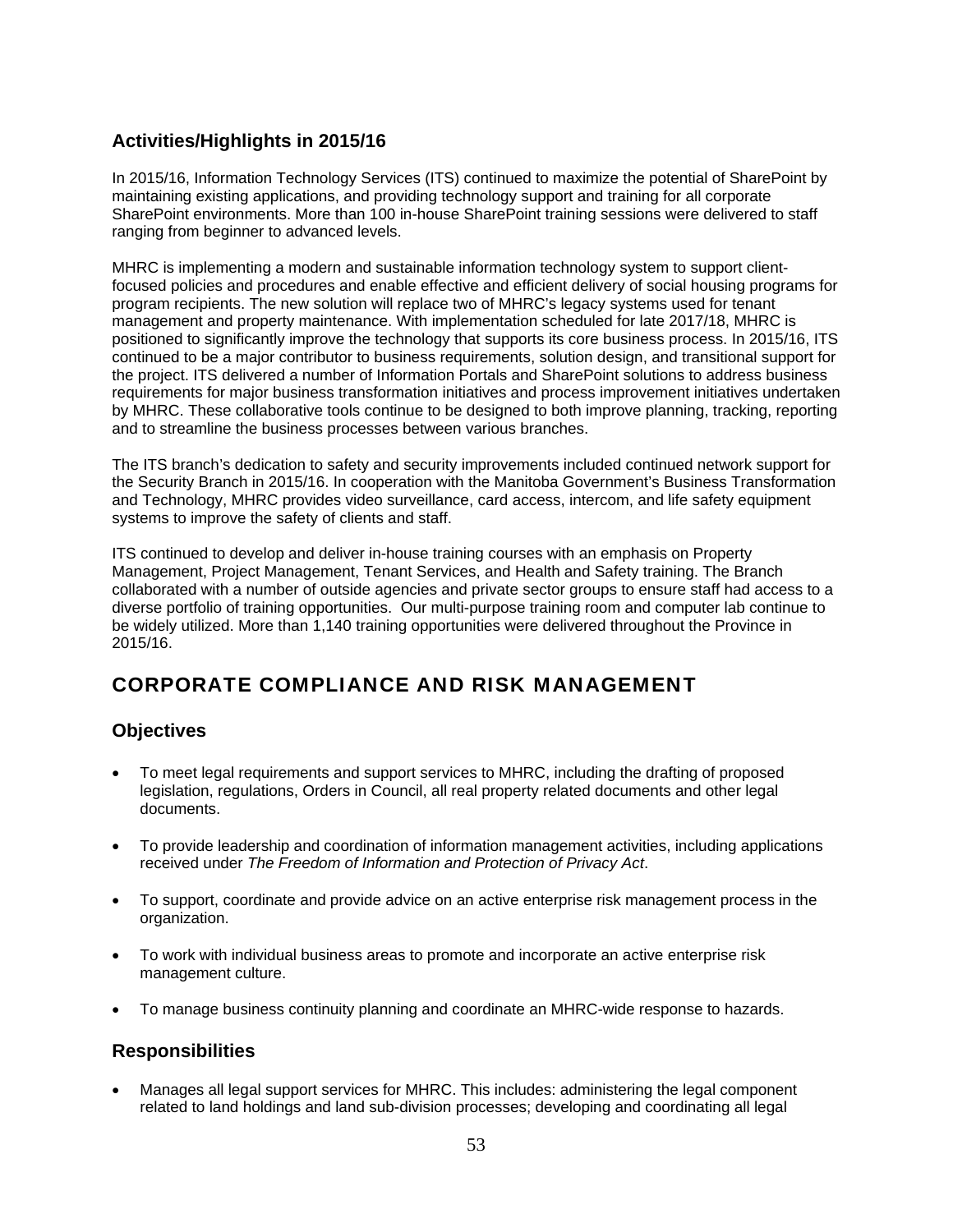agreements and contracts of MHRC; and liaising with the Legal Services Branch, Department of Justice.

- Coordinates responses related to requests for access to information under *The Freedom of Information and Protection of Privacy Act* and *The Personal Health Information Act*.
- Reviews existing legislation and regulations and makes recommendations on amendments.
- Reviews privacy issues and provides direction on policy to ensure the protection of privacy.
- Continuously improves the Department's Risk Framework. This includes risk consultation, identification/mitigation, monitoring and reporting to the MHRC Board, senior management and individual business areas of the organization.
- Manages business continuity planning by establishing a cyclical process of reviewing, updating, storing, creating awareness and testing the Department's business interruption plans.
- Coordinates business continuity events which include briefing senior officials, supporting field staff and liaising with internal and external organizations.

# **Activities/Highlights in 2015/16**

The Branch is leading the implementation of the key elements of MHRC's new policies and procedures for the protection of privacy at the operational level in order to ensure that the organization is substantially compliant.

Tabletop exercises were completed to test the effectiveness of business continuity plans for the Department's critical functions in all regions of the Province. The findings from these exercises continue to support the constant improvement of the Department's business continuity plans.

The Branch participated in and reported on various MHRC internal audits throughout the year as performed by Internal Audit and Consulting Services.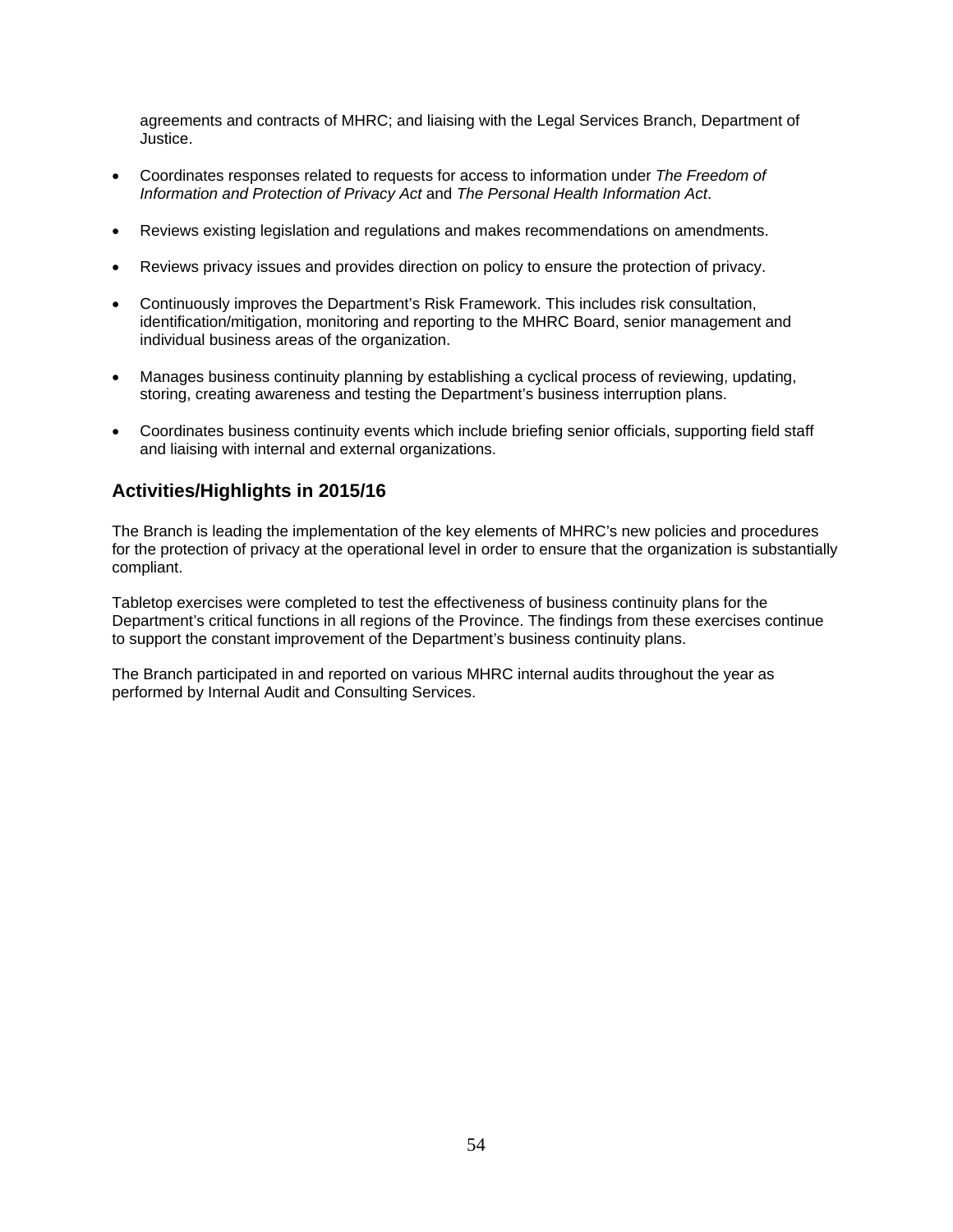# COSTS RELATED TO CAPITAL ASSETS

The Department expended the annual amortization cost of all completed assets based on the useful life of each asset. The amortization expense also included the portion of corporate information technology projects attributable to the Department.

### **30-4 Costs Related to Capital Assets**

| <b>Expenditures by</b><br><b>Sub-Appropriation</b> | <b>Actual</b><br>2015/16<br>\$000<br><b>FTE</b> | <b>Estimate</b><br>2015/16<br>\$000 | Variance<br>Over/(Under) | Expl.<br>No. |
|----------------------------------------------------|-------------------------------------------------|-------------------------------------|--------------------------|--------------|
| (a) Amortization Expense                           | 112                                             | 112                                 | ۰                        |              |
| <b>Interest Expense</b><br>(b)                     | 23                                              | 24                                  | (1)                      |              |

The in-year cost of acquiring departmental capital assets or assets under construction is provided through Part B – Capital Investment for which amortization and interest expense is reflected as a departmental operating expense.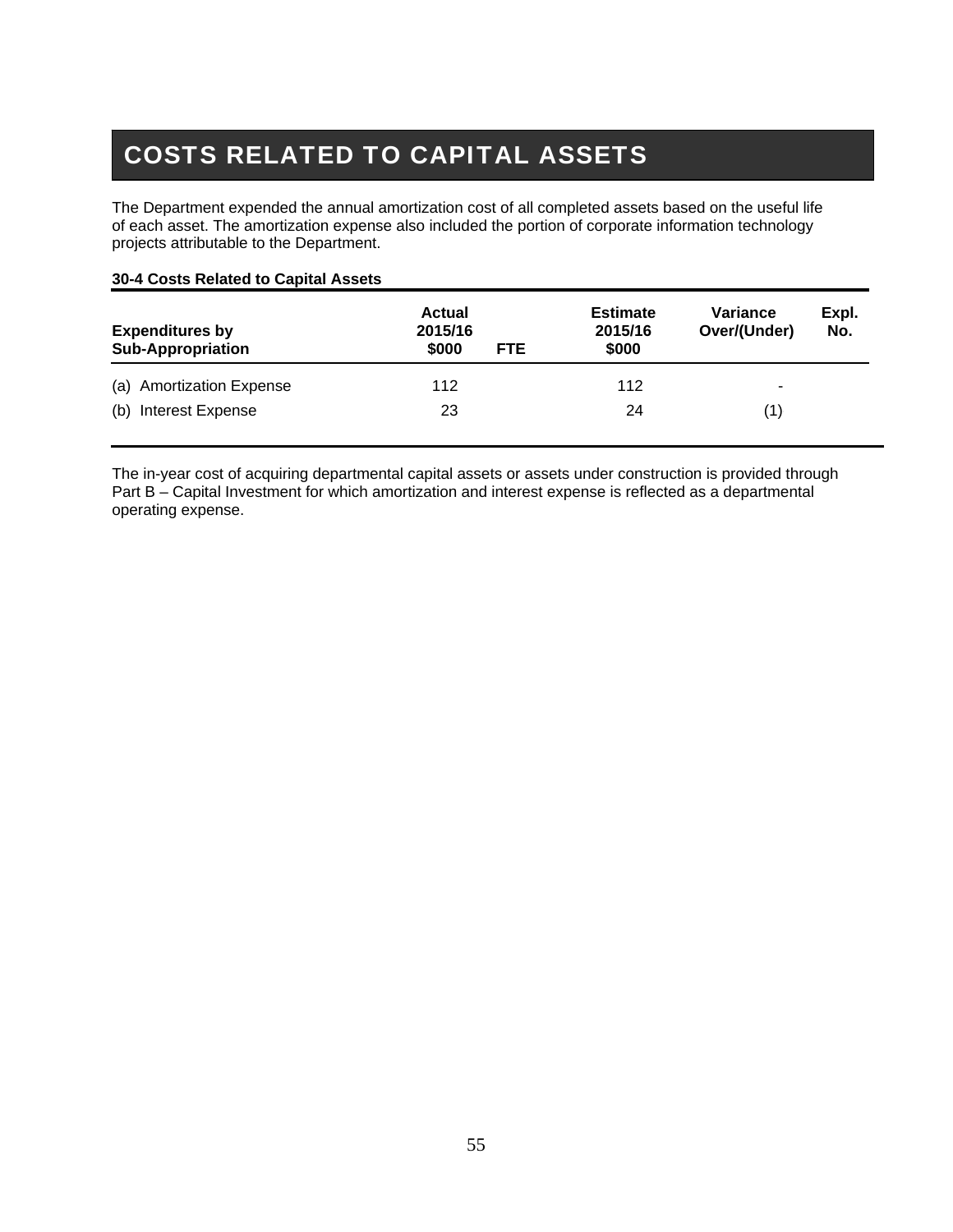# FINANCIAL INFORMATION

# FIVE-YEAR EXPENDITURE AND STAFFING SUMMARY TABLE

**Department of Housing and Community Development**

**Five-Year Expenditure and Staffing Summary by Appropriation** 

 **(\$000's)**

For the years ended March 31, 2012 - March 31, 2016

|          | <b>Actual/Adjusted Expenditures*</b>                               |            |         |            |        |            |        |            |        |            |        |
|----------|--------------------------------------------------------------------|------------|---------|------------|--------|------------|--------|------------|--------|------------|--------|
|          |                                                                    |            | 2011/12 | 2012/13    |        | 2013/14    |        | 2014/15    |        | 2015/16    |        |
|          | Appropriation                                                      | <b>FTE</b> | \$      | <b>FTE</b> | \$     | <b>FTE</b> | \$     | <b>FTE</b> | \$     | <b>FTE</b> | \$     |
| $30-1$   | Administration                                                     | 17.00      | 1,444   | 18.00      | 1,492  | 18.00      | 1,622  | 18.00      | 1,522  | 18.00      | 1,662  |
| $30 - 2$ | Housing                                                            |            | 66,831  |            | 66,734 |            | 70,615 |            | 70,740 |            | 80,974 |
| $30-3$   | Community<br>Development                                           | 19.00      | 11,586  | 19.00      | 6,713  | 19.00      | 6,054  | 19.00      | 6,313  | 19.00      | 5,794  |
| $30 - 4$ | Costs Related to<br><b>Capital Assets</b>                          |            | 159     |            | 153    |            | 147    |            | 141    |            | 135    |
|          | <b>Total Housing and</b><br><b>Community</b><br><b>Development</b> | 36.00      | 80,020  | 37.00      | 75,092 | 37.00      | 78,438 | 37.00      | 78,716 | 37.00      | 88,565 |

\* Adjusted figures reflect historical data on a comparable basis in those appropriations affected by a reorganization during the years under review.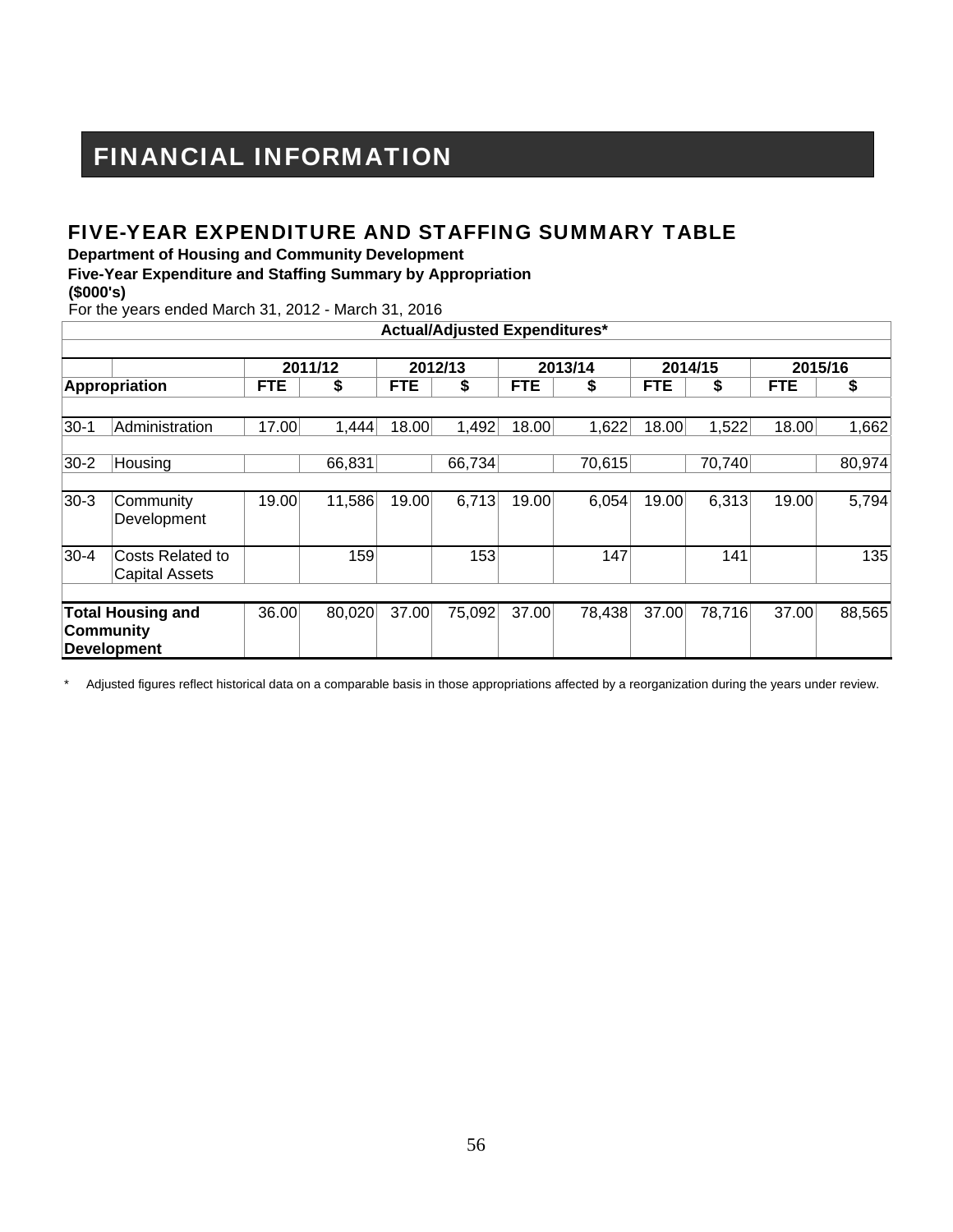### **DEPARTMENT OF HOUSING AND COMMUNITY DEVELOPMENT**

### **RECONCILIATION STATEMENT**

| <b>DETAILS</b>                                           | 2015/16<br><b>ESTIMATES</b><br>\$000 |
|----------------------------------------------------------|--------------------------------------|
| 2015/16 Main Estimates                                   | 88,984                               |
| Allocation of Funds from:<br>- Enabling Appropriations * | 112                                  |
| 2015/16 Estimates - Housing and Community Development    | 89,096                               |

Unbudgeted retirement payouts that occurred during 2015/16.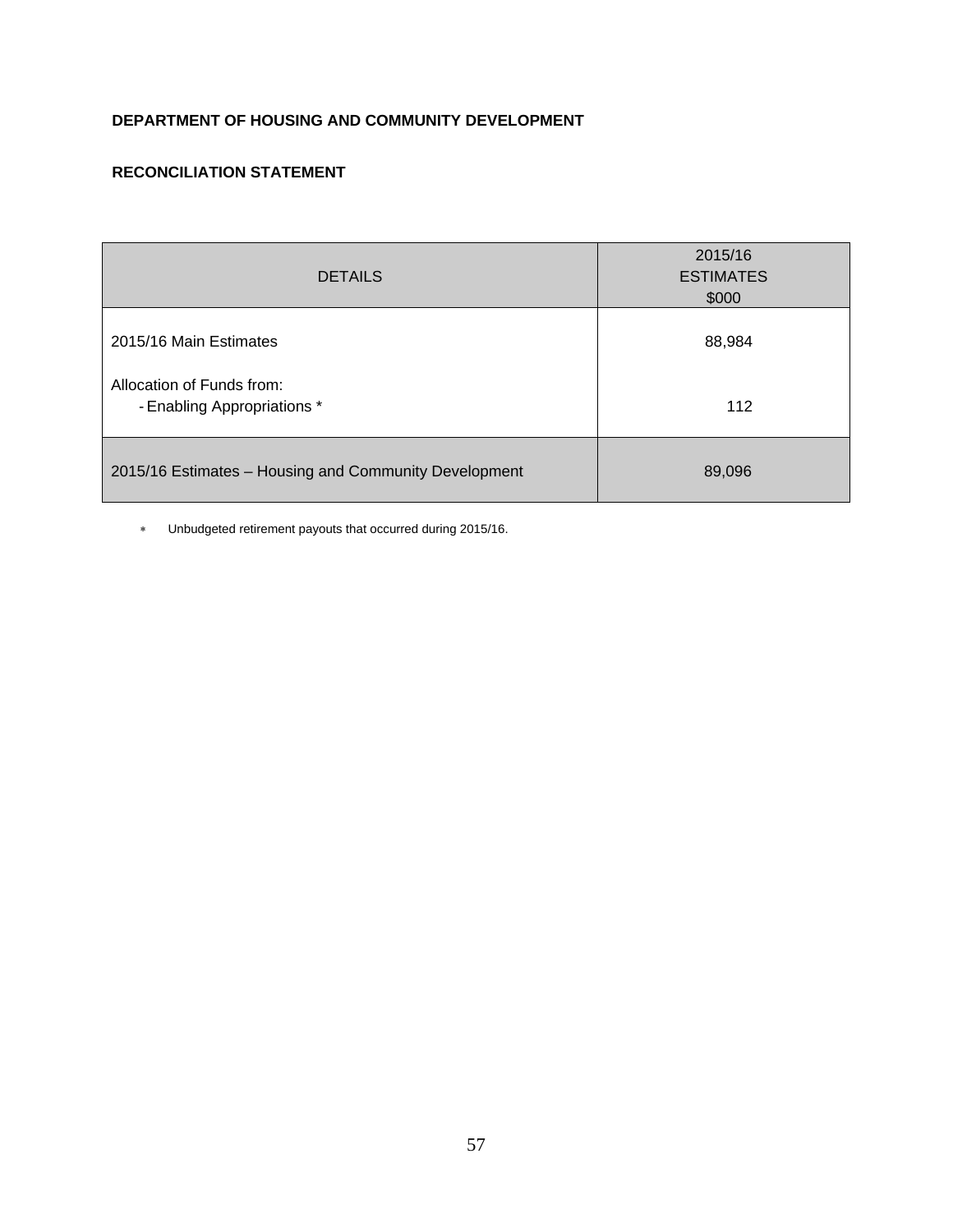### **EXPENDITURE SUMMARY TABLE**

### **Department of Housing and Community Development**

### **Expenditure Summary**

### **(\$000's)**

For the fiscal year ended March 31, 2016 with comparative figures for the previous year

| <b>Estimate</b> |                                   | <b>Actual</b> | Actual* | Increase/  | Expl. |
|-----------------|-----------------------------------|---------------|---------|------------|-------|
| 2015/16         | Appropriation                     | 2015/16       | 2014/15 | (Decrease) | No.   |
|                 | 30-1 Administration               |               |         |            |       |
|                 |                                   |               |         |            |       |
| \$37            | (a) Minister's Salary             | \$36          | \$30    | \$6        |       |
|                 |                                   |               |         |            |       |
|                 | (b) Executive Support             |               |         |            |       |
| 785             | Salaries and Employee Benefits ** | 944           | 690     | 254        | 1.    |
| 80              | <b>Other Expenditures</b>         | 82            | 66      | 16         |       |
|                 |                                   |               |         |            |       |
|                 | (c) Support Services              |               |         |            |       |
| 719             | Salaries and Employee Benefits    | 567           | 655     | (88)       | 2.    |
| 53              | <b>Other Expenditures</b>         | 33            | 46      | (13)       |       |
|                 |                                   |               |         |            |       |
| \$1,674         | Total 30-1                        | \$1,662       | \$1,487 | \$175      |       |

#### **NOTES:**

\* The 2014/15 data has been reorganized to reflect the 2015/16 appropriation structure.

\*\* The 2015/16 Estimate reflects amounts as displayed in the printed Main Estimates on behalf of the Department of Housing and Community Development as well as allocations from Enabling Appropriations required for unbudgeted retirement payouts that occurred during 2015/16 - \$112.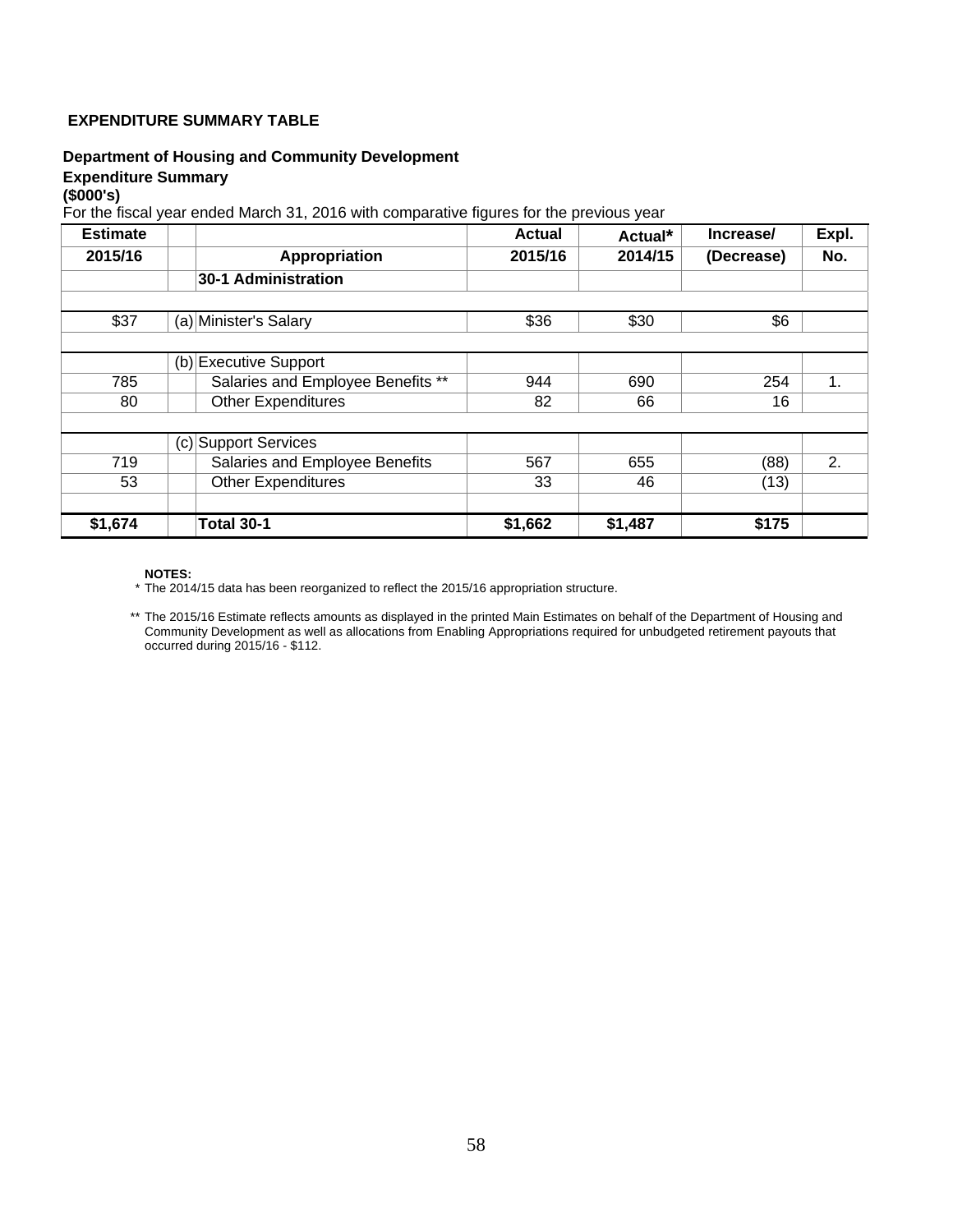# **Department of Housing and Community Development**

# **Expenditure Summary**

# **(\$000's)**

For the fiscal year ended March 31, 2016 with comparative figures for the previous year

| <b>Estimate</b> |     |                                  | <b>Actual</b> | <b>Actual</b> | Increase/  | Expl. |
|-----------------|-----|----------------------------------|---------------|---------------|------------|-------|
| 2015/16         |     | Appropriation                    | 2015/16       | 2014/15       | (Decrease) | No.   |
|                 |     | 30-2 Housing                     |               |               |            |       |
|                 |     |                                  |               |               |            |       |
|                 |     | The Manitoba Housing and Renewal |               |               |            |       |
|                 |     | Corporation                      |               |               |            |       |
| \$77,371        | (a) | <b>Transfer Payments</b>         | \$77,490      | \$67,297      | \$10,193   | 3.    |
|                 | (b) | Portable Housing Benefit and     |               |               |            |       |
| 3,603           |     | <b>Emergency Shelter</b>         | 3,484         | 3,432         | 52         |       |
|                 |     | Assistance                       |               |               |            |       |
|                 |     |                                  |               |               |            |       |
| \$80,974        |     | <b>Total 30-2</b>                | \$80,974      | \$70,729      | \$10,245   |       |

**NOTES:** 

\* The 2014/15 data has been reorganized to reflect the 2015/16 appropriation structure.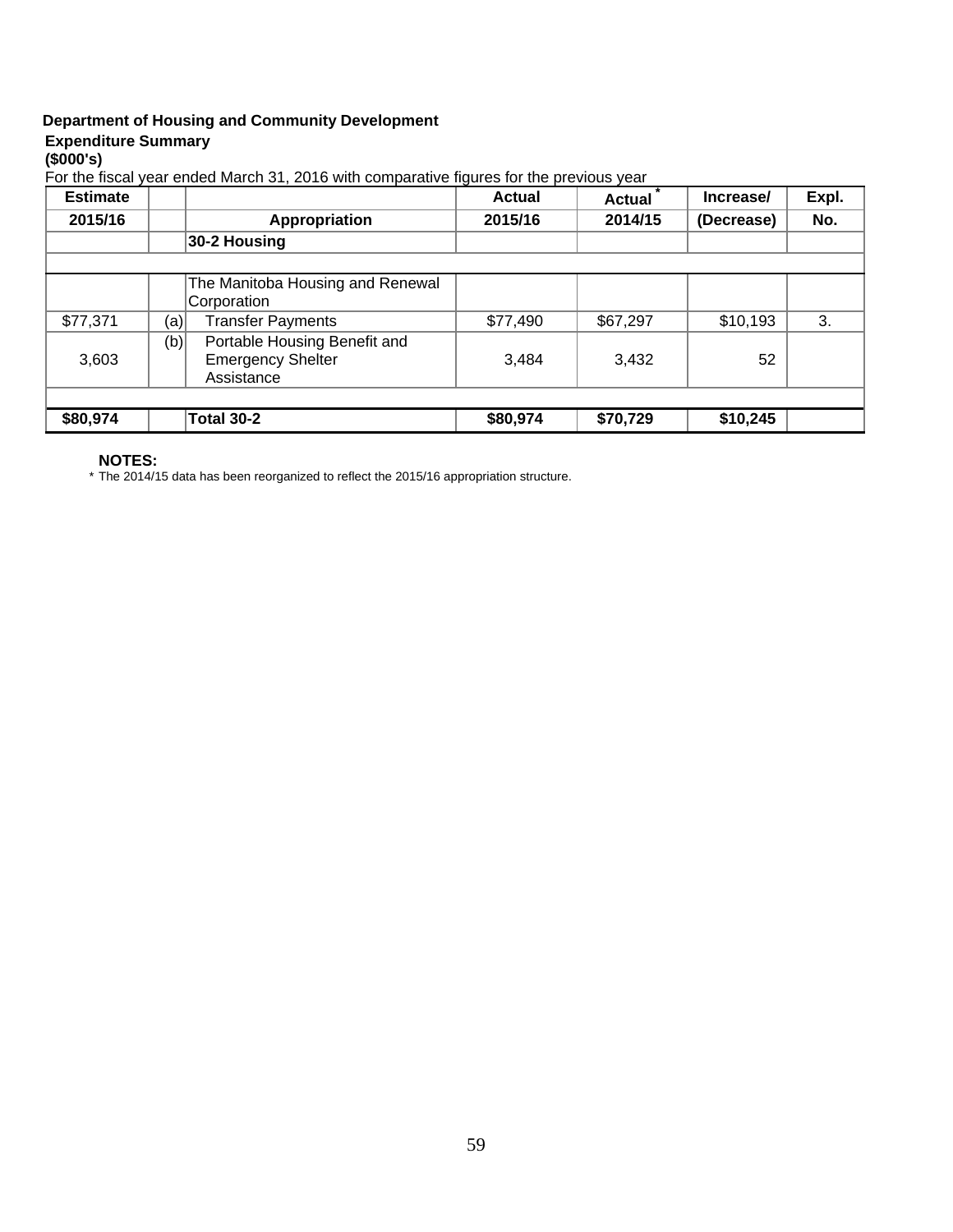### **Department of Housing and Community Development Expenditure Summary (\$000's)**

For the fiscal year ended March 31, 2016 with comparative figures for the previous year

| <b>Estimate</b> |                                                                                      | <b>Actual</b> | <b>Actual</b> | Increase/  | Expl.            |
|-----------------|--------------------------------------------------------------------------------------|---------------|---------------|------------|------------------|
| 2015/16         | Appropriation                                                                        | 2015/16       | 2014/15       | (Decrease) | No.              |
|                 | 30-3 Community Development                                                           |               |               |            |                  |
|                 |                                                                                      |               |               |            |                  |
|                 | (a) Community Assistance                                                             |               |               |            |                  |
| \$604           | Salaries and Employee Benefits                                                       | \$565         | \$625         | (\$60)     |                  |
| 77              | <b>Other Expenditures</b>                                                            | 67            | 74            | (7)        |                  |
| 1,704           | <b>Grant Assistance</b>                                                              | 1,704         | 1,704         |            |                  |
| 3,465           | <b>Community Places Capital Grants</b>                                               | 3,465         | 3,465         |            |                  |
| (1,500)         | Less: Recoverable from Urban and<br><b>Rural Economic Development</b><br>Initiatives | (656)         | (1,500)       | 844        |                  |
| (1,965)         | Less: Recoverable from Building<br>Manitoba Fund                                     | (2,809)       | (1, 965)      | (844)      |                  |
|                 |                                                                                      |               |               |            |                  |
|                 | (b) Neighbourhoods Alive!                                                            |               |               |            |                  |
| 664             | Salaries and Employee Benefits                                                       | 572           | 692           | (120)      | 4.               |
| 121             | <b>Other Expenditures</b>                                                            | 70            | 87            | (17)       |                  |
| 5,177           | Neighbourhood Support                                                                | 4,902         | 5,246         | (344)      | $\overline{5}$ . |
| (2, 442)        | Less: Recoverable from Urban and<br>Rural Economic Development<br>Initiatives        | (2, 442)      | (2, 442)      |            |                  |
|                 |                                                                                      |               |               |            |                  |
|                 | (c) Cooperative Development                                                          |               |               |            |                  |
| 283             | Salaries and Employee Benefits                                                       | 273           | 290           | (17)       |                  |
| 304             | Other Expenditures                                                                   | 259           | 262           | (3)        |                  |
| (180)           | Less: Recoverable from Rural<br>Economic Development<br>Initiatives                  | (176)         | (185)         | 9          |                  |
| \$6,312         | <b>Total 30-3</b>                                                                    | \$5,794       | \$6,353       | (\$559)    |                  |

**NOTES:** 

\* The 2014/15 data has been reorganized to reflect the 2015/16 appropriation structure.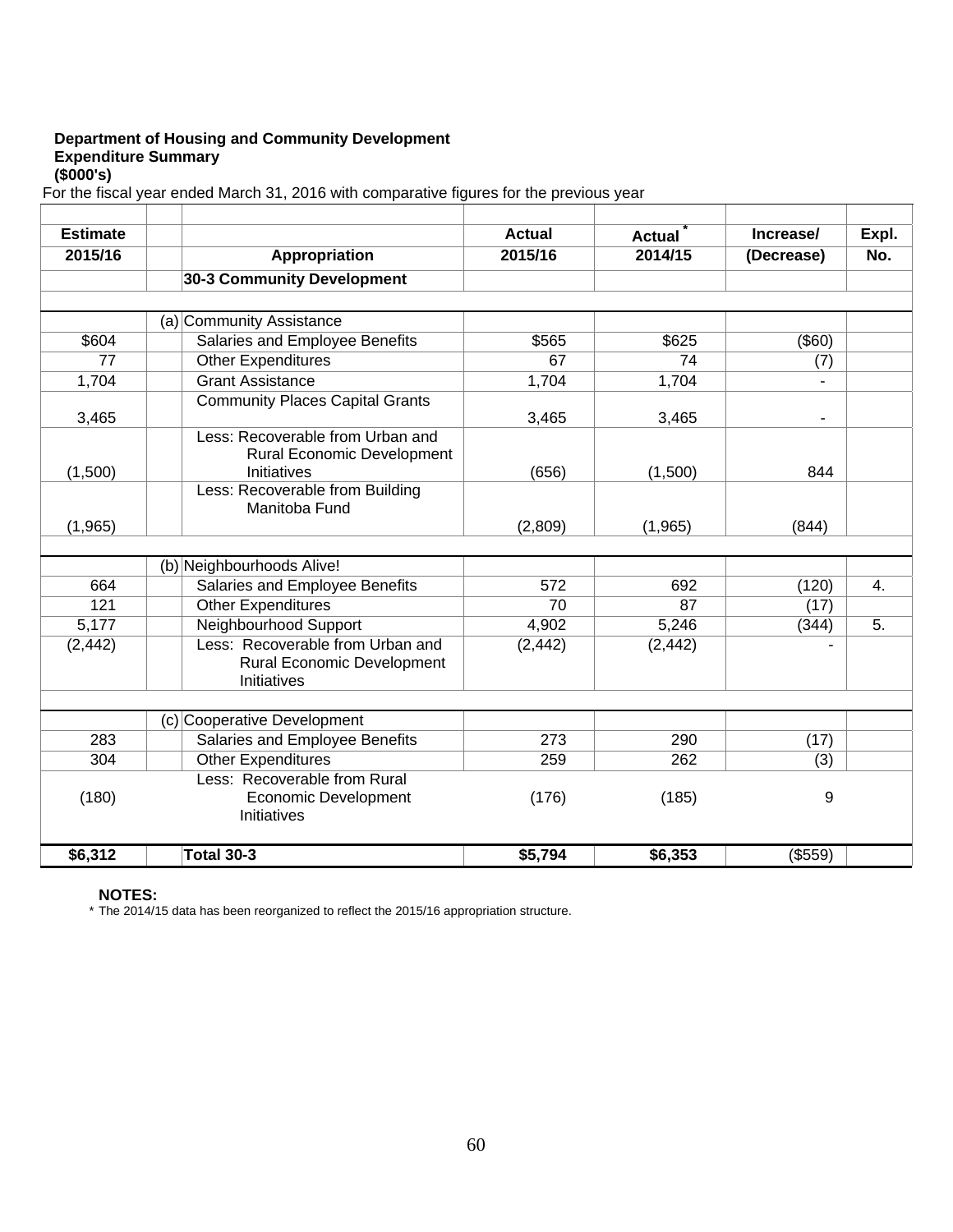### **Department of Housing and Community Development Expenditure Summary (\$000's)**

For the fiscal year ended March 31, 2016 with comparative figures for the previous year

| <b>Estimate</b> |                                                          | Actual   | Actual   | Increase/  | Expl. |
|-----------------|----------------------------------------------------------|----------|----------|------------|-------|
| 2015/16         | Appropriation                                            | 2015/16  | 2014/15  | (Decrease) | No.   |
| \$136           | 30-4 Costs Related to Capital Assets                     | \$135    | \$141    | $($ \$6)   |       |
| \$89,096        | <b>Total Housing and Community</b><br><b>Development</b> | \$88,565 | \$78,710 | \$9,855    |       |

1. The variance is due to unbudgeted retirement payouts that occurred during 2015/16.

2. The variance is due to position vacancies in 2015/16.

3. The variance is due to an increased draw of funds as planned for the 2015/16 Estimates.

4. The variance is due to salary and employee benefits for the Localized Improvement Fund for Tomorrow which expired March 31, 2015.

5. The variance is due to grant expenditures for the Localized Improvement Fund for Tomorrow which expired March 31, 2015.

#### **NOTES:**

\* The 2014/15 data has been reorganized to reflect the 2015/16 appropriation structure.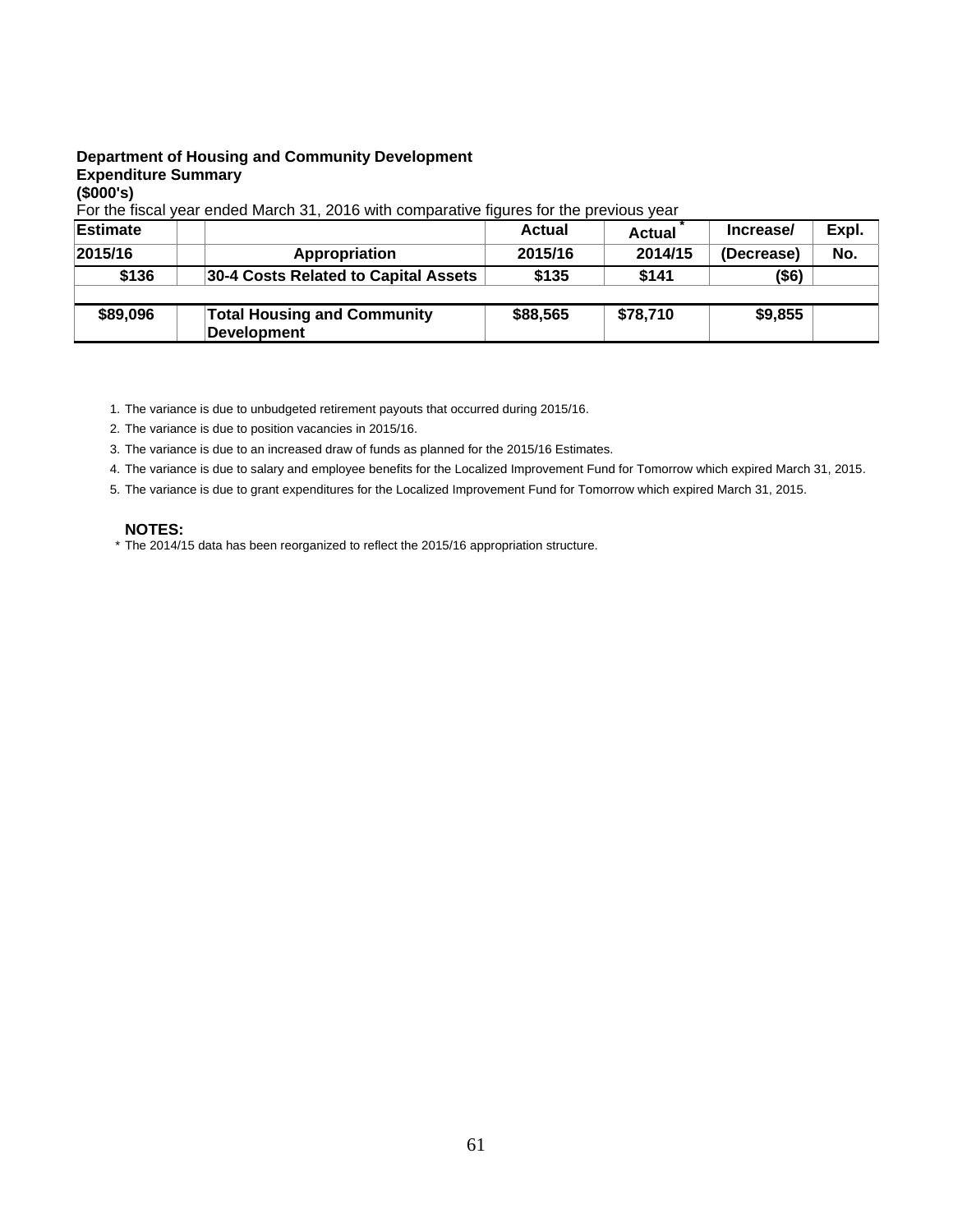# **APPENDIX 1 SUSTAINABLE DEVELOPMENT ACTIVITIES AND ACCOMPLISHMENTS**

Under Section 12(1)(c) of *The Sustainable Development Act* (the Act), Provincial departments are required to report annually on how sustainable development principles have been incorporated into their activities.

The overall goal of sustainable development is to meet the needs of the present population without compromising the ability of future generations to meet their own needs. The Act sets out principles for departments to follow when integrating consideration for the environment, human health, and social wellbeing into their operations.

The following is a summary of progress made toward integrating the principles and guidelines of sustainable development into the programs and activities of the Department.

# **Sustainable Living and Healthy Communities**

In partnership with Manitoba Infrastructure and Transportation and Manitoba Hydro, MHRC continues to work on finalizing *The Residential Green Building and Major Renovation Guidelines* which will complement the existing Green Building Policy for Non-Residential Projects funded by the Government of Manitoba (April 2007). In 2015/16, the Department continued piloting the Guidelines on select construction projects to help evaluate the effective integration of the requirements into Manitoba Housing's processes and procedures.

These Guidelines develop higher green building and renovation standards and outline specific practices that must be considered for projects supported by MHRC. They will also help MHRC to focus on collecting energy data that will allow for the accurate monitoring of utility usage, highlighting both high consumption rates and also the energy savings realized through renovation initiatives.

Since 2014, MHRC has implemented a testing program to monitor the levels of Radon in government housing; Phase one testing was completed in 2014/15 and Phase two commenced in 2015/16. A total of 139 dwellings have been tested and 172 tests are pending lab results. The results from these tests will be used to determine geographic hot spots for radon, develop a process to mitigate dwellings, and estimate future test sites and mitigation costs.

The Community Places Program (CPP) supports the implementation of Manitoba's Green Building Policy and sustainable development goals. In 2015/16, CPP approved \$3.0 million in capital grants for 216 projects across Manitoba and assisted over 400 community groups with 700 on-site consultations providing project planning advice to improve the quality, economy, and sustainability of community projects. The Community Places Program – North (CPPN) also helps northern and remote communities build and upgrade recreational and wellness facilities. In 2015/16, 21 community projects were approved by CPPN, for a total of \$666,463. Applications received by CPP and CPPN are evaluated for their environmental sustainability and community sustainable development benefit.

Under the Sustainable Communities strategic priority, the Neighbourhoods Alive! initiative promotes the revitalization of urban communities by supporting community initiatives that contribute to community and inner city renewal, build community capacity, enhance knowledge and skills, support environmental initiatives and foster sustainable economic development.

Co-ops throughout the Province have been recognized for their ability to meet both social and economic goals and contribute to a social economy. Housing and Community Development supports cooperatives through a variety of methods, including Cooperative Development Services and the Cooperative Assistance Fund. In 2015/16, the Cooperative Assistance Fund supported 18 cooperatives. Grants were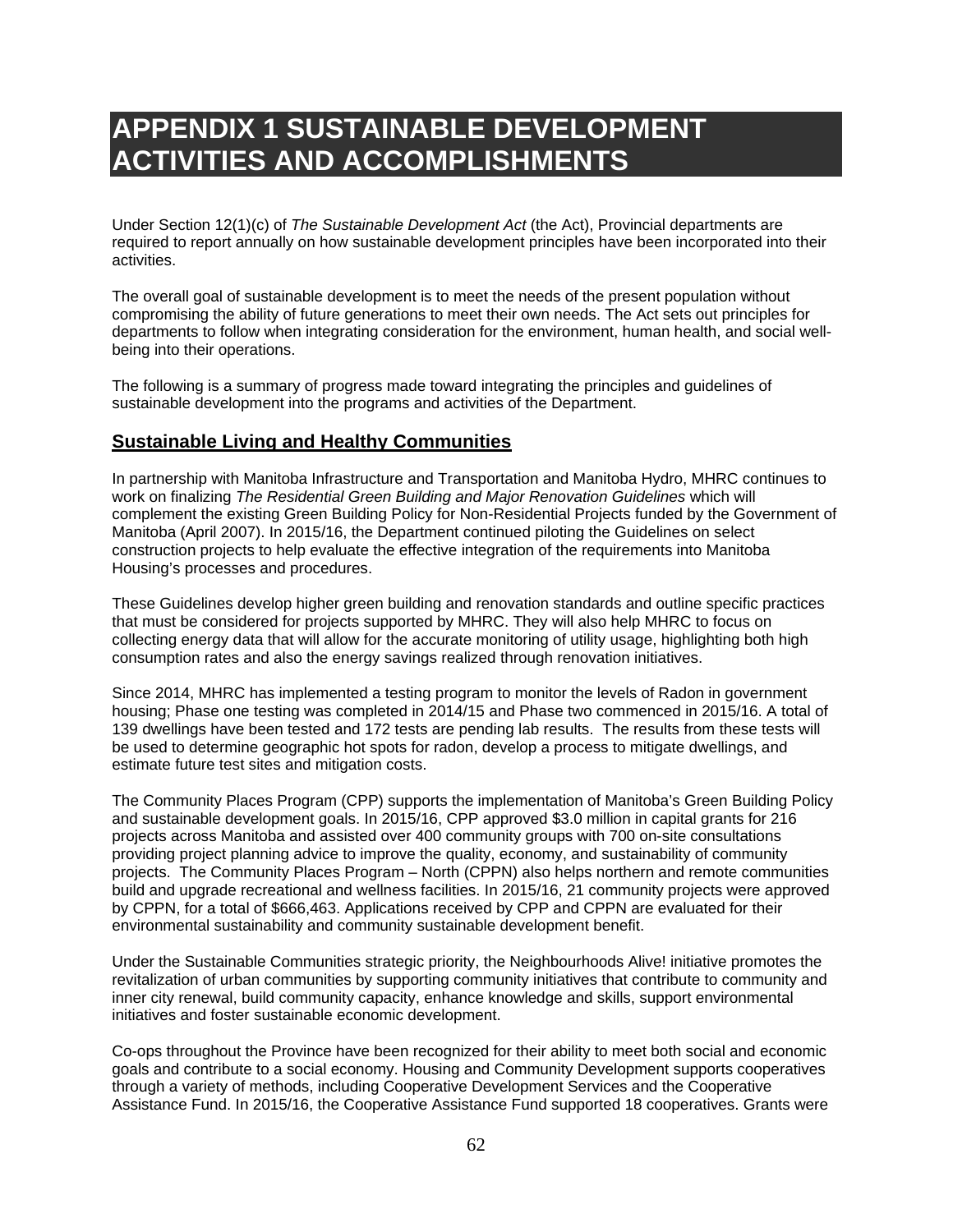approved to assist with environmentally sustainable initiatives, infrastructure, community sustainability, housing cooperative upgrades, sustainable food initiatives and agriculture.

MHRC's development of the Bridgwater neighbourhood focuses on housing diversity, higher density, walkability and increased green space, including the preservation of fully mature forests running throughout the Bridgwater Forest neighbourhood. Bridgwater Forest will encompass almost 375 acres, with about 70 acres dedicated to forest and open space. New homes in Bridgwater can be built with geothermal heating and cooling systems in order to reduce greenhouse gas emissions and the streets have been oriented to maximize passive solar energy. These are just a few examples of the neighbourhood's environmentally-friendly design and the measures taken to lower its environmental footprint.

### **Education for Sustainability**

The Department uses the Waste Stream Services recycling program in most of its offices province-wide. The program includes use of mini-bins for desk side refuse; desk side blue bins for non-confidential paper; central bins for aluminum, plastic, and non-confidential paper; and Government Records Boxes for destruction of confidential paper.

Social Housing Management continues to encourage tenants to recycle and the Asset Management Branch promotes recycling in major renovation projects, where possible, by contracting with organizations that recycle major appliances and other materials.

The Department participated in the annual Commuter Challenge, an initiative that encourages staff to contribute to a greener province by using cleaner, healthier ways to commute. Staff were encouraged to help reduce gas emissions through cycling, walking, rollerblading, taking the bus or car pooling.

### **Integrating the Economy and the Environment**

MHRC, in partnership with Manitoba Innovation, Energy and Mines (IEM) and Manitoba Hydro, has adopted a *Sustainable Development Action Plan*, which ensures that investments in housing infrastructure proceed in an environmentally responsible manner and that employment and training opportunities through partnerships with social enterprises are promoted.

Under the Manitoba Hydro Power Smart Program, projects on the Department's capital plan are being designed in accordance with the National Energy Code and Power Smart guidelines. Various rebate and incentive programs are consistently being utilized at the initial stages of project planning to support the most cost effective solution for a specific application.

Asset Management is exploring sustainable housing options such as prefabricated, modular construction technology targeted for in-fill housing and remote communities. This technology provides reduced construction schedules and a high quality product to residents in terms of durability and efficiency and offers a decreased environmental footprint by reducing material waste and equipment requirements on the construction site.

Asset Management's Professional Services Unit has undertaken several energy management activities such as the use of products that meet energy codes, blow door testing to check for air leakage and power usage testing through energy audits on buildings. The branch has also obtained formal certification in energy management for some staff.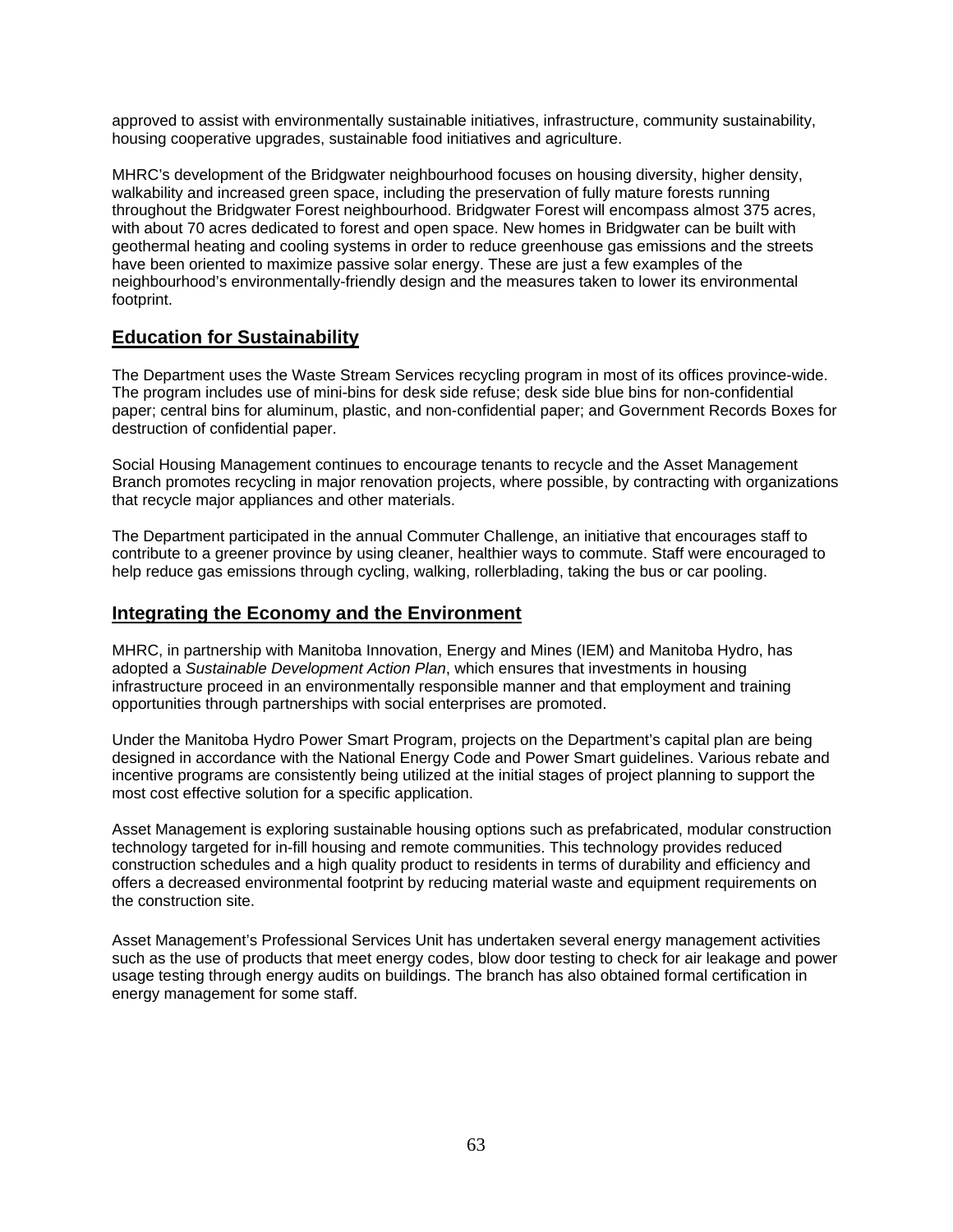# **APPENDIX 2 COOPERATIVE HOUSING STRATEGY ACTIVITY REPORTING**

In 2015/16, the Department released the *Cooperative Housing Strategy*. It builds on the Manitoba Government's ongoing activities to support, develop and strengthen cooperatives and sets a course for the continued growth of the co-operative housing sector.

The *Cooperative Housing Strategy* sets forth a vision that, as cooperative housing becomes widely known and accepted as viable housing option, and a greater variety of cooperative housing financial models are established, more individuals and families will choose to live cooperatively in Manitoba.

*The Cooperative Housing Strategy Act* was enacted in June 2014 and commits the Manitoba Government to having a cooperative housing strategy that promotes, stimulates and sustains cooperative housing in Manitoba. The following provides a description of key activities in support of the Cooperative Housing Strategy Act for the year 2015/16.

### **Goal #1: Foster a supportive policy, legislative, program, funding, and financing environment for housing cooperatives**

• For housing cooperatives to start-up, grow and thrive, co-op friendly government supports, financing options and other tools should be in place in Manitoba.

### **Objectives**

- Develop a more coordinated and strategic approach to cooperative housing activities in Manitoba.
- Improve opportunities for equity to flow to housing cooperatives.
- Assist housing cooperatives affected by expiring operating agreements to continue serving lowand moderate-income households.

### **Key activities undertaken in relation to Goal 1**

- The Department established an Internal Advisory Committee to improve coordination and collaboration on co-op housing issues, to transition co-op and other projects from planning and construction phases to operating, and to provide a link between activities of the co-op housing sector and various branches of Manitoba Housing.
- The Department has funded a research project to analyze best practices and cost-effective tools across jurisdictions to promote sustainable, affordable, cooperative housing projects, using a variety of non-profit, limited and full-equity models.
- The Department has promoted the Rental Housing Construction Tax Credit to co-op housing developers through various channels, including calls for affordable rental housing development, email newsletters highlighting development opportunities, and information provided as part of the capital funding inquiry process.
- The Department has engaged housing cooperatives facing project operating agreement expiry over the next two years, to provide financial and market analysis, cash flow projections (including renovation loans if appropriate), and advise on appropriate rental rates. A Manitoba Housing subject matter expert in capital planning has been assigned to provide assistance to these organizations.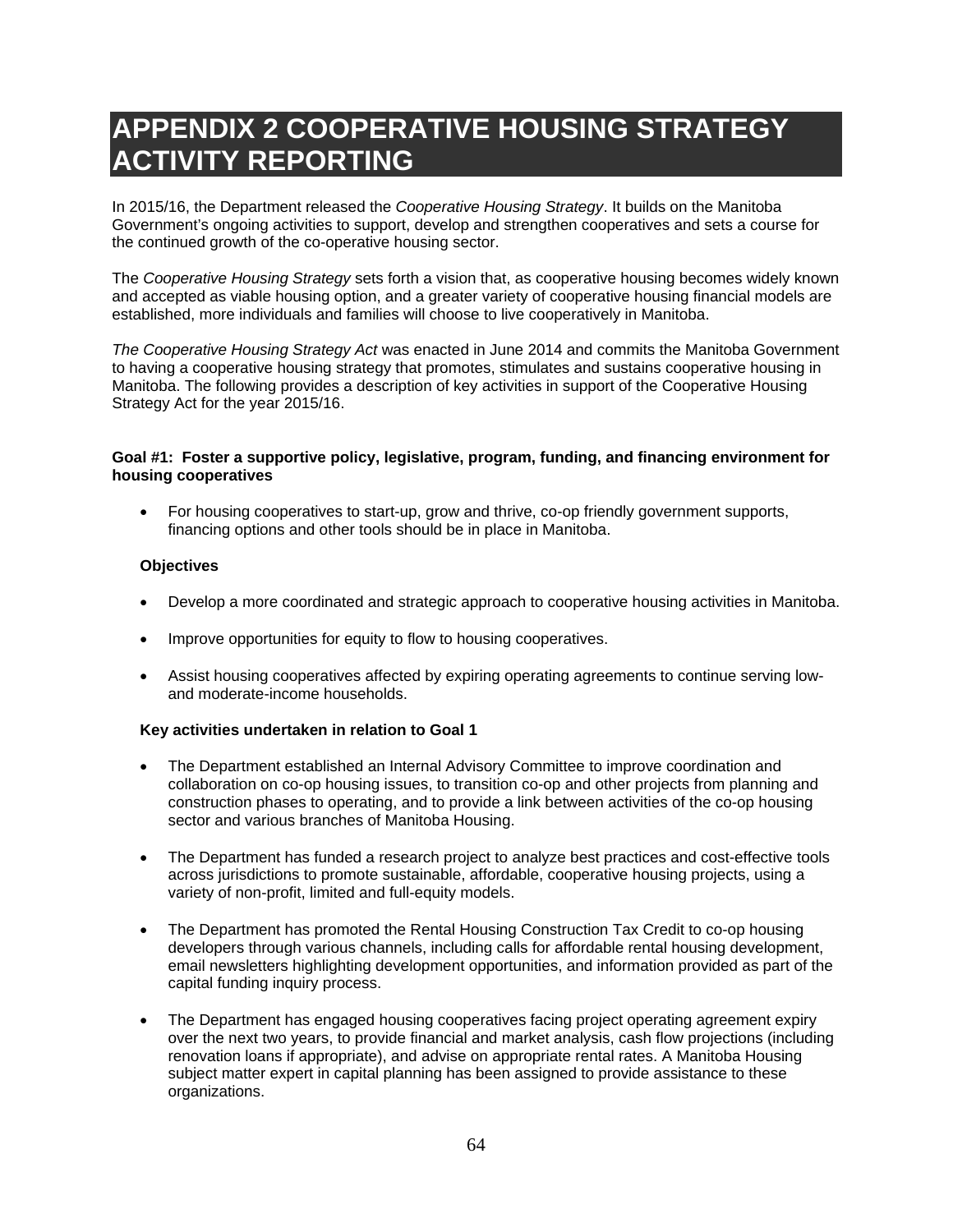- The Department also provided ongoing financial support to individual cooperatives through Project Operating Agreements (POAs) and/or rent supplement agreements. These agreements allowed cooperatives to offer members subsidized rents at a rent-geared-to-income rate or a fixed-rent at or below median market rents. In 2015/16, HCD supported 2,399 units of co-op housing with \$7.2 million in POA subsidies and rent supplement funding (419 units).
- In 2015/16, the Co-operative Loans and Loans Guarantee Board (CLLGB) approved a loan guarantee extension to assist a seniors' non-profit housing co-op.

### **Goal #2: Develop greater awareness and understanding of cooperative housing models**

 Manitobans need more information about the benefits of cooperative living. Further, housing co-ops need to acquire stronger differentiation from non-profit and public housing providers in order to develop a stronger presence within the housing spectrum.

### **Objectives**

- Communicate "the cooperative advantage," and how the cooperative model is different from other forms of housing tenure.
- Promote the full range of equity options that are possible within the cooperative housing model.
- Target communities and groups looking to improve housing options with information about the unique benefits offered by the cooperative model.

### **Key activities undertaken in relation to Goal 2**

- The Cooperative Promotion Board supported *The Pride of Ownership The Power of Partnership* video, which showcases the experiences of successful housing cooperatives in Manitoba and provides contact information for the Department's Cooperative Development Services. The video is available on the Manitoba Government's website and YouTube channel.
- The Cooperative Promotion Board supported *A Guide to Starting Cooperative Housing in Manitoba.* The guide, released in 2015/16 provides useful information about how housing co-ops are structured and operated, steps to take for starting a co-op, and profiles of successful co-ops in Manitoba.
- Department staff circulated information about cooperative housing, *The Pride of Ownership The Power of Partnership* and *A Guide to Starting Cooperative Housing in Manitoba* through an email campaign targeting key community stakeholders across Manitoba.
- Department staff delivered presentations about housing cooperatives including the "cooperative advantage." Manitoba Government supports and resources for cooperatives, and information about the *Cooperative Housing Strategy* to a number of audiences, including Neighbourhood Renewal Corporations, Community Futures Manitoba economic development officers, and public meetings in Manitoba communities.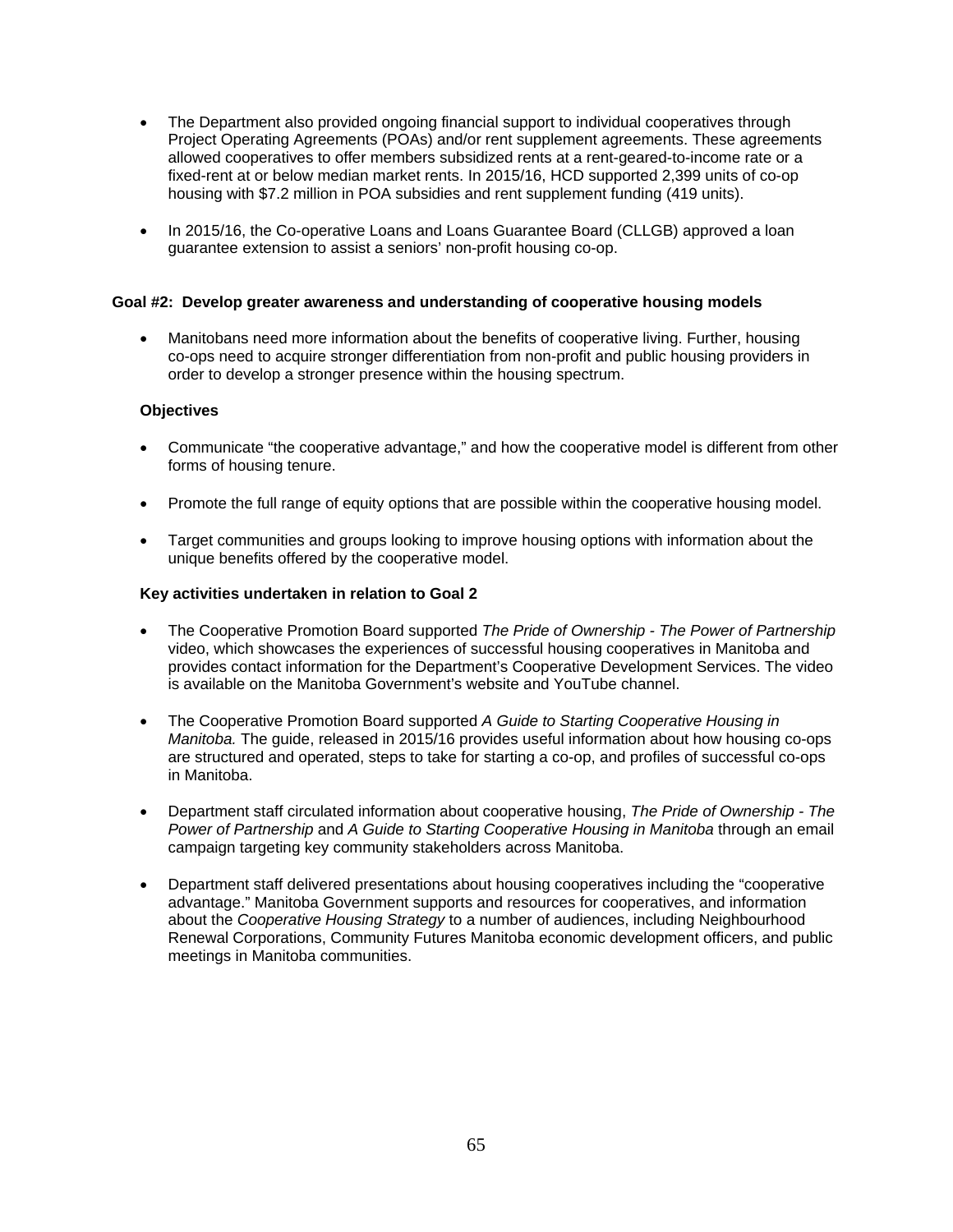### **Goal #3: Improve infrastructure, services and capacity building opportunities for housing cooperatives**

 The Department offers a wide variety of services to new and existing housing co-ops. Cooperatives in Manitoba are also privy to a robust and active provincial and national network of cooperative support organizations. As cooperative housing becomes more widely known among Manitobans, associated services and infrastructure will need to reflect these changes.

### **Objectives**

- Improve access to education and training opportunities for members of housing co-ops.
- Support continued development of the informational networks, research and resources of the coop housing sector.

### **Key activities undertaken in relation to Goal 3**

- The Department financially supported and participated in the Cooperative Housing in Manitoba Development Symposium. The Symposium is an annual learning event that brings together various cooperative housing community stakeholders including co-op members, co-op developers and other professionals.
- The Department continued supporting housing co-operatives in Manitoba Housing portfolio in capacity building, training, and education by re-signing the *Memorandum of Understanding with Co-operative Housing Federation of Canada*. The purpose the Memorandum is to work in partnership to promote a long-term, healthy and soundly managed cooperative housing sector.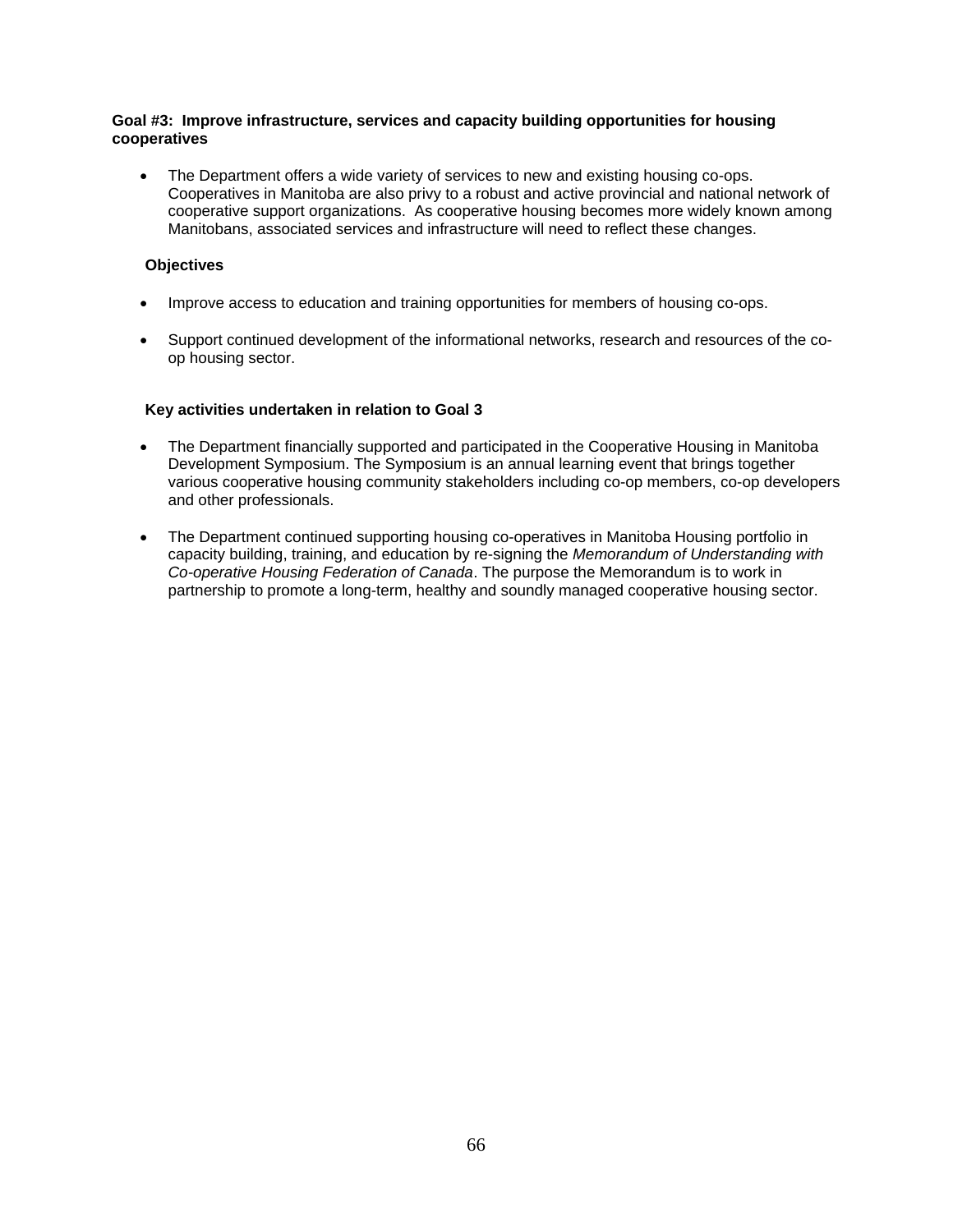# **APPENDIX 3 PERFORMANCE INDICATORS**

# **HOUSING AND COMMUNITY DEVELOPMENT Performance Measurement**

The following section provides information on key performance measures for the Department for the 2015/16 reporting year.

Performance Measures are based on specific targets that were outlined in the 2009 HOME*Works!* Housing Strategy and Policy Framework and Two-Year Investment Plan (2009/10 - 2010/11). The Department continued to use the same key indicators to measure performance as HOME*Works!*  transitioned into Housing and Community Development's *Strong Communities: An Action Plan*. These outline the goals that guide the Department's operations.

Performance indicators in departmental Annual Reports are intended to complement financial results and provide Manitobans with meaningful and useful information about government activities, and their effect on the province and its citizens.

For more information on performance reporting and the Manitoba government, visit www.manitoba.ca/finance/publications/performance.html.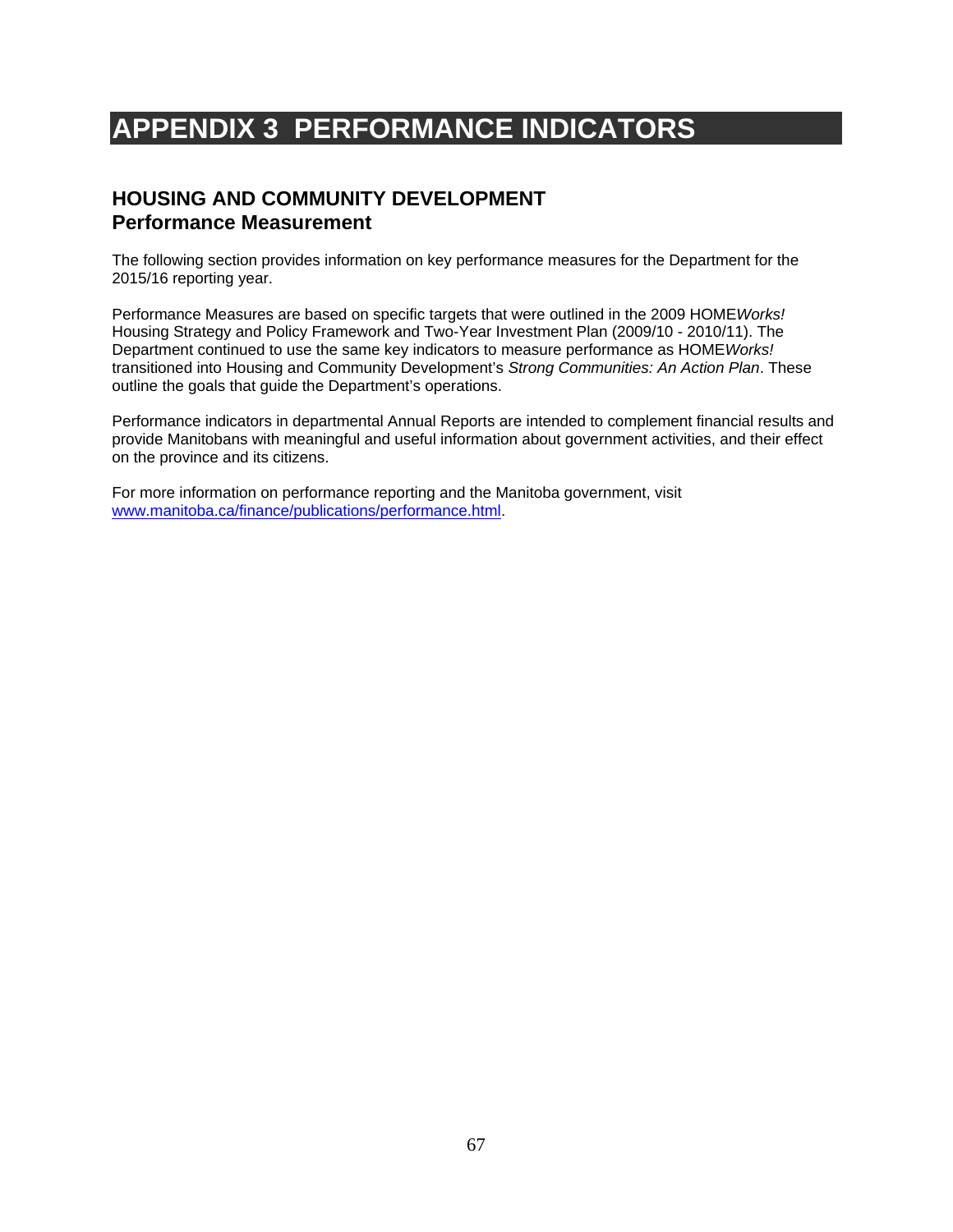| <b>Sustaining the Existing Housing Stock</b>                                     |                                                                                                             |                                                                                                                  |                                                                                                                                                                                                               |                                                                                                                                                                                                    |                                                                                                                                     |  |  |
|----------------------------------------------------------------------------------|-------------------------------------------------------------------------------------------------------------|------------------------------------------------------------------------------------------------------------------|---------------------------------------------------------------------------------------------------------------------------------------------------------------------------------------------------------------|----------------------------------------------------------------------------------------------------------------------------------------------------------------------------------------------------|-------------------------------------------------------------------------------------------------------------------------------------|--|--|
| What is being measured and using<br>what indicator?                              |                                                                                                             | Why is it<br>important to                                                                                        | What is the<br>starting                                                                                                                                                                                       | What is the<br>2015/16 result                                                                                                                                                                      | What is the trend<br>over time?                                                                                                     |  |  |
| <b>Performance</b><br>measure                                                    | <b>Components</b><br>of the<br>measure                                                                      | measure this?                                                                                                    | baseline<br>measurement?                                                                                                                                                                                      | or most recent<br>available data?                                                                                                                                                                  |                                                                                                                                     |  |  |
| <b>Sustaining and</b><br>improving existing<br>social and<br>affordable housing. | Number of<br>social<br>housing units<br>renovated<br>and improved<br>within the<br>provincial<br>portfolio. | <b>Maintains</b><br>housing stock,<br>improved<br>quality of units<br>and more<br>efficient use of<br>portfolio. | $2009/10 -$<br>targets of 13,500<br>social housing<br>units renovated<br>by the end of<br>2010/11.<br>Commitment<br>exceeded -<br>17,887 total units<br>renovated from<br>April 1, 2009 to<br>March 31, 2011. | Total units<br>renovated from<br>April 1, 2015 to<br>March 31, 2016:<br>1,017.<br>Total units that<br>benefitted from<br>major<br>renovations<br>from April 1,<br>2015 to March<br>31, 2016: 4,198 | Increasing number<br>of households<br>within the portfolio<br>benefit from major<br>renovations and/or<br>building<br>improvements. |  |  |
|                                                                                  |                                                                                                             |                                                                                                                  |                                                                                                                                                                                                               |                                                                                                                                                                                                    |                                                                                                                                     |  |  |

### **Comments/Recent Actions/Report Links**

The 2009 HOME*Works!* Two-Year Investment Plan committed to affect 13,500 households with major renovations (deep refresh programs) and/or building improvements by the end of 2010/11. Housing and Community Development surpassed the two-year target: at March 31, 2011, 17,887 units had been affected with major renovations.

In 2015/16, a further 1,017 units were renovated and 4,198 units benefitted from major renovations to properties.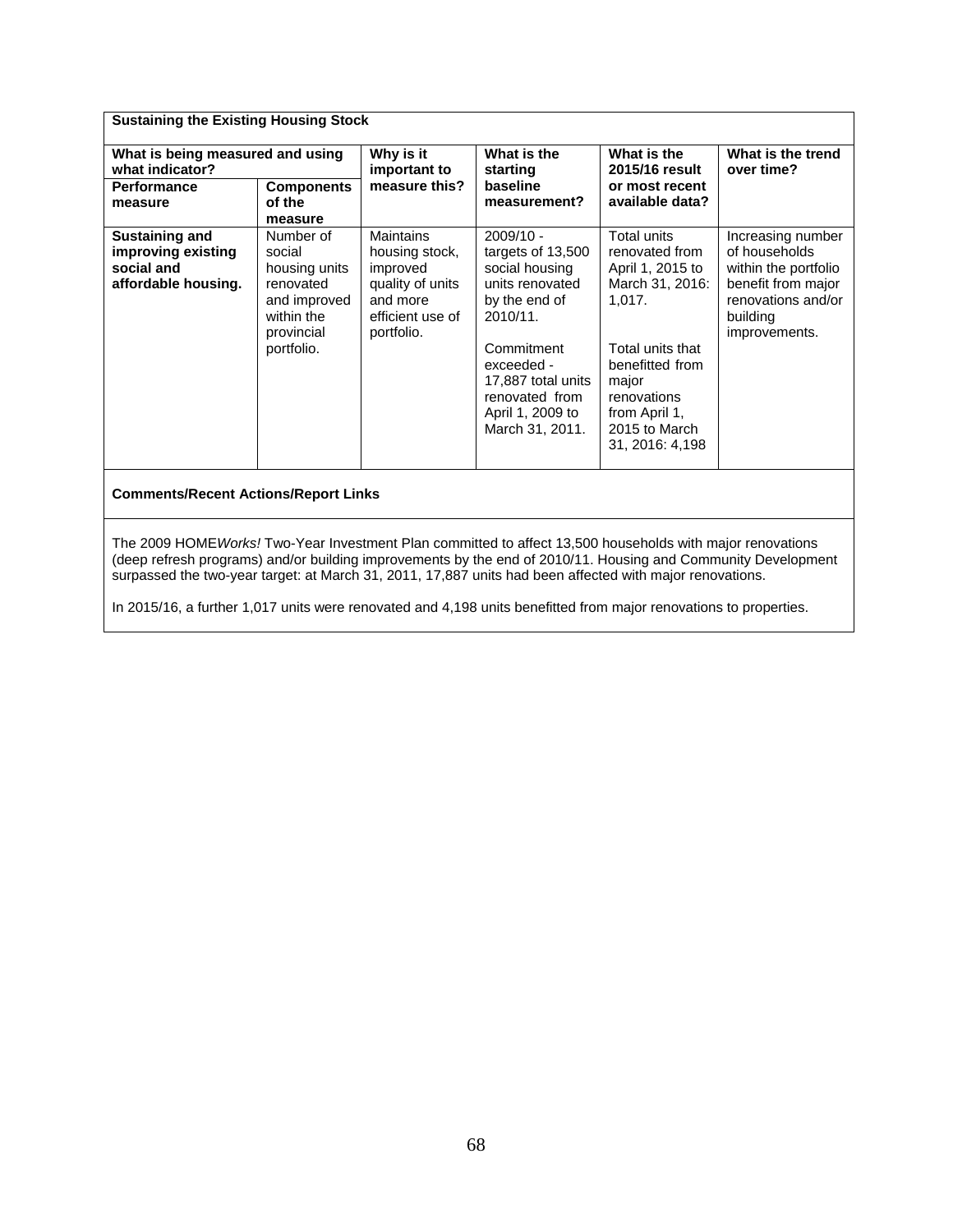| <b>Housing Affordability</b>                                        |                                        |                                                                                                                                  |                                                               |                                                                               |                                                                                                                                            |  |  |
|---------------------------------------------------------------------|----------------------------------------|----------------------------------------------------------------------------------------------------------------------------------|---------------------------------------------------------------|-------------------------------------------------------------------------------|--------------------------------------------------------------------------------------------------------------------------------------------|--|--|
| What is being measured and using<br>what indicator?                 |                                        | Why is it<br>important to                                                                                                        | What is the<br>starting                                       | What is the<br>2015/16 result                                                 | What is the trend<br>over time?                                                                                                            |  |  |
| Performance<br>measure                                              | <b>Components</b><br>of the<br>measure | measure<br>this?                                                                                                                 | baseline<br>measurement?                                      | or most recent<br>available<br>data?                                          |                                                                                                                                            |  |  |
| Improving<br>housing<br>affordability<br>through social<br>housing. | Social housing                         | Assists in<br>affordability<br>and increases<br>the supply of<br>affordable<br>housing stock<br>within the<br>private<br>market. | $2013/14 - 500$<br>new social<br>housing units by<br>2015/16. | Total new<br>social housing<br>units committed<br>in 2015/16: 51.             | New social housing<br>units added to<br>housing supply.                                                                                    |  |  |
|                                                                     | Portable<br><b>Housing Benefit</b>     |                                                                                                                                  | 193 (2009/10)                                                 | Portable<br><b>Housing Benefit</b><br>served 538<br>recipients in<br>2015/16. | Portable Housing<br>Benefit expanded<br>province-wide as of<br>January 2010.<br>Number of persons<br>benefiting from PHB<br>is increasing. |  |  |

#### **Comments/Recent Actions/Report Links**

Budget 2013 included a commitment to add 500 new social housing units over three years (2013/14-2015/16). During this three year period, 187 new social housing units were committed.

The Portable Housing Benefit (PHB) provides a rent supplement of up to \$200 per month, accompanied by housing support services (staffing component), to low-income individuals with mental health issues who require additional assistance to find safe, adequate and stable housing. Participants must have an unstable housing situation that is interfering with their progress in recovery and positive participation in community life. The PHB is portable (attached to the individual rather than to a housing unit) and originally began in Winnipeg, Brandon and Thompson and is now available to eligible participants province-wide. In 2015/16, the PHB assisted 538 recipients, a 179 per cent change in the number of participants compared to the baseline year 2009/10. These households benefit from an investment of \$1.8 million.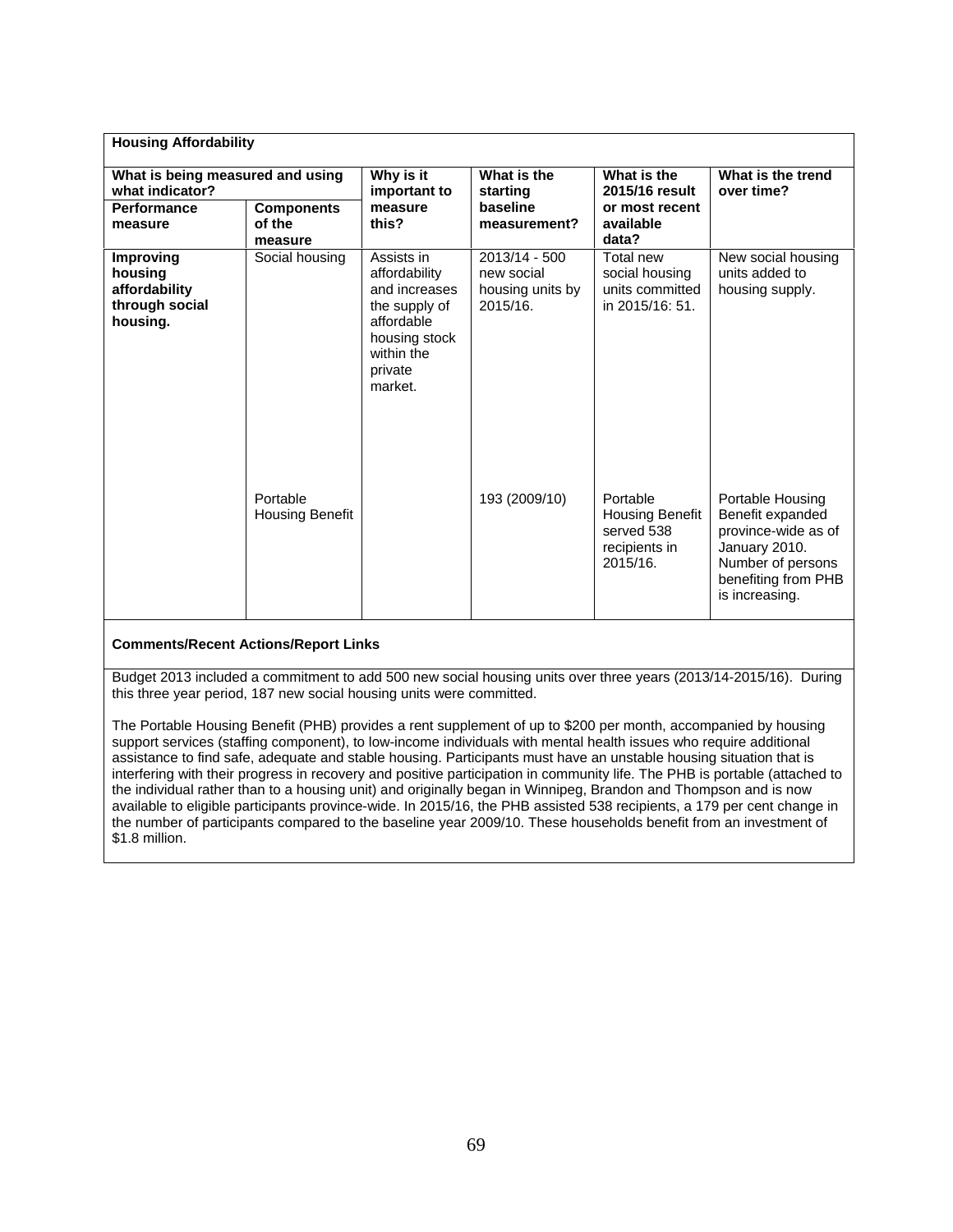| <b>Increasing Supply of Affordable Housing</b>                            |                                               |                                                                                                                                            |                                                                                         |                                                                           |                                                                                        |  |  |
|---------------------------------------------------------------------------|-----------------------------------------------|--------------------------------------------------------------------------------------------------------------------------------------------|-----------------------------------------------------------------------------------------|---------------------------------------------------------------------------|----------------------------------------------------------------------------------------|--|--|
| What is being measured and using<br>what indicator?                       |                                               | Why is it<br>important to                                                                                                                  | What is the<br>starting                                                                 | What is the<br>2015/16 result or                                          | What is the<br>trend over                                                              |  |  |
| Performance<br>measure                                                    | <b>Components</b><br>of the<br>measure        | measure this?                                                                                                                              | baseline<br>measurement?                                                                | most recent<br>available data?                                            | time?                                                                                  |  |  |
| <b>Increasing supply</b><br>of affordable and<br>social housing<br>stock. | New Affordable<br>and Social<br>housing units | Increased<br>supply of<br>housing stock.                                                                                                   | 2013/14 - 500<br>new affordable<br>housing units by<br>2015/16.                         | Total new<br>affordable units<br>committed in<br>2015/16: 104.            | The housing<br>supply offers<br>more<br>affordable units<br>available for<br>rent.     |  |  |
|                                                                           | <b>New</b><br>homeownership<br>opportunities  | Assists low-<br>and moderate-<br>income<br>individuals to<br>access<br>affordable<br>housing and<br>helps to<br>revitalize<br>communities. | 2009/10 - 132<br>new<br>homeownership<br>opportunities<br>created by<br>March 31, 2012. | Total new<br>homeownership<br>opportunities<br>created in 2015/16:<br>10. | The housing<br>supply offers<br>more<br>affordable units<br>available for<br>purchase. |  |  |

### **Comments/Recent Actions/Report Links**

Budget 2013 included a commitment to add 500 new affordable housing units over three years (2013/14-2015/16). During this three year period, 294 new affordable housing units were committed.

MHRC's Rural Homeownership Program provides financial assistance for low- to moderate-income families to purchase single and semi-detached homes in selected rural communities at fair market value. At March 31, 2016, a cumulative total of 67 properties had been sold under this program.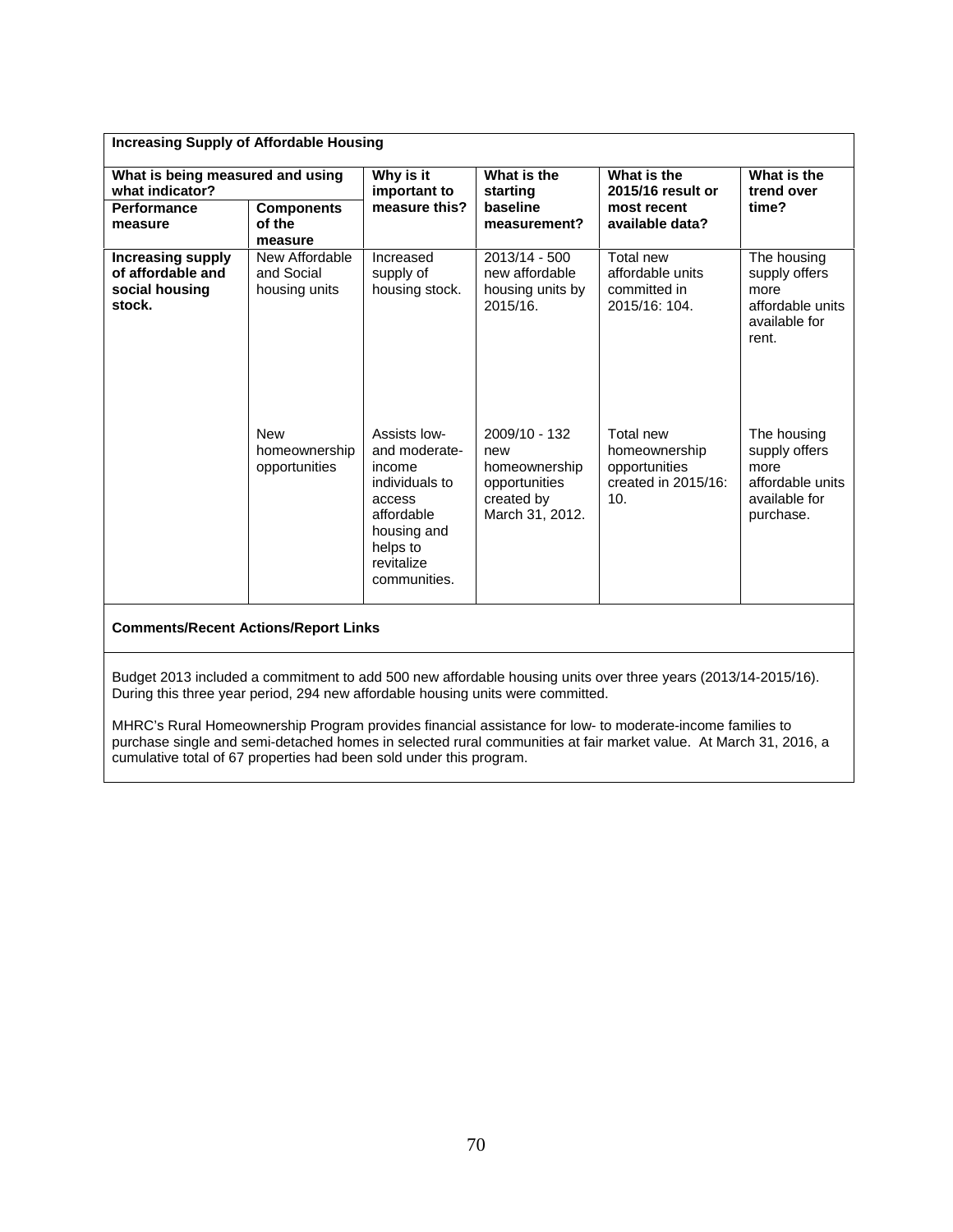| <b>Maintaining Supply of Housing</b>                                                |                                        |                            |                                                                                                                                                                                                   |                                                                                                                |                                                                                 |  |
|-------------------------------------------------------------------------------------|----------------------------------------|----------------------------|---------------------------------------------------------------------------------------------------------------------------------------------------------------------------------------------------|----------------------------------------------------------------------------------------------------------------|---------------------------------------------------------------------------------|--|
| What is being measured and using<br>what indicator?                                 |                                        | Why is it<br>important to  | What is the<br>starting                                                                                                                                                                           | What is the<br>2015/16 result or                                                                               | What is the<br>trend over                                                       |  |
| <b>Performance</b><br>measure                                                       | <b>Components</b><br>of the<br>measure | measure this?              | baseline<br>measurement?                                                                                                                                                                          | most recent<br>available data?                                                                                 | time?<br><b>Performance</b><br>measure                                          |  |
| <b>Maintaining supply</b><br>of existing housing<br>stock in the private<br>market. | Renovated<br>housing units.            | Improved<br>housing stock. | 2009/10 - target<br>of 800 private<br>units renovated<br>by the end of<br>2010/11.<br>Commitment<br>met and<br>exceeded - 865<br>units renovated<br>from April 1,<br>$2009$ to<br>March 31, 2011. | Total households<br>provided<br>renovation<br>assistance for<br>privately owned<br>housing in<br>2015/16: 339. | Maintaining<br>supply of existing<br>housing stock in<br>the private<br>market. |  |

# **Comments/Recent Actions/Report Links**

The 2009 HOME*Works!* Two-Year Investment Plan committed to providing renovation assistance to 800 privately owned households. The two-year target was exceeded, with 865 private households receiving renovation assistance as at March 31, 2011.

At March 31, 2016, a cumulative total of 1,879 households had received commitments for financial assistance with renovations for privately owned housing since 2009/10.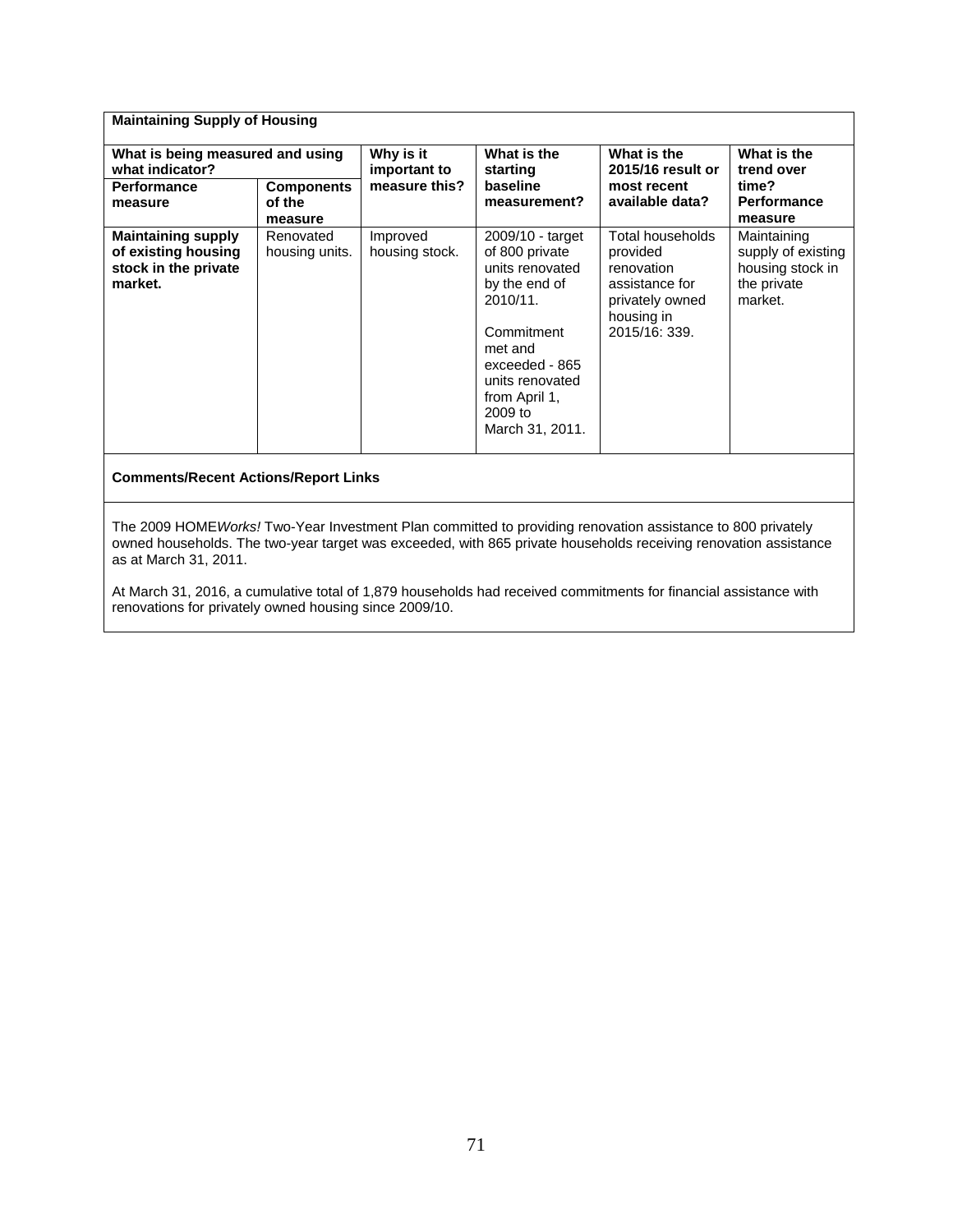| <b>New Supportive Housing Options for Seniors</b>   |                                                                                              |                                                                                                                                                                                                    |                          |                                                                                                |                                                                                              |
|-----------------------------------------------------|----------------------------------------------------------------------------------------------|----------------------------------------------------------------------------------------------------------------------------------------------------------------------------------------------------|--------------------------|------------------------------------------------------------------------------------------------|----------------------------------------------------------------------------------------------|
| What is being measured and using<br>what indicator? |                                                                                              | Why is it<br>important to                                                                                                                                                                          | What is the<br>starting  | What is the<br>2015/16                                                                         | What is the trend<br>over time?                                                              |
| <b>Performance</b><br>measure                       | <b>Components</b><br>of the<br>measure                                                       | measure this?                                                                                                                                                                                      | baseline<br>measurement? | result or<br>most recent<br>available<br>data?                                                 |                                                                                              |
| New supportive<br>housing options for<br>seniors.   | New housing<br>options with<br>supports<br>created or<br>renovated to<br>support<br>seniors. | Helps seniors<br>who require 24<br>hour support<br>and<br>supervision to<br>remain within<br>their<br>community.<br>Delays or<br>prevents<br>premature<br>placements in<br>personal care<br>homes. | 2006 - 0 units           | 0 new units<br>of supportive<br>housing<br>added to<br><b>MHRC</b><br>portfolio in<br>2015/16. | Seniors are able to<br>remain in their<br>communities due to<br>receiving extra<br>supports. |

# **Comments/Recent Actions/Report Links**

In alignment with Manitoba's Aging in Place strategy introduced in 2006, MHRC provides supportive housing throughout the province. These feature services and 24-hour supports to assist seniors on limited incomes to live independently in the community. As at March 31, 2016, there were 142 units of supportive housing in MHRC's portfolio (direct- and sponsor-managed). In addition MHRC provides rent supplements to 35 units of supportive housing in the private rental market annually. These are not included in this baseline measurement.

There were no new supportive housing units completed in 2015/16, however, nine supportive housing units began construction in 2015/16 at Icelandic River Lodge, located in Riverton.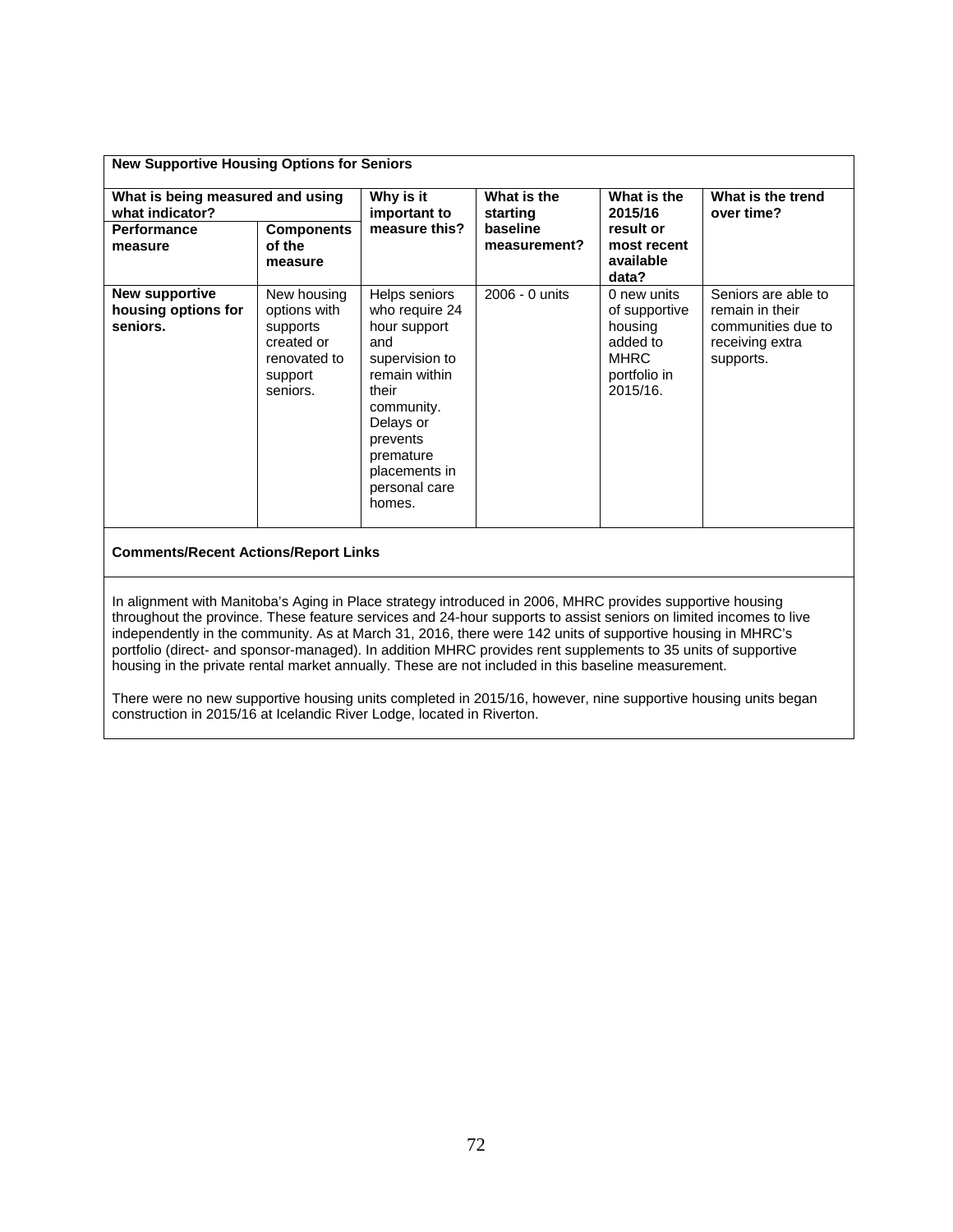| <b>Community Development</b>                                                                                                                   |                                                                                                                                                                                                 |                                                                                                                                                                                                                                     |                                                                                                                                        |                                                                                                                                         |                                                                                                                                         |
|------------------------------------------------------------------------------------------------------------------------------------------------|-------------------------------------------------------------------------------------------------------------------------------------------------------------------------------------------------|-------------------------------------------------------------------------------------------------------------------------------------------------------------------------------------------------------------------------------------|----------------------------------------------------------------------------------------------------------------------------------------|-----------------------------------------------------------------------------------------------------------------------------------------|-----------------------------------------------------------------------------------------------------------------------------------------|
| What is being measured and using<br>what indicator?                                                                                            |                                                                                                                                                                                                 | Why is it<br>important to                                                                                                                                                                                                           | What is the<br>starting                                                                                                                | What is the<br>2015/16 result                                                                                                           | What is the trend<br>over time?                                                                                                         |
| <b>Performance</b>                                                                                                                             | <b>Components of</b>                                                                                                                                                                            | measure                                                                                                                                                                                                                             | baseline                                                                                                                               | or most recent                                                                                                                          | <b>Performance</b>                                                                                                                      |
| measure                                                                                                                                        | the measure                                                                                                                                                                                     | this?                                                                                                                                                                                                                               | measurement?                                                                                                                           | available data?                                                                                                                         | measure                                                                                                                                 |
| <b>Supporting</b><br>community-led<br>revitalization<br>efforts in selected<br>distressed<br>neighbourhoods<br>and communities<br>in Manitoba. | Number and<br>type of<br>Neighbourhoods<br>Alive! (NA!)<br>projects that are<br>funded.                                                                                                         | NA! provides<br>community-<br>based<br>organizations<br>with funding to<br>initiate local<br>community<br>economic<br>development<br>projects and<br>leverage<br>additional<br>funds to<br>support long-<br>term<br>revitalization. | $2009/10 - $5$<br>million for 111<br>projects                                                                                          | In 2015/16, the<br>Department<br>committed over<br>\$4.8 million in<br>NA! funding for<br>185 community<br>projects.                    | Supporting<br>community-led<br>revitalization<br>efforts in selected<br>distressed<br>neighbourhoods<br>and communities<br>in Manitoba. |
|                                                                                                                                                | Proceeds from<br>land sales in<br>suburban<br>developments<br>reinvested<br>towards<br>revitalizing<br>areas of need<br>through the<br>Housing<br>Development<br>and<br>Rehabilitation<br>Fund. |                                                                                                                                                                                                                                     | \$7.3 million<br>invested as of<br>March 31, 2011<br>in housing<br>projects to<br>revitalize<br>Winnipeg<br>neighbourhoods<br>in need. | \$53.6 million<br>invested as of<br>March 31, 2016<br>in housing<br>projects to<br>revitalize<br>Winnipeg<br>neighbourhoods<br>in need. |                                                                                                                                         |
| <b>Comments/Recent Actions/Report Links</b>                                                                                                    |                                                                                                                                                                                                 |                                                                                                                                                                                                                                     |                                                                                                                                        |                                                                                                                                         |                                                                                                                                         |

Since 2000 NA! has committed \$80,314,872 for 1,586 projects in seven program categories. The seven funding programs are: Neighbourhood Renewal Fund (\$39,218,767); Neighbourhood Development Assistance (\$27,493,051); Training Initiatives (\$7,192,399); Community Initiatives (\$4,116,986); Localized Improvement Fund for Tomorrow (\$1,396,757); School Resource Officer (\$264,515); and Community Youth Recreation (\$632,397).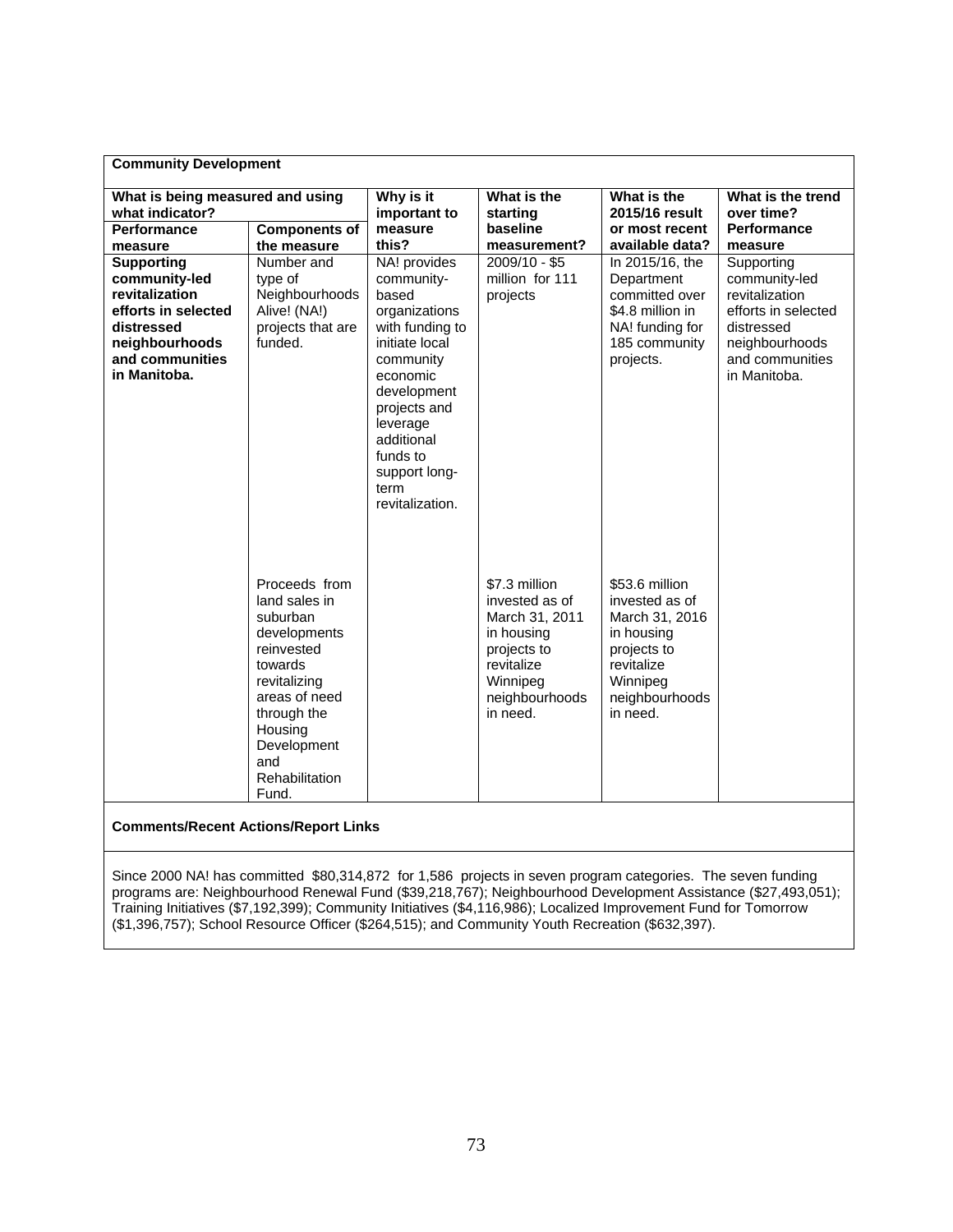| <b>Community Development</b>                                                                                                                             |                                                                                                                                                                                           |                                                                                                                 |                                                                                                                                                                                         |                                                                                                                                                                                                                                                                                                                                                 |                                                                                                                                                          |  |
|----------------------------------------------------------------------------------------------------------------------------------------------------------|-------------------------------------------------------------------------------------------------------------------------------------------------------------------------------------------|-----------------------------------------------------------------------------------------------------------------|-----------------------------------------------------------------------------------------------------------------------------------------------------------------------------------------|-------------------------------------------------------------------------------------------------------------------------------------------------------------------------------------------------------------------------------------------------------------------------------------------------------------------------------------------------|----------------------------------------------------------------------------------------------------------------------------------------------------------|--|
| What is being measured and using<br>what indicator?                                                                                                      |                                                                                                                                                                                           | Why is it<br>important to                                                                                       | What is the<br>starting                                                                                                                                                                 | What is the<br>2015/16 result                                                                                                                                                                                                                                                                                                                   | What is the trend<br>over time?                                                                                                                          |  |
| Performance<br>measure                                                                                                                                   | <b>Components</b><br>of the<br>measure                                                                                                                                                    | measure this?                                                                                                   | baseline<br>measurement?                                                                                                                                                                | or most recent<br>available data?                                                                                                                                                                                                                                                                                                               | Performance<br>measure                                                                                                                                   |  |
| Investing in<br>communities<br>through capital<br>projects for<br>recreational and<br>wellness benefits<br>and supporting<br>community<br>organizations. | Number of<br>Community<br>Places<br>Program<br>(CPP) grants<br>given and<br>number of<br>community<br>groups<br>assisted by<br>providing<br>face-to-face<br>and on-site<br>consultations. | Assists in<br>providing<br>sustainable<br>recreation and<br>wellness<br>benefits to<br>Manitoba<br>communities. | In 2010/11, CPP<br>approved \$4.5<br>million in grants<br>for 297<br>applications and<br>assisted over<br>470 community<br>groups by<br>providing over<br>750 on-site<br>consultations. | In 2015/16, \$3<br>million in CPP<br>capital grants<br>approved for<br>216<br>applications.<br>Assisted over<br>400 community<br>groups by<br>providing over<br>700 on-site<br>consultations.<br>In 2015/16.<br>\$666,463 in<br>$CPP - North$<br>capital grants<br>approved for 21<br>applications.<br>Assisted over<br>30 community<br>groups. | Investing in<br>communities<br>through capital<br>projects for<br>recreational and<br>wellness benefits<br>and supporting<br>community<br>organizations. |  |

# **Comments/Recent Actions/Report Links**

This performance indicator is being measured starting from April 1, 2010. The Department continues to provide grants and programming that assists communities to provide sustainable recreational, wellness, social and cooperative development opportunities that support both the non-profit and voluntary sectors.

In 2015/16, the Community Places Program (CPP) funded community projects with an average grant of \$13,948, with an average project value of \$72,321, and continues to provide project planning advice to improve the quality, economy, and sustainability of community projects. In 2015/16, \$3.0 million in CPP grants leveraged \$15.6 million in total project costs.

In 2015/16, the Community Places Program – North (CPPN) funded 21 community projects with an average capital grant of \$31,736 and an average project value of \$86,202. \$666,463 in CPPN grants leveraged \$1.8 million in total project costs.

Since 2010/11 CPP has funded 1,636 community projects with a 5-year average capital grant amount of \$14,366 and an average project value of \$122,411.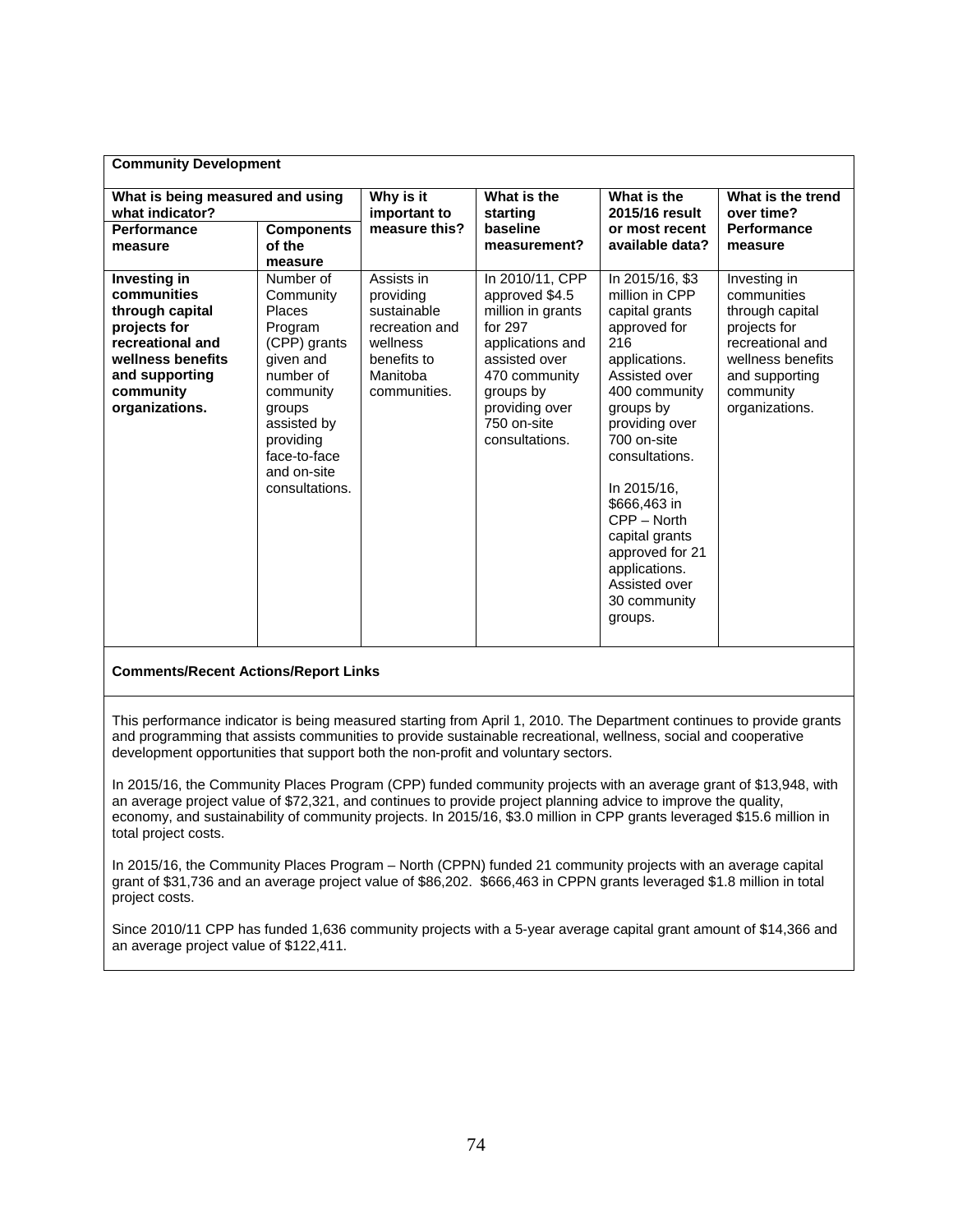| <b>Cooperative Development</b>                                 |                                                                                  |                                                               |                                                                                                               |                                                                       |                                                                                                                |
|----------------------------------------------------------------|----------------------------------------------------------------------------------|---------------------------------------------------------------|---------------------------------------------------------------------------------------------------------------|-----------------------------------------------------------------------|----------------------------------------------------------------------------------------------------------------|
| What is being measured and using<br>what indicator?            |                                                                                  | Why is it<br>important to                                     | What is the<br>starting                                                                                       | What is the<br>2015/16                                                | What is the trend<br>over time?                                                                                |
| Performance<br>measure                                         | <b>Components</b><br>of the<br>measure                                           | measure this?                                                 | baseline<br>measurement?                                                                                      | result or<br>most recent<br>available<br>data?                        | <b>Performance</b><br>measure                                                                                  |
| <b>Assisting</b><br>cooperative<br>development in<br>Manitoba. | The number<br>Ωf<br>cooperatives<br>assisted in<br>formation and<br>development. | <b>Builds</b><br>community<br>capacity and<br>sustainability. | In 2009/10, the<br>Cooperative<br><b>Promotion Board</b><br>(CPB) approved<br>6 grants valued<br>at \$18,725. | In 2015/16,<br>the CPB<br>approved 8<br>grants valued<br>at \$18,700. | Assisting cooperative<br>development in<br>Manitoba through 54<br>grants since 2009/10<br>valued at \$153,491. |
|                                                                |                                                                                  |                                                               | 17 new<br>cooperatives<br>were<br>incorporated in<br>2009/10.                                                 | 11 new<br>cooperatives<br>were<br>incorporated<br>in 2015/16.         | 83 new cooperatives<br>incorporated since<br>2009/10.                                                          |
| <b>Comments/Recent Actions/Report Links</b>                    |                                                                                  |                                                               |                                                                                                               |                                                                       |                                                                                                                |

This performance indicator is being measured starting from April 1, 2009. The Cooperative Promotion Board (CPB) distributes grants in support of the development, education, research and promotion of cooperatives.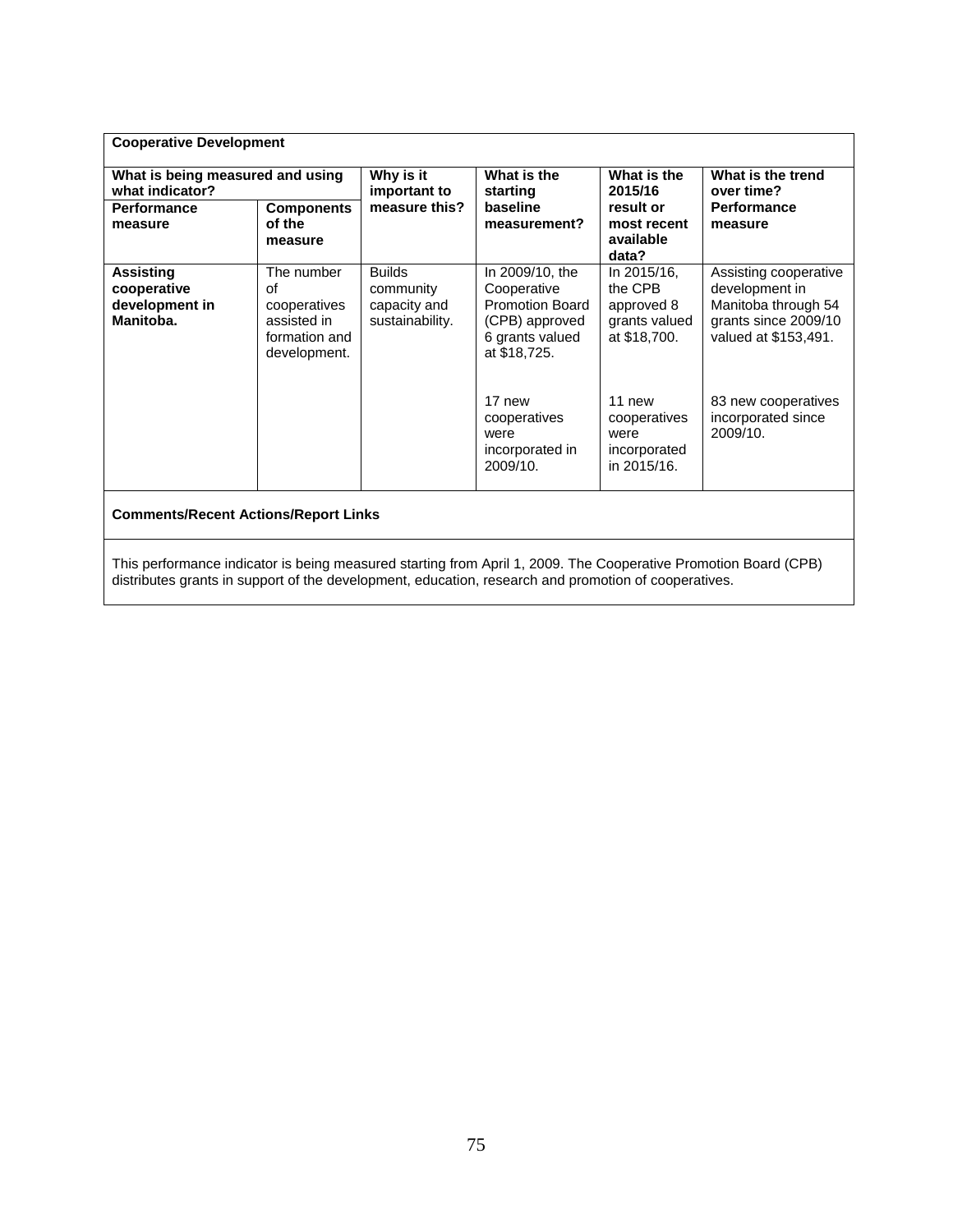| Impact of MHRC Program Activity on Provincial Rate of Core Housing Need |                     |               |                |                  |                     |
|-------------------------------------------------------------------------|---------------------|---------------|----------------|------------------|---------------------|
| What is being measured?                                                 |                     | Why is it     | What is the    | What is the      | What is the trend   |
| <b>Performance</b>                                                      | <b>Components</b>   | important to  | starting       | 2015/16 result   | over time?          |
| measure                                                                 | of the              | measure       | baseline       | or most recent   |                     |
|                                                                         | measure             | this?         | measurement?   | available data?* |                     |
| <b>Households in core</b>                                               | Per cent of         | Core          | All households | All households   | Over the past       |
| housing need <sup>4</sup> .                                             | households in       | housing       | 14.7% (1996)   | 10.3% (2011)     | decade, the         |
|                                                                         | core housing        | need          |                |                  | incidence rate of   |
|                                                                         | need <sup>5</sup> . | provides an   | Lone parents   | Lone parents     | core housing need   |
|                                                                         |                     | estimate of   | 36.2% (1996)   | 26.1% (2011)     | has declined in     |
|                                                                         |                     | the number    |                |                  | Manitoba from       |
|                                                                         |                     | Ωf            | Aboriginal     | Aboriginal       | 11.6% in 2001, to   |
|                                                                         |                     | households    | 34.0% (1996)   | 18.6 (2011)      | 11.3% in 2006, to   |
|                                                                         |                     | not living in |                |                  | 10.3% in 2011.      |
|                                                                         |                     | and unable    | <b>Seniors</b> | <b>Seniors</b>   |                     |
|                                                                         |                     | to access     | 16.3% (1996)   | 9.5% (2011)      | There were large    |
|                                                                         |                     | acceptable    |                |                  | decreases for lone  |
|                                                                         |                     | housing.      |                |                  | parents, aboriginal |
|                                                                         |                     |               |                |                  | and senior          |
|                                                                         |                     |               |                |                  | households.         |
|                                                                         |                     |               |                |                  | Manitoba's core     |
|                                                                         |                     |               |                |                  | housing need rate   |
|                                                                         |                     |               |                |                  | was below the       |
|                                                                         |                     |               |                |                  | national average of |
|                                                                         |                     |               |                |                  | 12.5%               |
|                                                                         |                     |               |                |                  |                     |
|                                                                         |                     |               |                |                  |                     |

# **Comments/Recent Actions/Report Links**

Between March 1, 2009 and March 31, 2014, construction was completed, underway or committed for 1,515 new rental or cooperative housing units through the 2009 HOME*Works!* Strategy and related 1,500 unit commitment.

Budget 2013 included a commitment to add 500 new social and 500 new affordable housing units over three years (2013/14-2015/16). During this three year period, 187 new social housing units and 294 new affordable units were committed, for a total of 481 units.

Housing programs, such as the Rental Housing Improvement Program, aim to address privately-owned low-income housing in need of repair. In 2015/16, \$4.6 million was committed under Homeowner Renovation Assistance, Rental Housing Improvement and Residential Adaptations for Disabilities Programs to repair 285 owned or rented units, an increase in units of 7 per cent compared to 2001/02 (266 units).

\* 2016 data is anticipated to be released by Statistics Canada in 2018

 $\overline{a}$ 

 $^4$  Core housing need refers to those individuals who reside in housing that is either in need of major repair, does not have enough bedrooms for the size and makeup of the household, or costs 30 per cent or more of their total income, and who are unable to rent an alternative housing unit that meets these standards without paying 30 per cent or more of their

 $5$  Source: Canada Mortgage and Housing Corporation.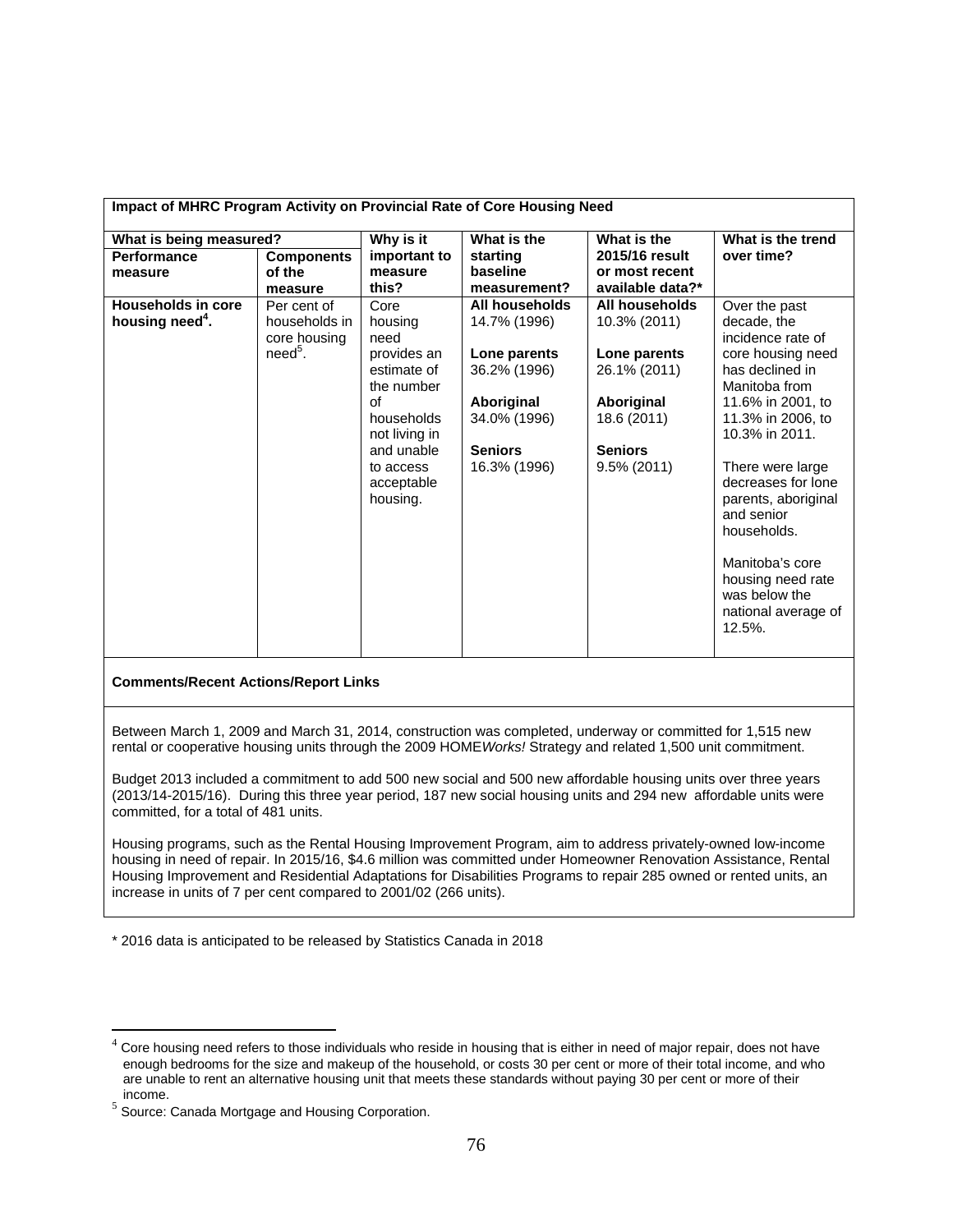# **APPENDIX 4 THE PUBLIC INTEREST DISCLOSURE (WHISTLEBLOWER PROTECTION) ACT**

*The Public Interest Disclosure (Whistleblower Protection) Act* came into effect in April 2007. This law gives employees a clear process for disclosing concerns about significant and serious matters (wrongdoing) in the Manitoba public service, and strengthens their protection from reprisal. The Act builds on protections already in place under other statutes, as well as collective bargaining rights, policies, practices and processes in the Manitoba public service.

Wrongdoing under the Act may be: contravention of federal or provincial legislation; an act or omission that endangers public safety, public health or the environment; gross mismanagement; or, knowingly directing or counselling a person to commit a wrongdoing. The Act is not intended to deal with routine operational or administrative matters.

A disclosure made by an employee in good faith, in accordance with the Act, and with a reasonable belief that wrongdoing has been or is about to be committed is considered to be a disclosure under the Act, whether or not the subject matter constitutes wrongdoing. All disclosures receive careful and thorough review to determine if action is required under the Act, and must be reported in a Department's annual report in accordance with Section 18 of the Act.

The following is a summary of disclosures received by Manitoba Housing and Community Development for fiscal year 2015/16:

| <b>Information Required Annually</b><br>(per Section 18 of The Act)                                                                                                                                                                                           | Fiscal Year 2015/16 |
|---------------------------------------------------------------------------------------------------------------------------------------------------------------------------------------------------------------------------------------------------------------|---------------------|
| The number of disclosures received, and the<br>number acted on and not acted on.                                                                                                                                                                              | <b>NIL</b>          |
| Subsection 18(2)(a)                                                                                                                                                                                                                                           |                     |
| The number of investigations commenced as a<br>result of a disclosure.                                                                                                                                                                                        | <b>NIL</b>          |
| Subsection 18(2)(b)                                                                                                                                                                                                                                           |                     |
| In the case of an investigation that results in a<br>finding of wrongdoing, a description of the<br>wrongdoing and any recommendations or<br>corrective actions taken in relation to the<br>wrongdoing, or the reasons why no corrective<br>action was taken. | <b>NIL</b>          |
| Subsection 18(2)(c)                                                                                                                                                                                                                                           |                     |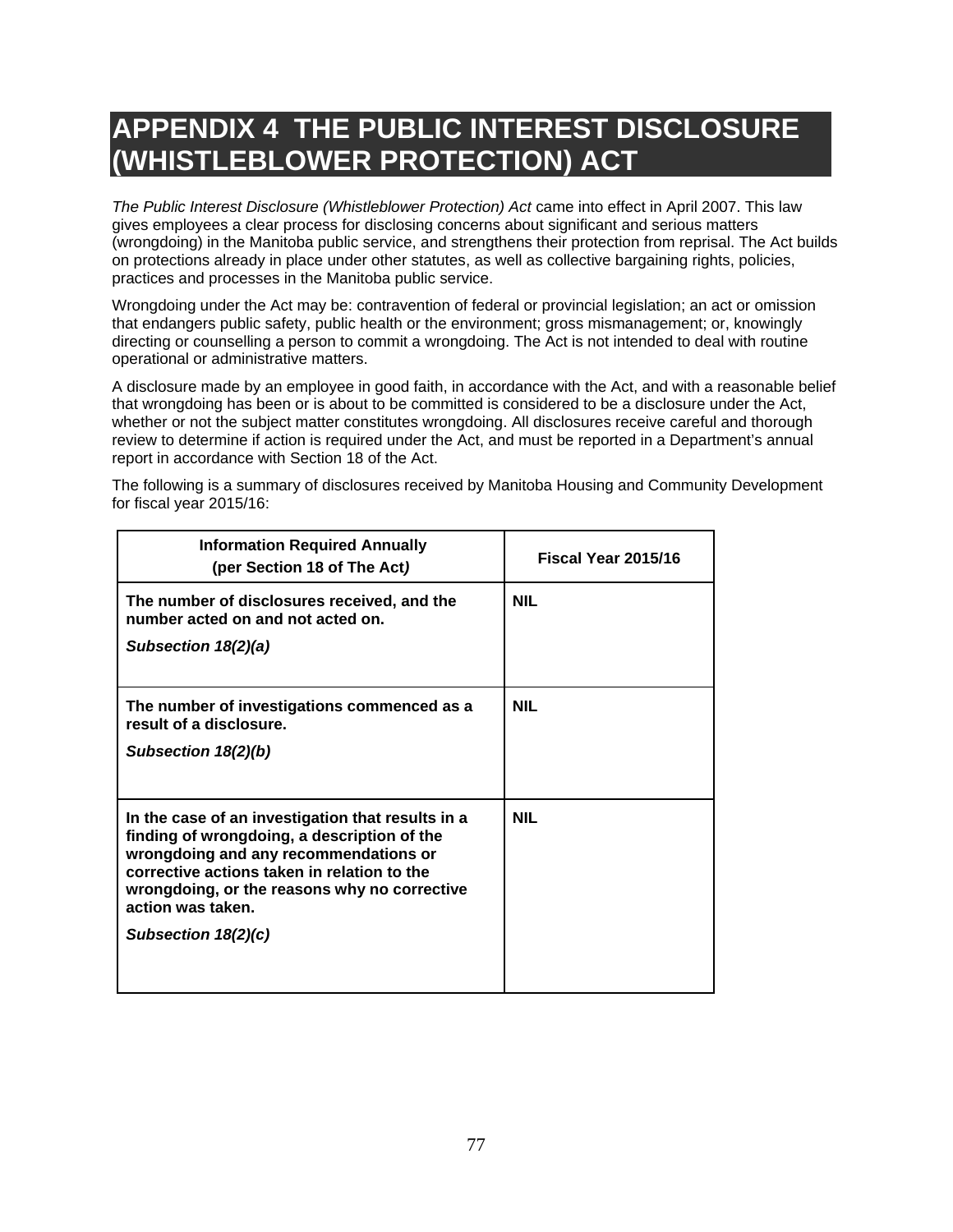# **APPENDIX 5**

**The Manitoba Housing and Renewal Corporation FINANCIAL STATEMENTS FOR THE YEAR ENDING MARCH 31, 2016**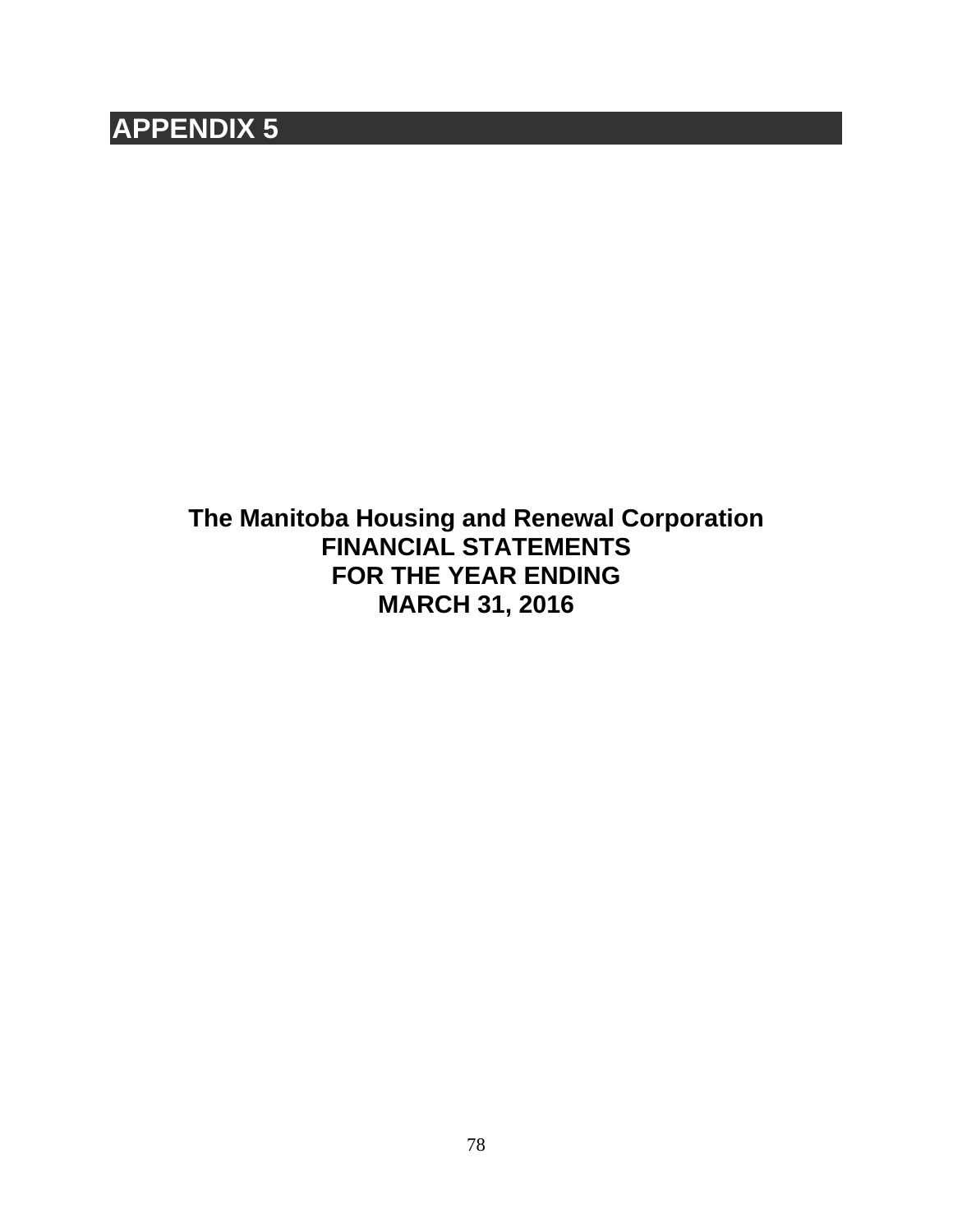

# **Independent Auditor's Report**

To the Legislative Assembly of Manitoba To the Board of Directors of The Manitoba Housing and Renewal Corporation

We have audited the accompanying financial statements of The Manitoba Housing and Renewal Corporation, which comprise of the statement of financial position as at March 31, 2016, and the statements of operations, changes in net assets, and cash flows for the year then ended, and a summary of significant accounting policies and other explanatory information.

# **Management's Responsibility for the Financial Statements**

Management is responsible for the preparation and fair presentation of these financial statements in accordance with Canadian public sector accounting standards and for such internal control as management determines is necessary to enable the preparation of financial statements that are free from material misstatement, whether due to fraud or error.

# **Auditor's Responsibility**

Our responsibility is to express an opinion on these financial statements based on our audit. We conducted our audit in accordance with Canadian generally accepted auditing standards. Those standards require that we comply with ethical requirements and plan and perform the audit to obtain reasonable assurance about whether the financial statements are free from material misstatement.

An audit involves performing procedures to obtain audit evidence about the amounts and disclosures in the financial statements. The procedures selected depend on the auditor's judgment, including the assessment of the risks of material misstatement of the financial statements, whether due to fraud or error. In making those risk assessments, the auditor considers internal control relevant to the entity's preparation and fair presentation of the financial statements in order to design audit procedures that are appropriate in the circumstances, but not for the purpose of expressing an opinion on the effectiveness of the entity's internal control. An audit also includes evaluating the appropriateness of accounting policies used and the reasonableness of accounting estimates made by management, as well as evaluating the overall presentation of the financial statements.

We believe that the audit evidence we have obtained is sufficient and appropriate to provide a basis for our audit opinion.

# Opinion

In our opinion, the financial statements present fairly, in all material respects, the financial position of The Manitoba Housing and Renewal Corporation as at March 31, 2016, and the results of its operations and its cash flows for the year then ended in accordance with Canadian public sector accounting standards.

office of the Anditor General

Office of the Auditor General August 10, 2016 Winnipeg, Manitoba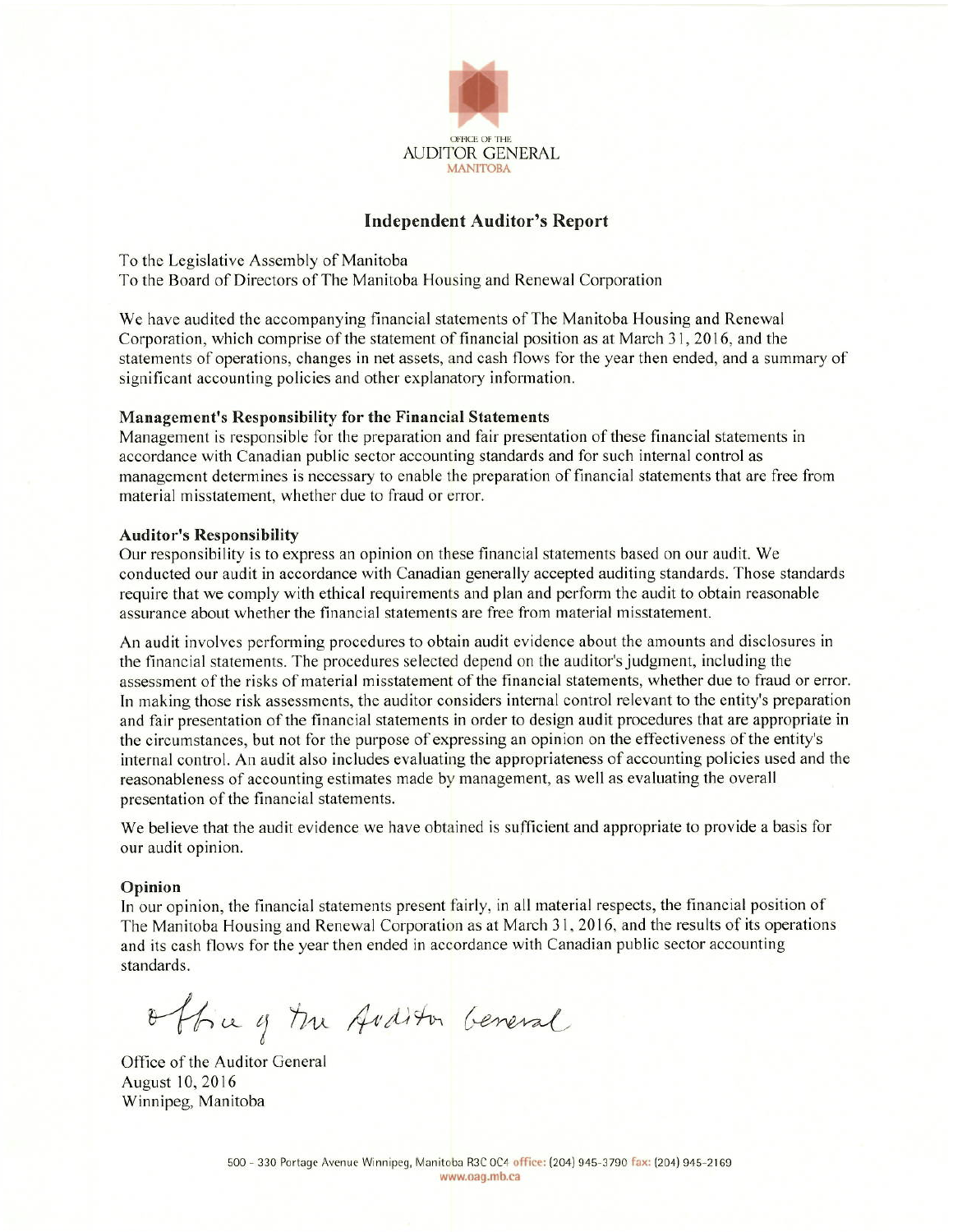# **Statement of Financial Position**

Year ended March 31, 2016, with comparative figures for 2015

|                                                                                                                               | 2016             | 2015                                                                    |
|-------------------------------------------------------------------------------------------------------------------------------|------------------|-------------------------------------------------------------------------|
| <b>Assets</b>                                                                                                                 |                  |                                                                         |
| Current assets:                                                                                                               |                  |                                                                         |
| Cash and cash equivalents (note 3)                                                                                            | \$<br>54,384,596 | \$<br>73,808,952                                                        |
| Accounts receivable (note 4)                                                                                                  | 24,942,399       | 27,212,281                                                              |
| Prepaid expenses                                                                                                              | 1,382,947        | 4,599,294                                                               |
| Current portion of loans and mortgages receivable (note 5)                                                                    | 8,272,007        | 7,985,777                                                               |
|                                                                                                                               | 88,981,949       | 113,606,304                                                             |
| Other long-term receivables (note 4)                                                                                          | 23,367,512       | 28,417,023                                                              |
| Loans and mortgages receivable (note 5)                                                                                       | 103,188,002      | 104,847,443                                                             |
| Land inventory (note 6)                                                                                                       | 74,225,685       | 70,735,423                                                              |
| Capital assets (note 8)                                                                                                       | 742,993,713      | 620,980,590                                                             |
|                                                                                                                               | \$1,032,756,861  | \$938,586,783                                                           |
| Liabilities, Deferred Contributions and Net Assets<br><b>Current liabilities:</b><br>Accounts payable and accrued liabilities | S<br>57,016,730  | \$ 52,705,949                                                           |
| Current portion of long-term debt (note 9)                                                                                    | 52,115,475       | 43,914,736                                                              |
|                                                                                                                               | 109, 132, 205    | 96,620,685                                                              |
| Long-term debt (note 9)                                                                                                       | 1,022,929,099    | 914,035,278                                                             |
| Other long-term liabilities (note 10)                                                                                         | 14,680,263       | 15,214,885                                                              |
| Deferred revenue (note 11)                                                                                                    | 11,527,071       | 11,220,235                                                              |
| Deferred contributions: (note 12)                                                                                             |                  |                                                                         |
|                                                                                                                               |                  | 8,193,444                                                               |
| Expenses of future periods                                                                                                    | 8,230,684        |                                                                         |
| Capital assets                                                                                                                | 20, 177, 478     |                                                                         |
| Funds held for third party expenses                                                                                           | 8,571,853        |                                                                         |
| Housing Development and Rehabilitation Fund                                                                                   | 734,208          |                                                                         |
|                                                                                                                               | 37,714,223       |                                                                         |
| Net assets:                                                                                                                   |                  |                                                                         |
| Unrestricted                                                                                                                  | (163, 226, 000)  |                                                                         |
|                                                                                                                               |                  |                                                                         |
| Commitments (note 25)                                                                                                         |                  |                                                                         |
| Contingencies (note 24)<br>Guarantees (note 26)                                                                               |                  | 19,813,934<br>13,080,444<br>11,394,471<br>52,482,293<br>(150, 986, 593) |

 $\sim$ 

On behalf of the Board:

Director

B Brown Director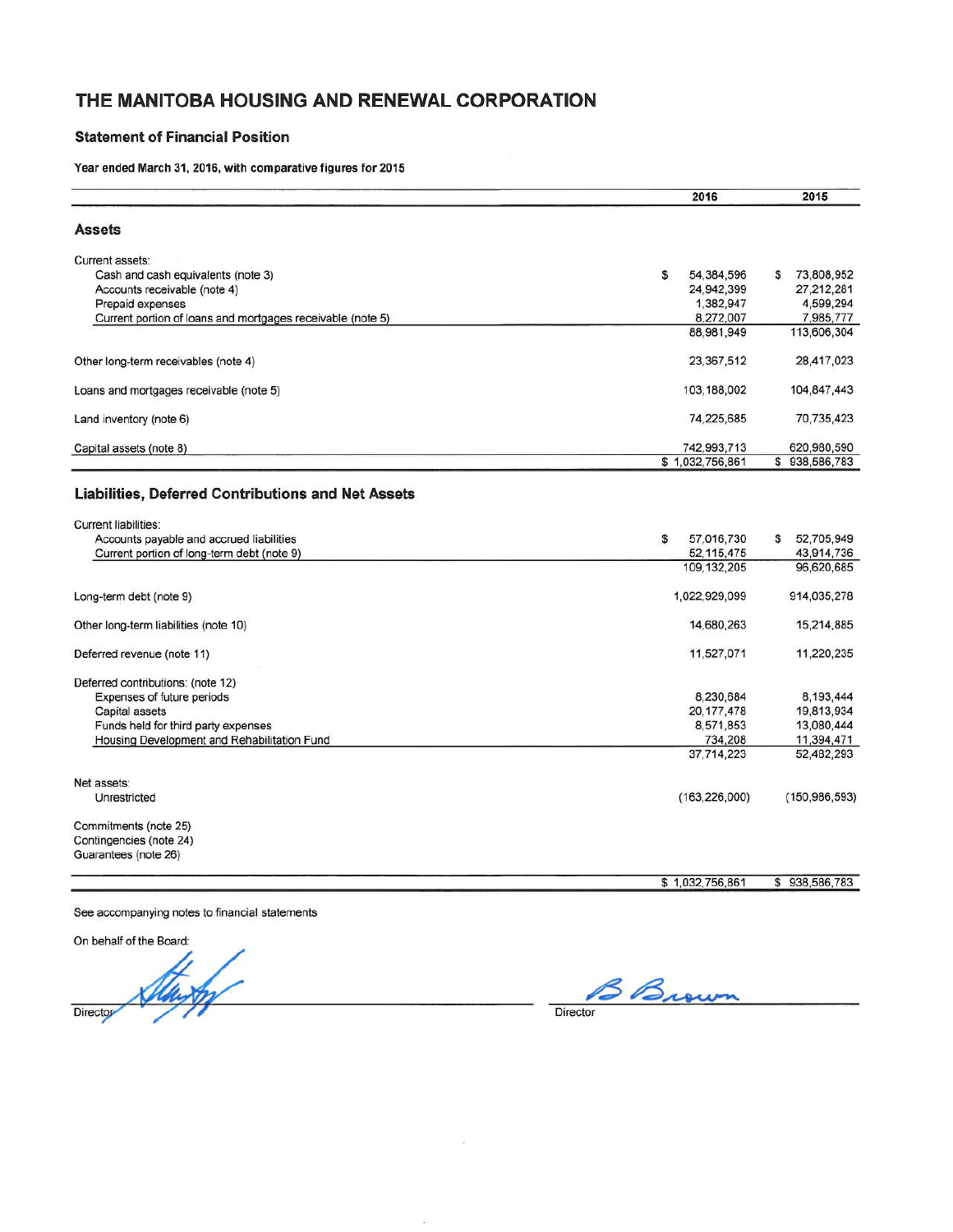# **Statement of Operations**

**Year ended March 31, 2016, with comparative figures for 2015**

|                                                                    | 2016                 | 2015             |
|--------------------------------------------------------------------|----------------------|------------------|
|                                                                    |                      |                  |
| Revenue:                                                           |                      |                  |
| Grants from the Province of Manitoba (note 13)                     | \$<br>80,129,455     | \$<br>70,859,367 |
| Contributed services (note 14)                                     | 2,360,800            | 2,487,000        |
| Rental revenue (note 15)                                           | 79,694,089           | 77,721,640       |
| Other government contributions (note 16)                           | 61,897,090           | 65,327,617       |
| Housing Development and Rehabilitation Fund (note 12)              | 19,734,766           | 38,163,064       |
| Recoveries related to advance agreement (note 17)                  | 1,943,423            | 1,293,872        |
| Amortization of deferred contributions (note 12)                   | 925,878              | 622,928          |
|                                                                    | 246,685,501          | 256,475,488      |
| Interest:                                                          |                      |                  |
| Loans and mortgages                                                | 9,478,927            | 10,072,236       |
| Bank and other                                                     | 261,320              | 195,466          |
|                                                                    | 9.740.247            | 10,267,702       |
|                                                                    |                      |                  |
| Sales of land:                                                     |                      |                  |
| Waverley West (note 12)                                            | 30,919,335           | 28,884,716       |
| Other land holdings                                                | 1,926,000            | 2,255,654        |
|                                                                    | 32,845,335           | 31,140,370       |
| Gain on disposal of capital assets                                 | 2,493,865            | 1,400,318        |
| Other                                                              | 1,337,318            | 1,345,114        |
|                                                                    |                      |                  |
| Total revenue                                                      | 293,102,266          | 300,628,992      |
| Expenses:                                                          |                      |                  |
| Housing operations - excluding amortization and interest (note 15) | 129,466,928          | 129,845,306      |
| Housing operations amortization (note 15)                          | 35,826,507           | 27,007,136       |
| Housing operations interest (note 15)                              | 31,059,789           | 27,776,303       |
| Rental subsidies (note 18)                                         | 38,816,894           | 37,751,093       |
| Grants and subsidies (note 19)                                     | 5,056,892            | 5,238,779        |
|                                                                    | 10,730,325           | 11,476,109       |
| Interest expense<br>Administrative services                        | 4,380,700            | 4,886,700        |
|                                                                    |                      |                  |
| Provision for loss and write downs                                 | 15,450               | 55,080           |
| Cost of land sales - joint venture (note 7)                        | 143,248              | 1,016            |
| Cost of land sales - Waverley West (note 12)                       | 30,919,335           | 28,884,716       |
| Cost of land sales - other land holdings                           | 483,262              | 30,366           |
| Housing program supports (note 20)                                 | 16,708,380           | 17,312,810       |
| Pension (note 21)                                                  | (944, 252)           | 36,506           |
| Expenses related to advance agreement (note 17)                    | 1,943,423            | 1,293,872        |
| Other amortization                                                 | 177,378              | 177,378          |
| Other                                                              | 557,414              | 623,624          |
|                                                                    | 305,341,673          | 292,396,794      |
| Excess (deficiency) of revenue over expenses                       | \$<br>(12, 239, 407) | \$<br>8,232,198  |

See accompanying notes to financial statements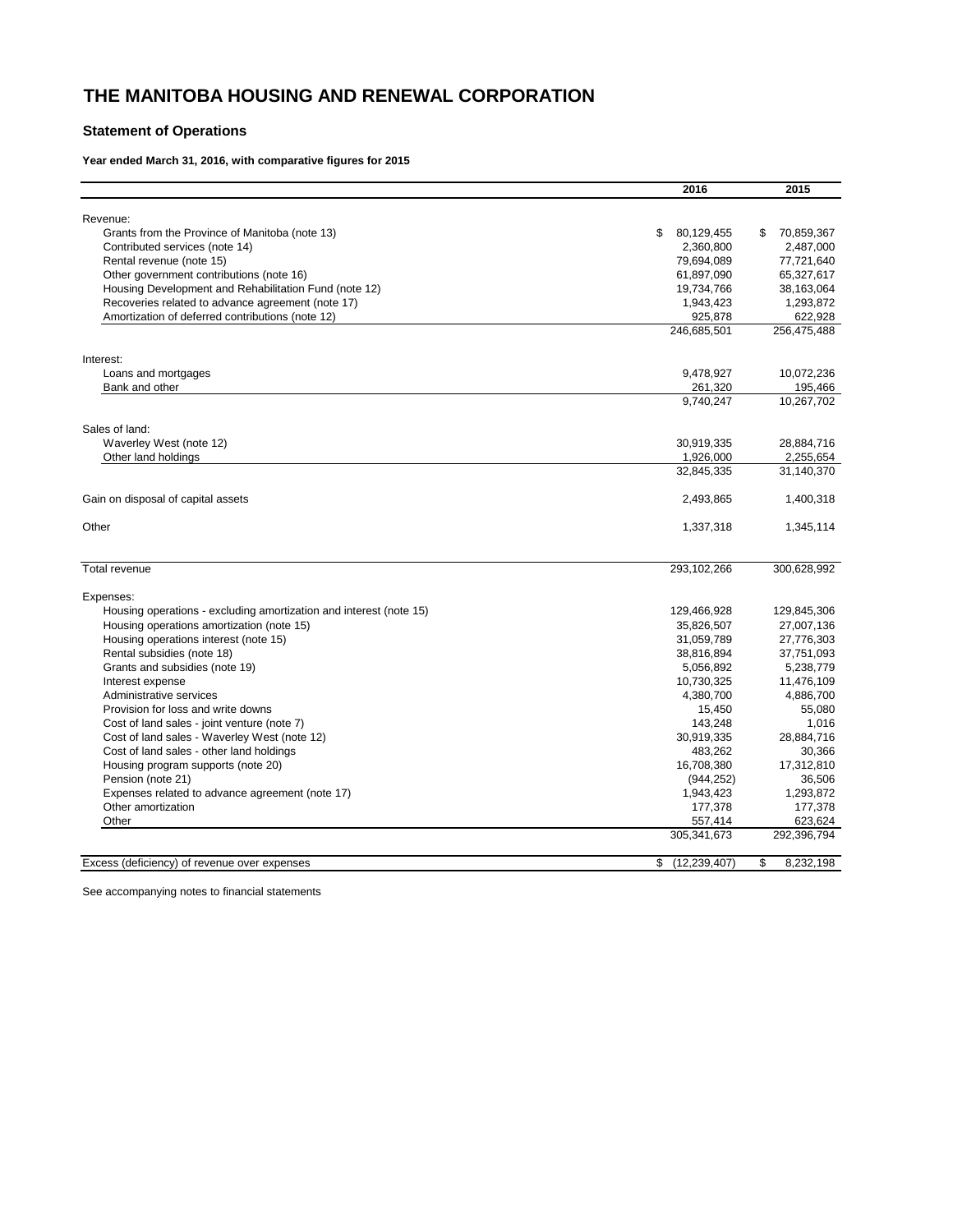# **Statement of Changes in Net Assets**

**Year ended March 31, 2016, with comparative figures for 2015**

|                                              | 2016              | 2015              |
|----------------------------------------------|-------------------|-------------------|
| Net assets, beginning of year                | \$(150, 986, 593) | \$(159, 218, 791) |
| Excess (deficiency) of revenue over expenses | (12, 239, 407)    | 8,232,198         |
| Net assets, end of year                      | $$$ (163,226,000) | \$(150, 986, 593) |

See accompanying notes to financial statements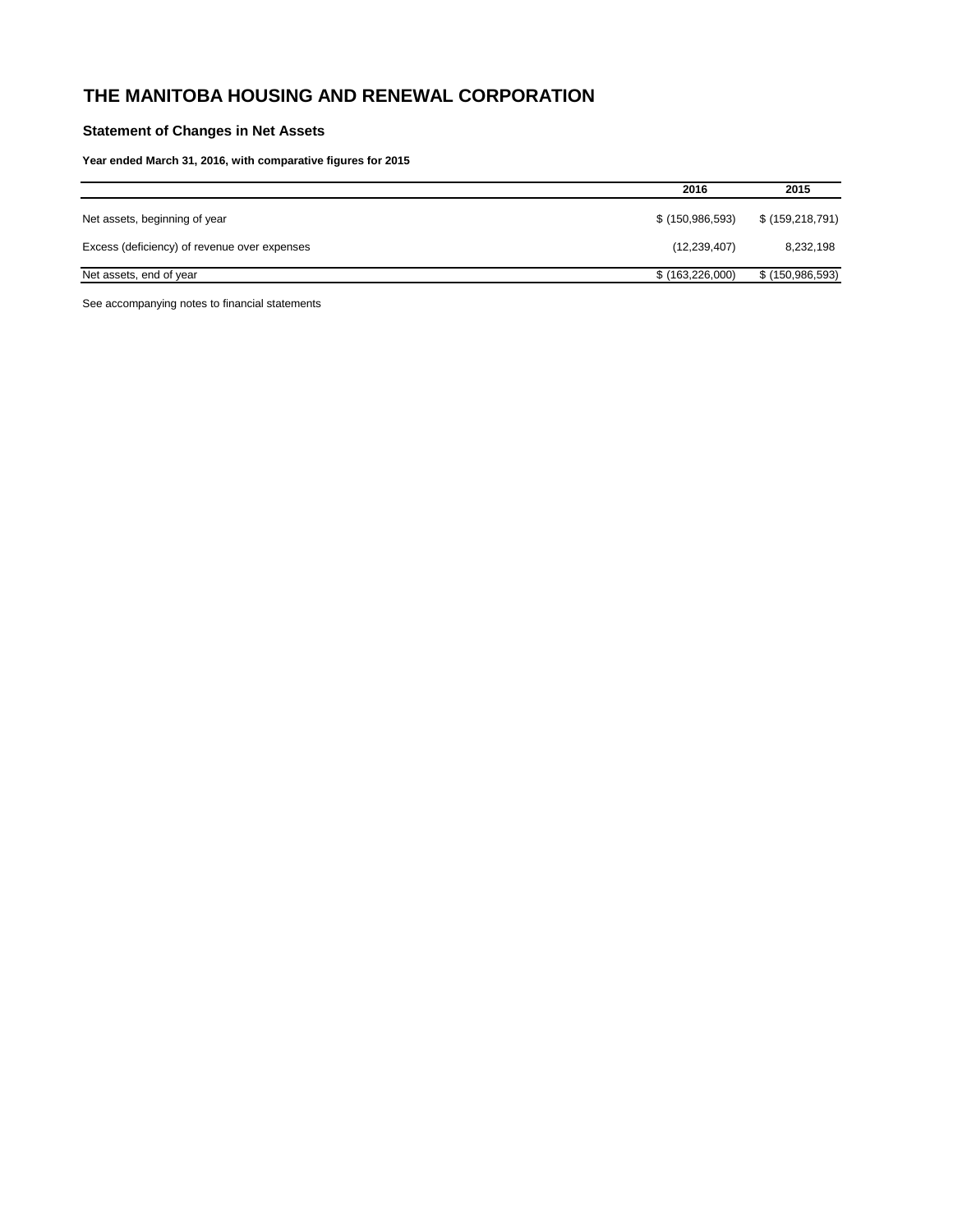# **Statement of Cash Flows**

**Year ended March 31, 2016, with comparative figures for 2015**

|                                                                                                          | 2016                 | 2015             |
|----------------------------------------------------------------------------------------------------------|----------------------|------------------|
|                                                                                                          |                      |                  |
| Operating activities:                                                                                    |                      |                  |
| Excess (deficiency) of revenue over expenses                                                             | (12, 239, 407)<br>\$ | 8,232,198<br>S   |
| Non-cash changes in operations:                                                                          |                      |                  |
| Amortization of capital assets                                                                           | 35,826,507           | 27,007,136       |
| Amortization of other capital assets                                                                     | 177,378              | 177,378          |
| Amortization of deferred contributions related to capital assets                                         | (925, 878)           | (622, 928)       |
| Provision for loss and write downs                                                                       | 15,450               | 55,080           |
| Gain on disposal of capital assets                                                                       | (2,493,865)          | (1,400,318)      |
| Change in non-cash working capital:                                                                      |                      |                  |
| Accounts receivable                                                                                      | 2,269,882            | (2,720,265)      |
| Prepaid expenses                                                                                         | 3,216,347            | (394, 229)       |
| Other long-term receivables                                                                              | 5,049,511            | (5,434,389)      |
| Land inventory                                                                                           | (3,490,262)          | (2,537,010)      |
| Accounts payable and accrued liabilities                                                                 | 4,310,781            | (10, 306, 537)   |
| Other long-term liabilities                                                                              | (534, 622)           | 328,462          |
| Net increase/(decrease) in deferred revenue                                                              | 306,837              | (2, 166, 398)    |
| Net increase/(decrease) in deferred contributions related to expenses of future periods                  | 37,240               | (1, 292, 672)    |
| Net increase/(decrease) in deferred contributions related to Housing Development and Rehabilitation Fund | (10,660,263)         | (7, 350, 383)    |
| Net increase/(decrease) in deferred contributions related to funds held for third party expenses         | (4,508,592)          | (9,563,853)      |
|                                                                                                          | 16,357,044           | (7,988,728)      |
|                                                                                                          |                      |                  |
| Capital activities:                                                                                      |                      |                  |
| Net increase in deferred contributions related to capital assets                                         | 1,289,422            | 5,549,321        |
| Proceeds from disposal of land                                                                           |                      | 74,400           |
| Proceeds from disposal of capital assets                                                                 | 8,711,241            | 2,008,390        |
| Purchase of capital assets                                                                               | (164, 234, 384)      | (120, 392, 831)  |
|                                                                                                          | (154, 233, 721)      | (112,760,720)    |
|                                                                                                          |                      |                  |
| Investing activities:                                                                                    |                      |                  |
| Additions to loans and mortgages receivable                                                              | (7,014,913)          | (2,463,472)      |
| Proceeds from repayment of loans and mortgages receivable                                                | 8,372,674            | 9,780,412        |
|                                                                                                          | 1,357,761            | 7,316,940        |
|                                                                                                          |                      |                  |
| Financing activities:                                                                                    |                      |                  |
| Repayment of long-term debt                                                                              | (225,680,569)        | (195, 170, 700)  |
| Proceeds from long-term debt                                                                             | 342,775,129          | 286,662,285      |
|                                                                                                          | 117,094,560          | 91,491,585       |
| Net decrease in cash                                                                                     | (19, 424, 356)       | (21,940,923)     |
|                                                                                                          |                      |                  |
| Cash and cash equivalents, beginning of year                                                             | 73,808,952           | 95,749,875       |
| Cash and cash equivalents, end of year                                                                   | 54,384,596<br>\$     | \$<br>73,808,952 |
|                                                                                                          |                      |                  |

See accompanying notes to financial statements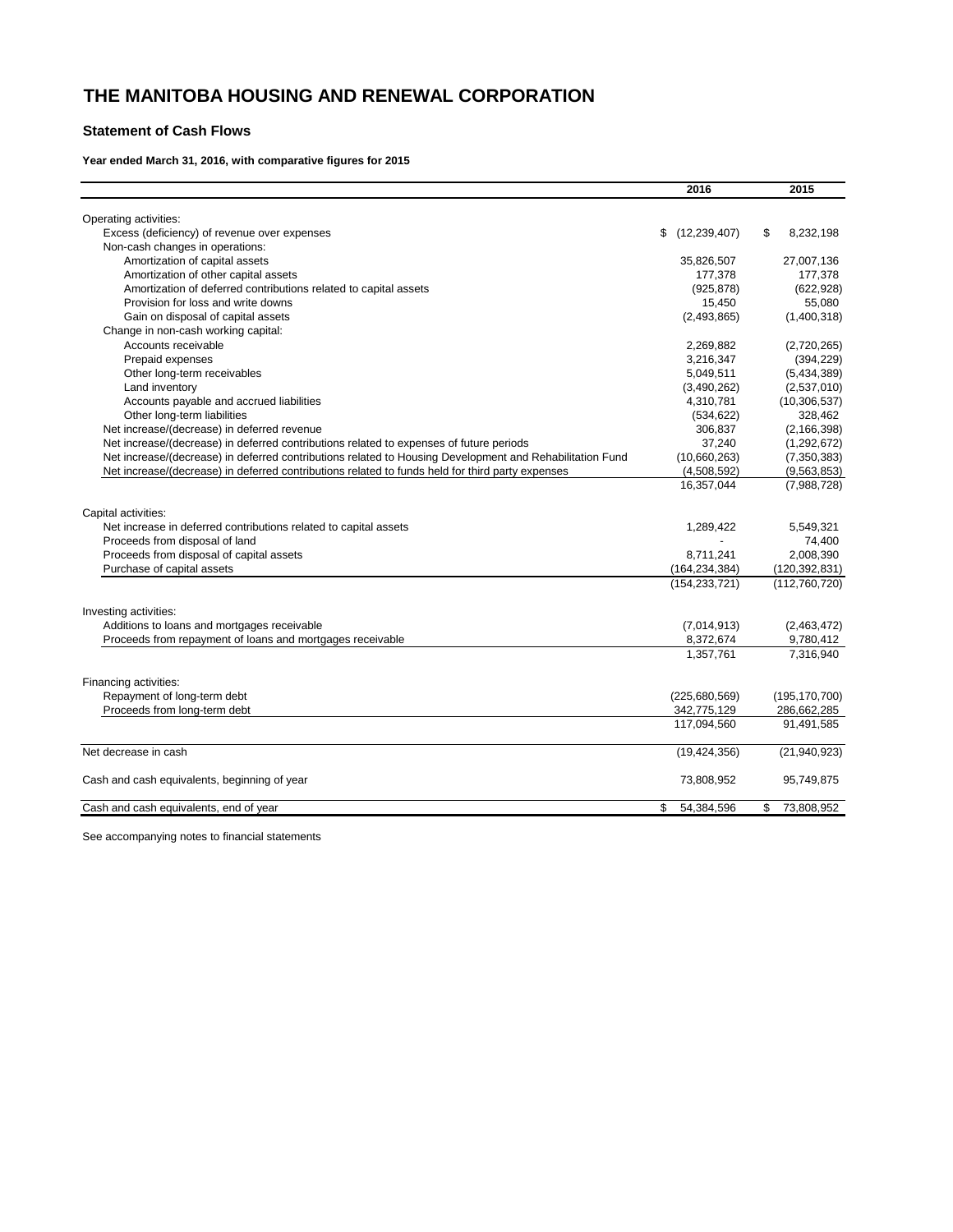# **Notes to Financial Statements**

**Year ended March 31, 2016**

### **1. General**

The Manitoba Housing and Renewal Corporation (MHRC) operates under the authority of The Housing and Renewal Corporation Act, being Chapter H 160 Revised Statutes of Manitoba 1987. The purposes and objectives of the Act are:

- a) to ensure that there is an adequate supply of housing stock in Manitoba;
- b) to enhance the affordability of, and accessibility to, adequate housing for Manitobans, particularly those of low and moderate income and those with specialized needs;
- c) to maintain and improve the condition of existing housing stock; and
- d) to stimulate and influence the activities of the housing market to the benefit of Manitobans as a whole.

MHRC is under the management and control of a Board of Directors appointed by the Lieutenant Governor in Council. The board shall consist of not fewer than five members and not more than 13 members and the Lieutenant Governor in Council may designate one of the members of the board as chairperson and one member as vice-chairperson.

MHRC is economically dependent on the Government of the Province of Manitoba.

#### **2. Significant accounting policies**

#### **a) Basis of presentation**

These financial statements are prepared in accordance with Canadian public sector accounting standards including PS 4200 series for government not-for-profit organizations.

#### **b) Revenue recognition**

MHRC follows the deferral method of accounting for contributions. Under the deferral method of accounting for contributions, restricted contributions related to expenses of future periods are deferred and recognized as revenue in the period in which the related expenses are incurred. Contributions restricted for the purchase of capital assets are deferred and amortized into revenue on a straight-line basis at a rate corresponding with the amortization rate for the related capital assets.

Unrestricted contributions are recognized as revenue when received or receivable if the amount to be received can be reasonably estimated and collection is reasonably assured.

Rental revenue is recognized in the fiscal period during which the service is provided.

Land sales are recognized in the period in which the ownership is transferred, except for the profit component associated with land development revenue. Land development profits are restricted in use by Legislation and therefore revenue recognition is deferred until the profits are used to support eligible expenditures (note 12).

Interest is recognized on an accrual basis in the fiscal period in which it is earned.

#### **c) Cash and cash equivalents**

Cash and cash equivalents include cash on hand, balances with banks and highly liquid trust deposits with the Province of Manitoba that are convertible to cash within three months or less.

#### **d) Financial instruments**

Financial instruments are recorded at fair value or exchange amount on initial recognition. Derivative instruments and equity instruments that are quoted in an active market are subsequently measured at fair value. All other financial instruments are subsequently measured at cost or amortized cost using the effective interest method, unless management has elected to carry a group of financial instruments at fair value in accordance with its risk management or investment strategy. MHRC has not elected to carry any such group of financial instruments at fair value.

All financial assets are assessed for impairment on an annual basis. When a decline is determined to be other than temporary, the amount of the loss is reported in the statement of operations.

Transaction costs incurred on the acquisition of financial instruments measured subsequently at fair value are expensed as incurred. All other financial instruments are adjusted by transaction costs incurred on acquisition and financing costs. These costs are amortized using the effective interest method.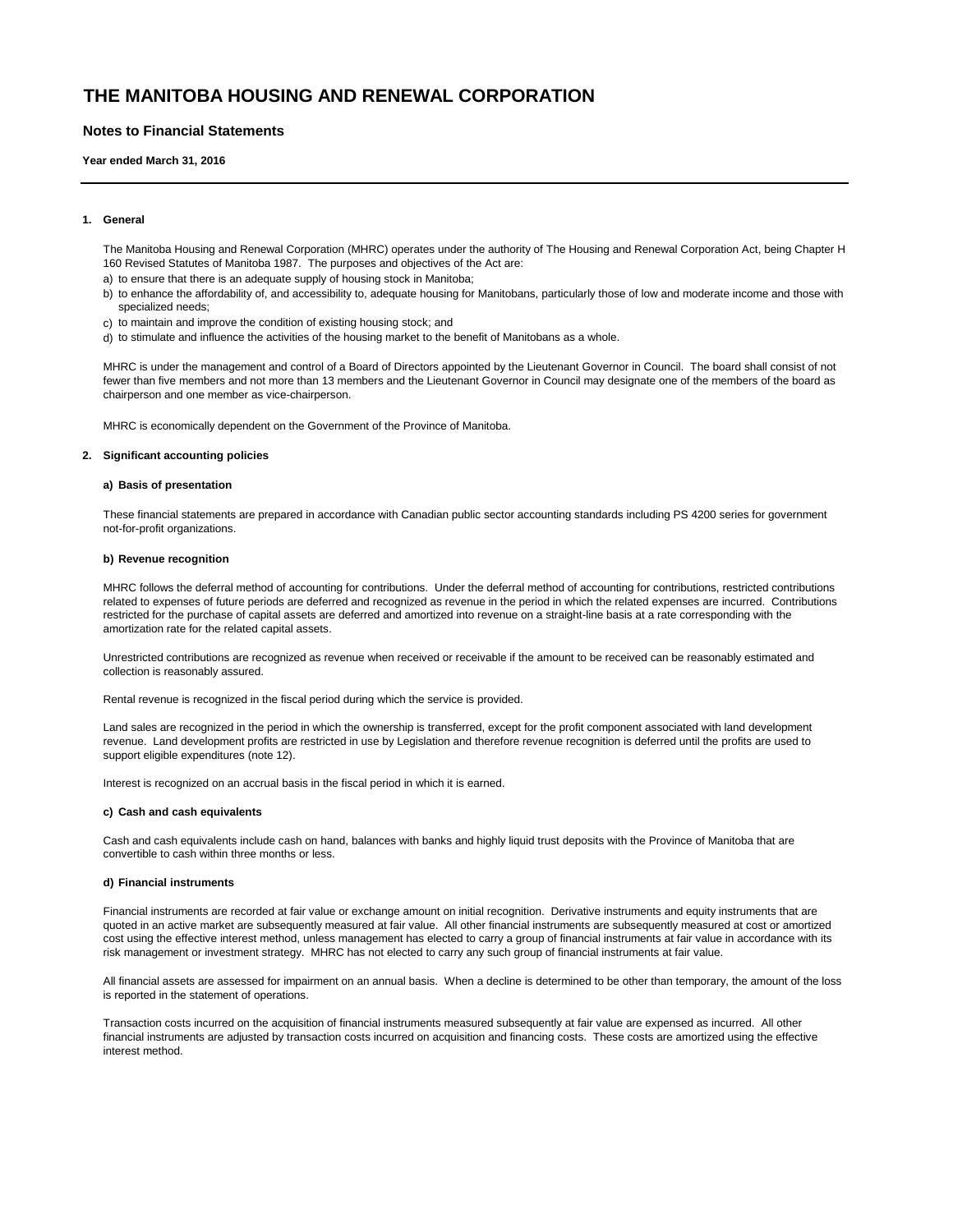# **Notes to Financial Statements**

**Year ended March 31, 2016**

#### **2. Significant accounting policies (continued)**

#### **e) Loans and mortgages receivable**

MHRC maintains an allowance for loan impairment, which reduces the carrying value of loans and mortgages receivable to their estimated realizable amounts. Depending on the program under which the loan or mortgage is made, estimated realizable amounts are determined with reference to MHRC's historical loss experience on similar loans or the appraised value of the project financed by the loan or mortgage.

Specific allowances are established for individual loans and mortgages for which the estimated realizable amount is less than the carrying value. MHRC does not provide an additional non-specific, general provision for loan impairment. MHRC's Board of Directors has approved a policy which defines whether an individual mortgage or loan balance is to be considered impaired based on the time period that it has been in arrears.

Loan forgiveness for forgivable loans is approved in accordance with the terms of the loan agreements. MHRC records an asset valuation allowance equal to the amount of the loan at the time the loan is granted. As forgiveness conditions are met by the borrower, MHRC records the annual forgiveness by reducing both the forgivable loan and the accompanying valuation allowance. Any Federal Government contributions towards forgivable loans are recorded as revenue as loans are disbursed.

#### **f) Capital assets**

Purchased capital assets are recorded at cost. Contributed capital assets are recorded at fair value at the date of contribution. Construction in progress is transferred to the appropriate capital asset category when the project is completed and the asset is placed in service at which time, amortization commences. Cost includes direct construction costs, land acquisition costs and interest and other related carrying charges incurred during the period of construction. Repairs and maintenance costs are charged to expense. Betterments which extend or improve the life of an asset are capitalized. When a capital asset no longer contributes to MHRC's ability to provide services, its carrying amount is written down to its residual value. Amortization is provided on a straight-line basis at the following rates:

| Asset                        | Rate                |
|------------------------------|---------------------|
| <b>Buildings</b>             | 25 and 40 years     |
| <b>Building improvements</b> | 15 years            |
| Leasehold improvements       | Over the lease term |
| Computer - major application | 15 years            |
| Computer software - other    | 4 years             |
| Computer system - hardware   | 4 years             |
| Furniture and equipment      | 8 years             |

#### **g) Land inventory**

Land under development includes the value of land and all costs directly related to the land improvement. Development costs include, but are not limited to, site preparation, architectural, engineering, surveying, fencing, landscaping and infrastructure for electrical, roads and underground works.

Land held for future development or sale is valued at the lower of cost or appraised value adjusted for estimated disposition costs. Cost includes the original purchase price and related acquisition costs.

### **h) Interest in joint ventures**

The interest in joint venture is recognized using the proportionate consolidation method. Proportionate consolidation is a method of accounting and reporting whereby MHRC's pro-rata share of each of the assets, liabilities, revenues and expenses of the joint venture is combined on a line by line basis with similar items in MHRC's financial statements.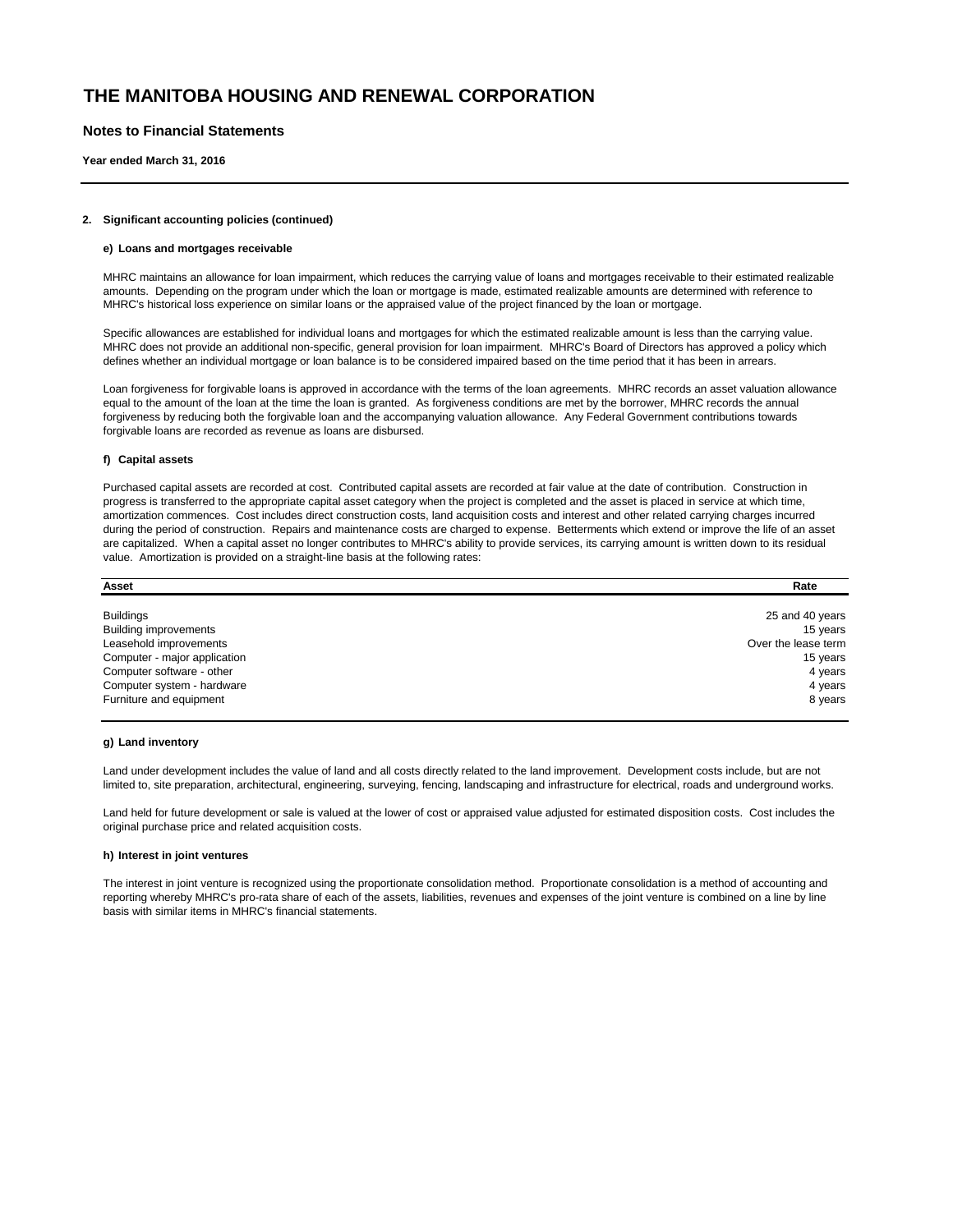# **Notes to Financial Statements**

**Year ended March 31, 2016**

#### **2. Significant accounting policies (continued)**

#### **i) Employee future benefits**

MHRC accrues its obligations under the defined benefit plans as the employees render the services necessary to earn the pension, severance, compensated absences and other retirement benefits. The actuarial determination of the accrued benefit obligations for pensions and other retirement benefits uses the projected benefit method prorated on service (which incorporates management's best estimate of future salary levels, other cost escalation, retirement ages of employees and other actuarial factors).

Actuarial gains/(losses) on plan assets arise from the difference between the actual return on plan assets for a period and the expected return on plan assets, if applicable, for that period. Actuarial gains/(losses) on the accrued benefit obligation arise from differences between actual and expected experience and from changes in the actuarial assumptions used to determine the accrued benefit obligation. The net accumulated actuarial gains/(losses) are amortized over the expected average remaining service life (EARSL) of active employees. The average remaining service period of the active employees covered by the pension plan is 11 years (2015 - 11 years).

Past service costs arising from plan amendments are recognized immediately in the period the plan amendments occur.

Current service contributions for Direct Managed employees are recognized as operating expenses.

#### **j) Contributed services**

Under an agreement entered into between MHRC and the Province of Manitoba in 1984, the Departments of the Province of Manitoba provide administrative services to MHRC at no cost. The value of these contributed and administrative services is recorded as revenue and expenses.

# **k) Use of estimates**

The preparation of financial statements requires management to make estimates and assumptions that affect the reported amounts of assets and liabilities, the disclosure of contingent assets and liabilities at the date of the financial statements and the reported amounts of revenues and expenses during the year. Significant items subject to such estimates and assumptions include the carrying amount of capital assets, accounts receivable, loans and mortgages receivable, accrued liabilities, and other long-term liabilities. Actual results could differ from those estimates.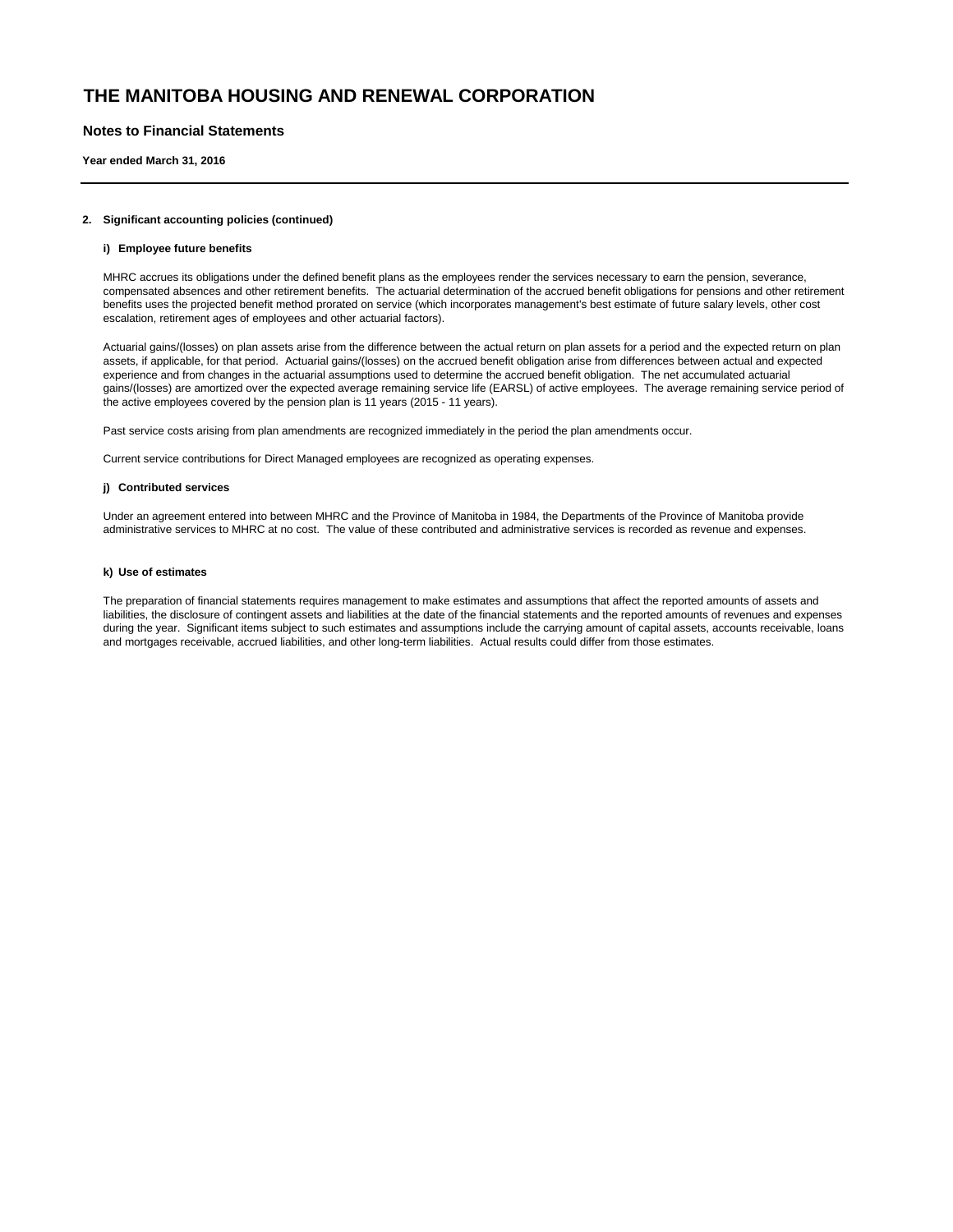# **Notes to Financial Statements**

**Year ended March 31, 2016**

# **3. Cash and cash equivalents**

|                                                  |     | 2016                     |   | 2015       |
|--------------------------------------------------|-----|--------------------------|---|------------|
| On deposit with the Minister of Finance:         |     |                          |   |            |
| Trust deposits                                   | \$  | $\overline{\phantom{a}}$ | S | 12,899,271 |
| Risk Reserve related to Social Housing Agreement |     |                          |   | 8,193,444  |
|                                                  |     |                          |   | 21,092,715 |
| <b>Bank</b>                                      |     | 46,146,287               |   | 52,708,312 |
| Risk Reserve related to Social Housing Agreement |     | 8,230,684                |   |            |
| Petty cash                                       |     | 7,625                    |   | 7,925      |
|                                                  | \$. | 54,384,596               | S | 73,808,952 |
|                                                  |     |                          |   |            |

# **4. Accounts receivable**

|                                                                          | 2016             | 2015             |
|--------------------------------------------------------------------------|------------------|------------------|
| Current accounts receivable:                                             |                  |                  |
| Canada Mortgage and Housing Corporation                                  | \$<br>7,173,594  | \$<br>11,214,745 |
| Government of the Province of Manitoba and its agencies                  | 1,375,028        | 683,041          |
| Rent receivables - net of allowance of \$7,098,709 (2015 - \$6,478,104)  | 3,078,077        | 2,829,217        |
| Accrued interest on loans and mortgages receivable                       | 244.757          | 228,844          |
| City of Winnipeg                                                         | 820,436          | 833.753          |
| Other - net of allowance of \$16,213 (2015 - \$10,885)                   | 12,250,507       | 11,422,681       |
|                                                                          | \$<br>24,942,399 | \$<br>27,212,281 |
|                                                                          |                  |                  |
|                                                                          | 2016             | 2015             |
|                                                                          |                  |                  |
| Other long-term receivables:                                             |                  |                  |
| Government of the Province of Manitoba:                                  |                  |                  |
| Pension recoverable (note 21)                                            | \$<br>8,713,241  | \$<br>9,657,492  |
| Severance benefits (note 22)                                             | 1,446,105        | 1,446,105        |
|                                                                          | 10,159,346       | 11,103,597       |
| Securities for Waverley West installation of services - City of Winnipeg | 10,200,008       | 14,307,693       |
| Other long-term receivables                                              | 3,008,158        | 3,005,733        |
|                                                                          | \$<br>23,367,512 | \$<br>28,417,023 |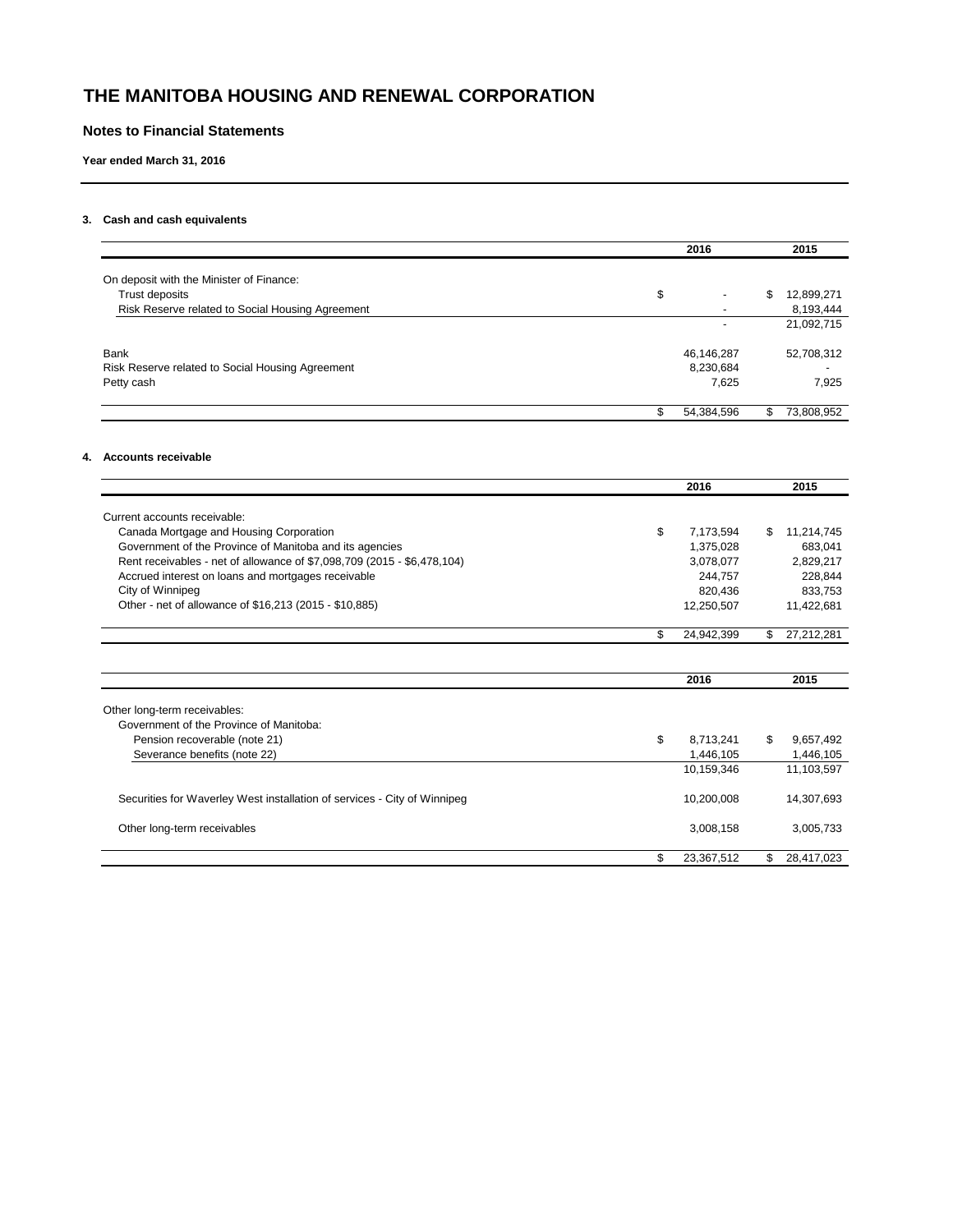# **Notes to Financial Statements**

**Year ended March 31, 2016**

## **5. Loans and mortgages receivable**

## **a) Composition of loans and mortgages receivable**

|                                                     | 2016              | 2015            |
|-----------------------------------------------------|-------------------|-----------------|
|                                                     |                   |                 |
| Federal/Provincial Housing Programs:                |                   |                 |
| Private Non-Profit Housing                          | \$<br>68,527,912  | 73,329,047<br>S |
| Rural and Native Housing                            | 207.728           | 318,655         |
| <b>Urban Native Housing</b>                         | 10.295.304        | 11,584,646      |
|                                                     | 79.030.944        | 85,232,348      |
| <b>Market Rental Programs:</b>                      |                   |                 |
| Co-operative HomeStart                              | 4,907,510         | 5,186,288       |
| Co-operative Index Linked                           | 1,763,876         | 2,536,533       |
|                                                     | 6,671,386         | 7,722,821       |
| Other Programs:                                     |                   |                 |
| <b>Community Residences</b>                         | 1,303,691         | 1,469,171       |
| Homeowner Rehabilitation                            | 26.012            | 36,393          |
| Affordable Rental Housing                           | 17,983,636        | 15,300,782      |
| Other                                               | 9,384,633         | 6,023,076       |
|                                                     | 28,697,972        | 22,829,422      |
|                                                     | 114,400,302       | 115,784,591     |
| Less - allowance for loan impairment                | (2,940,293)       | (2,951,371)     |
| Subtotal repayable loans and mortgages receivable   | 111,460,009       | 112,833,220     |
| Forgivable loans                                    | 255,685,314       | 241,561,364     |
|                                                     | 367, 145, 323     | 354,394,584     |
| Less - forgivable loans asset valuation allowance   | (255, 685, 314)   | (241,561,364)   |
| Loans and mortgages receivable                      | \$<br>111,460,009 | \$112,833,220   |
| Current portion of loans and mortgages receivable   | \$<br>8,272,007   | 7,985,777<br>\$ |
| Long-term portion of loans and mortgages receivable | 103,188,002       | 104,847,443     |
| Loans and mortgages receivable                      | 111.460.009<br>\$ | \$112,833,220   |

Loans and mortgages receivable bear interest at various rates between 0% and 14.25% (2015 - 0% and 14.25%) with maturities at various dates to 2053.

The loans and mortgages receivable for Federal/Provincial Housing Programs, Market Rental Programs, Community Residences and Affordable Rental Housing are secured by a mortgage on the underlying property.

Principal repayments on the loans and mortgages maturing in the next five years are estimated as follows:

| 2017       | \$<br>8.272.007   |
|------------|-------------------|
| 2018       | 8.268.170         |
| 2019       | 8.452.442         |
| 2020       | 8,721,773         |
| 2021       | 9.176.091         |
| Thereafter | 71,509,819        |
|            | \$<br>114,400,302 |

#### **b) Allowance for loan impairment**

The allowance for loan impairment is comprised of the following specific provisions:

|                | 2016      |    | 2015      |
|----------------|-----------|----|-----------|
| Other programs | 2,940,293 | S. | 2,951,371 |
|                | 2,940,293 |    | 2,951,371 |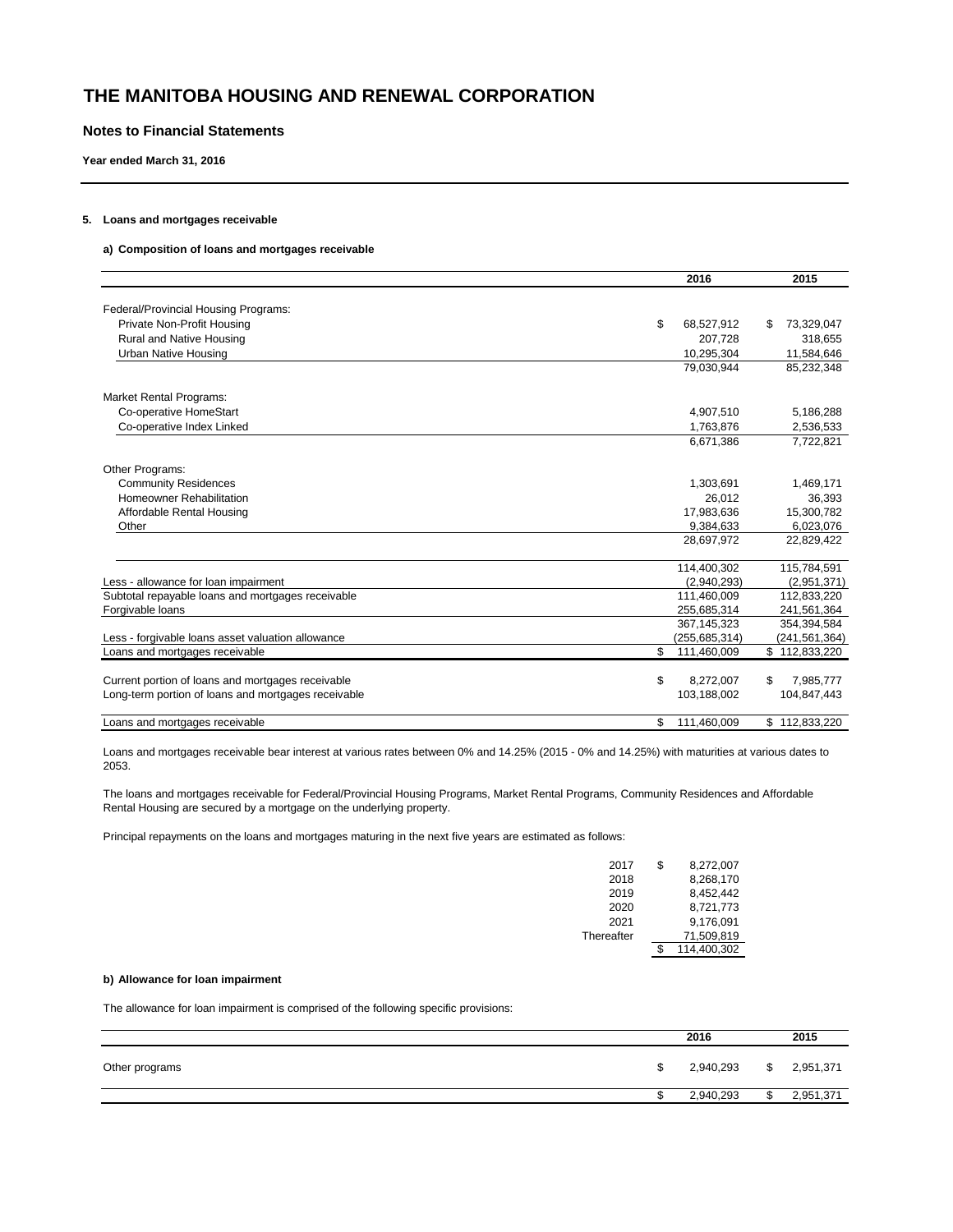# **Notes to Financial Statements**

**Year ended March 31, 2016**

### **6. Land inventory**

|                                                      | 2016                  |   | 2015                    |
|------------------------------------------------------|-----------------------|---|-------------------------|
| Land under development<br>Future development or sale | 73,462,272<br>763.413 |   | 69,512,010<br>1,223,413 |
|                                                      | 74.225.685            | S | 70,735,423              |

### **7. Joint venture**

MHRC contributed 179 acres of land, at appraised value, to a joint venture with Ladco Company Limited on May 11, 1989. The joint venture activities include the servicing, development and sale of approximately 476 acres of land in the City of Winnipeg, Manitoba.

Joint venture profits are recorded to deferred contributions - Housing Development and Rehabilitation Fund (HDRF) until such time as the profits are required for applicable expenditures (note 12). If the joint venture has a loss in a fiscal year, MHRC will recognize revenue from deferred contributions - HDRF to offset the loss. For fiscal 2016, MHRC recognized revenue of \$143,248 (2015 - \$1,016) from deferred contributions - HDRF to offset the loss from the joint venture.

The following is a summary of MHRC's pro rata share at 37.6% of the assets, liabilities, revenues and expenses of the Ladco Company Limited joint venture.

|                                              | 2016             | 2015          |
|----------------------------------------------|------------------|---------------|
| Current assets:                              |                  |               |
| Cash                                         | \$<br>776,871    | \$<br>609,301 |
| Prepaid expenses                             | 5,140            | 6,133         |
| Accounts receivable from land sales          | 108              | 44,709        |
|                                              | 782,119          | 660,143       |
| Long-term assets:                            |                  |               |
| Development costs to complete                | (335, 335)       | (69, 537)     |
|                                              | \$<br>446,784    | \$<br>590,606 |
| <b>Current liabilities:</b>                  |                  |               |
| Accounts payable and accrued liabilities     | \$<br>2,299      | \$<br>2,873   |
| Net assets                                   | 444,485          | 587,733       |
|                                              | \$<br>446,784    | \$<br>590,606 |
|                                              |                  |               |
|                                              | 2016             | 2015          |
| Sales of land                                | \$               | \$            |
| Cost of land sales                           | 141,938          |               |
| Gross margin                                 | (141, 938)       |               |
| Expenses                                     | 1,310            | 1,016         |
| Excess (deficiency) of revenue over expenses | \$<br>(143, 248) | \$<br>(1,016) |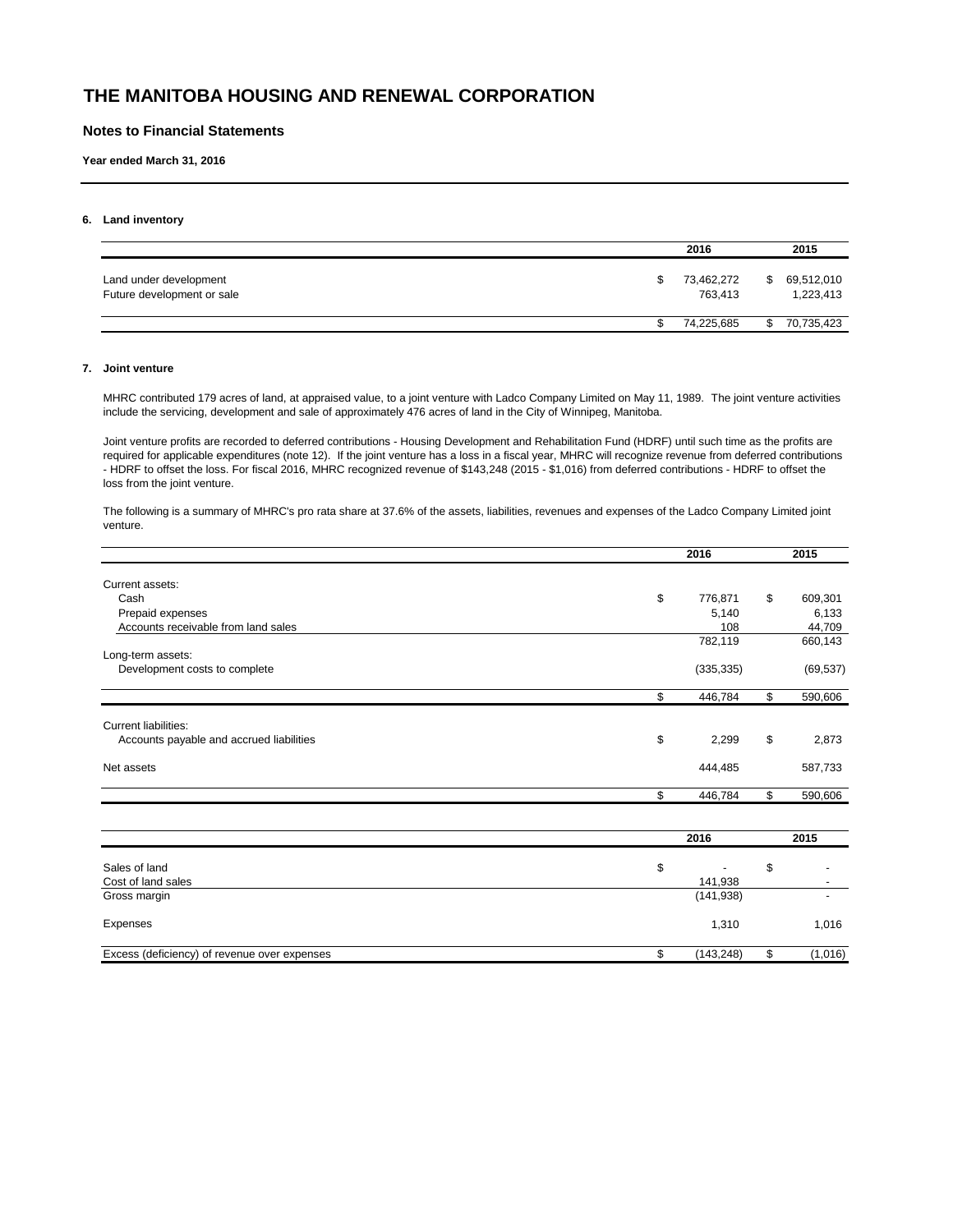# **Notes to Financial Statements**

**Year ended March 31, 2016**

# **8. Capital assets**

|                                 | 2016              | 2015             |
|---------------------------------|-------------------|------------------|
| Land                            | \$<br>32,041,809  | 31,010,702<br>\$ |
| Buildings and improvements      | 1,013,778,916     | 942,887,139      |
| Less - accumulated amortization | (477,088,296)     | (444,281,272)    |
| Buildings - net book value      | 536,690,620       | 498,605,867      |
| Under construction              | 168,113,748       | 86,512,786       |
| Total land and buildings        | 736,846,177       | 616,129,355      |
| Other assets                    | 8,462,507         | 6,868,032        |
| Less - accumulated amortization | (2,314,971)       | (2,016,797)      |
| Other assets - net book value   | 6,147,536         | 4,851,235        |
| Net book value                  | 742,993,713<br>\$ | \$ 620,980,590   |

MHRC has capitalized \$2,432,466 (2015 - \$2,328,074) of interest during 2016 to construction in progress.

# **9. Long-term debt**

|                                                                                                                                                                                                                                                                   | 2016                              | 2015                             |
|-------------------------------------------------------------------------------------------------------------------------------------------------------------------------------------------------------------------------------------------------------------------|-----------------------------------|----------------------------------|
| Government of the Province of Manitoba:<br>Advances, interest only payments until construction is complete, at which point it is converted into long-<br>term advances. The interest rate as at March 31, 2016 was 1.95% (2015 - 2.10%).                          | \$.<br>304,071,170                | \$293,684,580                    |
| Long-term advances, at interest rates from 2.625% to 13.375% (2015 - 2.625% to 13.375%) maturing at<br>various dates to 2055 and requiring annual principal and interest payments of \$75,903,607 (2015 -<br>$$65,501,689$ ).                                     | 666,113,775                       | 551,601,578                      |
| Canada Mortgage and Housing Corporation:<br>Long-term advances, at interest rates from 5.670% to 8.0% (2015 - 5.675% to 8.0%) maturing at various<br>dates to 2030 and requiring annual principal and interest payments of \$14,449,688 (2015 -<br>\$14,449,688). | 104,477,829                       | 112,262,605                      |
| Mortgages payable (assumed on property acquisitions), at an interest rate of 10.5% (2015 - 10.5%)<br>maturing at various dates to 2028 and requiring annual principal and interest payments of \$50,337 (2015)<br>$-$ \$50,337).                                  | 381,800<br>\$1,075,044,574        | 401.251<br>\$957,950,014         |
|                                                                                                                                                                                                                                                                   |                                   |                                  |
| Current portion of long-term debt<br>Long-term debt                                                                                                                                                                                                               | \$<br>52,115,475<br>1,022,929,099 | 43,914,736<br>\$.<br>914,035,278 |
|                                                                                                                                                                                                                                                                   | \$1,075,044,574                   | \$957,950,014                    |

Principal repayments on the long-term debt, excluding unfixed term advances of \$304,071,170 are estimated as follows:

| 2017       | 52.115.475        |
|------------|-------------------|
| 2018       | 51,859,994        |
| 2019       | 51.807.624        |
| 2020       | 54.553.240        |
| 2021       | 58.043.244        |
| Thereafter | 502,593,827       |
|            | \$<br>770,973,404 |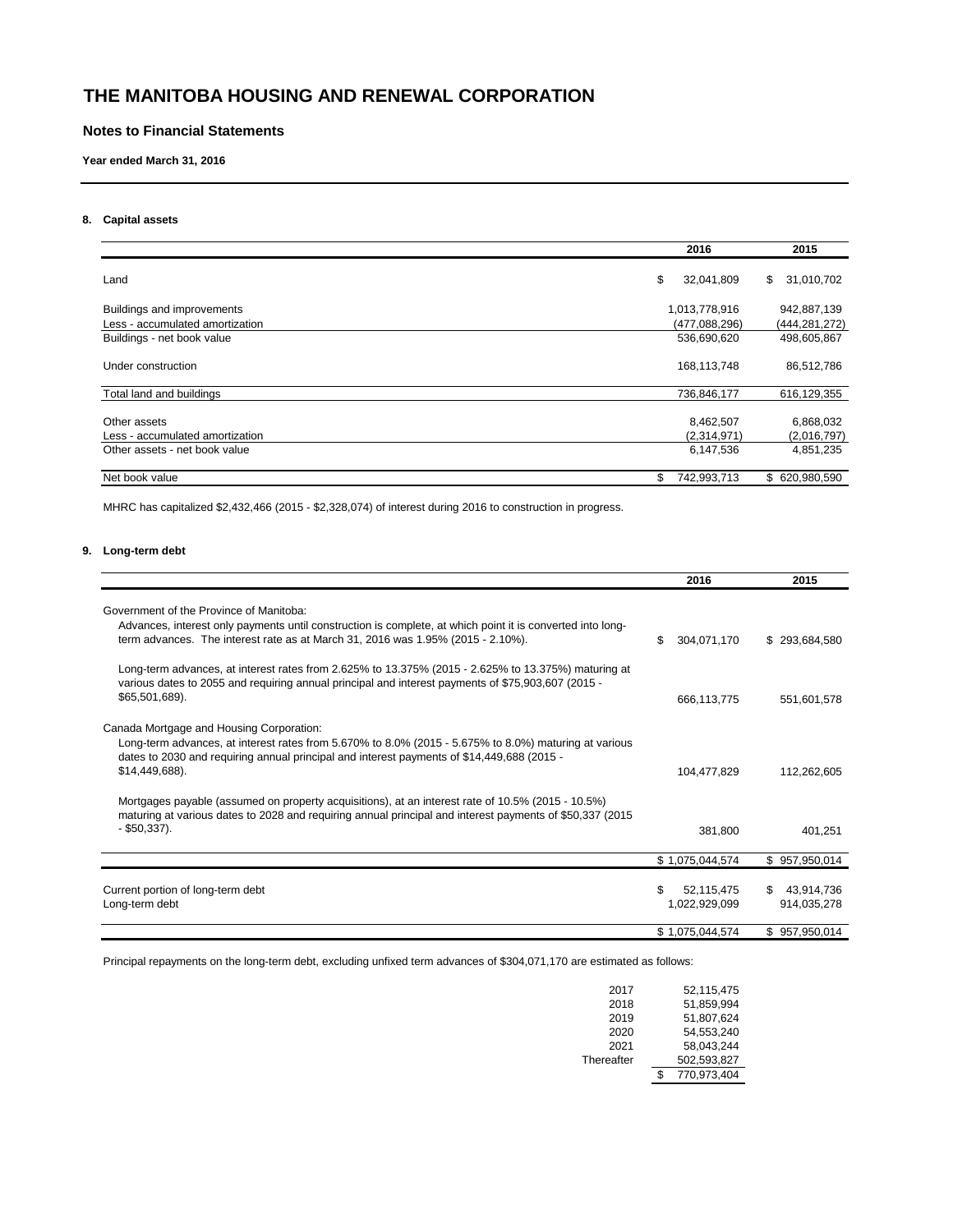# **Notes to Financial Statements**

**Year ended March 31, 2016**

# **10. Other long-term liabilities**

|                                                                                      | 2016                                    |    | 2015                              |
|--------------------------------------------------------------------------------------|-----------------------------------------|----|-----------------------------------|
| Pension liability (note 21)<br>Severance liability (note 22)<br>Sick leave liability | \$<br>8.713.241<br>5,219,853<br>747.169 | J. | 9,657,492<br>4,857,460<br>699,933 |
|                                                                                      | 14,680,263                              |    | 15,214,885                        |

# **11. Deferred revenue**

|                                      | 2016            |   | 2015       |
|--------------------------------------|-----------------|---|------------|
| Tenant prepaid rent                  | \$<br>2,475,829 | S | 2,563,379  |
| Prepaid land lease                   | 36,282          |   | 37.821     |
| Lot options - land under development | 6,013,960       |   | 8,389,635  |
| Deposit for future sales             | 3,001,000       |   | 229,400    |
|                                      |                 |   |            |
|                                      | 11,527,071      |   | 11,220,235 |

### **12. Deferred contributions**

# **a) Expenses of future periods**

Deferred contributions related to expenses of future periods represent restricted funding received under various agreements primarily to mitigate future operating risks.

|                                                                   | 2016                     |   | 2015       |
|-------------------------------------------------------------------|--------------------------|---|------------|
| Balance, beginning of year                                        | 8.193.444                | S | 9.486.116  |
| Adjustment to third party equity accounts                         | $\overline{\phantom{a}}$ |   | (309, 379) |
| Amount reclassified from accounts payable and accrued liabilities | 3.444                    |   | 2.802      |
| Amount (disbursed)/recovered from loans and mortgages receivable  | 33.796                   |   | (986,095)  |
| Balance, end of year                                              | 8.230.684                |   | 8.193.444  |

# **b) Capital assets**

Deferred contributions related to capital assets represent the unamortized amount of grants and other contributions received for the construction and rehabilitation of capital assets.

|                                                                                                 |   | 2016                                  | 2015                                  |
|-------------------------------------------------------------------------------------------------|---|---------------------------------------|---------------------------------------|
| Balance, beginning of year<br>Contributions received<br>Amount amortized to revenue in the year | S | 19,813,934<br>1,289,422<br>(925, 878) | 14,887,541<br>5,549,321<br>(622, 928) |
| Balance, end of year                                                                            |   | 20,177,478                            | 19,813,934                            |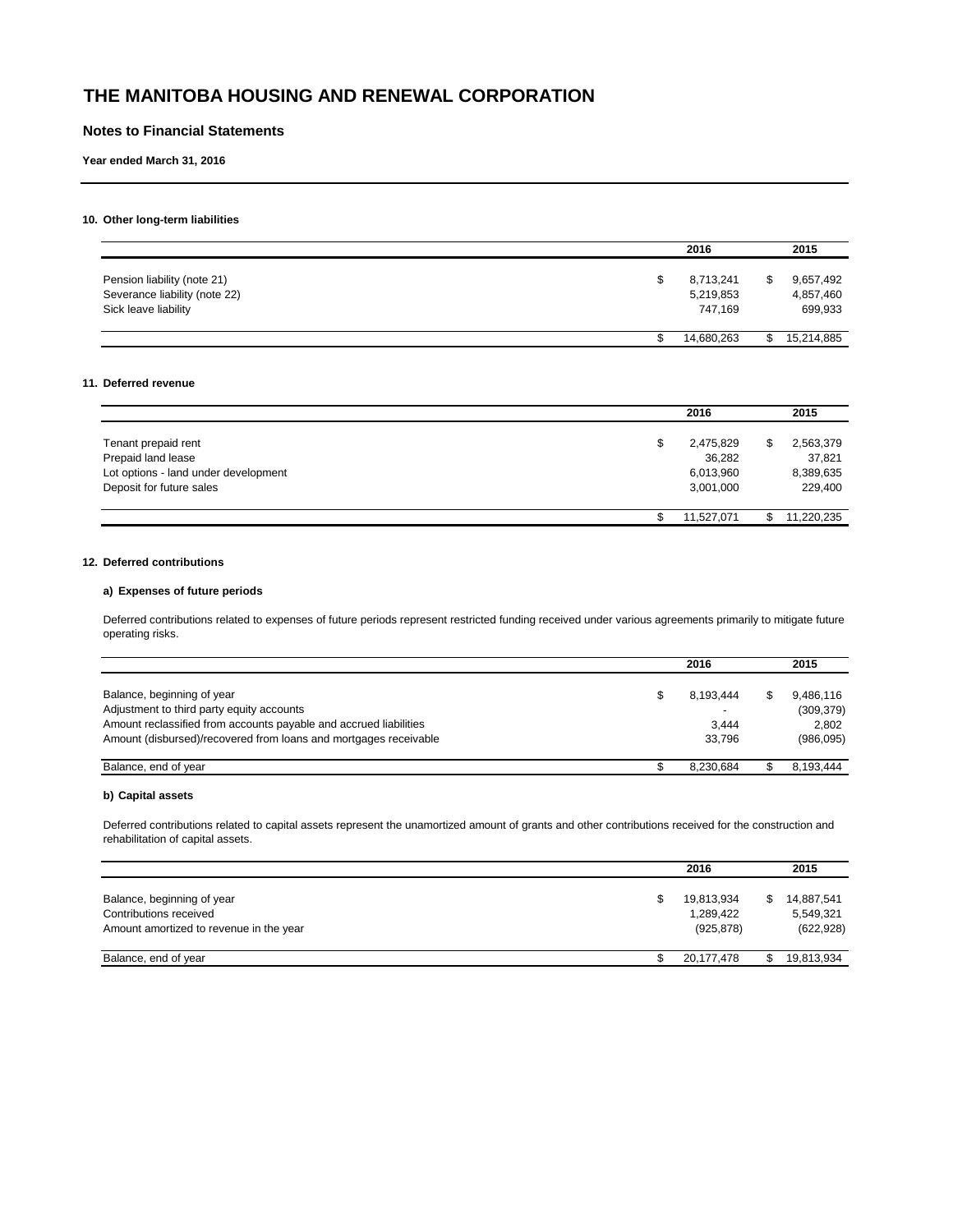# **Notes to Financial Statements**

**Year ended March 31, 2016**

#### **12. Deferred contributions (continued)**

#### **c) Funds held for third party expenses**

Deferred contributions related to funds held for third party expenses represents restricted funding received under three agreements with the Federal government. They consist of the Investment in Affordable Housing (IAH), Affordable Housing Initiative (AHI) agreements and the advance agreement for Dauphin River First Nation (DRFN). The balances as of March 31, 2016 for IAH was \$8,566,853 (2015 - \$10,665,552), AHI was \$5,000 (2015 - \$1,707,650) and DRFN was nil (2015 - \$707,242).

|                            | 2016                     |    | 2015           |
|----------------------------|--------------------------|----|----------------|
| Balance, beginning of year | \$<br>13,080,444         | \$ | 22,644,297     |
| Contributions received     | 9,764,151                |    | 9,764,151      |
| Interest earned            | $\overline{\phantom{a}}$ |    | (191, 525)     |
| Commitment paid            | (14, 272, 742)           |    | (19, 136, 479) |
| Balance, end of year       | 8,571,853                | JЭ | 13,080,444     |
|                            |                          |    |                |

### **d) Housing Development and Rehabilitation Fund**

On November 8, 2007, The Housing and Renewal Corporation Amendment Act provided for the establishment of a fund known as the "Housing Development and Rehabilitation Fund".

The fund is to be credited with suburban land development profits realized by MHRC in respect of land owned and developed by it or by a partnership or joint venture in which MHRC is or was a participant. The gross proceeds from land development was \$39,886,400 (2015 - \$59,521,602) and the cost of land sales was \$30,919,335 (2015 - \$28,884,716) during the year ended March 31, 2016. Interest earned on the amounts is to be credited to the fund. The fund may be used to provide support for housing projects in areas of need within a municipality in which MHRC realized profits, including the development of new housing or the rehabilitation, repair and maintenance of existing housing.

All costs allocated to the portions of land sold in a land development project are deducted from the gross proceeds realized from sale of those portions of land in order to determine land development profits. MHRC uses the net yield method to allocate costs to the individual portions which are sold as part of a land development project. Common costs for the development project are allocated to portions which are sold based on acreage, and the cost allocation includes both an allocation of actual land development costs incurred as well as an allocation of costs which are required to complete those portions of the land which are reported as sold.

|                                                        |   | 2016         |    | 2015           |
|--------------------------------------------------------|---|--------------|----|----------------|
|                                                        | S | 11.394.471   | S. | 18,744,854     |
| Balance, beginning of year<br>Land development profits |   | 8,967,065    |    | 30,636,886     |
| Interest earned                                        |   | 107.438      |    | 175.795        |
| Current year disbursements                             |   | (19,734,766) |    | (38, 163, 064) |
| Balance, end of year                                   |   | 734.208      |    | 11.394.471     |

### **13. Grants from the Province of Manitoba**

|                                                   | 2016             | 2015             |
|---------------------------------------------------|------------------|------------------|
| Department of Housing and Community Development:  |                  |                  |
| MHRC operating programs                           | \$<br>63,097,816 | \$<br>52,239,220 |
| MHRC administration                               | 14.392.121       | 15,059,780       |
| Grants and subsidies                              | 3,484,063        | 3,432,473        |
|                                                   | 80,974,000       | 70,731,473       |
| Grants recovered from the Department of Finance:  |                  |                  |
| School Tax Assistance for Tenants 55 Plus Program | 99.706           | 91,388           |
| Change to pension obligation (note 21)            | (944, 251)       | 36,506           |
|                                                   | (844, 545)       | 127,894          |
|                                                   | 80,129,455       | 70,859,367       |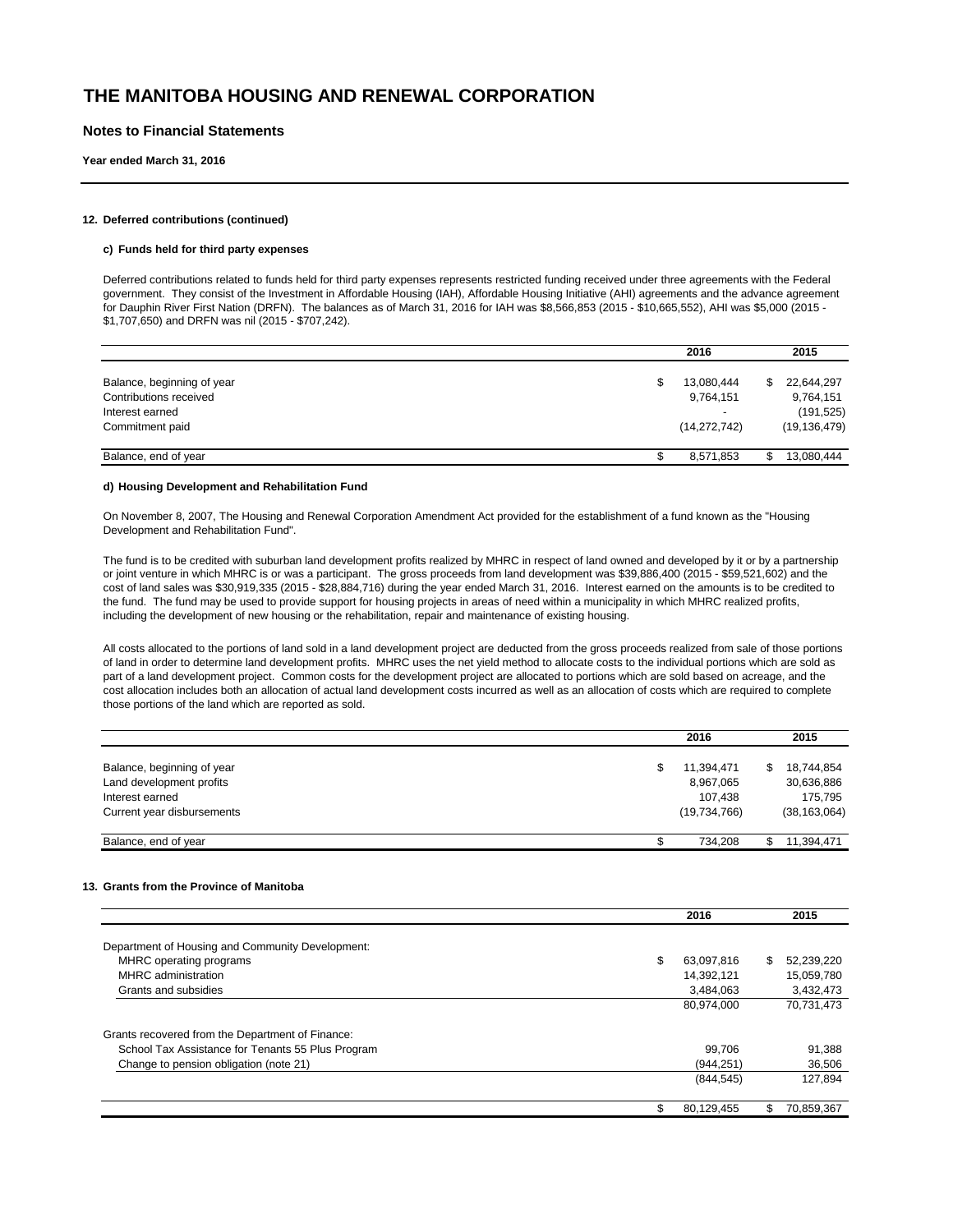# **Notes to Financial Statements**

**Year ended March 31, 2016**

# **14. Contributed services**

|                                                                                                        |   | 2016      |   | 2015      |
|--------------------------------------------------------------------------------------------------------|---|-----------|---|-----------|
| Administrative services provided by Departments of the Province of Manitoba were allocated as follows: |   |           |   |           |
| Included in Statement of Operations, administrative services                                           | S | 905.100   | S | 1,058,700 |
| Included in administrative expenses in note 15, direct managed housing operations                      |   | 1,158,600 |   | 1,141,800 |
| Included in administrative expenses in note 15, sponsor managed housing operations                     |   | 28.700    |   | 30.900    |
| Included in rental subsidies, note 18                                                                  |   | 137.700   |   | 142.200   |
| Included in Statement of Operations, housing program supports, note 20                                 |   | 130.700   |   | 113,400   |
|                                                                                                        |   | 2.360.800 |   | 2,487,000 |

### **15. Housing operations**

The management and operation of all MHRC owned social housing projects are direct managed and sponsor managed. The operating results are as follows:

|                          |                                 | 2016 |                           |    |             |    | 2015                     |    |                                  |    |             |
|--------------------------|---------------------------------|------|---------------------------|----|-------------|----|--------------------------|----|----------------------------------|----|-------------|
|                          | <b>Direct</b><br><b>Managed</b> |      | <b>Sponsor</b><br>Managed |    | Total       |    | <b>Direct</b><br>Managed |    | <b>Sponsor</b><br><b>Managed</b> |    | Total       |
| Revenue:                 |                                 |      |                           |    |             |    |                          |    |                                  |    |             |
| Rental revenue           | \$<br>60,443,441                | S.   | 19,250,648                | \$ | 79,694,089  | \$ | 59,561,172               | \$ | 18,160,468                       | \$ | 77,721,640  |
| Expenses:                |                                 |      |                           |    |             |    |                          |    |                                  |    |             |
| Administrative (note 14) | 38,681,732                      |      | 4.088.594                 |    | 42.770.326  |    | 38.641.961               |    | 3,332,207                        |    | 41,974,168  |
| Property operating       | 54.661.674                      |      | 15,029,526                |    | 69.691.200  |    | 56,006,831               |    | 14,983,843                       |    | 70,990,674  |
| Grants in lieu of taxes  | 14,065,452                      |      | 2,939,950                 |    | 17,005,402  |    | 14.131.364               |    | 2,749,100                        |    | 16,880,464  |
| Amortization             | 27,273,328                      |      | 8,553,179                 |    | 35,826,507  |    | 20,312,100               |    | 6,695,036                        |    | 27,007,136  |
| Interest                 | 23,712,730                      |      | 7,347,059                 |    | 31.059.789  |    | 22,328,802               |    | 5,447,501                        |    | 27,776,303  |
|                          | 158,394,916                     |      | 37,958,308                |    | 196.353.224 |    | 151,421,058              |    | 33,207,687                       |    | 184,628,745 |
| Operating loss           | \$<br>97,951,475                | S.   | 18,707,660                | \$ | 116,659,135 | \$ | 91,859,886               | \$ | 15,047,219                       | \$ | 106,907,105 |

# **16. Other government contributions**

Pursuant to the Social Housing Agreement executed by MHRC and CMHC, CMHC will pay pre-established annual contributions to MHRC for individual housing projects over the remainder of the CMHC subsidy commitment period. The Agreement took effect October 1, 1998 and has a funding expiration date of August 31, 2031.

|                                                  | 2016                  | 2015                  |
|--------------------------------------------------|-----------------------|-----------------------|
| Federal contributions<br>Municipal contributions | 61,272,737<br>624,353 | 64,634,961<br>692,656 |
|                                                  | 61,897,090            | 65,327,617            |
|                                                  |                       |                       |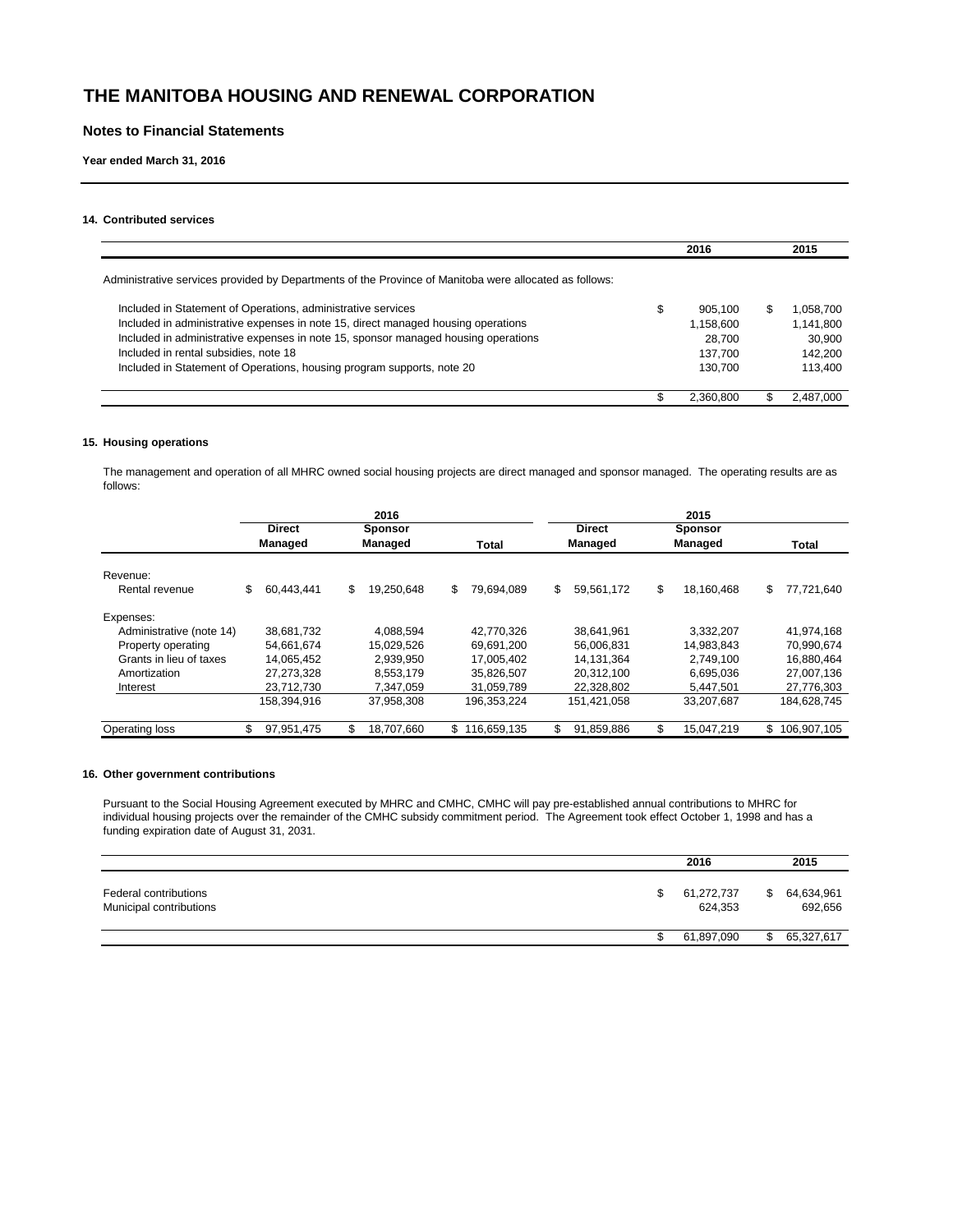# **Notes to Financial Statements**

### **Year ended March 31, 2016**

### **17. Advance agreement**

During 2014, the agreement with Little Saskatchewan First Nation was terminated and unexpended funds were returned to MHRC in March 2014. The fund balance is reported as Funds held for third party expenses under Deferred Contributions (Note 12).

MHRC, on behalf of the Province, entered into an Advance Agreement with Dauphin River First Nation and the Government of Canada for the acquisition and installation of 47 homes at Dauphin River First Nation. The funds refunded from the cancelled Little Saskatchewan First Nation agreement referred to in Note 12 were applied to the new agreement with Dauphin River First Nation.

In 2016, MHRC moved 41 homes to Dauphin River First Nation with \$1,943,423 (2015 - \$1,293,872) of costs incurred under the Advance Agreement with a recovery from deferred contributions, funds held for third party expense of \$707,242 and the balance of \$1,236,181 recovered from the Province of Manitoba.

# **18. Rental subsidies**

Rental subsidies are provided in accordance with project operating agreements with third parties which establish the basis of eligibility for subsidy assistance. The net rental subsidies required by these organizations are as follows:

|                                                                            | 2016                                 | 2015                                 |
|----------------------------------------------------------------------------|--------------------------------------|--------------------------------------|
| Not-for-Profit Housing<br>Co-operative Housing<br><b>Private Landlords</b> | 25,418,765<br>3,947,803<br>9.450.326 | 26,097,305<br>3,898,102<br>7,755,686 |
|                                                                            | 38,816,894                           | 37,751,093                           |

### **19. Grants and subsidies**

|                                           | 2016            |   | 2015      |
|-------------------------------------------|-----------------|---|-----------|
|                                           |                 |   |           |
| Portable Housing Benefit                  | \$<br>1,827,111 | S | 1,775,521 |
| <b>Emergency Shelter Assistance</b>       | 1,656,952       |   | 1,656,952 |
| School Tax Assistance for Tenants 55 Plus | 99.708          |   | 91,388    |
| Elderly & Infirm Persons Housing          | 143,973         |   | 143,973   |
| Co-op HomeStart                           | 97,538          |   | 88.785    |
| <b>Homeless Strategy</b>                  | 1,231,610       |   | 1,482,160 |
|                                           | 5,056,892       |   | 5,238,779 |

## **20. Housing program supports**

|                                                            | 2016                    |     | 2015                    |
|------------------------------------------------------------|-------------------------|-----|-------------------------|
| Forgivable loans<br>Administration and delivery agent fees | 14,238,988<br>2,469,392 | \$. | 14,747,666<br>2,565,144 |
|                                                            | 16,708,380              |     | 17,312,810              |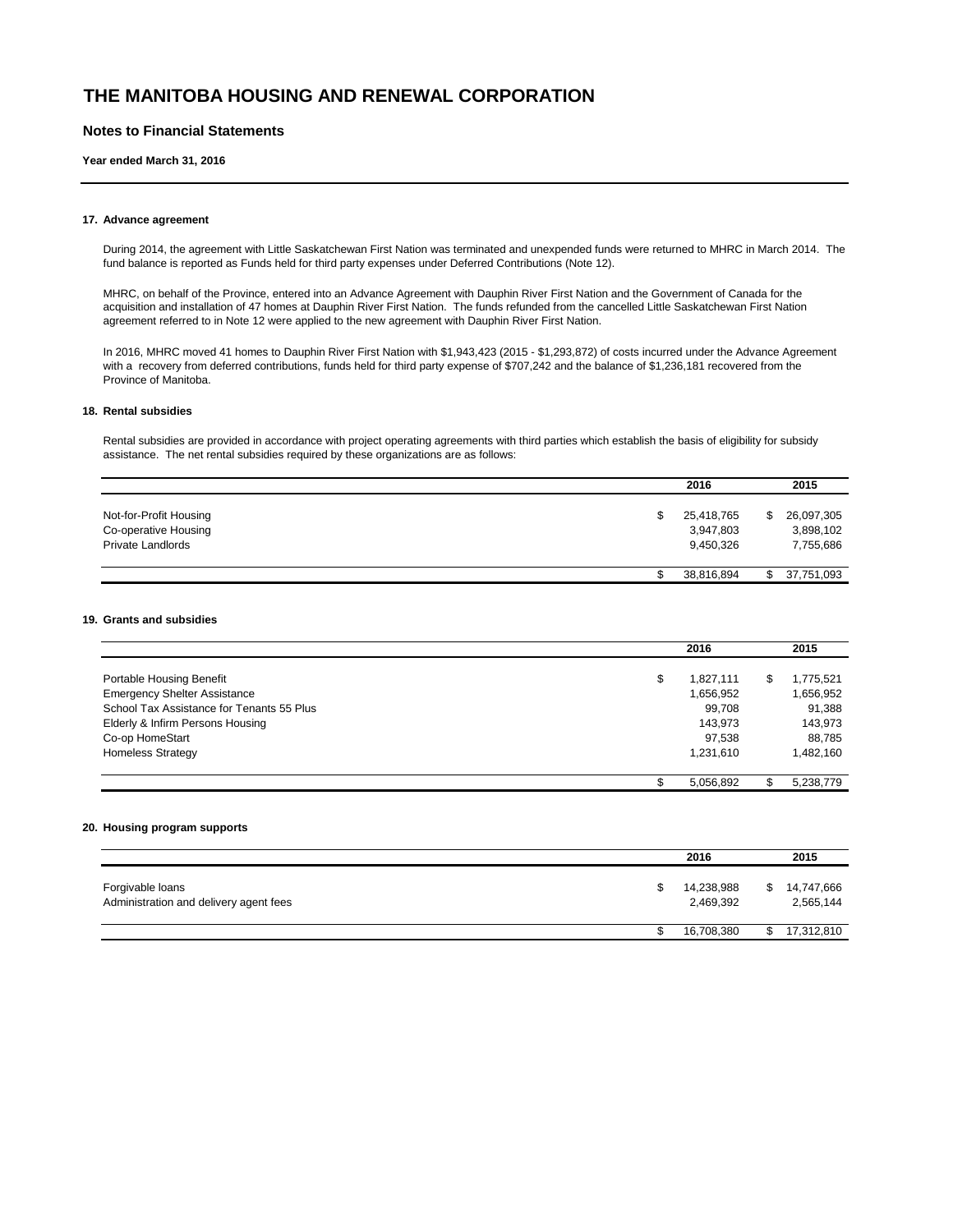# **Notes to Financial Statements**

**Year ended March 31, 2016**

### **21. Pension obligations**

Employees of MHRC and Direct Managed employees are eligible for pensions under the Manitoba Civil Service Superannuation Fund (Superannuation Fund). This pension plan is a defined benefit plan. The extrapolation of the most recent actuarial valuation of the Superannuation Fund at December 31, 2015 reported the Superannuation Fund had a deficiency of net assets over actuarial value of pension obligations of \$3.9 billion. For Direct Managed employees, MHRC is required to contribute an amount approximately equal to the employees' contribution to the Superannuation Fund for current services. Such payments are charged to housing operations as incurred and MHRC has no further liability associated with the annual cost of pension benefits earned by Direct Managed employees. Pension expense recorded for Direct Managed employees for the year ended March 31, 2016 was \$1,716,236 (2015 - \$1,583,179).

MHRC has a liability associated with the annual cost of pension benefits earned by employees of MHRC. This liability is determined by an actuarial valuation each year based on data provided by MHRC with the balance for the intervening year being estimated by a formula provided by the actuary. The most recent valuation was completed at March 31, 2016.

|                                            | 2016            |    | 2015        |
|--------------------------------------------|-----------------|----|-------------|
| Pension liability per actuarial valuation: |                 |    |             |
| Balance at beginning of year               | \$<br>9,958,606 | S. | 9,497,120   |
| Interest cost on benefit obligations       | 597,517         |    | 617.313     |
| Current service costs                      | 641.039         |    | 655,873     |
| Benefits paid                              | (2,209,157)     |    | (1,225,419) |
| Experience loss (amortized over EARSL)     | 182.073         |    | 413,719     |
| Balance at end of year                     | 9.170.078       |    | 9,958,606   |
| Unamortized actuarial loss                 | (456, 837)      |    | (301, 114)  |
| Pension liability balance at end of year   | 8,713,241       |    | 9,657,492   |

At March 31, 2016, the unamortized actuarial (gain)/loss to be recognized in future periods are as follows:

|                                                                       | 2016             |    |             |
|-----------------------------------------------------------------------|------------------|----|-------------|
| Unamortized actuarial gain/(loss):                                    |                  |    |             |
| Balance at beginning of year                                          | \$<br>(301, 114) | \$ | 123,866     |
| In year loss amortized over EARSL - 2016 - 11 years (2015 - 11 years) | (182, 073)       |    | (413, 719)  |
| Amortization of actuarial (gain)/loss                                 | 26,350           |    | (11, 261)   |
| Balance at end of year                                                | \$<br>(456,837)  |    | (301, 114)  |
|                                                                       |                  |    |             |
|                                                                       | 2016             |    | 2015        |
| Change to pension obligation:                                         |                  |    |             |
| Interest cost on benefit obligations                                  | \$<br>597,517    | \$ | 617,313     |
| Current service costs                                                 | 641,039          |    | 655,873     |
| Benefits paid                                                         | (2,209,157)      |    | (1,225,419) |
| Amortization of actuarial (gain)/loss                                 | 26,350           |    | (11, 261)   |
| Change to pension obligation                                          | \$<br>(944, 251) |    | 36,506      |

The above liability is in respect of active employees only and does not reflect any liability with respect to retired or former employees. The key actuarial assumptions were a rate of return of 6.0% (2015 - 6.0%), 2.0% inflation (2015 - 2.0%), general salary rate increases of 2.75%, excluding the 1.0% service and merit increases (2015 - 2.75%) and post retirement indexing at 2/3 of the inflation rate. The projected benefit method was used and the liability has been calculated as at March 31, 2016 by the actuary.

The Province of Manitoba has accepted responsibility for funding MHRC's liability and related expense which includes an interest component. Therefore, MHRC has recorded a receivable from the Province of Manitoba equal to the estimated value of its actuarially determined pension liability of \$8,713,241 as of March 31, 2016 (2015 - \$9,657,492) and has recorded a decrease in revenue for fiscal 2016 equal to the related pension liability decrease of \$944,252 (2015 - \$36,506 increase). The Province of Manitoba makes payments on the receivable when it is determined that the cash is required to discharge the related pension obligation.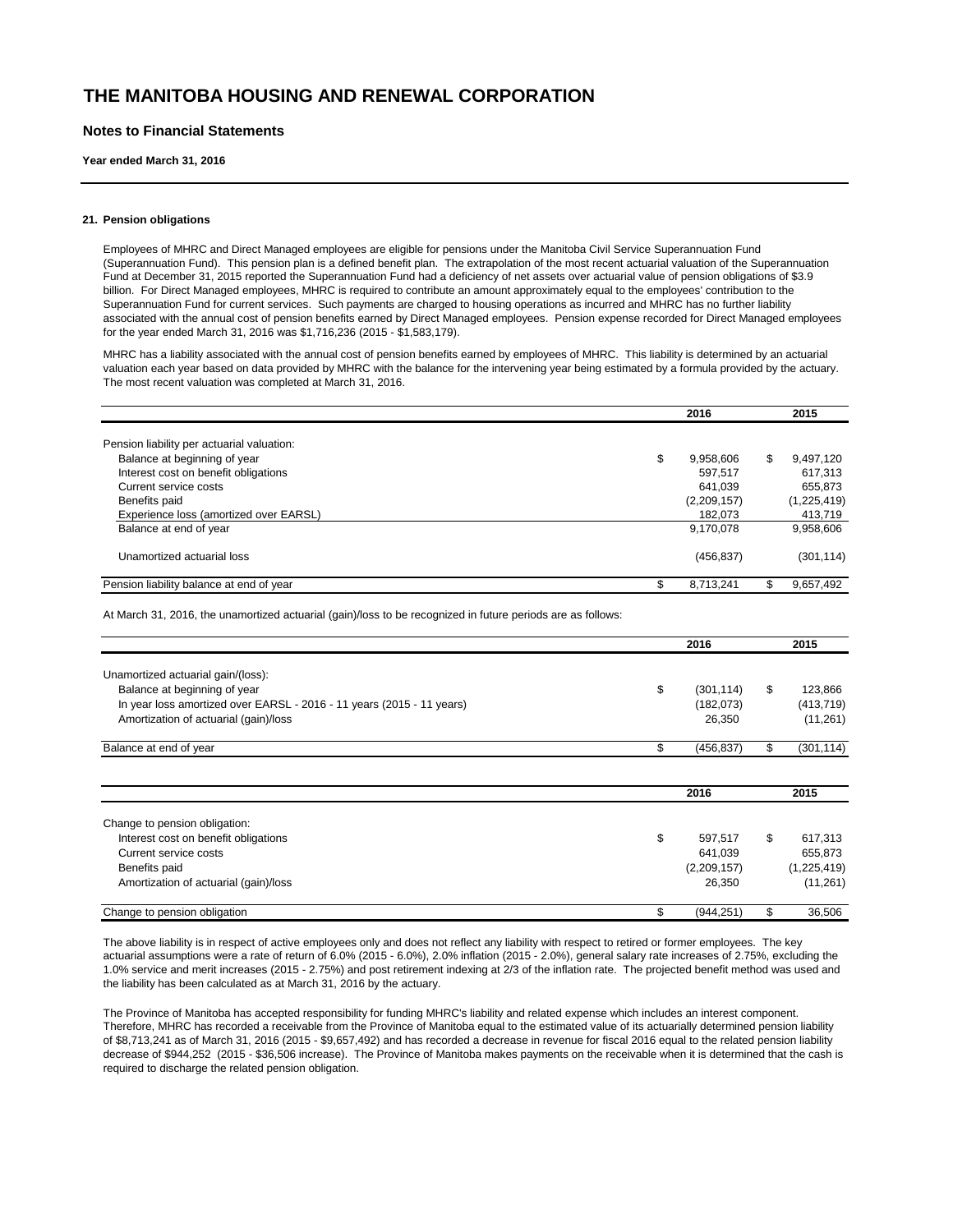# **Notes to Financial Statements**

**Year ended March 31, 2016**

### **22. Severance**

#### **a) Severance pay liability**

Effective April 1, 1998, MHRC commenced recording the estimated liability for accumulated severance pay benefits for its Direct Managed employees. The amount of this estimated liability is determined and recorded annually using the method of calculation set by the Province of Manitoba.

Severance pay, at the Direct Managed employee's date of retirement, will be determined by multiplying the eligible employee's years of service by the employee's weekly salary (to a maximum compensation of 22 weeks). Eligibility will require that the employee has achieved a minimum of ten years of service and that the employee is retiring from MHRC.

Severance pay, at the Former Department of Family Services and Housing employee's date of retirement, will be determined by multiplying the eligible employee's years of service by the employee's weekly salary (to a maximum compensation of 23 weeks). Eligibility will require that the employee has achieved a minimum of nine years of service and that the employee is retiring from MHRC.

An actuarial report was completed for the severance pay liability as at March 31, 2016. MHRC's actuarially determined liability relating to the Direct Managed employees as at March 31, 2016 was \$3,512,458 (2015 - \$3,364,228). The report provides a formula to update the liability on an annual basis.

MHRC recorded a severance liability as at April 1, 2003 in the amount of \$569,000 associated with the severance benefits earned by the former Department of Family Services and Housing employees who were transferred to MHRC on February 8, 2003. The amount of this estimated liability is determined and recorded annually using a method of calculation set by the Province of Manitoba.

An actuarial report was completed for the severance pay liability as at March 31, 2016. MHRC's actuarially determined liability relating to the former Department of Family Services and Housing employees as at March 31, 2016 was \$1,192,049 (2015 - \$1,255,040). The report provides a formula to update the liability on an annual basis.

|                                                             | 2016            |    | 2015       |  |
|-------------------------------------------------------------|-----------------|----|------------|--|
| Severance liability per actuarial valuation:                |                 |    |            |  |
| Direct Managed employees:                                   |                 |    |            |  |
|                                                             |                 |    |            |  |
| Balance at beginning of year                                | \$<br>3,364,228 | \$ | 3,288,228  |  |
| Interest cost on benefit obligations                        | 201,854         |    | 213,735    |  |
| Current service costs                                       | 284,430         |    | 292,972    |  |
| Benefits paid                                               | (144, 261)      |    | (286, 027) |  |
| Experience gain (amortized over EARSL)                      | (193,793)       |    | (144,680)  |  |
| Balance at end of year                                      | 3,512,458       |    | 3,364,228  |  |
| Former Department of Family Services and Housing employees: |                 |    |            |  |
| Balance at beginning of year                                | 1,255,040       |    | 1,252,711  |  |
| Interest cost on benefit obligations                        | 75,302          |    | 81,426     |  |
| Current service costs                                       | 75,100          |    | 85,987     |  |
| Benefits paid                                               | (107, 233)      |    | (120, 750) |  |
| Experience gain (amortized over EARSL)                      | (106,160)       |    | (44, 334)  |  |
| Balance at end of year                                      | 1,192,049       |    | 1,255,040  |  |
| Unamortized actuarial gain                                  | 515,346         |    | 238,192    |  |
| Severance liability balance at end of year                  | \$<br>5,219,853 | \$ | 4,857,460  |  |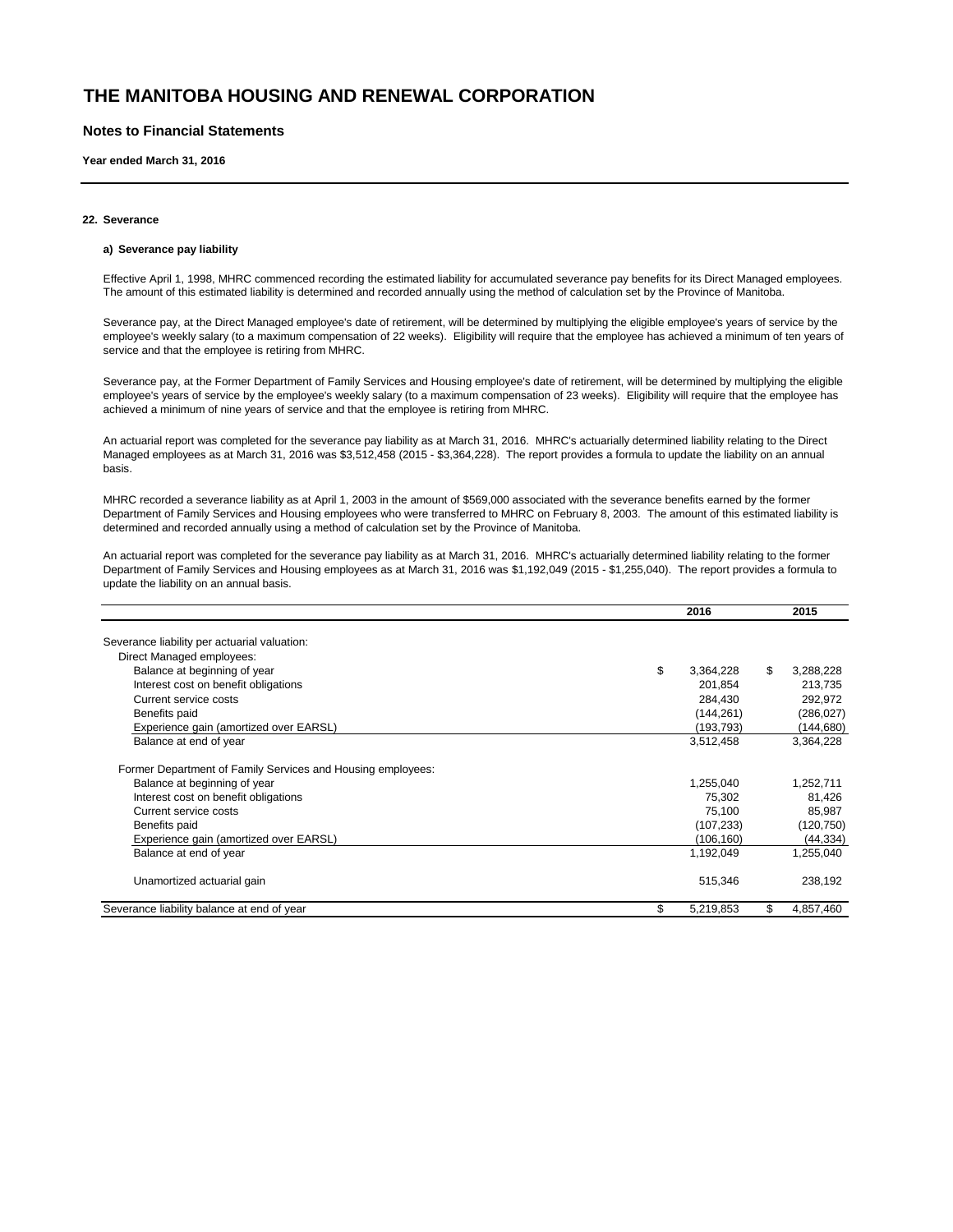# **Notes to Financial Statements**

**Year ended March 31, 2016**

# **22. Severance (continued)**

At March 31, 2016, the unamortized actuarial (gain)/loss to be recognized in future periods are as follows:

|                                                                                   |    | 2016                |    | 2015                |  |
|-----------------------------------------------------------------------------------|----|---------------------|----|---------------------|--|
| Unamortized actuarial gain/(loss):                                                |    |                     |    |                     |  |
| Direct Managed employees:                                                         |    |                     |    |                     |  |
| Balance at beginning of year                                                      | \$ | 89,154              | \$ | (61, 696)           |  |
| In year gain amortized over EARSL - 2016 - 10 years (2015 - 10 years)             |    | 193,793             |    | 144.680             |  |
| Amortization of actuarial (gain)/loss                                             |    | (8, 298)            |    | 6,170               |  |
| Direct Managed employees balance at end of year                                   |    | 274,649             |    | 89,154              |  |
|                                                                                   |    |                     |    |                     |  |
| Former Department of Family Services and Housing employees:                       |    |                     |    |                     |  |
| Balance at beginning of year                                                      |    | 149,038             |    | 115,174             |  |
| In year gain amortized over EARSL - 2016 - 11 years (2015 - 11 years)             |    | 106,159             |    | 44,334              |  |
| Amortization of actuarial gain                                                    |    | (14,500)            |    | (10, 470)           |  |
| Former Department of Family Services and Housing employees balance at end of year |    | 240.697             |    | 149,038             |  |
| Balance at end of year                                                            | \$ | 515,346             | \$ | 238,192             |  |
|                                                                                   |    |                     |    |                     |  |
|                                                                                   |    | 2016                |    | 2015                |  |
| Change to severance obligation:                                                   |    |                     |    |                     |  |
|                                                                                   |    |                     |    |                     |  |
| Direct Managed employees:                                                         |    |                     |    | 213.735             |  |
| Interest cost on benefit obligations<br>Current service costs                     | \$ | 201.854             | \$ |                     |  |
|                                                                                   |    | 284,430             |    | 292,972             |  |
| Benefits paid                                                                     |    | (144, 261)          |    | (286, 027)<br>6.170 |  |
| Amortization of actuarial (gain)/loss                                             |    | (8, 298)<br>333,725 |    | 226,850             |  |
|                                                                                   |    |                     |    |                     |  |
| Former Department of Family Services and Housing employees:                       |    |                     |    |                     |  |
| Interest cost on benefit obligations                                              |    | 75,302              |    | 81,426              |  |
| Current service costs                                                             |    | 75,100              |    | 85,987              |  |
| Benefits paid                                                                     |    | (107, 233)          |    | (120, 750)          |  |
| Amortization of actuarial gain                                                    |    | (14,500)            |    | (10, 470)           |  |
|                                                                                   |    | 28,669              |    | 36,193              |  |
| Change to severance obligation                                                    | \$ | 362.394             | \$ | 263.043             |  |

The key actuarial assumptions were a rate of return of 6.0% (2015 - 6.0%), 2.0% inflation (2015 - 2.0%), and general salary rate increases of 2.75%, excluding the 1.0% service and merit increases (2015 - 2.75%). The projected benefit method was used and the liability has been calculated as at March 31, 2016 by the actuary.

### **b) Severance pay receivable**

The Province of Manitoba has accepted responsibility for the severance pay benefits accumulated to March 31, 1998 by MHRC's employees. Accordingly, MHRC recorded effective April 1, 1998, a receivable of \$877,105 from the Province of Manitoba, which was initially based on the estimated value of the corresponding actuarially determined liability for severance pay as at March 31, 1998. Subsequent to March 31, 1998, the Province provides annual grant funding for severance expense. As a result the change in the severance liability each year is fully funded. The interest component related to the receivable is reflected in the funding for severance expense. The receivable for severance pay will be paid by the Province when it is determined that the cash is required to discharge the related severance pay liabilities.

The amount recorded as a receivable from the Province for severance pay of \$569,000 for former Department of Family Services and Housing employees was initially based on the estimated value of the corresponding actuarially determined liability for severance pay as at April 1, 2003. Subsequent to April 1, 2003, the Province provides annual grant funding for severance expense. As a result the change in the severance liability each year is fully funded. The interest component related to the receivable is reflected in the funding for severance expense. The receivable for severance pay will be paid by the Province when it is determined that the cash is required to discharge the related severance pay liabilities.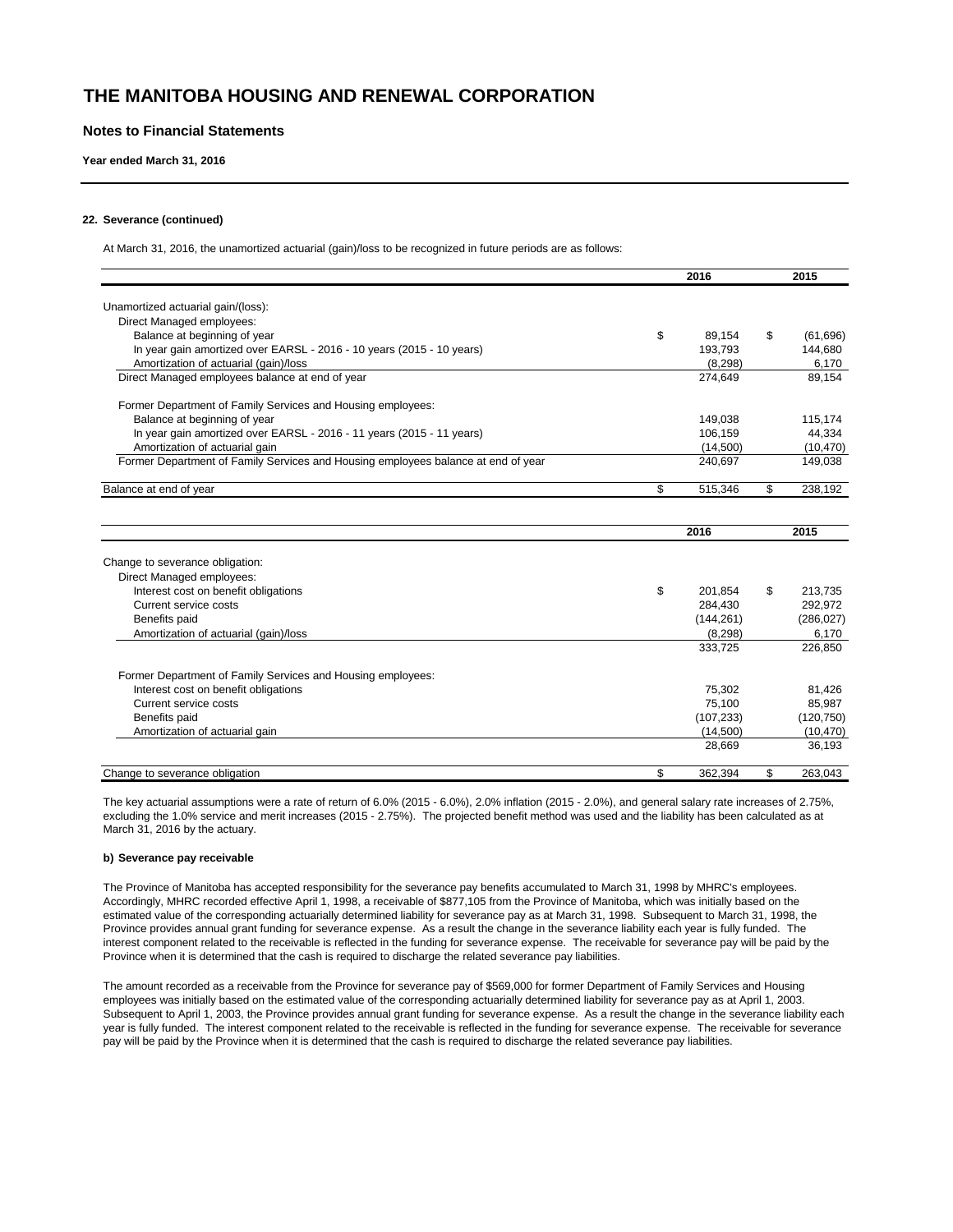# **Notes to Financial Statements**

**Year ended March 31, 2016**

### **23. Financial instruments and financial risk management**

Financial instruments comprise the majority of MHRC assets and liabilities. MHRC risk management policies are designed to: identify and analyze risk, set appropriate risk limits and controls, and monitor the risks and adherence to limits by means of reliable and up-to-date information systems. The Board of Directors approves these policies and management is responsible for ensuring that the policies are properly carried out. The Board of Directors receives confirmation that the risks are being appropriately managed through regular reporting, third party compliance reporting and by reviews conducted by MHRC.

MHRC is exposed to credit, interest, and liquidity risks in respect of its use of financial instruments.

### **a) Credit risk**

Credit risk is the risk that one party to a financial instrument fails to discharge an obligation and causes financial loss to another party. The financial instruments that potentially subject MHRC to credit risk consist principally of accounts receivable, loans and mortgages receivable and guarantees on loans.

MHRC's maximum possible exposure to credit risk is as follows:

|                                                  | 2016        | 2015             |
|--------------------------------------------------|-------------|------------------|
|                                                  |             |                  |
| On deposit with the Minister of Finance (note 3) |             | 21,092,715<br>S. |
| Accounts receivable (note 4)                     | 48,309,911  | 55,629,304       |
| Loans and mortgage receivable (note 5)           | 111,460,009 | 112,833,220      |
| Loan guarantees (note 26)                        | 9.557.125   | 9.591.768        |
|                                                  | 169,327,045 | \$199,147,007    |

MHRC establishes an allowance for doubtful accounts that represents its estimate of potential credit losses. The allowance for doubtful accounts is based on MHRC's estimates and assumptions regarding customer analysis, historical payment trends and statutes of limitations. These factors are considered when determining whether past due accounts are allowed for or written off.

The change in the allowance for doubtful accounts during the year was as follows:

|                                                                                              | 2016                               |  |                                    |
|----------------------------------------------------------------------------------------------|------------------------------------|--|------------------------------------|
| Balance, beginning of the year<br>Provision for receivable impairment<br>Amounts written off | 6.488.989<br>875.342<br>(249, 409) |  | 6,669,530<br>236,023<br>(416, 564) |
| Balance, end of the year                                                                     | 7.114.922                          |  | 6,488,989                          |

As at March 31, 2016, \$3,734,919 (2015 - \$4,450,954) of accounts receivable and nil (2015 - nil) of loans and mortgages receivable were past due, but not impaired.

#### **Accounts receivable**

The accounts receivable partially consists of \$7,173,594 (2015 - \$11,214,745) due from Canada Mortgage and Housing Corporation, \$11,534,374 (2015 - \$11,786,638) from the Province of Manitoba and \$11,020,444 (2015 - \$15,141,446) from the City of Winnipeg.

#### **Loans and mortgage receivable**

Impairment provisions are provided for losses that have been estimated as of the Statement of Financial Position date. Management of credit risk is an integral part of MHRC's activities with careful monitoring and appropriate remedial actions being taken. To mitigate credit risk, loans and mortgage recievable are mostly secured by registering a mortgage on title of the applicable property.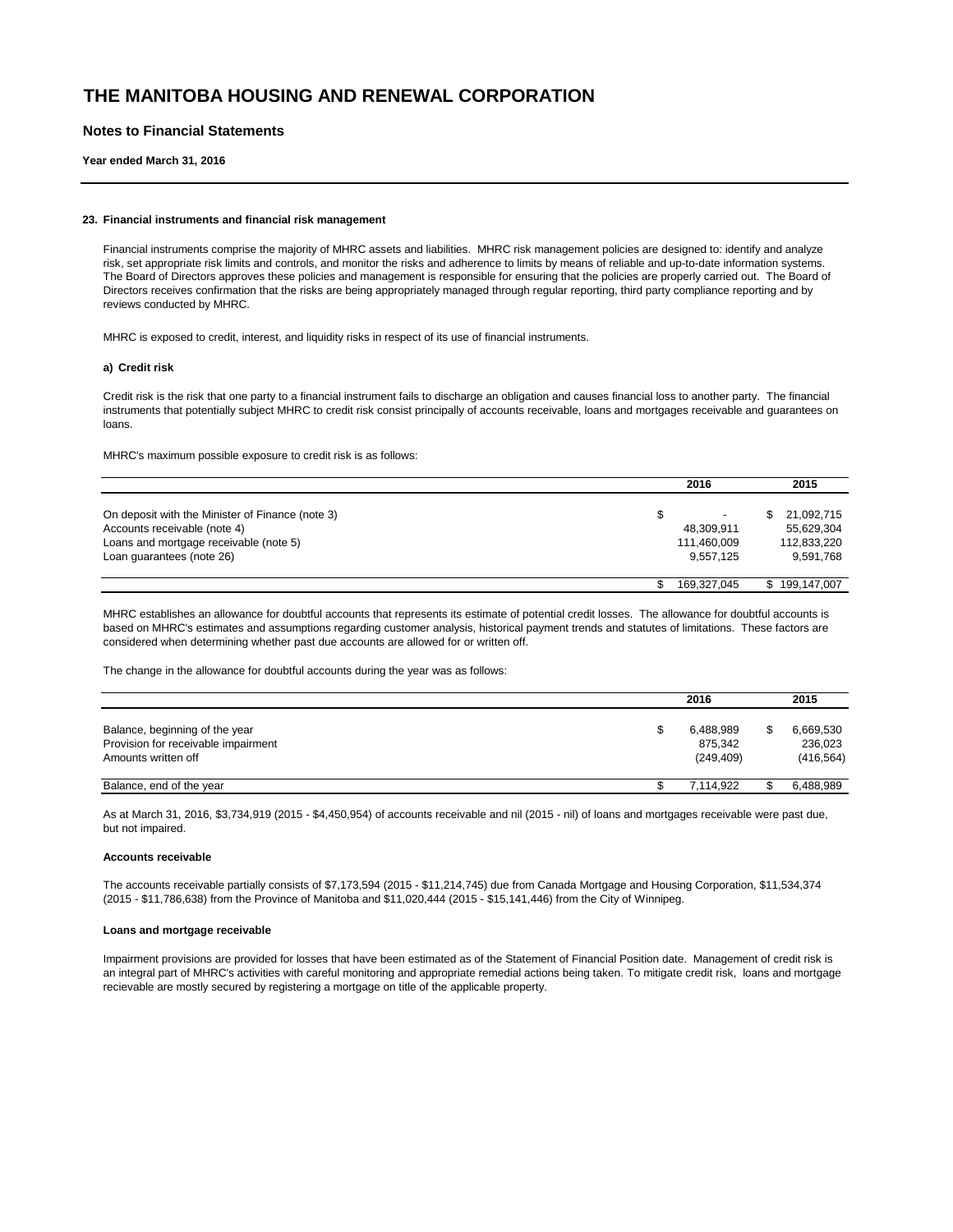# **Notes to Financial Statements**

**Year ended March 31, 2016**

#### **23. Financial instruments and financial risk management (continued)**

#### **b) Interest rate risk**

Interest rate risk is the risk that the fair value or future cash flows of a financial instrument will fluctuate due to changes in market interest rates. The interest rate exposure relates to on deposit with the Minister of Finance, loans and mortgages receivable, and long-term debt.

### **Loans and mortgage receivable/loans from the Province of Manitoba**

MHRC borrows funds for lending operations from the Province of Manitoba at fixed rates and normally lends those funds to clients at a reasonable percentage above the associated borrowing rate. For long-term advances that have fixed interest rates for the full term of the advance, MHRC only offers fixed interest rate loans to its clients. Due to this corresponding arrangement, MHRC does not incur significant interest rate risk. However, some interest rate risk may result due to MHRC's lending policy of allowing prepayment of loans without penalty, given that MHRC does not have the offsetting ability to prepay the associated advances from the Province of Manitoba without penalty. MHRC mitigates this risk by closely matching the cash flow from client loan payments, including estimated annual prepayments, to the cash flow required to repay advances from the Province of Manitoba.

In addition, MHRC's advance from the Province of Manitoba have variable interest rates which expose MHRC to cash flow interest rate risk. At March 31, 2016, had prevailing interest rates increased or decreased by 1%, the estimated impact on interest expense would be approximately \$3,040,712 (2015 - \$2,936,846).

#### **c) Liquidity risk**

Liquidity risk relates to MHRC's ability to access sufficient funds to meet its financial commitments.

Advances from the Province of Manitoba have a direct correlation to the loans receivable as the funds borrowed are directly lent to MHRC clients. Funding is provided by the Province of Manitoba for the full amount of loans that are written off. Subsequently, MHRC has minimal liquidity risk on its lending portfolio in respect of advances from the Province of Manitoba.

#### **24. Contingencies**

MHRC is involved in legal proceedings arising in the normal course of business, the outcome of which cannot be predicted at this time. In the opinion of management, the disposition of these cases will not materially affect the financial position of MHRC. Any settlement will be recognized in the year the settlement occurs.